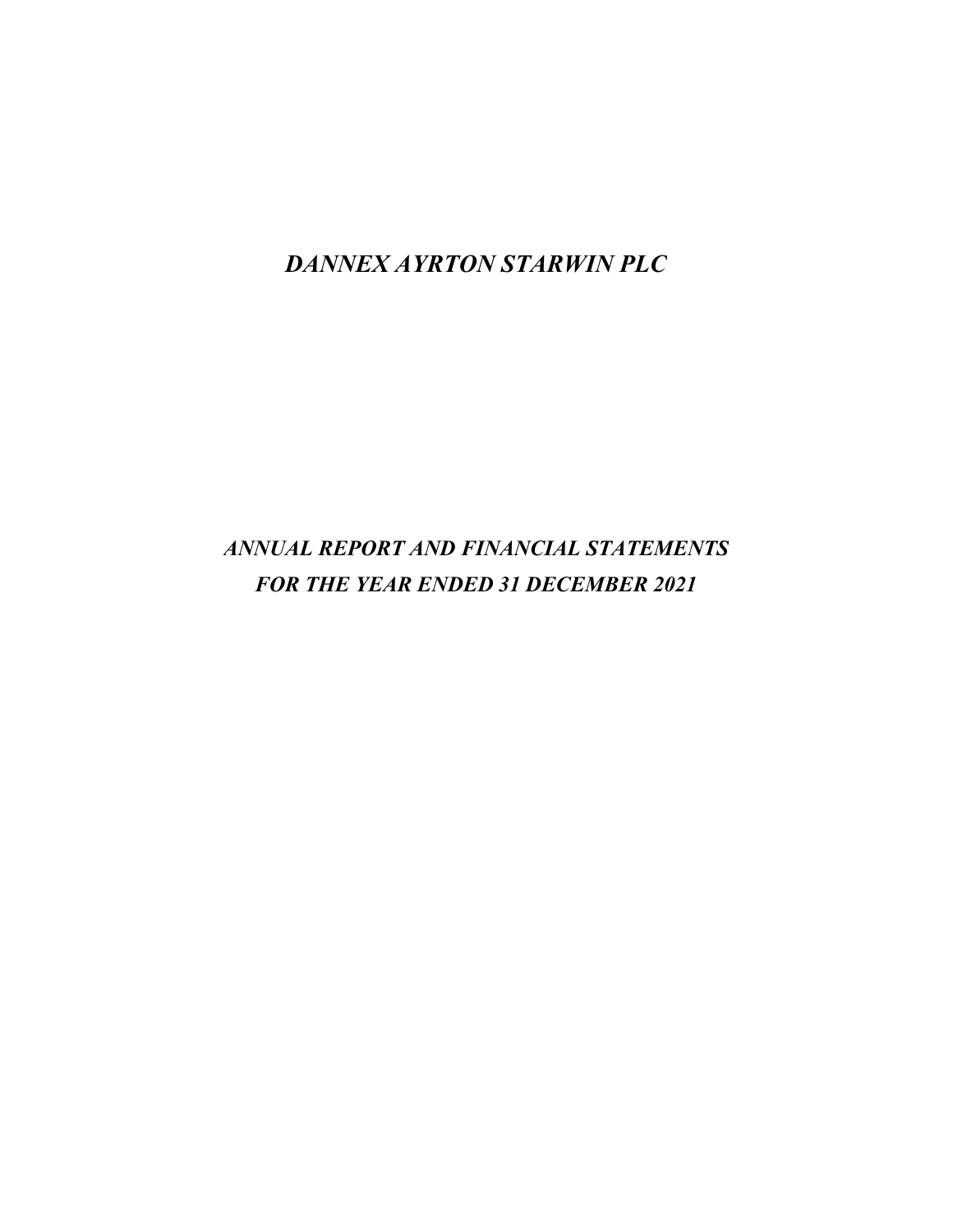# **DANNEX AYRTON STARWIN PLC ANNUAL REPORTS AND FINANCIAL STATEMENTS 31 DECEMBER 2021**

# **CONTENTS**

|                                                            | Page      |
|------------------------------------------------------------|-----------|
| Corporate Information                                      | 2         |
| Report of the Directors                                    | 3         |
| Independent Auditor's Report                               | 11        |
| <b>Statement of Financial Position</b>                     | 15        |
| Statement of Profit or Loss and Other Comprehensive Income | 16        |
| Statement of Changes in Equity                             | 17        |
| <b>Statements of Cash Flows</b>                            | 18        |
| Notes to the Financial Statements                          | $19 - 70$ |
| Appendix                                                   | 71        |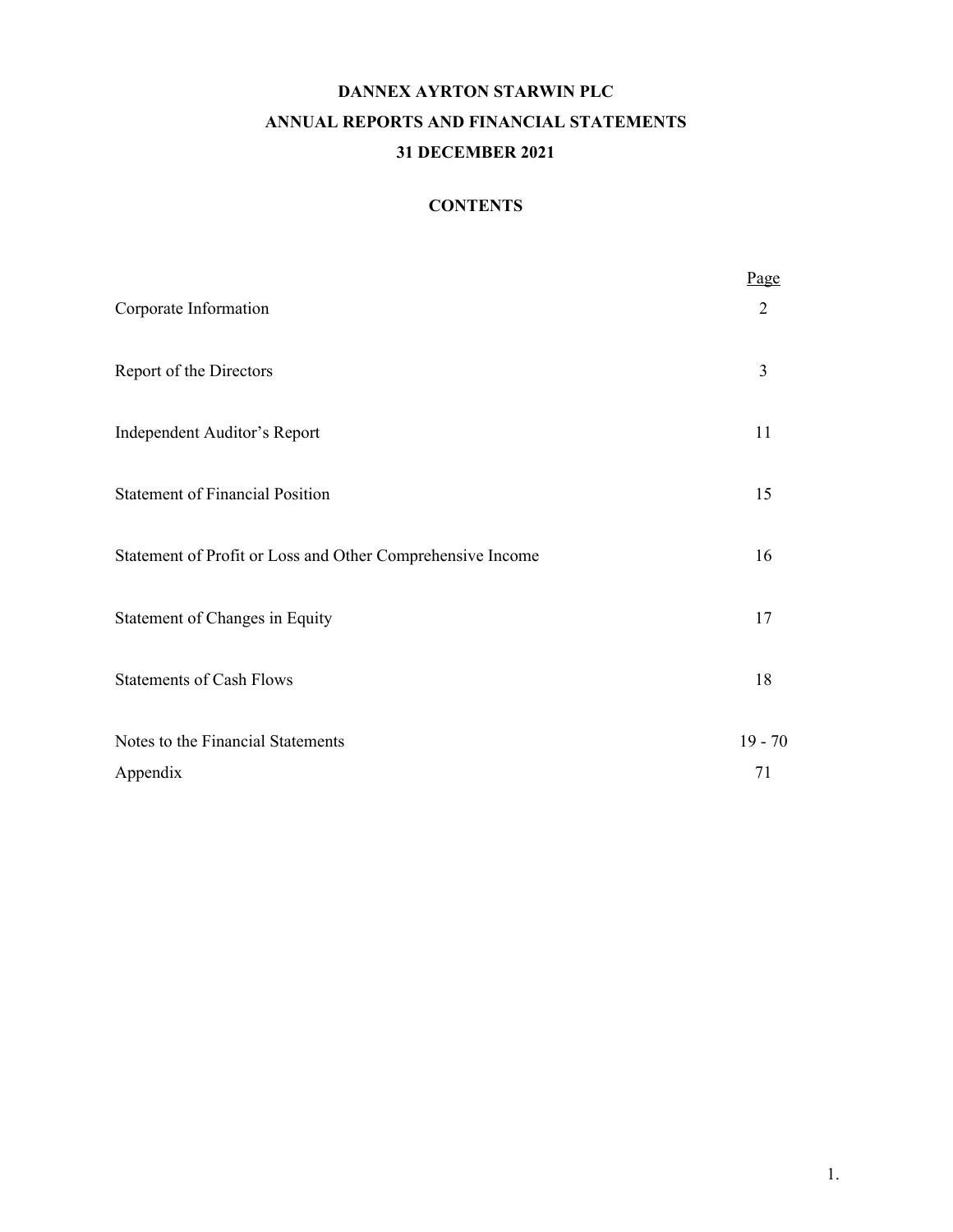## **DANNEX AYRTON STARWIN PLC**

#### **CORPORATE INFORMATION**

| <b>BOARD OF DIRECTORS</b> | Nik Amarteifio (Chairman)<br>Daniel Apeagyei Kissi (Chief Executive)<br>Kwasi Yirenkyi (Appointed 4 November 2021)<br>Henry Otu Ocansey (Appointed 4 November 2021)<br>Benjamin Agyeman (Appointed 4 November 2021)<br>Alex K. Braye Bonney (Member) |
|---------------------------|------------------------------------------------------------------------------------------------------------------------------------------------------------------------------------------------------------------------------------------------------|
|                           | Dr. Barima Afranie (Member)                                                                                                                                                                                                                          |
|                           | Amarteokor Amarteifio (Member)                                                                                                                                                                                                                       |

#### **REGISTERED OFFICE** 5 Dadeban Road

Ring Road North Industrial Area P O Box 5258 Accra-North

**SOLICITOR** Amarteifio and Co. House No. 6, 11th Lane P. O Box 4916 Accra, Ghana

**SECRETARY** Kwesi Austin Amarteifio and Co. House No. 6, 11th Lane P. O Box 4916 Accra, Ghana

**AUDITOR** KPMG

Chartered Accountants 13 Yiyiwa Drive, Abelenkpe P. O. Box 242 Accra

**BANKERS** Ecobank Ghana Plc GCB Bank Plc Societe Generale Ghana Plc Stanbic Bank Limited Universal Merchant Bank Limited Zenith Bank (Ghana) Limited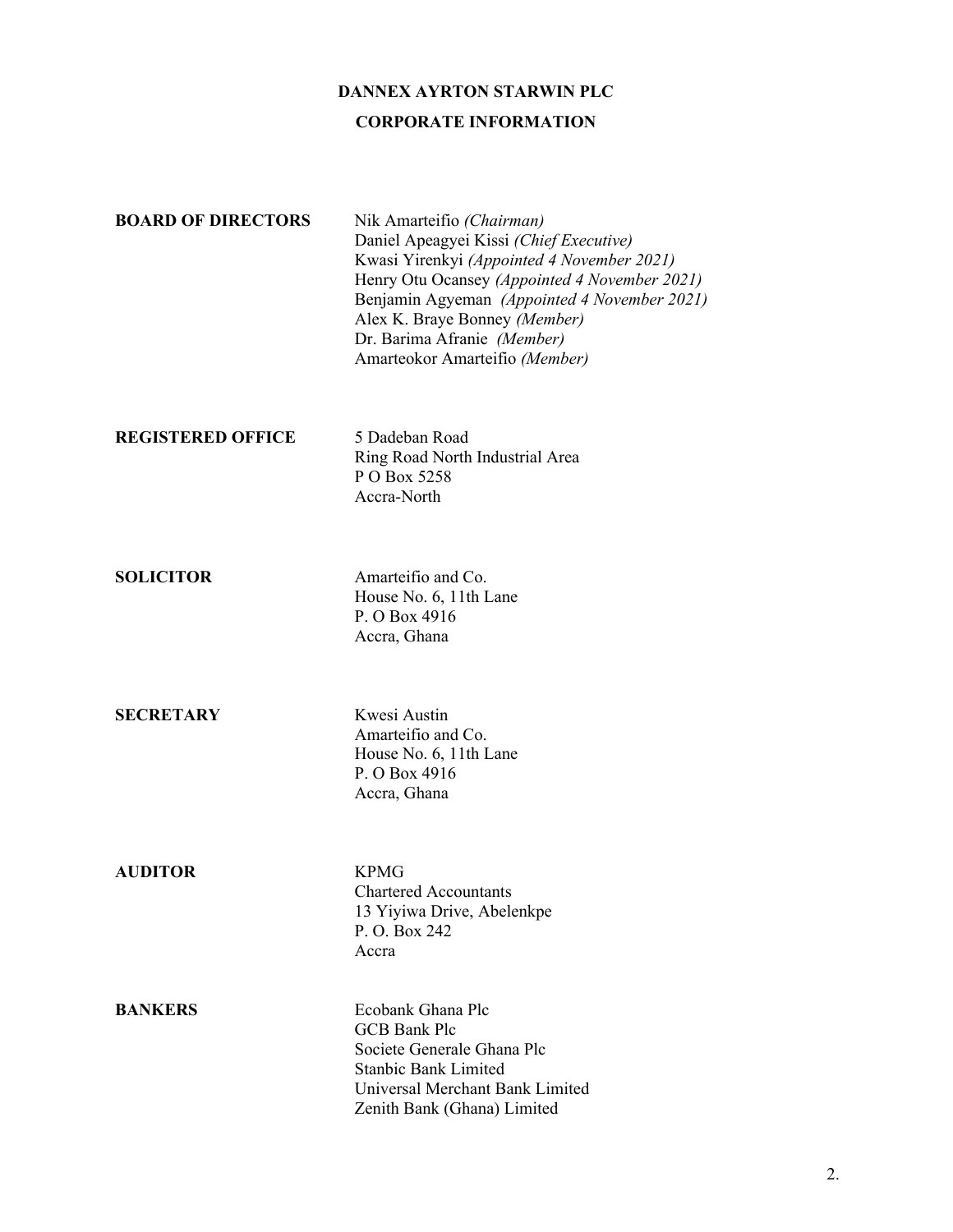### **REPORT OF THE DIRECTORS TO THE MEMBERS OF DANNEX AYRTON STARWIN PLC**

The Directors present their report and the financial statements of the Company for the year ended 31 December 2021.

### **DIRECTORS' RESPONSIBILITY STATEMENT**

The Directors are responsible for the preparation of the financial statements, that give a true and fair view of Dannex Ayrton Starwin PLC comprising the statement of financial position at 31 December 2021, and the statements of profit or loss and other comprehensive income, changes in equity and of cash flows for the year then ended, and the notes to the financial statements, which include a summary of significant accounting policies and other explanatory notes in accordance with International Financial Reporting Standards and in the manner required by the Companies Act, 2019 (Act 992). In addition, the Directors are responsible for the preparation of the report of the directors.

The Directors are also responsible for such internal control as the Directors determine is necessary to enable the preparation of financial statements that are free from material misstatement, whether due to fraud or error, and for maintaining adequate accounting records and an effective system of risk management.

The Directors have made an assessment of the ability of the Company to continue as a going concern and have no reason to believe the business will not be a going concern in the year ahead.

The Auditor is responsible for reporting on whether the financial statements give a true and fair view in accordance with the applicable financial reporting framework.

### **NATURE OF BUSINESS**

The Company is registered to carry on the business of manufacturing and selling of pharmaceutical products.

#### **OBJECTIVES OF THE COMPANY**

The objective of the Company is to care for life with brands, products and services which significantly reduce disease burden and promote good health and vitality.

#### **SHAREHOLDING STRUCTURE**

Dannex Ayrton Starwin Plc is 60% owned by Equatorial Cross Acquisitions Limited (ECA), 15% owned by Social Security and National Insurance Trust (SSNIT). The remaining 25% is owned by a number of individual shareholders.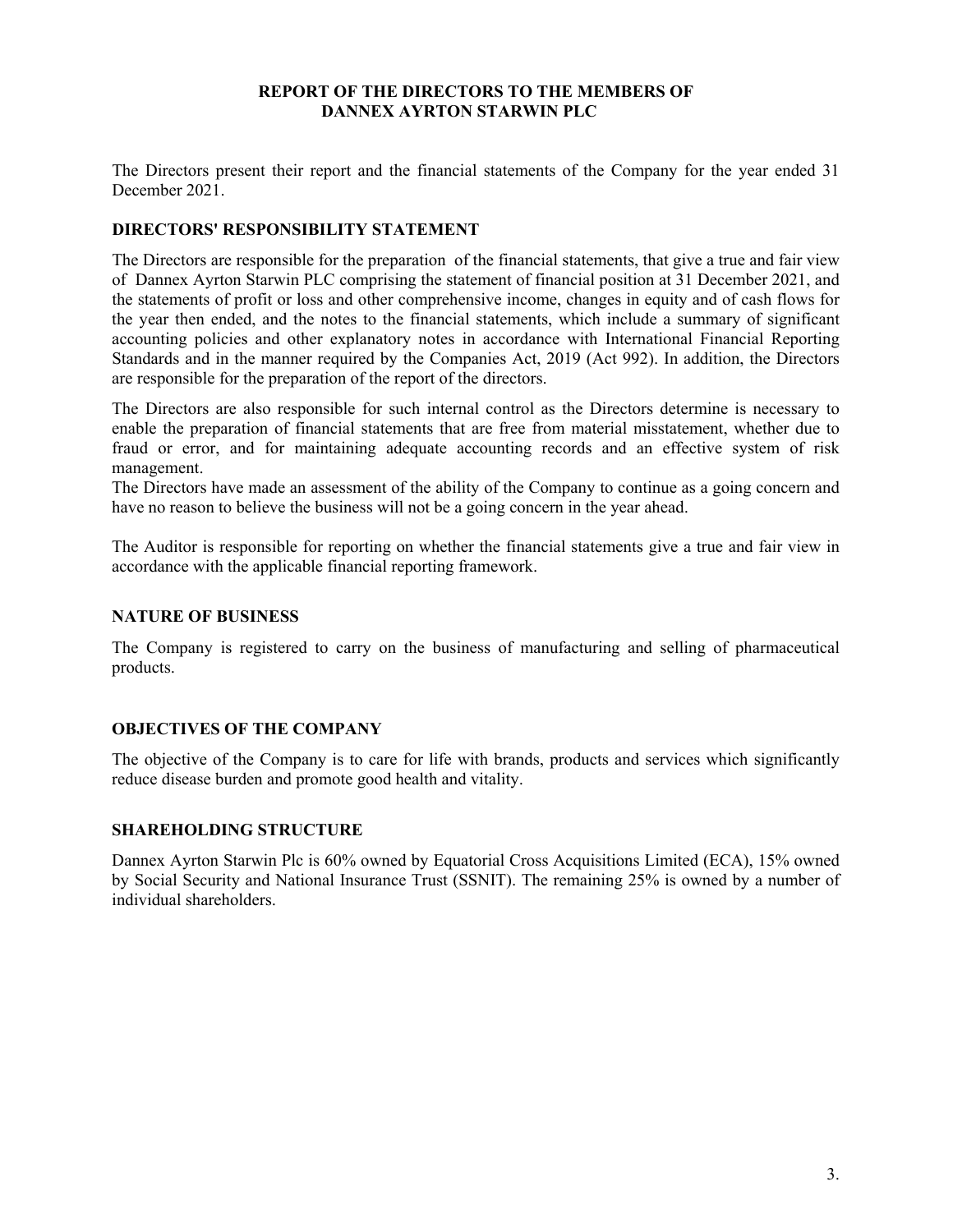### **DANNEX AYRTON STARWIN PLC - (CONT'D)**

### **FINANCIAL STATEMENTS/ BUSINESS REVIEW**

The financial results of the Company for the year ended 31 December 2021 are set out in the financial statements, highlights of which are as follows:

|                   | <b>GHS</b>  |
|-------------------|-------------|
| Profit before tax | 3, 133, 677 |
| Profit after tax  | 4,881,672   |
| Total assets      | 63,567,078  |
| Total liabilities | 51,899,767  |
| Total equity      | 11,667,311  |

The Directors do not recommend the payment of dividend. The Directors consider the state of the Company's affairs to be satisfactory.

### **PARTICULARS OF ENTRIES IN THE INTERESTS REGISTER DURING THE FINANCIAL YEAR**

The Company did not maintain an Interests Register because no director had interest in any contract.

### **RELATED PARTY TRANSACTIONS**

Information regarding Directors' interests in ordinary shares of the Company and remuneration is disclosed in Note 25 to the financial statements. The Board Chairman owns 100% shares in Equatorial Cross Acquisitions, which holds 60.04% shares of Dannex Ayrton Starwin Plc. Other than service contracts, no director had a material interest in any contract during the period. Related party transactions and balances are also disclosed in Note 26 to the financial statements.

### **CORPORATE SOCIAL RESPONSIBILITY AND CODE OF ETHICS**

A total of GHS 35,251 (2020: GHS 180,000) was spent under the Company's social responsibility programme with key focus on education and health. With the onset of the Covid-19 pandemic, the Company engaged some of its social partners to make contributions to support selected institutions in the fight against the pandemic. An extract of the Company's code of ethics can be found in Appendix 1.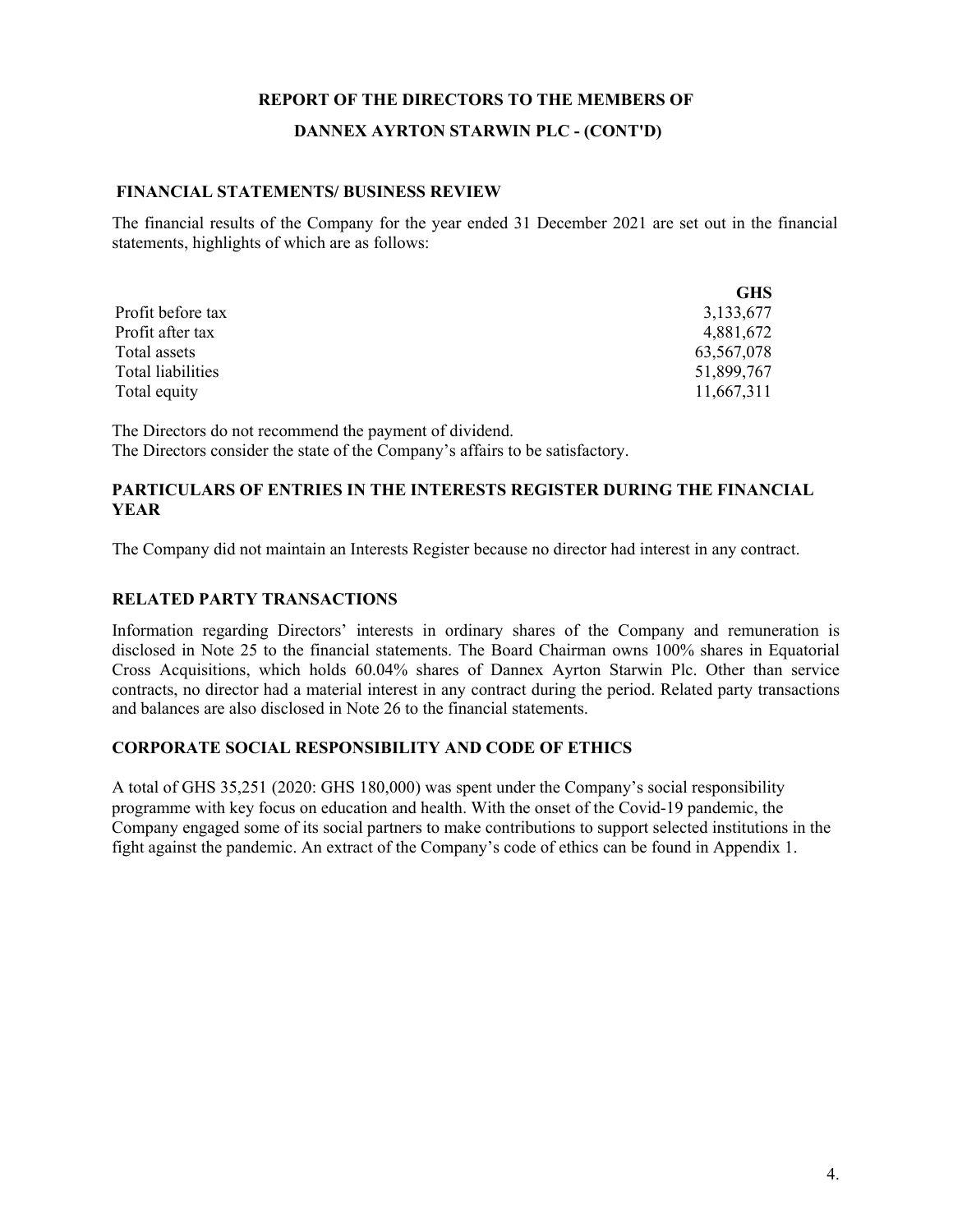# **DANNEX AYRTON STARWIN PLC - (CONT'D)**

## **BOARD OF DIRECTORS**

| <b>Executive</b><br>Nik Amarteifio | Qualification<br>BA Economics (Wesleyan University)<br>MBA - Finance and Marketing (Harvard<br>٠<br><b>Business School)</b>                                                                                                                                       | <b>External board and management position</b><br>Board Member, GCB Bank Plc<br>Board Member, N.F.B Company Limited<br>Board Member, Omni Media Company<br>Limited<br>Board Member, Yaro Capital Ghana Limited<br>Board Member, Consult Ghana Limited<br>Chairman, Equatorial Cross Acquisitions<br>Limited<br>Vice Chairman, Ghana Agro Foods Company<br>(GAFCO) |
|------------------------------------|-------------------------------------------------------------------------------------------------------------------------------------------------------------------------------------------------------------------------------------------------------------------|------------------------------------------------------------------------------------------------------------------------------------------------------------------------------------------------------------------------------------------------------------------------------------------------------------------------------------------------------------------|
| Daniel Apeagyei Kissi              | BSc (Hons) Mechanical Engineering<br>$\bullet$<br>(Kwame Nkrumah<br>University of Science<br>Technology)<br>and                                                                                                                                                   | None                                                                                                                                                                                                                                                                                                                                                             |
| Henry Otu Ocansey                  | EMBA In Finance (University of Ghana)<br>٠<br>2. Bsc. Admin. In Accounts/Finance<br>٠<br>(GIMPA)                                                                                                                                                                  | None                                                                                                                                                                                                                                                                                                                                                             |
| <b>Non-Executive</b>               |                                                                                                                                                                                                                                                                   |                                                                                                                                                                                                                                                                                                                                                                  |
| Alex K. Braye Bonney               | Dip.Regulatory Economics (University of Board Director, Ghana Water Company<br>$\bullet$<br>Florida<br>(USA)                                                                                                                                                      | Limited                                                                                                                                                                                                                                                                                                                                                          |
| Dr. Barima Afranie                 | <b>BSc Chemistry (MCL)</b><br>٠<br>PhD Pharmacy (University of Southern<br>$\bullet$<br>California)                                                                                                                                                               | Gulf Integrated Biochemical Solution<br>Limited<br>Entrance Pharmaceuticals & Research Centre                                                                                                                                                                                                                                                                    |
| Amarteokor Amarteifio              | Dip. Social Work (School of Social Work,<br>$\bullet$<br>Darmstadt, Germany)<br>BA Social Work (Mc Gill University School<br>٠<br>of Social Work in Montreal Canada)<br>MA Social Work (Mc Gill University School<br>$\bullet$<br>of Social Work Montreal Canada) | Omni Media Company Limited<br>President of the Artistic Committee of the<br>Abidjan Market for the Performing Arts<br>(MASA)                                                                                                                                                                                                                                     |
| Kwasi Yirenkyi                     | Post Graduate Diploma in Management &<br>٠<br>Micro Enterprise Development (Southern<br>New Hampshire University (USA))<br>Bsc. In Administration (George Mason<br>٠<br>University, Fairfax Virginia (USA))                                                       | Board member - SSNIT Guest House<br>Board member -Opportunity International<br>Savings and Loans Limited                                                                                                                                                                                                                                                         |
| Ben Agyeman                        | MBA (Columbia Business School in New<br>٠<br>York, USA)<br>B. Eng (Hons) Electronic/Electrical<br>٠<br><b>Engineering (South Bank University</b><br>(London))                                                                                                     | None                                                                                                                                                                                                                                                                                                                                                             |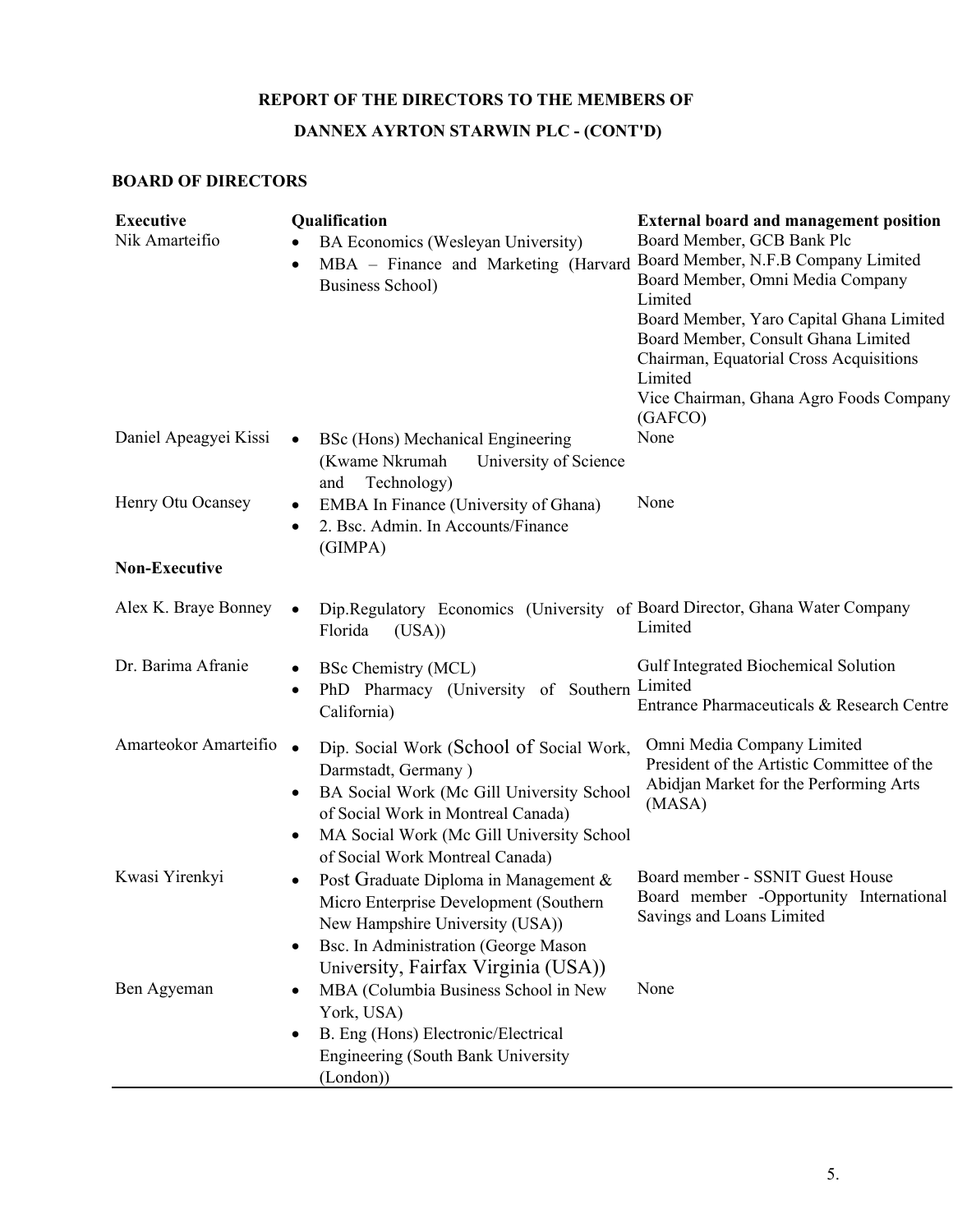### **DANNEX AYRTON STARWIN PLC - (CONT'D)**

### **Profile of Dannex Ayrton Starwin (DAS) PLC directors**

## **MR. NIK AMARTEIFIO (CHAIRMAN)**

Mr. Nik Amarteifio is the chairman and majority shareholder of Equatorial Cross Acquisition Limited (ECA), an investment holding firm with majority shareholding in Dannex Limited and Omni Media, Owners of Citi FM and the Globe News Paper.

He is also currently the Vice Chairman of Ghana Agro Foods Company (GAFCO).In his role as the chairman of the board, Mr. Amarteifio focuses on the strategic direction and effective operation of the board and its committees in conformity with the highest standards of corporate governance. His goal is to see Dannex become internationally recognised in the delivery of health care needs.

Mr. Amarteifio is a seasoned entrepreneur who has been involved in many domestic and international transactions within different industries like mining, real estate, telecommunication, oil and gas. Through his investment vehicle, ECA, he has invested and held Executive Board positions in many companies including International Gold Resources (1992 -1996), Magnesium alloy Company Limited (1998 – 1999) and African Selection Company (1998 – 2011). Amarteifio was the Marketing Manager of Nestle Ghana (1975 – 1979). He served as a member on the Ghana Investors Advisory Council, an advisory board formed to advise former President John A. Kufour of the Republic of Ghana, on foreign direct investment strategies (2001 – 2008). He also served as the Lead Director on the board of Bank of Ghana (2001 – 2008).

Mr. Amarteifio holds a degree in Economics from Wesleyan University (1970) and an MBA in Finance and Marketing from Harvard Business School (1973). Mr. Amarteifio is the chairman and majority shareholder of Equatorial Cross Acquisition Limited (ECA), an investment holding firm with majority shareholding in Dannex Limited and Omni Media, Owners of Citi FM and the Globe News Paper. He is also currently the Vice Chairman of Ghana Agro Foods Company (GAFCO).In his role as the chairman of the board, Amarteifio focuses on the strategic direction and effective operation of the board and its committees in conformity with the highest standards of corporate governance.

## **MR. DANIEL APEAGYEI KISSI** (**CHIEF EXECUTIVE OFFICER**)

Daniel has over 31 years work experience mostly in a multinational setting, with extensive experience in general management, business leadership, manufacturing, and supply chain management. He worked with Unilever for 21 plus years during which he held various leadership positions in different countries, namely Ghana, Kenya and South Africa, including a role as Operations Excellence Director of Unilever South Africa and a Regional Director role with responsibility across the Africa, Middle East and Turkey Region. Daniel joined Adcock Ingram of South Africa in 2012 and was appointed Managing Director of Ayrton Drug Manufacturing Ltd (Adcock Ingram's Ghanaian subsidiary) in December 2012. He is currently the Chief Executive Officer Of the Dannex Ayrton Starwin Plc.

### **MR. KWASI YIRENKYI**

Mr. Kwasi Yirenkyi has served as Non-Executive Director of Starwin Products Limited since July 2015. He served as Managing Director of the Company between November 2007 and July 2015. Prior to that, he was a Non-Executive Director of the Company between March 2005 and November 2007. He has about 20 years of business operations experience. He received his undergraduate degree in Business Administration (BSc. Admin) from George Mason University in Fairfax, Virginia USA. He further obtained a Diploma in Management and Micro Enterprise Development (Dip. Mgt. Studies) from Southern New Hampshire University, USA. He worked with Merchant Bank Ghana Limited as Manager in Corporate and Institutional Banking with responsibilities in Marketing. He also worked with Deloitte and Touche Consulting Ghana and engaged in projects with some key companies including The Ashanti Goldfields Corporation, Tema Oil Refinery, and the Zimbabwe National Insurance.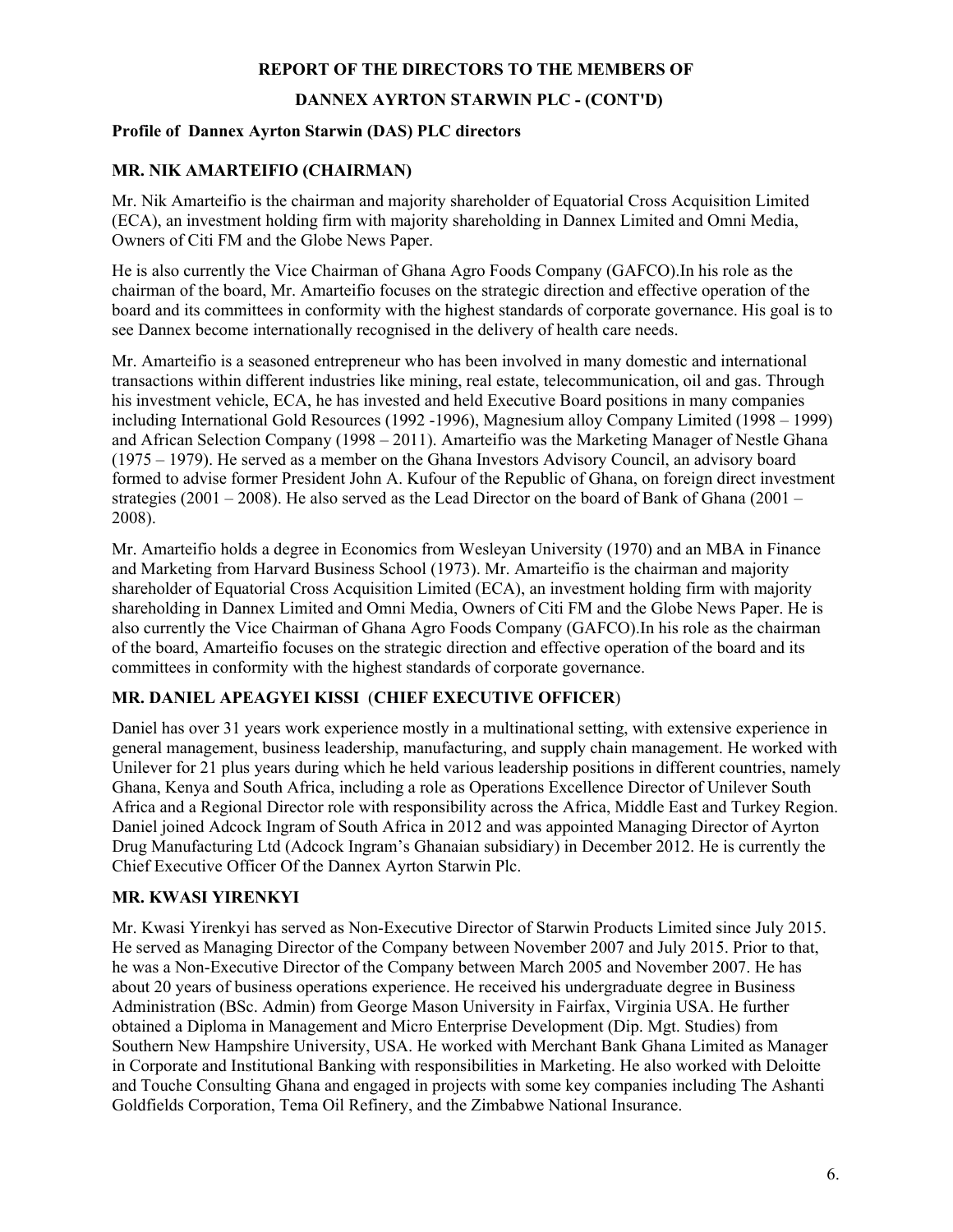## **DANNEX AYRTON STARWIN PLC - (CONT'D)**

### **Profile of Dannex Ayrton Starwin (DAS) PLC directors - (cont'd)**

### **MR. ALEX BONNEY**

Mr. Alex Kwabena Bonney has served on the board for many years. He is the president of the Organization of Trade unions in West Africa (OTUWA) and has been the chairman of the Ghana Trades Union Congress from 1992 to date. As a unionist he is an expert in mediation and arbitration and has worked extensively in and around the world on labor issues making him more relatable to the vision of Dannex to become an internationally recognize and leading brand in the delivering of healthcare needs. He is a cost accountant and holds a diploma in Regulatory Economics from the University of Florida, USA.

### **DR. BARIMA AFRANE**

With his distinctive background as a renowned pharmacologist and many years of experience as a lecturer and medical advisor in the US and some Middle Eastern countries, Dr. Afrane relates well to Dannex's vision of becoming an internationally recognized and leading brand in the delivery of health needs. In his contribution to Dannex's board, he seeks to bring a wealth of his experience in the design of solution to matters of pharmaceutical innovation and application. Dr. Afrane is currently a senior lecturer and Head of Pharmacy Practice and Clinical Pharmacy Department at the University Of Ghana School Of Pharmacy. He holds a doctorate degree in pharmacy from the University Of Southern California and a degree in Chemistry (MCL) from the University Of New York.

## **MS. AMARTEORKOR AMARTEIFIO**

Ms. Amarteifio is currently the Executive Director of the Accra Symphony Orchestra. She brings to the Board a rich background of high expertise in people management through cultural diversity programs at various international organizations.

She was first appointed to the Board in 2015 and has brought rich experiences from serving on a number of Boards of both local and international organizations.

She holds both Bachelor's and Master's degrees in Social Work from McGill University School of Social Work in Montreal, Canada. She further holds a Diploma in Social Work from The School of Social Work in Darmstadt, Germany.

## **MR. BENJAMIN AGYEMAN**

Mr. Ben Agyeman has over 25 years of working experience in the financial industry, particularly in Private Equity/Venture Capital., Mergers and Acquisitions and Project Finance in developing markets. He was a Managing Director of MPC Capital AG (Hamburg), a German based global Private Equity Manager of real assets, with assets under management of over 4bn euros. He is an expert in Equity and structured investments as well as infrastructure transactions. He was a former Investment Director at Gulf Finance House, based in the Kingdom of Bahrain in the Middle East.

Before that, Ben was an Investment Banker at UBS AG and prior to that a Technology Business Analyst at Lehman Brothers International. He is currently a Senior Advisor to Kreen Energy Ltd, UK. He holds an MBA from Columbia Business School in New York, USA and a B.Eng. (Hons) Electronic/Electrical Engineering from London South Bank University in the UK.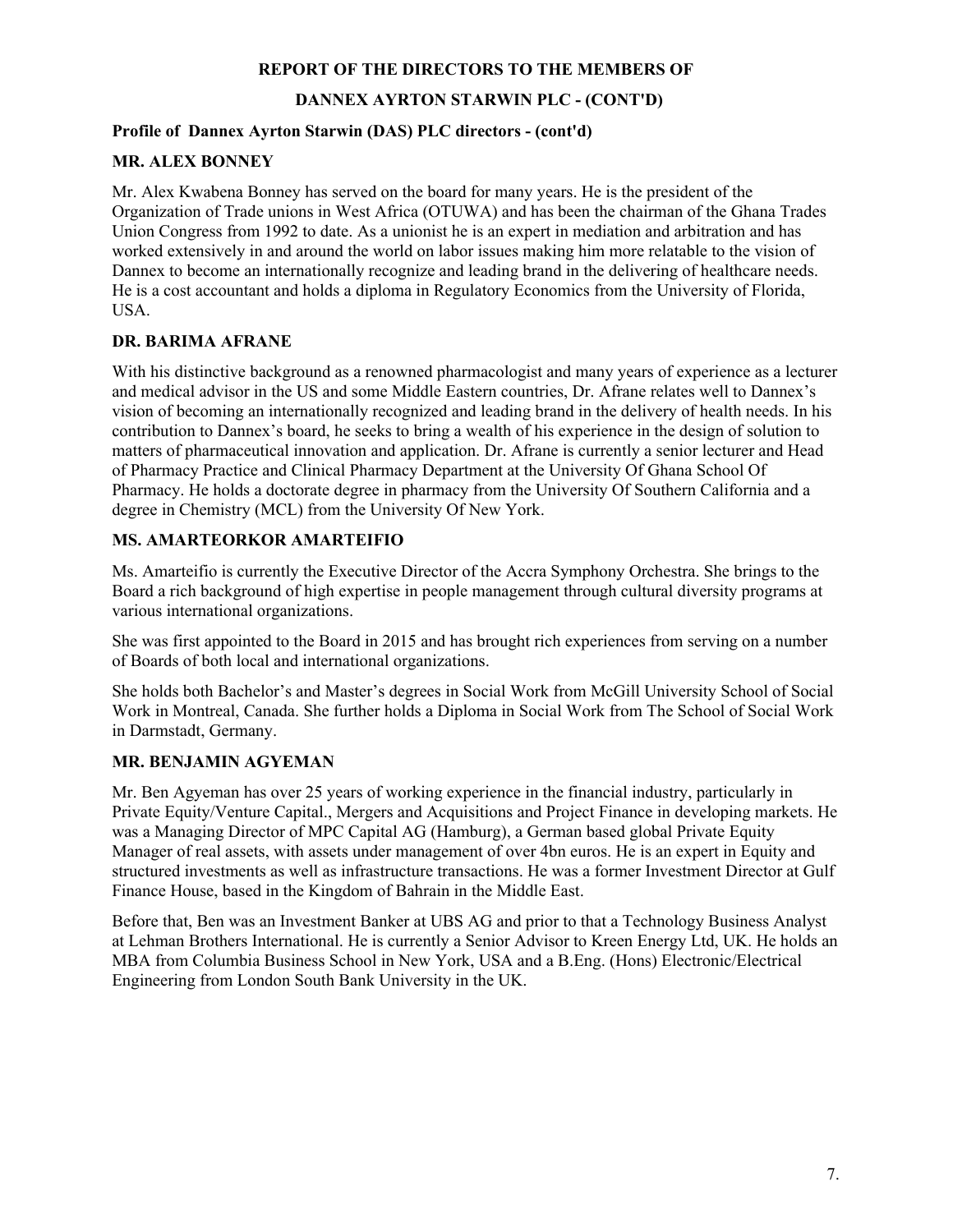## **DANNEX AYRTON STARWIN PLC - (CONT'D)**

### **Profile of Dannex Ayrton Starwin (DAS) PLC Management**

### **MR. DANIEL APEAGYEI KISSI** (**CHIEF EXECUTIVE OFFICER**)

Daniel has over 31 years work experience mostly in a multinational setting, with extensive experience in general management, business leadership, manufacturing, and supply chain management. He worked with Unilever for 21 plus years during which he held various leadership positions in different countries, namely Ghana, Kenya and South Africa, including a role as Operations Excellence Director of Unilever South Africa and a Regional Director role with responsibility across the Africa, Middle East and Turkey Region. Daniel joined Adcock Ingram of South Africa in 2012 and was appointed Managing Director of Ayrton Drug Manufacturing Ltd (Adcock Ingram's Ghanaian subsidiary) in December 2012. He is currently the Chief Executive Officer Of the Dannex Ayrton Starwin Plc.

## **MR. HENRY OTU OCANSEY (CHIEF FINANCE OFFICER)**

Henry Ocansey holds an Executive MBA in Finance (LEGON) and B.Sc. Admin in (Accounts/Finance) from (GIMPA). Henry joined Dannex in 2000, as a Management Accountant and was appointed chief Accountant in 2004 and Head of Finance in 2006. Prior to him joining Dannex Limited he worked with Pharmaplast Limited initially as a Cost Accountant and later as a Management Accountant. He is a seasoned, experienced executive in the General Management field, an Accountant with a background in Commercial, Audit Management and Finance.

### **MR. KAFUI NTOW** (**CHIEF HUMAN RESOURCE OFFICER**)

Kafui Ntow has over 15 years experience in FMCG industries where he served in diverse roles in Project Management, Engineering, Manufacturing, Supply Chain and HR. He joined Dannex Ayrton Starwin PLC in January 2021. Prior to that he served as Compensation and Benefits Manager (West Africa) and Business Partner (Ghana) for Fan Milk (Danone) Limited. He previously worked with Unilever Ghana Limited, Guinness Ghana Breweries Plc (DiaImagegeo) and PBC Ghana Limited.

### **MR. FRANCIS GEORGE EKUMAH** (**AG. HEAD OF SALES AND MARKETING**)

Francis George Ekumah is a Pharmacist with over 16 years' experience in Pharmaceutical Sales and Marketing, Product Development and Project leadership. He joined Dannex in 2011 and has served in various leadership positions. He holds an MBA in Marketing from University of Ghana, Bachelor of Pharmacy from KNUST and a Post Graduate Certificate in Project Management from The Graduate School of Governance and Leadership.

## **MR. VICTOR TORNYIE** (**AG. HEAD OF QUALITY AND REGULATORY AFFAIRS**)

Victor Tornyie has over 15years experience in Pharma industries where he served in diverse roles in Quality, Regulatory, R&D and Project Management.

He joined Dannex Ltd in October 2015.

Prior to that he earlier worked in African Global Pharma (affiliate of Global Pharma Inc, Canada) and Danadams Pharmaceuticals Limited.

## **MR. JOSEPH SKUGGEN** (**ACTING HEAD OF SUPPLY CHAIN**)

Mr. Joseph Skuggen has served in diverse roles in Supply Management function, Maintenance, Manufacturing and Project Management. He has 25 years of work experience with Unilever Gh. Ltd and 5 years with Ayrton Drug Manufacturing Ltd in the supply chain environment. He is chartered member of Chartered Institute of Procurement and Supply UK and holds a Msc in Supply Chain Management from Roehampton University, UK.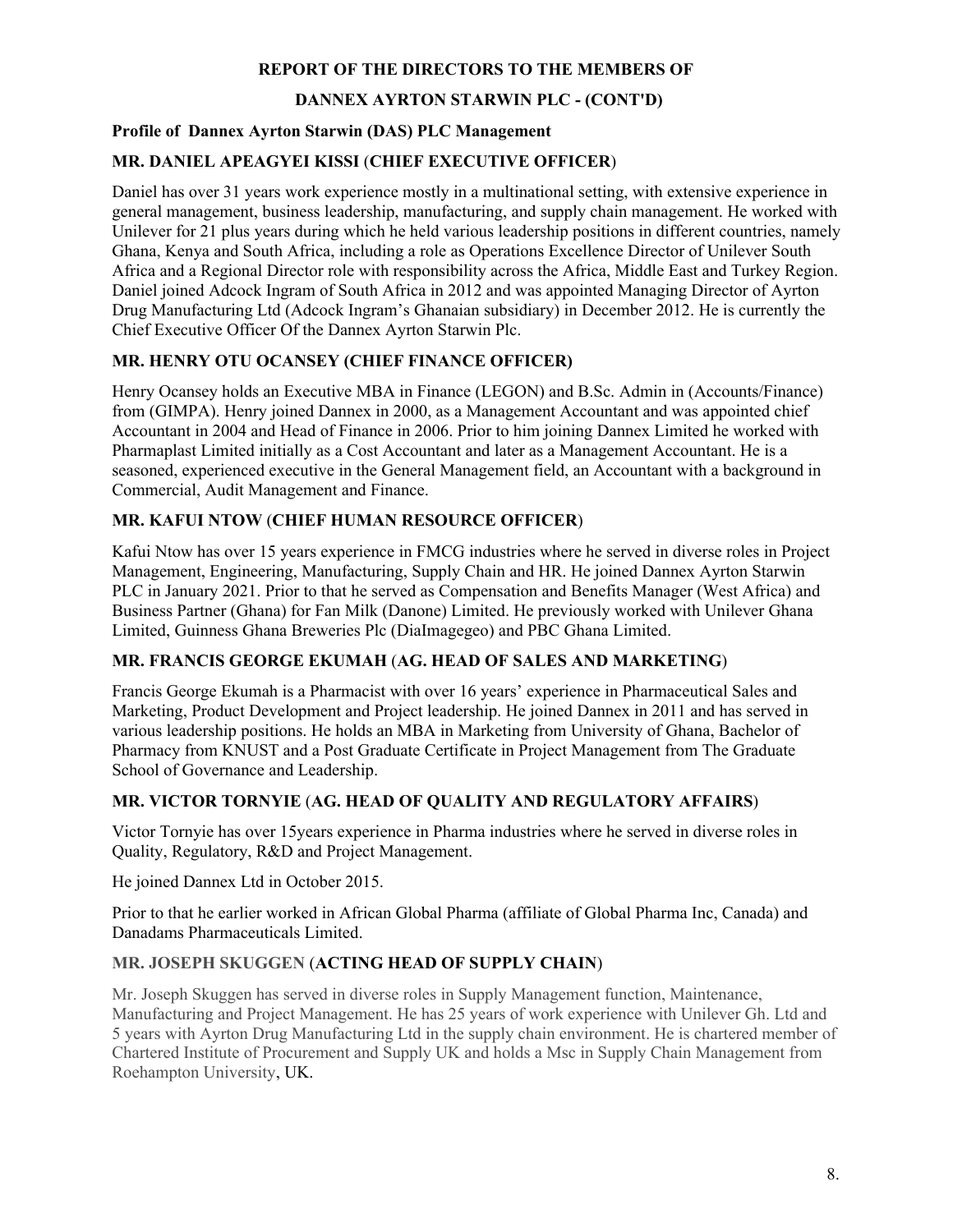# **REPORT OF THE DIRECTORS TO THE MEMBERS OF DANNEX AYRTON STARWIN PLC - (CONT'D)**

## **BOARD OF DIRECTORS - (CONT'D)**

### *Biographical information of directors*

| Age category    | <b>Number of directors</b> |
|-----------------|----------------------------|
| $41 - 60$ years |                            |
| Above 60 years  |                            |

### *Role of the Board*

The Directors are responsible for the long term success of the Company, determine the strategic direction of the Company and reviews operating, financial and risk performance. There is a formal schedule of matters reserved for the board of directors, including approval of the Company's annual business plan, the Company's strategy, acquisitions, disposals and capital expenditure projects above certain thresholds, all guarantees, treasury policies, the financial statements, the Company's dividend policy, transactions involving the issue or purchase of Company shares, borrowing powers, appointments to the Board, alterations to the memorandum and articles of association, legal actions brought by or against the Company, and the scope of delegations to Board committees and the management committee. Responsibility for the development of policy and strategy and operational management is delegated to a management committee, which as at the date of this report includes the executive directors and five (5) senior managers.

### *Internal control systems*

The Directors have overall responsibility for the Company's internal control systems and annually reviews their effectiveness, including a review of financial, operational, compliance and risk management controls. The implementation and maintenance of the risk management and internal control systems are the responsibility of the executive directors and other senior management. The systems are designed to manage rather than eliminate the risk of failure to achieve business objectives and to provide reasonable, but not absolute, assurance against material misstatement or loss. The directors have reviewed the effectiveness of the internal control systems, including controls related to financial, operational and reputational risks identified by the Company as at the reporting date and no significant failings or weaknesses were identified during this review.

### *Directors' performance evaluation*

Every year the performance and effectiveness of the Board of Directors ("the Board"), its committees and individual directors is evaluated. The evaluation is conducted by the completion of detailed and comprehensive written survey questionnaires. The results of the evaluation are shared with all members of the Board. Overall, it was noted that the board of directors and its committees were operating in an effective manner and performing satisfactorily, with no major issues identified.

### *Conflicts of interest*

The Company has established appropriate conflicts authorisation procedures, whereby actual or potential conflicts are regularly reviewed, and authorisations sought as appropriate. During the year, no such conflicts arose, and no such authorisations were sought.

### *Board balance and independence*

The composition of the board of directors and its Committees is regularly reviewed to ensure that the balance and mix of skills, independence, knowledge and experience is maintained. The Board Chairman is not independent and all, with the exception of one of the non-executive directors are independent as pertains to the management of the company. The continuing independence and objective of the Judgement of the non-Executive Directors is being reviewed by the Board of Directors.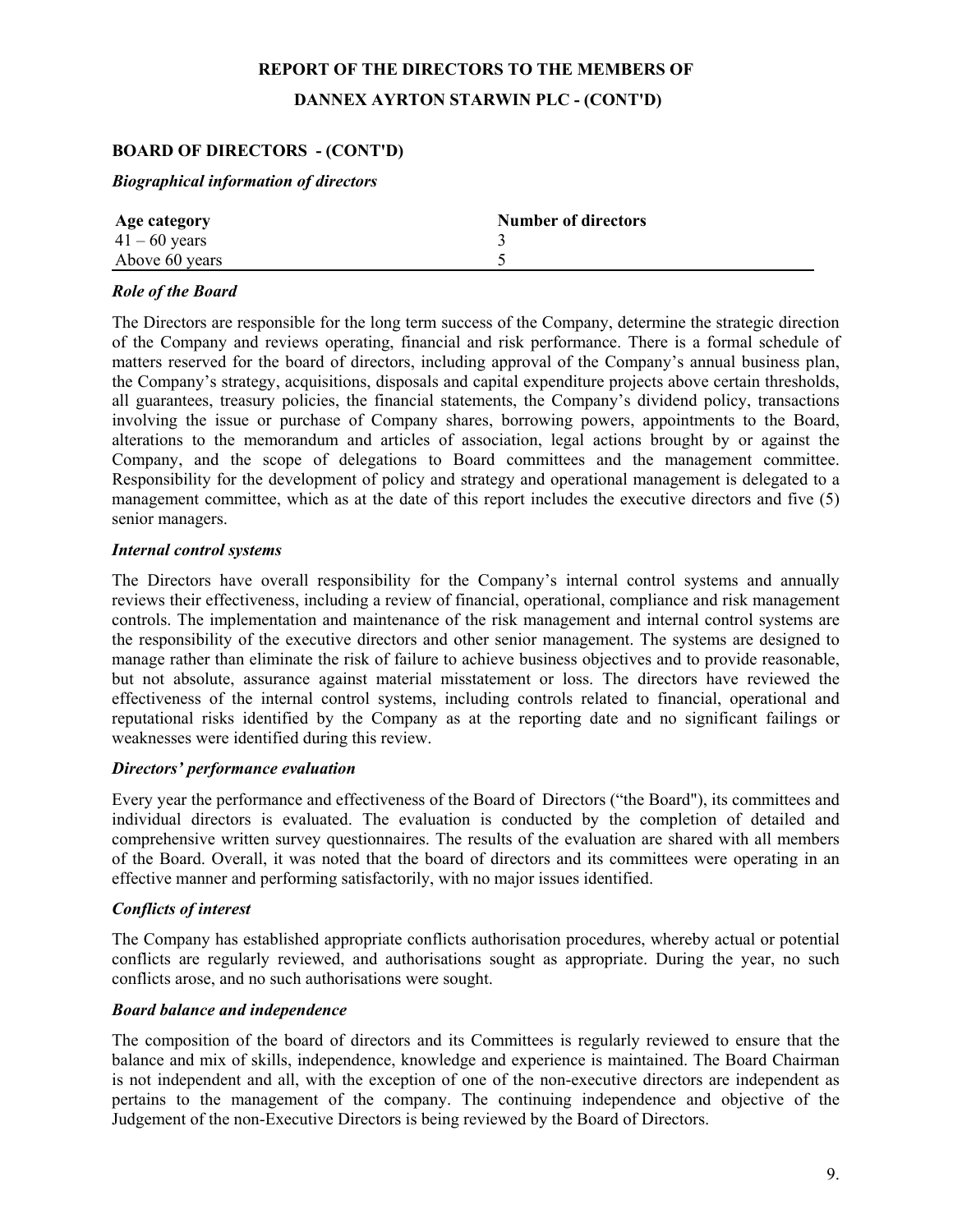DANNEX AYRTON STARWIN PLC - (CONT'D)

#### BOARD OF DIRECTORS - (CONT'D)

#### Capacity building of directors to discharge their duties

On appointment to the Board, Directors are provided with full, formal and tailored programmes of induction, to enable them gain in-depth knowledge about the Company's business, the risks and challenges faced, the economic knowledge and the legal and regulatory environment in which the Company operates. Programmes of strategic and other reviews, together with the other training programmes provided during the year, ensure that Directors continually update their skills, knowledge and familiarity with the Company's businesses. This further provides insights about the industry and other developments to enable them effectively fulfiI1 their role on the Board and committees of the Board.

#### Auditor

The Audit Committee has responsibility delegated from the board of directors for making recommendations on the appointment, reappointment, removal and remuneration of the extemal auditor. KPMG has been appointed as auditor of Dannex Ayrton Starwin Plc and this is the Company's first period of audit. Prior to the merger of the three entities, KPMG was the auditor of Dannex Limited for 4 years and Starwin Products Limited for over 10 years. KPMG does not provide non-audit services to the Company.

### **AUDIT FEES**

The audit fee for the year is GHS 275,000 (2020: GHS 180,000).

#### APPROVAL OF THE REPORT OF THE DIRECTORS

The report of the directors of Dannex Ayrton Starwin PLC was approved by the board of directors

rq I "Net on....Y..1.....|r.i.n].\* ....... 2022andsisnedontheirbehalfby:

rr anattiirio

Signature

 $\frac{|Y|K}{Name}$ Name Name

Signature

APEAGYEI KISSI DANIEL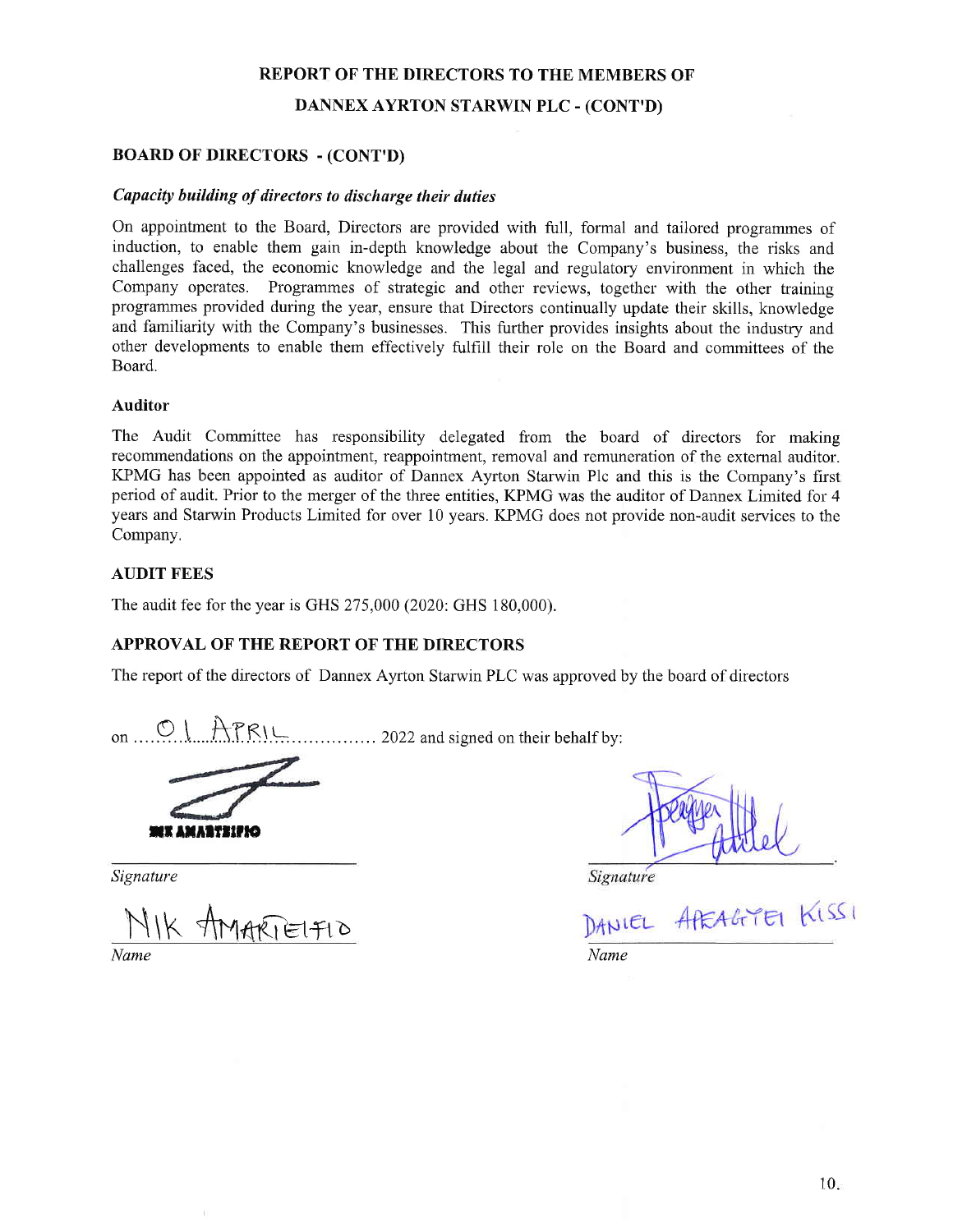

### INDEPENDENT AUDITOR'S REPORT

## TO THE MEMBERS OF

### DANNEX AYRTON STARWIN PLC

## Report on the Audit of the Financial Statements

#### Opinion

as set out on pages 15 - 70 financial statements, which include a summary of significant accounting policies and other explanatory notes, comprehensive income, changes in equity and of cash flows for the year then ended, and the notes to the the statement of financial position at 31 December 2021, and statements of profit or loss and other We have audited the financial statements of Dannex Ayrton Starwin PLC ("the Company"), which comprise

Act, 2019 (Act 992). accordance with International Financial Reporting Standards and in the manner required by the Companies company at 31 December 2021, and of its financial performance and cash flows for the year then ended in In our opinion, the accompanying financial statements give a true and fair view of the financial position of the

#### Basis for Opinion

believe that the audit evidence we have obtained is sufficient and appropriate to provide a basis for our opinion fulfilled our other ethical responsibilities in accordance with these requirements and the IESBA Code. We with the ethical requirements that are relevant to our audit of the financial statements in Ghana and we have Ethics Standards Board for Accountants' Code of Ethics for Professional Accountants (IESBA Code), together Statements section of our report. We are independent of the Company in accordance with the International under those standards are further described in the Auditor's Responsibilities for the Audit of the Financial We conducted our audit in accordance with International Standards on Auditing (ISAs). Our responsibilities

#### Key Audit Matters

opinion on these matters the financial statements as a whole, and in forming our opinion thereon, and we do not provide a separate of the financial statements of the current period. These matters were addressed in the context of our audit of Key audit matters are those matters that, in our professional judgment, were of most significance in our audit

| Revenue Recognition (GHS74,530,831)<br>Refer to Note 7 to the financial statements                                                                                                                                                                                                                                        |                                                                                                                                                                                                                                                                                                                                                                                                                                                                                                             |
|---------------------------------------------------------------------------------------------------------------------------------------------------------------------------------------------------------------------------------------------------------------------------------------------------------------------------|-------------------------------------------------------------------------------------------------------------------------------------------------------------------------------------------------------------------------------------------------------------------------------------------------------------------------------------------------------------------------------------------------------------------------------------------------------------------------------------------------------------|
| The key audit matter                                                                                                                                                                                                                                                                                                      | How the matter was addressed in our audit                                                                                                                                                                                                                                                                                                                                                                                                                                                                   |
| Revenue is measured based on the consideration<br>specified in a contract with a customer.                                                                                                                                                                                                                                | Our principal audit procedures included the following:                                                                                                                                                                                                                                                                                                                                                                                                                                                      |
| The Company recognises revenue when goods are<br>delivered to a customer and thus control has been<br>transferred. There is a time lag between issues of goods<br>to distributors and receipts of those goods close to the<br>year end. Revenue may be recorded when control has not<br>been transferred to the customer. | Identifying relevant controls over the revenue<br>recognition process for all the revenue streams,<br>evaluating the design and implementation, and testing<br>the operating effectiveness of these controls;<br>For a sample of significant sales transactions, tracing<br>$\bullet$<br>the transactions back to source documents to ensure<br>that the transactions actually occurred, and the amounts<br>were accurate;<br>Performing predictive analysis on individual product<br>lines of the company; |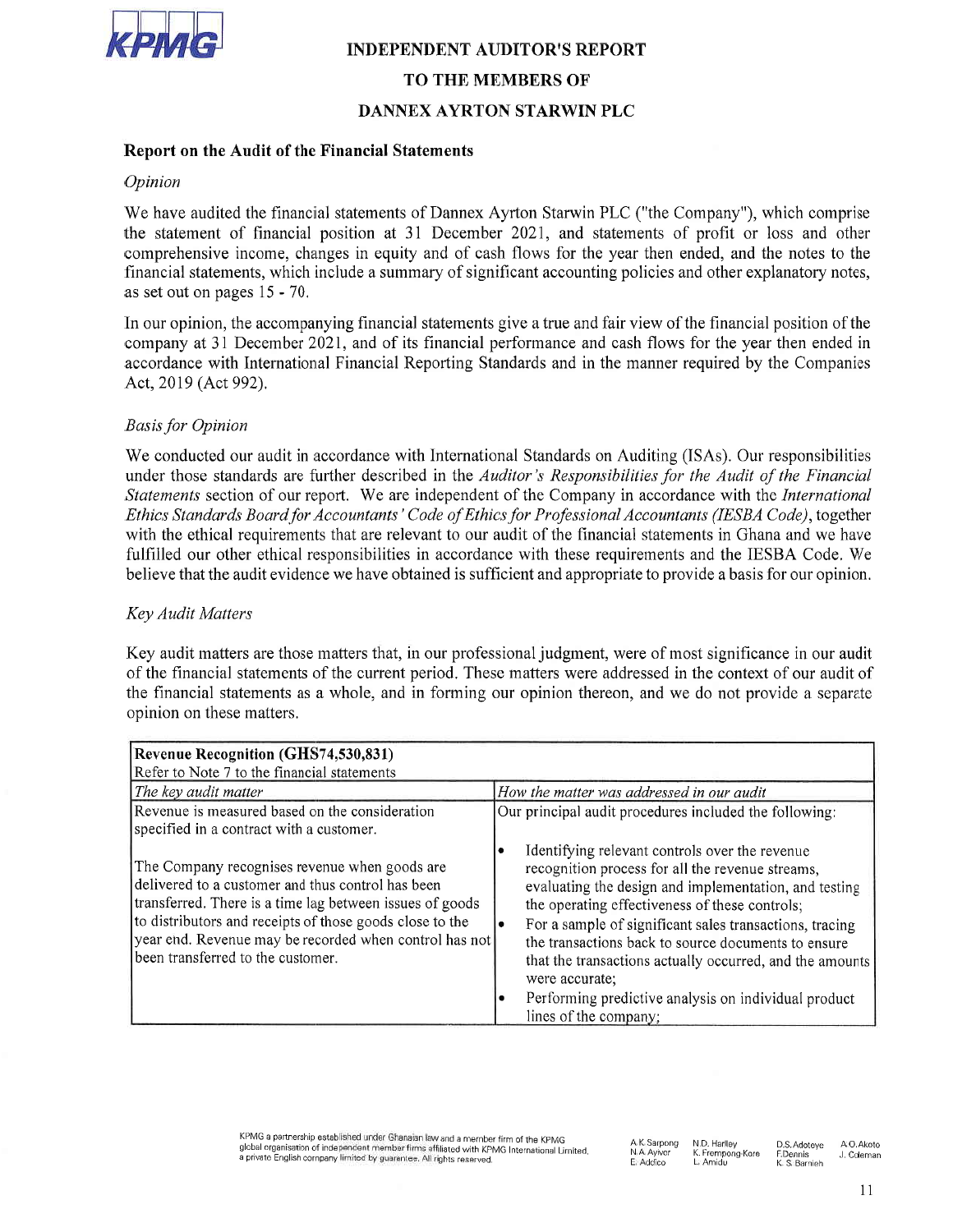

### INDEPENDENT AUDITOR'S REPORT

### TO THE MEMBERS OF

# DANNEX AYRTON STARWIN PLC - (CONT'D)

| <b>Revenue Recognition cont'd</b> |                                                                                                                                                                                                  |  |  |  |
|-----------------------------------|--------------------------------------------------------------------------------------------------------------------------------------------------------------------------------------------------|--|--|--|
| The key audit matter              | How the matter was addressed in our audit                                                                                                                                                        |  |  |  |
|                                   | Performing gap analysis on revenue details for the<br>period;                                                                                                                                    |  |  |  |
|                                   | Assessing whether sales transactions on either side of<br>the balance sheet date as well as credit notes issued<br>after year end had been recorded in the appropriate<br>accounting period; and |  |  |  |
|                                   | Evaluating the adequacy of the Company's disclosures<br>on revenue recognition in the financial statements in<br>accordance with the applicable financial reporting<br>framework.                |  |  |  |

| Existence, accuracy and valuation of inventory (GHS 18,266,002)                                                                                         |                                                                                                                                                                                                                                                                                                                                                                                                                                                                                                                                                                                                                                                                                                                                                                                                                                            |  |  |  |
|---------------------------------------------------------------------------------------------------------------------------------------------------------|--------------------------------------------------------------------------------------------------------------------------------------------------------------------------------------------------------------------------------------------------------------------------------------------------------------------------------------------------------------------------------------------------------------------------------------------------------------------------------------------------------------------------------------------------------------------------------------------------------------------------------------------------------------------------------------------------------------------------------------------------------------------------------------------------------------------------------------------|--|--|--|
| Refer to Note 18 to the financial statements                                                                                                            |                                                                                                                                                                                                                                                                                                                                                                                                                                                                                                                                                                                                                                                                                                                                                                                                                                            |  |  |  |
| The key audit matter                                                                                                                                    | How the matter was addressed in our audit                                                                                                                                                                                                                                                                                                                                                                                                                                                                                                                                                                                                                                                                                                                                                                                                  |  |  |  |
| The Company keeps many inventory lines with<br>significant values for the relevant segments.                                                            | Our principal audit procedures included the following:                                                                                                                                                                                                                                                                                                                                                                                                                                                                                                                                                                                                                                                                                                                                                                                     |  |  |  |
| Inventory may not be measured appropriately due to<br>nonexistence, obsolescence or inaccurate unit costs<br>assigned to items with significant values. | Evaluating the design and implementation and testing<br>۰<br>the operating effectiveness of controls over periodic<br>inventory counts and management reviews of inventory<br>reconciliation;<br>Observing year-end inventory counts and checked that<br>۰<br>the physical quantities agree with the system quantities<br>per the Company's records.<br>On a sample basis, recomputing the unit cost of<br>inventory used in the year-end inventory valuation by<br>agreeing the costs to supporting documentation such as<br>purchase invoices and landed costs; and<br>Enquiring into identified slow moving inventory and<br>٠<br>assessing reasonableness of impairment allowance<br>recognised on such inventory.<br>Considering the adequacy of disclosures in relation to<br>۰<br>inventory recognised in the financial statements. |  |  |  |

### Other Information

information does not include the financial statements and our auditor's report thereon Report and Corporate Governance Statement which we expect to be available to us after that date. The other at the date of this report. The Chairman's Statement, Managing Director's Statement, Audit Committee's Directors as required by the Companies Act, 2019 (Act 992), and Corporate Information which we obtained The Directors are responsible for the other information. The other information comprises the Report of the

of assurance conclusion thereon. Our opinion on the financial statements does not cover the other information and we do not express any form

to report that fact. We have nothing to report in this regard have performed, we conclude that there is a material misstatement of this other information, we are required our knowledge obtained in the audit, or otherwise appears to be materially misstated. If, based on the work we in doing so, consider whether the other information is materially inconsistent with the financial statements or In connection with our audit of the financial statements, our responsibility is to read the other information and.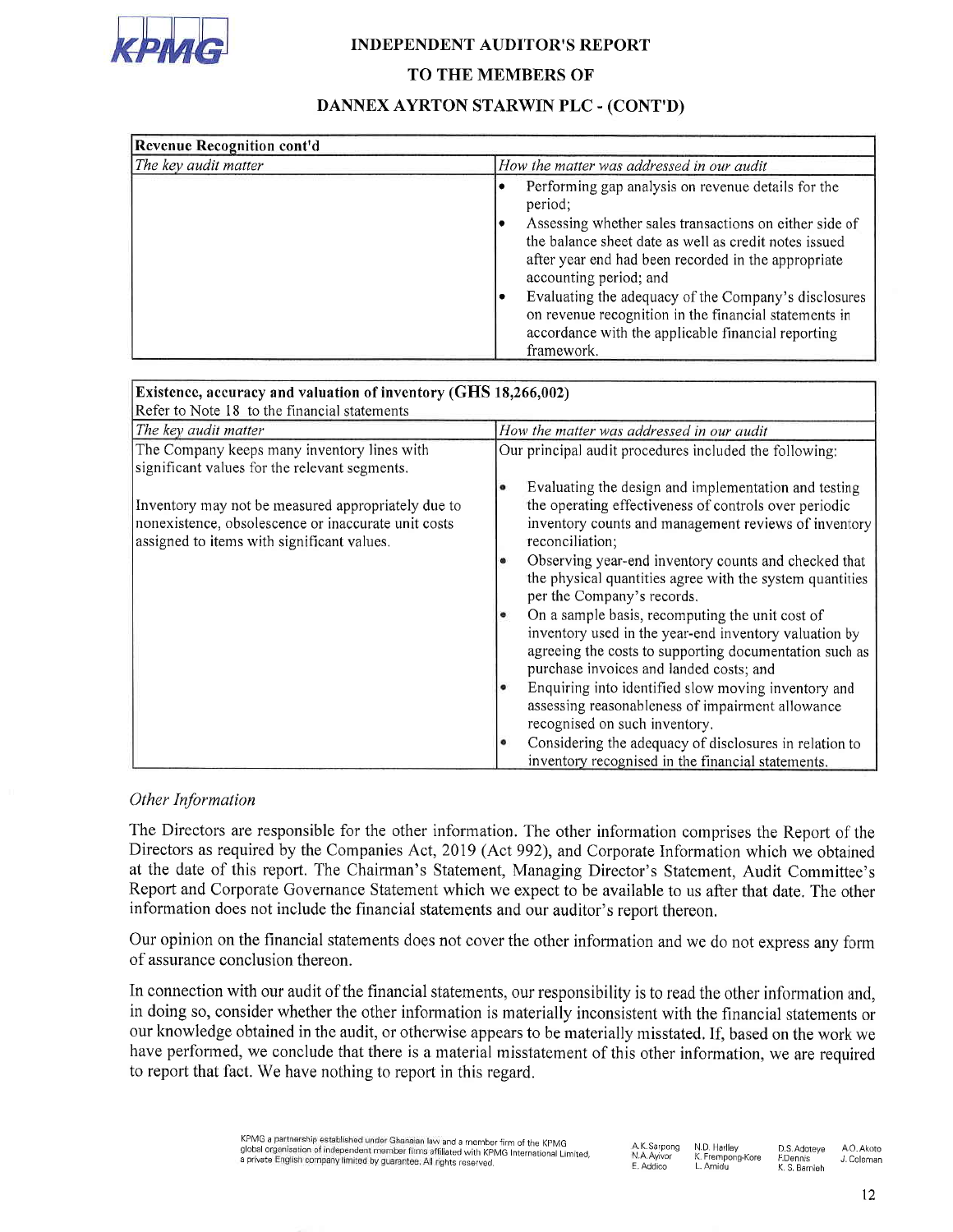

# DANNEX AYRTON STARWIN PLC - (CONT'D) TO THE MEMBERS OF INDEPENDENT AUDITOR'S REPORT

## Responsibilities of the Directors for the Financial Statements

preparation of financial statements that are free from material misstatements whether due to fraud or error Act, 2019 (Act 992), and for such internal controls as the directors determine is necessary to enable the accordance with International Financial Reporting Standards and in the manner required by the Companies The Directors are responsible for the preparation of financial statements that give a true and fair view in

or has no realistic alternative but to do so concern basis of accounting unless the Directors either intend to liquidate the Company or to cease operations continue as a going concern, disclosing, as applicable, matters related to going concern and using the going In preparing the financial statements, the Directors are responsible for assessing the Company's ability to

The Directors are responsible for overseeing the Company's financial reporting process

## Auditor's Responsibilities for the Audit of the Financial Statements

expected to influence the economic decisions of users taken on the basis of these financial statements fraud or error and are considered material if, individually or in the aggregate, they could reasonably be accordance with ISAs will always detect a material misstatement when it exists. Misstatements can arise from opinion. Reasonable assurance is a high level of assurance, but is not a guarantee that an audit conducted in from material misstatement, whether due to fraud or error, and to issue an auditor's report that includes our Our objectives are to obtain reasonable assurance about whether the financial statements as a whole are free

skepticism throughout the audit. We also: As part of an audit in accordance with ISAs, we exercise professional judgment and maintain professional

- collusion, forgery, intentional omissions, misrepresentations, or the override of internal control misstatement resulting from fraud is higher than for one resulting from error, as fraud may involve is sufficient and appropriate to provide a basis for our opinion. The risk of not detecting a material or error, design and perform audit procedures responsive to those risks, and obtain audit evidence that • Identify and assess the risks of material misstatement of the financial statements, whether due to fraud
- effectiveness of the Company's internal control. are appropriate in the circumstances, but not for the purpose of expressing an opinion on the · Obtain an understanding of internal control relevant to the audit in order to design audit procedures that
- In the the upper primaries of accounting • Evaluate the appropriateness of accounting policies used and the reasonableness of accounting estimates
- However, future events or conditions may cause the Company to cease to continue as a going concern opinion. Our conclusions are based on the audit evidence obtained up to the date of our auditor's report to the related disclosures in the financial statements or, if such disclosures are inadequate, to modify our we conclude that a material uncertainty exists, we are required to draw attention in our auditor's report conditions that may cast significant doubt on the Company's ability to continue as a going concern. If based on the audit evidence obtained, whether a material uncertainty exists related to events or • Conclude on the appropriateness of the directors' use of the going concern basis of accounting and
- manner that achieves fair presentation. disclosures, and whether the financial statements represent the underlying transactions and events in a • Evaluate the overall presentation, structure and content of the financial statements, including the statements,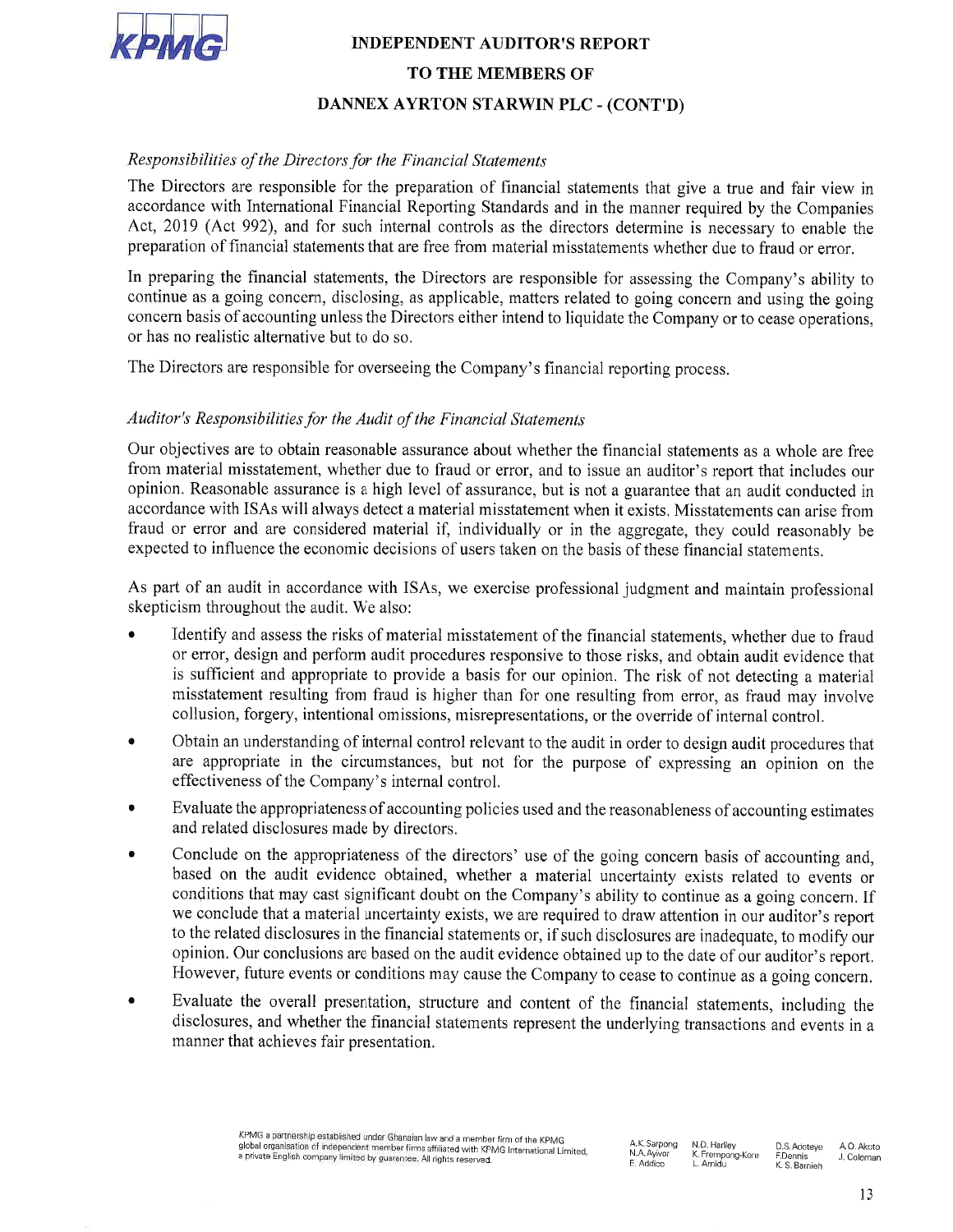

# DANNEX AYRTON STARWIN PLC - (CONT'D) TO THE MEMBERS OF INDEPENDENT AUDITOR'S REPORT

our audit. and significant audit findings, including any significant deficiencies in internal control that we identify during We communicate with the Directors regarding, among other matters, the planned scope and timing of the audit

applied. be thought to bear on our independence, and where applicable, actions taken to eliminate threats or safeguards regarding independence, and communicate with them all relationships and other matters that may reasonably We also provide the Directors with a statement that we have complied with relevant ethical requirements

benefits of such communication. because the adverse consequences of doing so would reasonably be expected to outweigh the public interest when, in extremely rare circumstances, we determine that a matter should not be communicated in our report these matters in our auditor's report unless law or regulation precludes public disclosure about the matter or in the audit of the financial statements of the current period and are therefore the key audit matters. We describe From the matters communicated with the Directors, we determine those matters that were of most significance

# Report on Other Legal and Regulatory Requirements

Compliance with the requirements of Section 137 of the Companies Act, 2019, (Act 992)

necessary for the purpose of our audit. We have obtained all the information and explanations which, to the best of our knowledge and belief, were

books. In our opinion, proper books of account have been kept, so far as appears from our examination of those

with the accounting records and returns. The statements of financial position and profit or loss and other comprehensive income are in agreement

(Act 992). We are independent of the Company under audit pursuant to Section 143 of the Companies Act, 2019

 $(ICAG/P/1472)$ . The engagement partner on the audit resulting in this independent auditor's report is Labaran Amidu

 $|\mathcal{V}|$ 

**ACCRA** P. O. BOX GP 242 13 YIYIWA DRIVE, ABELENKPE CHARTERED ACCOUNTANTS KPMG: (ICAG/F/2022/038) For and on behalf of:

 $O1$  April 2022

a private English company limited by guarantee. All rights reserved global organisation of independent member firms affiliated with KPMG International Limited kPMG a partnership established under Ghanaian law and a member firm of the KPMG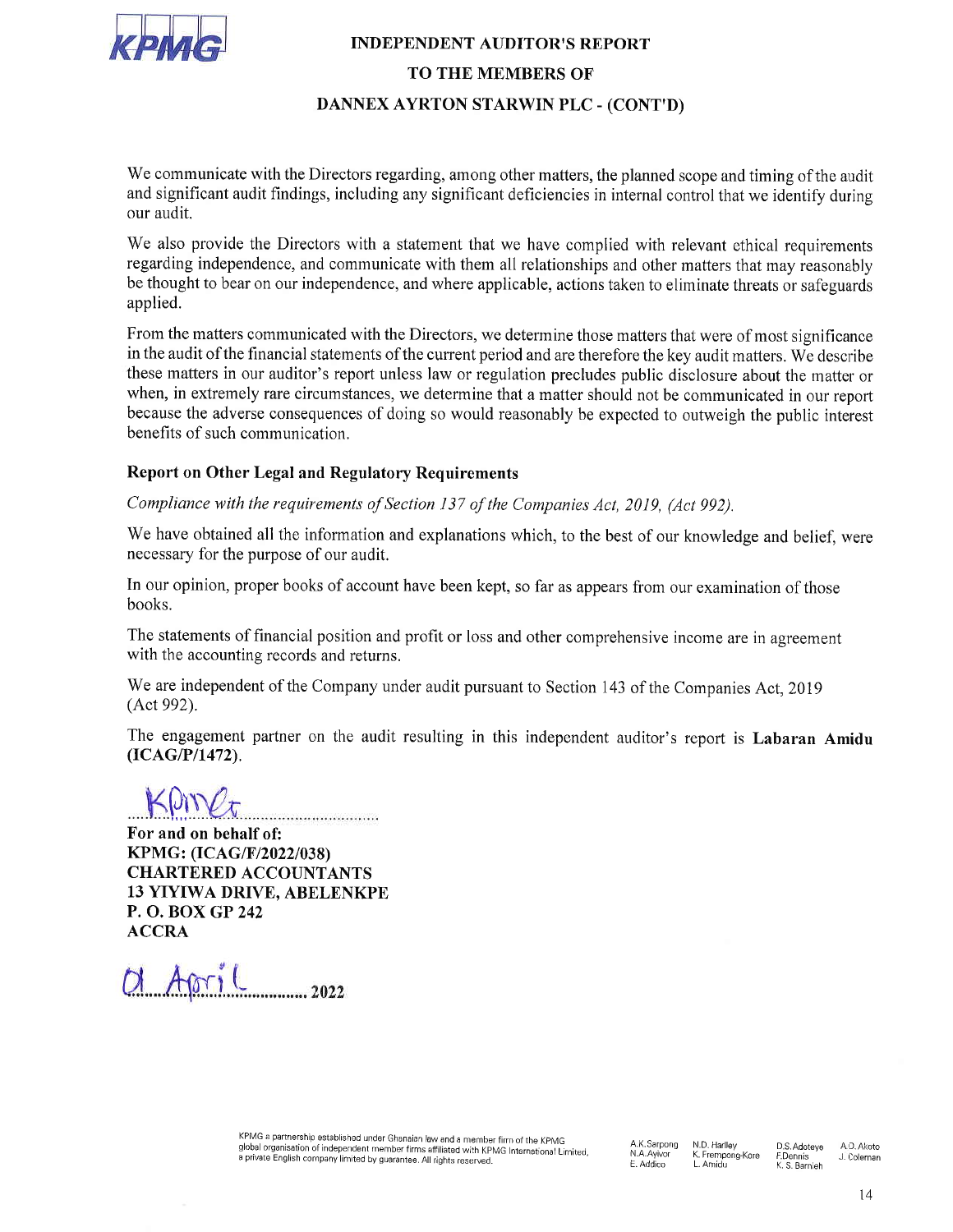### DANNEX AYRTON STARWIN PLC STATEMENTS OF FINANCIAL POSITION AT 31 DECEMBER 2021

|                                                                                                                                                                                 | <b>Note</b>                                         | 2021<br><b>GHS</b>                                                   | 2020<br><b>GHS</b>                                                         |
|---------------------------------------------------------------------------------------------------------------------------------------------------------------------------------|-----------------------------------------------------|----------------------------------------------------------------------|----------------------------------------------------------------------------|
| <b>ASSETS</b>                                                                                                                                                                   |                                                     |                                                                      |                                                                            |
| Property, plant and equipment<br>Intangible assets<br>Equity investment at FVOCI<br>Deferred tax assets<br>Non-current assets                                                   | 14<br>15<br>16<br>17(d)                             | 21,211,034<br>200,446<br>2,416,650<br>3,877,343<br>27,705,473        | 21,221,854<br>395,229<br>2,416,650<br>1,746,359<br>25,780,092              |
| Inventories<br>Current tax assets<br>Trade and other receivables<br>Due from related companies<br>Cash and bank balances                                                        | 18<br>17(b)<br>19<br>25<br>20                       | 18,266,002<br>818,360<br>15,520,507<br>1,256,736                     | 13,645,760<br>13,715,929<br>263,753<br>637,343                             |
| <b>Current assets</b>                                                                                                                                                           |                                                     | 35,861,605                                                           | 28,262,785                                                                 |
| <b>Total assets</b>                                                                                                                                                             |                                                     | 63,567,078                                                           | 54,042,877                                                                 |
| <b>EQUITY AND LIABILITIES</b>                                                                                                                                                   |                                                     |                                                                      |                                                                            |
| Equity<br>Share capital<br>Fair value reserves<br>Other reserves<br>Retained earnings<br><b>Total equity</b><br>Lease liabilities                                               | 21<br>21(b)<br>16<br>14(c)(v)                       | 33,058,701<br>321,098<br>(21, 712, 488)<br>11,667,311<br>116,466     | 33,058,701<br>321,098<br>184,405<br>(26, 778, 565)<br>6,785,639<br>109,169 |
| Loans and borrowings<br>Employee benefits obligations<br>Deferred tax liabilities                                                                                               | 23<br>22(iv)<br>17(d)                               | 13,203,189<br>2,943,147<br>2,655,540                                 | 14,656,190<br>4,380,548<br>2,561,824                                       |
| <b>Non-current liabilities</b>                                                                                                                                                  |                                                     | <u>18,918,342</u>                                                    | 21,707,731                                                                 |
| Lease liabilities<br>Bank overdraft<br>Current tax liabilities<br>Loans and borrowings<br>Employee benefits obligations<br>Trade and other payables<br>Due to related companies | 14(c)(v)<br>20<br>17(b)<br>23<br>22(iv)<br>24<br>25 | 24,000<br>9,802,018<br>8,634,104<br>622,655<br>13,552,271<br>346,377 | 40,008<br>5,596,336<br>761,180<br>4,108,892<br>13,905,177<br>1,137,914     |
| <b>Current liabilities</b>                                                                                                                                                      |                                                     | 32,981,425                                                           | 25,549,507                                                                 |
| <b>Total liabilities</b>                                                                                                                                                        |                                                     | 51,899,767                                                           | 47,257,238                                                                 |
| <b>Total equity and liabilities</b>                                                                                                                                             |                                                     | 63,567,078                                                           | 54,042,877                                                                 |

The notes on pages 19 - 70 are an integral part of these financial statements.

The final approved by the Board of Directors on......9 and signed on its behalf by:

ORE ANARTHIC CONTROL CONTROL CONTROL CONTROL CONTROL CONTROL CONTROL CONTROL CONTROL CONTROL CONTROL CONTROL CONTROL CONTROL CONTROL CONTROL CONTROL CONTROL CONTROL CONTROL CONTROL CONTROL CONTROL CONTROL CONTROL CONTROL C

. . . . . . . . . . . .

×

15.

.2022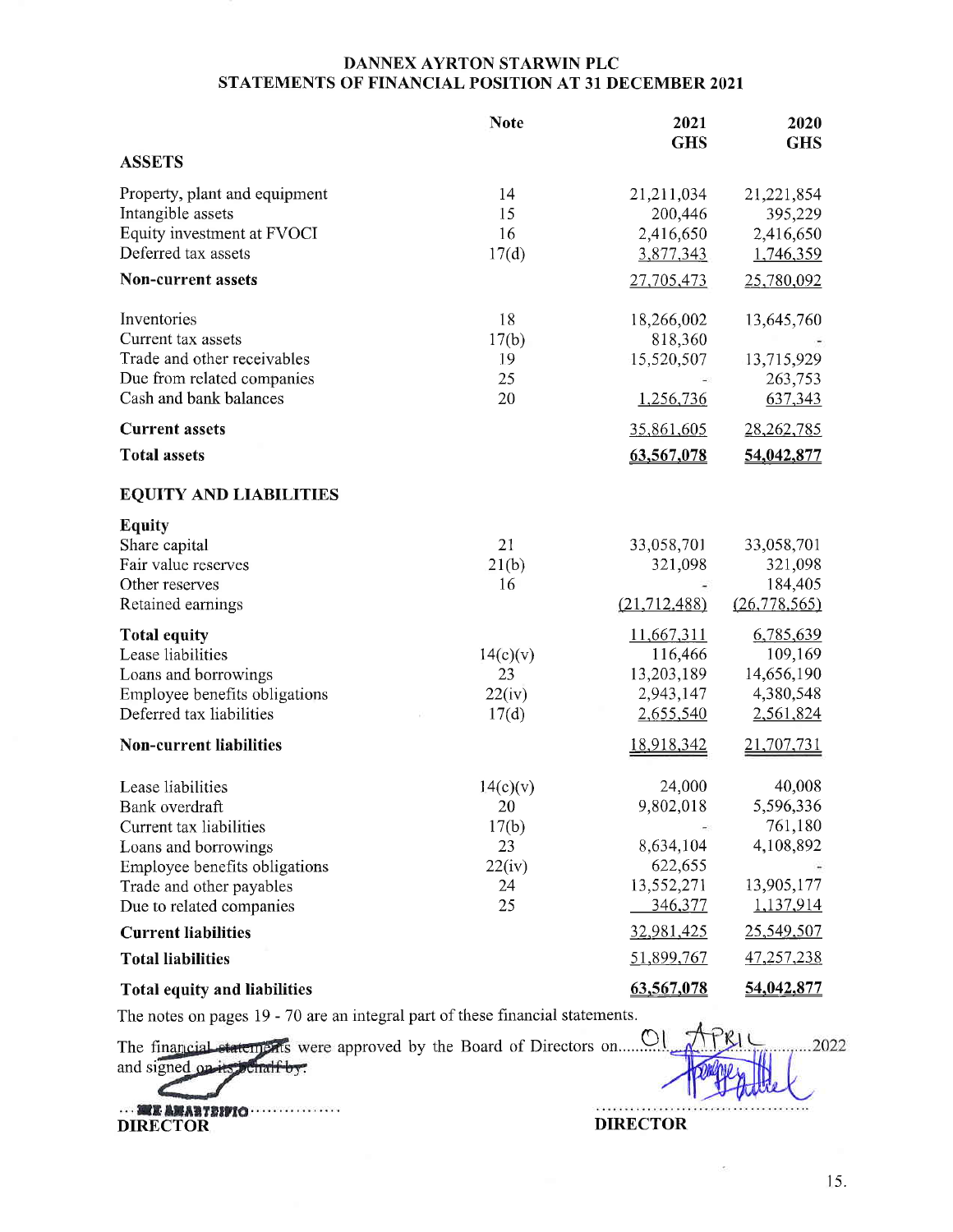## **DANNEX AYRTON STARWIN PLC STATEMENT OF PROFIT OR LOSS AND OTHER COMPREHENSIVE INCOME FOR THE YEAR ENDED 31 DECEMBER 2021**

|                                                        | <b>Note</b> | 2021<br><b>GHS</b> | 13-month<br>period ended<br>31 December<br>2020<br><b>GHS</b> |
|--------------------------------------------------------|-------------|--------------------|---------------------------------------------------------------|
| Revenue                                                | 7           | 74,530,831         | 65,918,268                                                    |
| Cost of sales                                          | 8           | (35,543,875)       | (36,631,759)                                                  |
| <b>Gross profit</b>                                    |             | 38,986,956         | 29,286,509                                                    |
| Other operating income                                 | 11          | 617,107            | 419,593                                                       |
| Selling and distribution expenses                      | 9           | (9,494,450)        | (8,043,808)                                                   |
| General and administrative expenses                    | 10          | (23,702,882)       | (23,548,512)                                                  |
| Impairment reversal on trade receivables               | 27          | 137,845            | 68,735                                                        |
| <b>Results from operating activities</b>               |             | 6,544,576          | (1,817,483)                                                   |
| Finance income                                         | 12          |                    | 1,236                                                         |
| Finance costs                                          | 12          | (3,410,899)        | (3,215,031)                                                   |
| Net finance costs                                      | 12          | (3,410,899)        | (3,213,795)                                                   |
| Profit/(loss) before tax                               |             | 3,133,677          | (5,031,278)                                                   |
| Income tax credit/(expense)                            | 17(a)       | 1,747,995          | (126,966)                                                     |
| Profit/(loss) after tax                                |             | 4,881,672          | (5,158,244)                                                   |
| Other comprehensive income                             |             |                    |                                                               |
| Items that will not be reclassified to profit or loss  |             |                    |                                                               |
| Remeasurement of defined benefit obligations           | 22(iv)      |                    | 245,873                                                       |
| Related income tax                                     | 17(d)(i)    |                    | (61, 469)                                                     |
| Equity investment at FVOCI<br>net change in fair value | 16          |                    | 488,881                                                       |
| Related income tax                                     | 17(d)(i)    |                    | (167, 783)                                                    |
| Other comprehensive income, net of tax                 |             |                    | 505,502                                                       |
| <b>TOTAL COMPREHENSIVE INCOME FOR THE YEAR</b>         |             | 4,881,672          | (4,652,742)                                                   |
| Basic/Diluted earnings per share (GHS per share)       | 13          | 0.0576             | (0.0609)                                                      |

The notes on pages 19 - 70 are an integral part of these financial statements.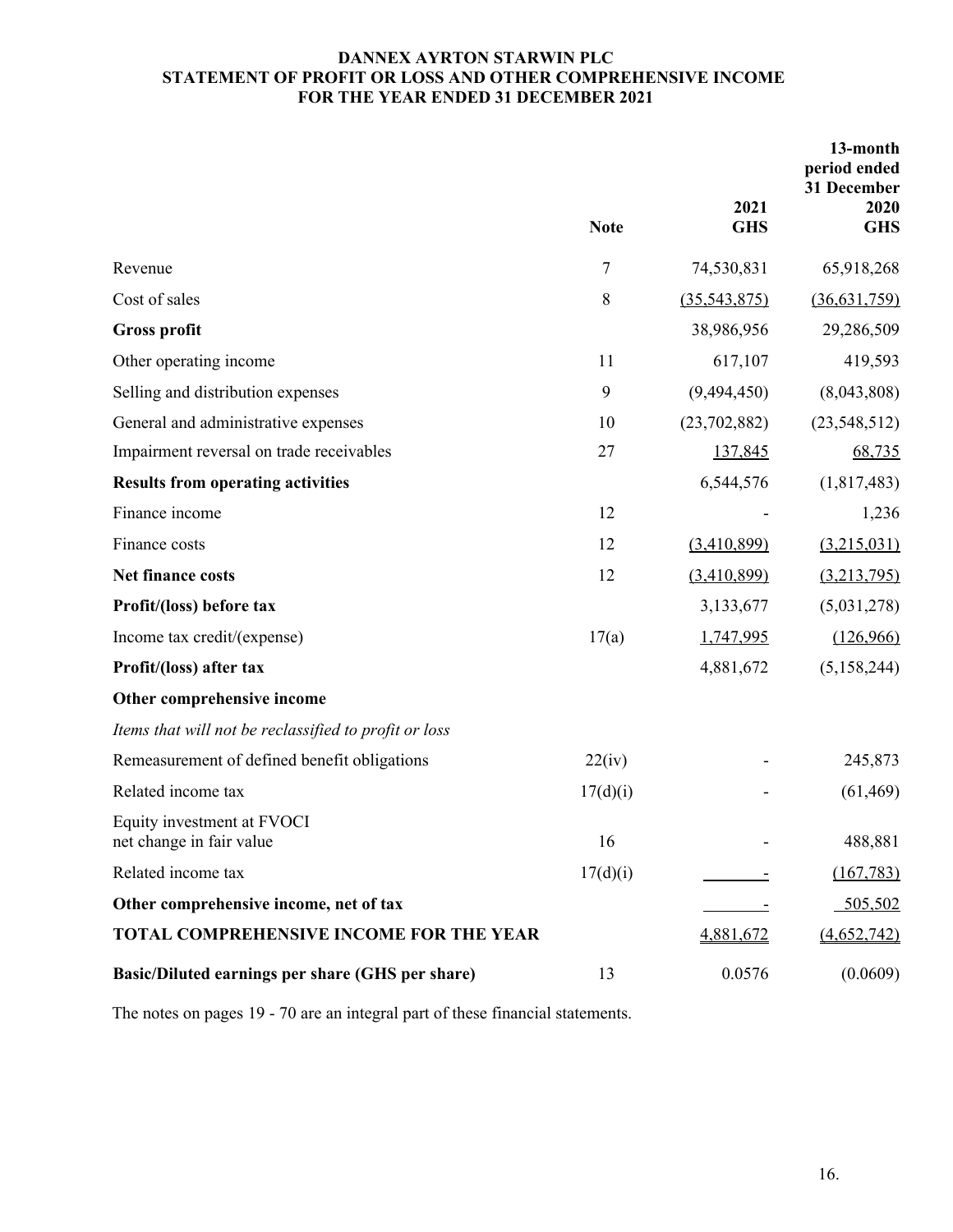## **DANNEX AYRTON STARWIN PLC STATEMENTS OF CHANGES IN EQUITY FOR THE YEAR ENDED 31 DECEMBER 2021**

|                                                                                               | <b>Note</b> | capital<br><b>GHS</b> | <b>Share</b> Fair value<br>reserves<br><b>GHS</b> | Other<br>reserves<br><b>GHS</b> | <b>Retained</b><br>earnings<br><b>GHS</b> | <b>Total</b><br>equity<br><b>GHS</b>                       |
|-----------------------------------------------------------------------------------------------|-------------|-----------------------|---------------------------------------------------|---------------------------------|-------------------------------------------|------------------------------------------------------------|
| Balance at 19 December 2019                                                                   |             | 33,058,701            |                                                   |                                 | $- (21,620,321)$                          | 11,438,380                                                 |
| <b>Total comprehensive income</b>                                                             |             |                       |                                                   |                                 |                                           |                                                            |
| Loss for the year<br>Total comprehensive income                                               |             |                       |                                                   |                                 |                                           | $(5,158,244)$ $(5,158,244)$<br>$(5,158,244)$ $(5,158,244)$ |
| Other comprehensive income<br>Changes in fair value on financial                              |             |                       |                                                   |                                 |                                           |                                                            |
| asset at FVOCI<br>Remeasurement of employee benefits                                          |             |                       | 321,098                                           | 184,405                         |                                           | 321,098<br>184,405                                         |
| Total other comprehensive income                                                              |             |                       | 321,098                                           | 184,405                         |                                           | 505,503                                                    |
| <b>Balance at 31 December 2020</b>                                                            |             | 33,058,701            | 321,098                                           |                                 | 184,405 (26,778,565)                      | 6,785,639                                                  |
| Balance at 1 January 2021                                                                     |             | 33,058,701            | 321,098                                           |                                 | 184,405 (26,778,565)                      | 6,785,639                                                  |
| <b>Total comprehensive income</b><br>Profit for the year<br><b>Total comprehensive income</b> |             |                       |                                                   |                                 | 4,881,672<br>4,881,672                    | 4,881,672<br>4,881,672                                     |
| Other comprehensive income<br>Remeasurement of employee benefits                              | 22(v)       |                       |                                                   | (184, 405)                      | 184,405                                   |                                                            |
| Total other comprehensive income                                                              |             |                       |                                                   | (184, 405)                      | 184,405                                   |                                                            |
| <b>Balance at 31 December 2021</b>                                                            |             | 33,058,701            | 321,098                                           |                                 | <u>- (21,712,488)</u>                     | 11,667,311                                                 |

The notes on pages 19 - 70 are an integral part of these financial statements.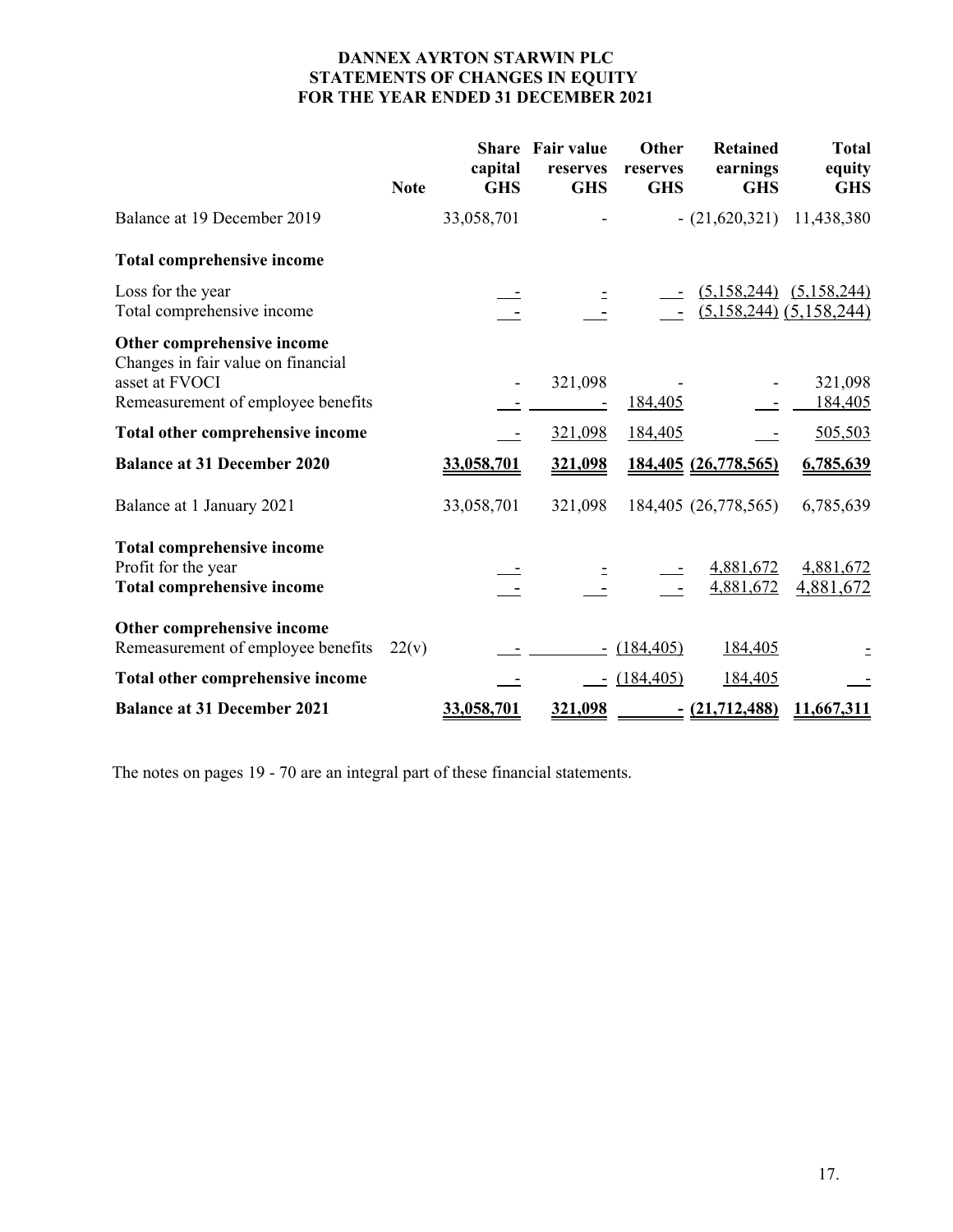### **DANNEX AYRTON STARWIN PLC STATEMENTS OF CASH FLOWS FOR THE YEAR ENDED 31 DECEMBER 2021**

|                                                     |             |                          | 13-month period<br>ended 31 |
|-----------------------------------------------------|-------------|--------------------------|-----------------------------|
|                                                     |             | 2021                     | December 2020               |
|                                                     | <b>Note</b> | <b>GHS</b>               | <b>GHS</b>                  |
| <b>Cash flows from operating activities</b>         |             |                          |                             |
| Profit/(loss) for the year                          |             | 4,881,672                | (5,158,244)                 |
| Adjustments for:                                    |             |                          |                             |
| Depreciation of property, plant and equipment       | 14(a)       | 1,561,535                | 1,438,152                   |
| Depreciation on leases                              | 14(c)       | 286,301                  | 342,211                     |
| Amortisation of intangible assets                   | 15          | 319,807                  | 143,998                     |
| Unrealised exchange difference                      |             | 416,666                  | 1,607                       |
| Net finance costs                                   | 12          | 2,779,556                | 2,504,888                   |
| Profit on disposal of property, plant and equipment | 14(b)       | (100, 797)               | (83,350)                    |
| Write-off of property, plant and equipment          | 11          |                          | 9,678                       |
| Tax expense                                         | 17(a)       | (1,747,995)<br>8,396,745 | 126,966<br>(674, 094)       |
| Changes in:                                         |             |                          |                             |
| Inventories                                         |             | (4,620,242)              | 1,776,878                   |
| Trade and other receivables                         |             | (1,804,578)              | (970, 337)                  |
| Trade and other payables                            |             | (352,906)                | 1,684,106                   |
| Amount due to/from related party                    |             | (527, 784)               |                             |
| Employee benefit obligations                        |             | (814,746)                | 379,765                     |
| Cash (used)/generated from operating activities     |             | 276,489                  | 2,196,318                   |
| Interest paid                                       | 12          | (2,364,990)              | (1,777,210)                 |
| Income taxes paid                                   |             | (1,809,934)              | (1,706,269)                 |
| Net cash used in operating activities               |             | (3,898,435)              | (1, 287, 161)               |
| <b>Cash flows from investing activities</b>         |             |                          |                             |
| Proceeds from sale of property, plant and equipment | 14(b)       | 102,940                  | 83,350                      |
| Acquisition of property, plant and equipment        | 14          | (1,838,976)              | (2,903,633)                 |
| Acquisition of intangible assets                    | 15          | (125, 024)               | (86,400)                    |
| Net cash used in investing activities               |             | (1,861,060)              | (2,906,683)                 |
| <b>Cash flows from financing activities</b>         |             |                          |                             |
| Proceeds from loans and borrowings                  | 23          | 5,330,326                | 11,426,718                  |
| Repayment of loans and borrowings                   | 23          | (3,129,755)              | (7, 242, 694)               |
| Payment on lease liabilities                        | 14(c)(v)    | (24,741)                 | (40,008)                    |
| Net cash from financing activities                  |             | 2,175,830                | 4,144,016                   |
| Net decrease in cash and cash equivalents           |             | (3,583,665)              | (49, 828)                   |
| Cash and cash equivalents at 1 January              |             | (4,958,993)              | (4,907,559)                 |
| Effect of exchange rate fluctuations on cash held   |             | (2,624)                  | (1,606)                     |
| Cash and cash equivalents at 31 December            |             | (8,545,282)              | (4,958,993)                 |
| Cash and cash equivalents                           | 20          | 1,256,736                | 637,343                     |
| Bank overdraft                                      | 20          | (9,802,018)              | (5,596,336)                 |
| Cash and cash equivalents at 31 December            |             | (8, 545, 282)            | (4,958,993)                 |
|                                                     |             |                          |                             |

The notes on pages 19 - 70 are an integral part of these financial statements.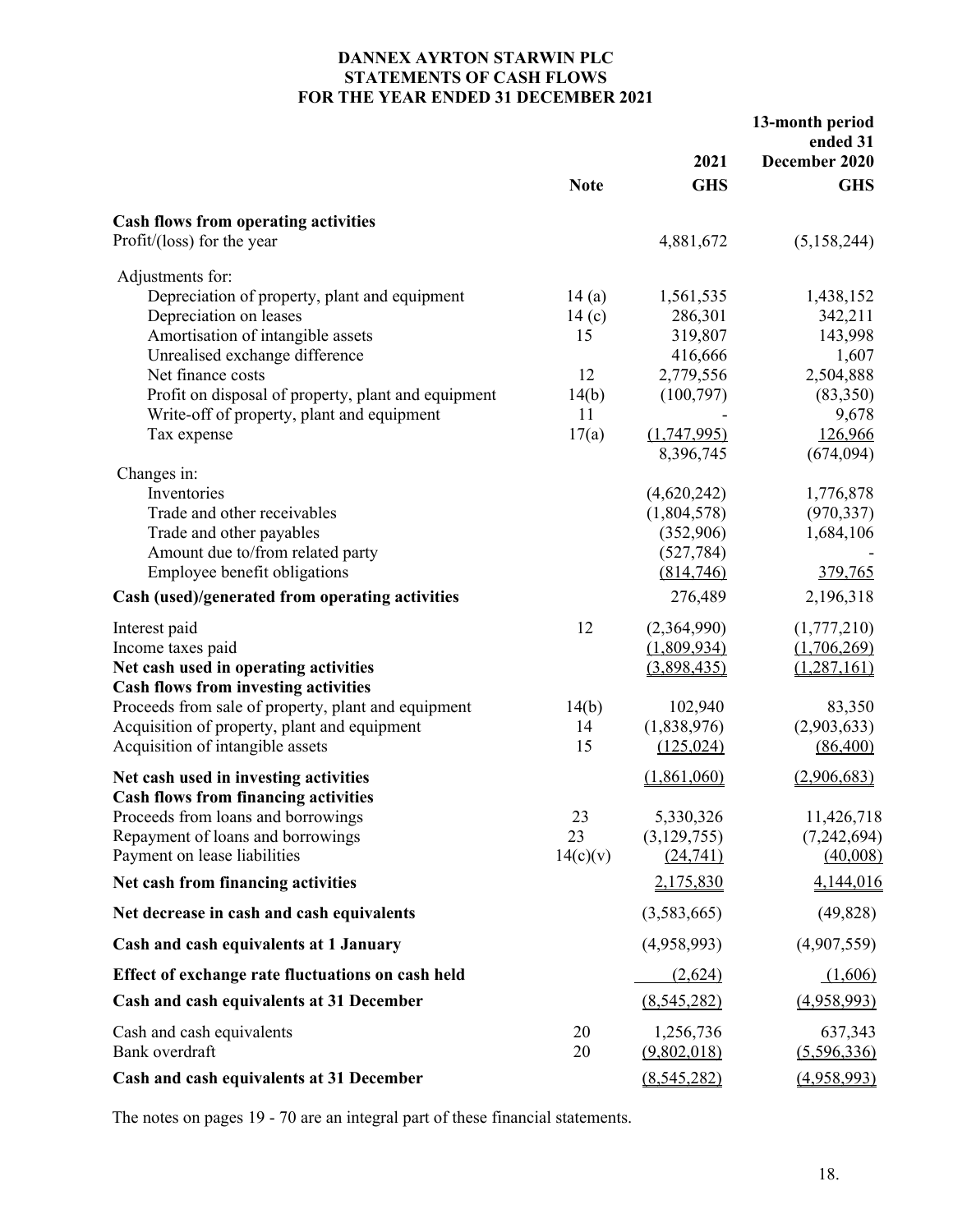## **1. REPORTING ENTITY**

Dannex Ayrton Starwin PLC ("the Company") is a company incorporated and domiciled in Ghana. The Company's registered office can be found on page 2 of the annual report. The Company is primarily involved in the manufacturing and sale of pharmaceutical products. The financial statements comprise the individual financial statements of the Company as at and for the period ended 31 December 2021.

Dannex Ayrton Starwin is listed on the Ghana Stock Exchange.

## **2. BASIS OF ACCOUNTING**

The financial statements have been prepared in accordance with International Financial Reporting Standards (IFRSs) and its interpretations adopted by the International Accounting Standards Board (IASB) and in a manner required by the Companies Act, 2019 (Act 992). The Company is in compliance with the requirements of the Companies Act, 2019 (Act 992).

Details of the Company's accounting policies are included in .

## **3. FUNCTIONAL AND PRESENTATIONAL CURRENCY**

These financial statements are presented in Ghana Cedi (GHS) which is the Company's functional currency. All amounts have been rounded to the nearest Ghana Cedi, unless otherwise indicated.

### **4. USE OF JUDGEMENTS AND ESTIMATES**

In preparing these financial statements, management has made judgements, estimates and assumptions that affect the application of the Company's accounting policies and reported amounts of assets and liabilities, income and expenses. Actual results may differ from these estimates.

Estimates and underlying assumptions are reviewed on an ongoing basis. Revisions to estimates are recognised prospectively.

### **(a) Assumption and estimation uncertainties**

Information about assumptions and estimation uncertainties at 31 December 2021 that have a significant risk of resulting in a material adjustment to the carrying amounts of assets and liabilities in the next financial year is included in the following notes:

- $\bullet$  Note 22 measurement of defined benefit obligations, key actuarial assumptions;
- $\bullet$  Note 17(ii) recognition of deferred tax assets: availability of future taxable profit against which deductible temporary differences and tax losses carried forward can be utilized; and
- Note 27 measurement of Expected Credit Loss (ECL) allowance for trade receivables: key assumptions in determining the weighted – average loss rate.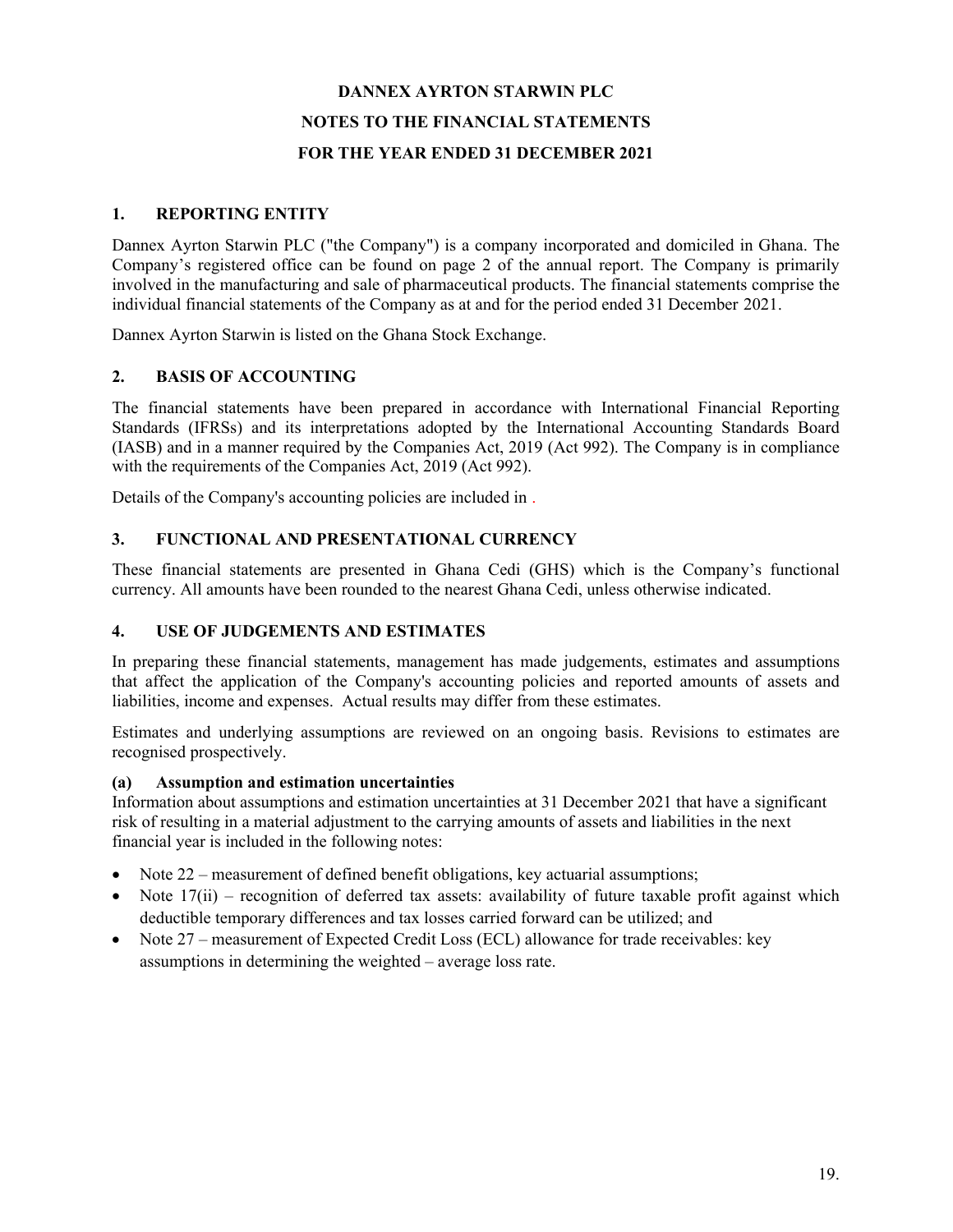## **4. USE OF JUDGEMENTS AND ESTIMATES - (CONT'D)**

### *(i) Measurement of fair values*

When measuring fair value of an asset or a liability, the Company uses observable market data as far as possible. Fair values are categorised into different levels in a fair value hierarchy based on the following inputs used in the valuation techniques as follows:

- Level 1: quoted prices (unadjusted) in active markets for identical assets or liabilities.
- Level 2: inputs other than quoted prices included in Level 1 that are observable for the asset or liability, either directly (i.e. as prices) or indirectly (i.e. derived from prices).
- Level 3: inputs for the asset or liability that are not based on observable market data (unobservable inputs).

If the inputs used to measure the fair value of an asset or liability fall into different levels of the fair value hierarchy, then the fair measurement is categorised in its entirety in the same level of the fair value hierarchy as the lowest level input that is significant to the entire measurement.

The Company recognises transfers between levels of the fair value hierarchy at the end of the reporting period during which the change has occurred.

Further information about the assumptions made in measuring fair values is included in Note 27(b)(ii) - Financial instruments.

## **5. BASIS OF MEASUREMENT**

The financial statements have been prepared under the historical cost convention except for the following material items:

- Financial assets classified as equity investments at FVOCI, measured at fair value.
- Employee benefit obligations recognised at the present value of the defined benefit obligations.

### **6. SIGNIFICANT ACCOUNTING POLICIES**

The accounting policies set out below have been adopted and applied in these financial statements, unless otherwise stated.

### **6.1 Foreign currency**

Transactions in foreign currencies are translated into the functional currency of the Company at the exchange rate at the dates of the transactions.

Monetary assets and liabilities denominated in foreign currencies at the reporting date are retranslated to the functional currency at the foreign exchange rate ruling at that date. Foreign exchange differences arising on translation are recognised in profit or loss.

Non-monetary assets and liabilities that are measured at historical cost in a foreign currency are translated using the exchange rate at the date of the transaction. Non-monetary assets and liabilities denominated in foreign currencies that are measured at fair value are retranslated to the functional currency at foreign exchange rates ruling at the dates the fair value was determined.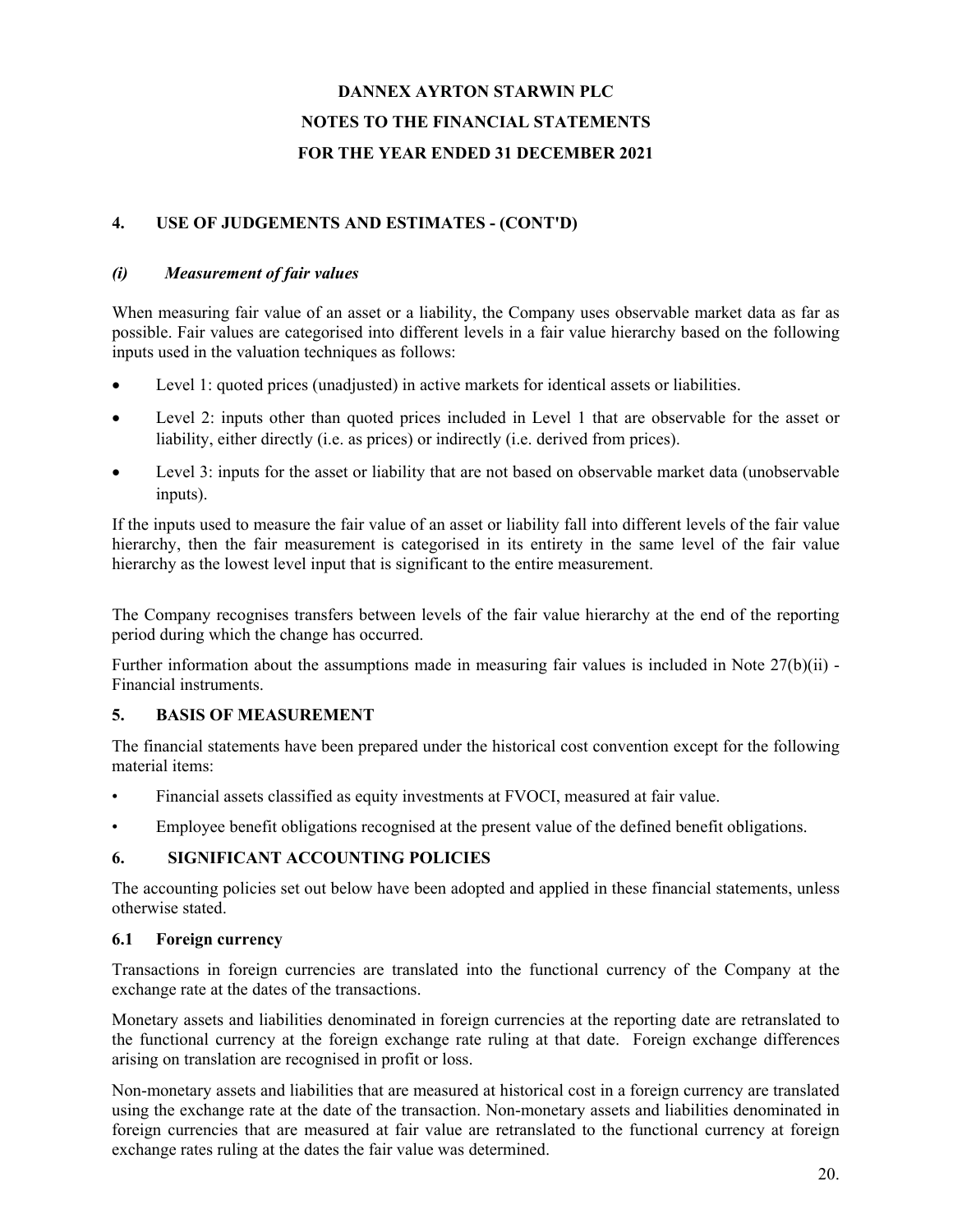### **6.2 Revenue from customers**

The Company generates revenue primarily from the sale of pharmaceutical products. The Company sells its products primarily to two categories of customers:

- Open Market: Pharmaceutical Wholesalers, Pharmacies and Licensed OTC Sellers.
- Institutions: Hospitals, Clinics, Regional Health Directorates and Regional Medical Stores.

The Company recognises revenue when the goods are delivered and have been accepted by the customer who acknowledges receipt by signing a waybill or the invoice. The Company considers its sale of goods as a single performance obligation. Invoices are generated as and when the pharmaceutical products are sold. Invoices are usually payable within 60 days. Returned goods are usually faulty and near expiry products.

### **6.3 Employee benefits**

### *(i) Short-term benefits*

Short-term employee benefit obligations are measured on an undiscounted basis and are expensed as the related service is provided. A liability is recognised for the amount expected to be paid under short-term cash bonus or profit-sharing plans if the Company has a present legal or constructive obligation to pay this amount as a result of past service provided by the employee and the obligation can be estimated reliably.

### *(ii) Defined contribution plans*

A defined contribution plan is a post-employment benefit plan under which the Company pays fixed contributions to a separate entity and will have no legal or constructive obligation to pay further amounts.

 Obligations for contributions to defined contribution pension plans are recognised as an expense in profit or loss in the periods during which services are rendered by employees.

### a. Social security contribution

Under a national pension scheme, the Company contributes 13% of employee's basic salary to the Social Security and National Insurance Trust (SSNIT) for employee pensions. The Company's obligation is limited to the relevant contributions, which have been recognised in the financial statements. The pension liabilities and obligations, however, rest with SSNIT.

### b. Tier 3 Pension fund and saving scheme

The Company has a Tier 3 Pension fund for staff and management under which the Company contributes 6.5% of employee's basic salary to the scheme.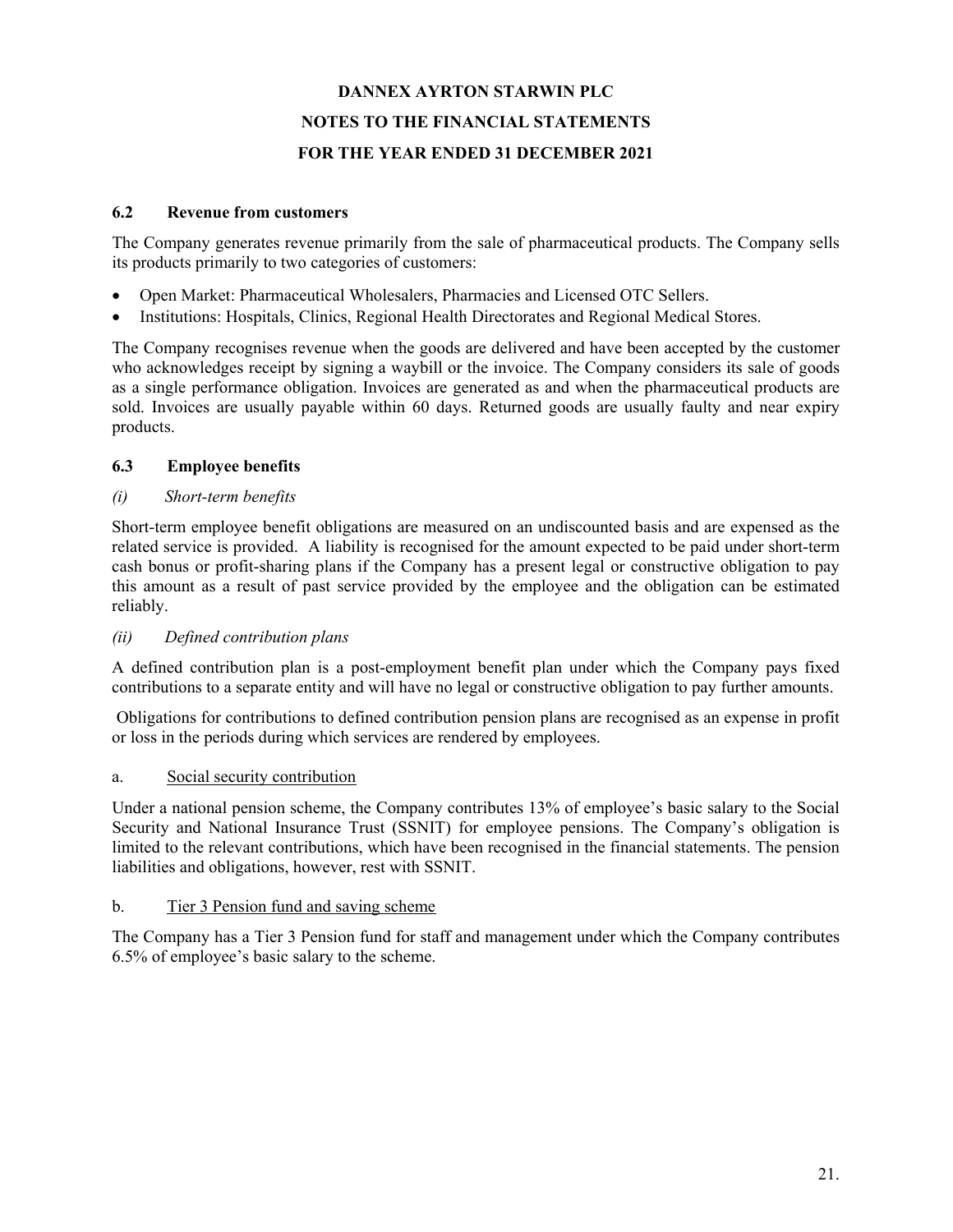## **4. USE OF JUDGEMENTS AND ESTIMATES - (CONT'D)**

### *(iii) Defined benefit plan*

The Company's net obligation in respect of defined benefit plans is calculated separately for each plan by estimating the amount of the future benefit that employees have earned in the current and prior periods, discounting that amount and deducting the fair value of any plan assets.

The calculation of defined benefit obligation is performed annually by a qualified actuary using the projected unit credit method. When the calculation results in a potential asset for the Company, the recognised asset is limited to the present value of the economic benefit available in the form of any future refunds from the plan or reductions in future contributions to the plan. To calculate the present value of future economic benefit, consideration is given to any applicable minimum funding requirements.

Re-measurement of the net defined benefit liability which comprise actuarial gains and losses, the return on plan assets (excluding interest) and the effect of asset ceiling (if any, excluding interest), are recognised immediately in other comprehensive income. The Company determines the net interest expense (Income on the net defined benefit liability (asset) for the period by applying the discount rate used to measure the defined benefit obligation at the beginning of the annual period to the then-net defined benefit liability (asset), taking into account any changes in the net defined liability (asset) during the period as a result of contribution and benefit payment.

Net interest expense and other expenses relating to defined benefit plans are recognised in profit or loss. When the benefits of a plan are changed or when a plan is curtailed, the resulting change in benefits that relates to the past service or the gain or loss on curtailment is recognised immediately in profit or loss. The Company recognises gains and losses on the settlement of a defined benefit plan when the settlement occurs.

### *(iv) Termination*

Termination benefits are payable when employment is terminated by the Company before the normal retirement date, or whenever an employee accepts voluntary redundancy in exchange for these benefits. Termination benefits are expensed at the earlier of when the Company can no longer withdraw the offer of those benefits and when the Company recognised cost for restructuring. In the case of an offer made to encourage voluntary redundancy, the termination benefits are measured based on the number of employees expected to accept the offer. Benefits falling due more than 12 months after the end of the reporting period are discounted to their present value.

### *(v) Other long-term benefits*

The Company's obligation in respect of long-term employee benefits other than pension plans is the amount of future benefit that employees have earned in return for their services in the current and prior periods. That benefit is discounted to determine its present value. The discount rate is the rate on long dated Government of Ghana bonds. Remeasurement are recognised in profit or loss in the period in which they arise.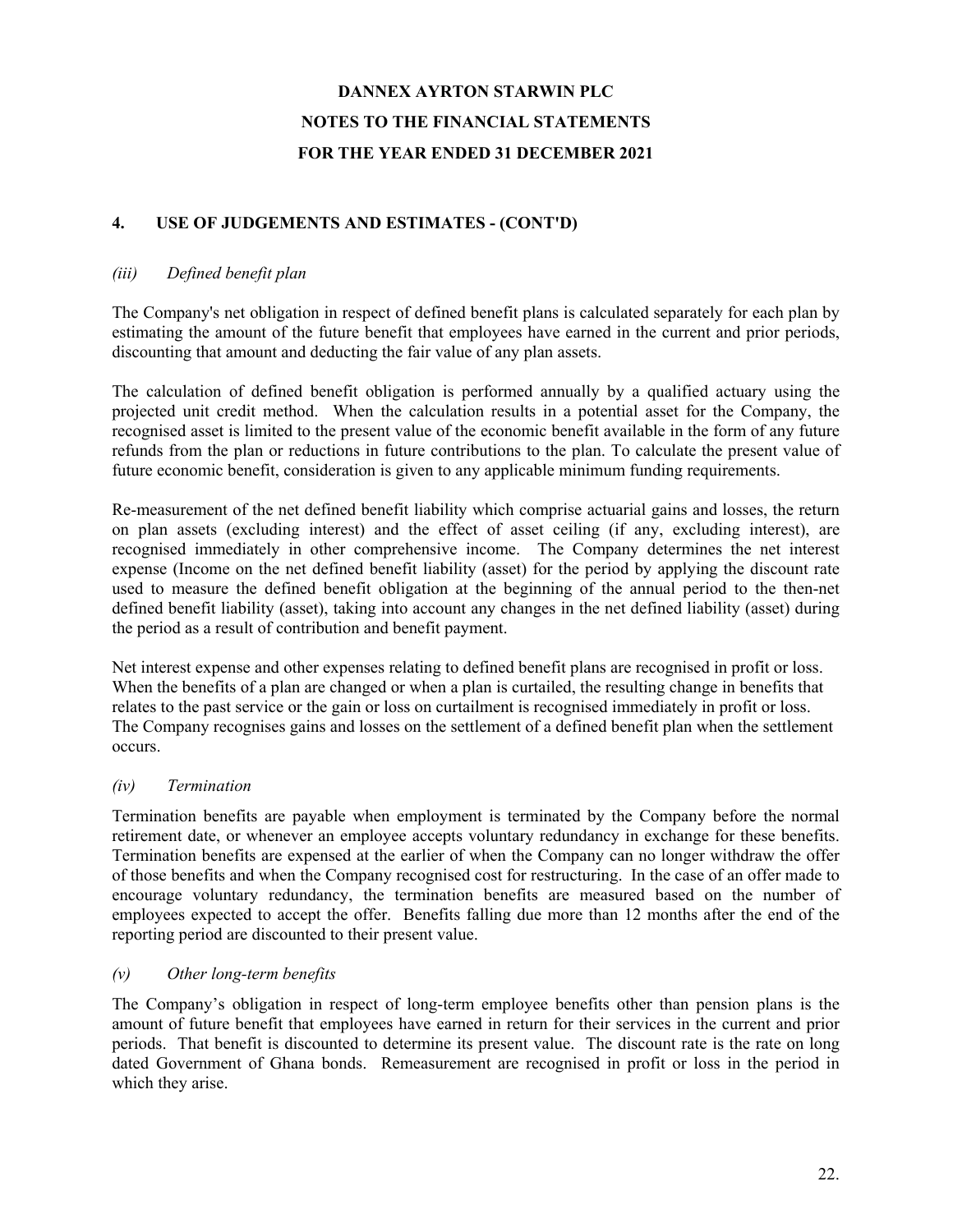## **6. SIGNIFICANT ACCOUNTING POLICIES (CONT'D)**

### **6.4 Property, plant and equipment**

Property, plant and equipment are measured at cost less accumulated depreciation and accumulated impairment losses. Cost includes expenditures that are directly attributable to the acquisition of the asset. The cost of self-constructed assets includes the cost of materials and direct labour, and any other costs directly attributable to bringing the asset to a working condition for its intended use. Purchased software that is integral to the functionality of the related equipment is capitalised as part of that equipment.

Where parts of an item of property, plant and equipment have different useful lives, they are accounted for as separate items of property, plant and equipment.

Depreciation is charged to profit or loss on a straight-line basis over the estimated useful lives of each part of an item of property, plant and equipment. Freehold land is not depreciated. The estimated useful lives are as follows:

| • Right-of-use assets             | $50 - 91$ years |
|-----------------------------------|-----------------|
| • Buildings                       | $2\% - 3\%$     |
| • Laboratory, plant and machinery | $10\% - 20\%$   |
| • Motor vehicle                   | $20\% - 25\%$   |
| • Furniture and equipment         | $15\% - 20\%$   |
| • Computer equipment              | $25\% - 33.3\%$ |

Depreciation methods, useful lives and residual values are reviewed at each reporting date and adjusted if appropriate.

Property, plant and equipment are derecognised upon disposal or when no future economic benefits are expected to flow to the Company from either their use or disposal. Gains or losses on derecognition of an item of property and equipment are determined by comparing the proceeds from disposal, if applicable, with the carrying amount of the item and are recognised directly in profit or loss.

## **6.5 Intangible assets**

Intangible assets (Computer software and trademarks) that are acquired by the Company are measured at cost less accumulated amortisation and any accumulated impairment losses.

Subsequent expenditure is capitalised only when it increases the future economic benefits embodied in the specific asset to which it relates. All other expenditure, including expenditure on internally generated goodwill and brands, is recognized in the profit or loss as incurred.

Amortisation is charged to profit or loss on a straight-line basis over the estimated useful lives of intangible assets. Computer software development costs recognised as assets are amortised over their estimated useful lives, which does not exceed four years.

Trademark is amortised over an expected useful life of 3 years.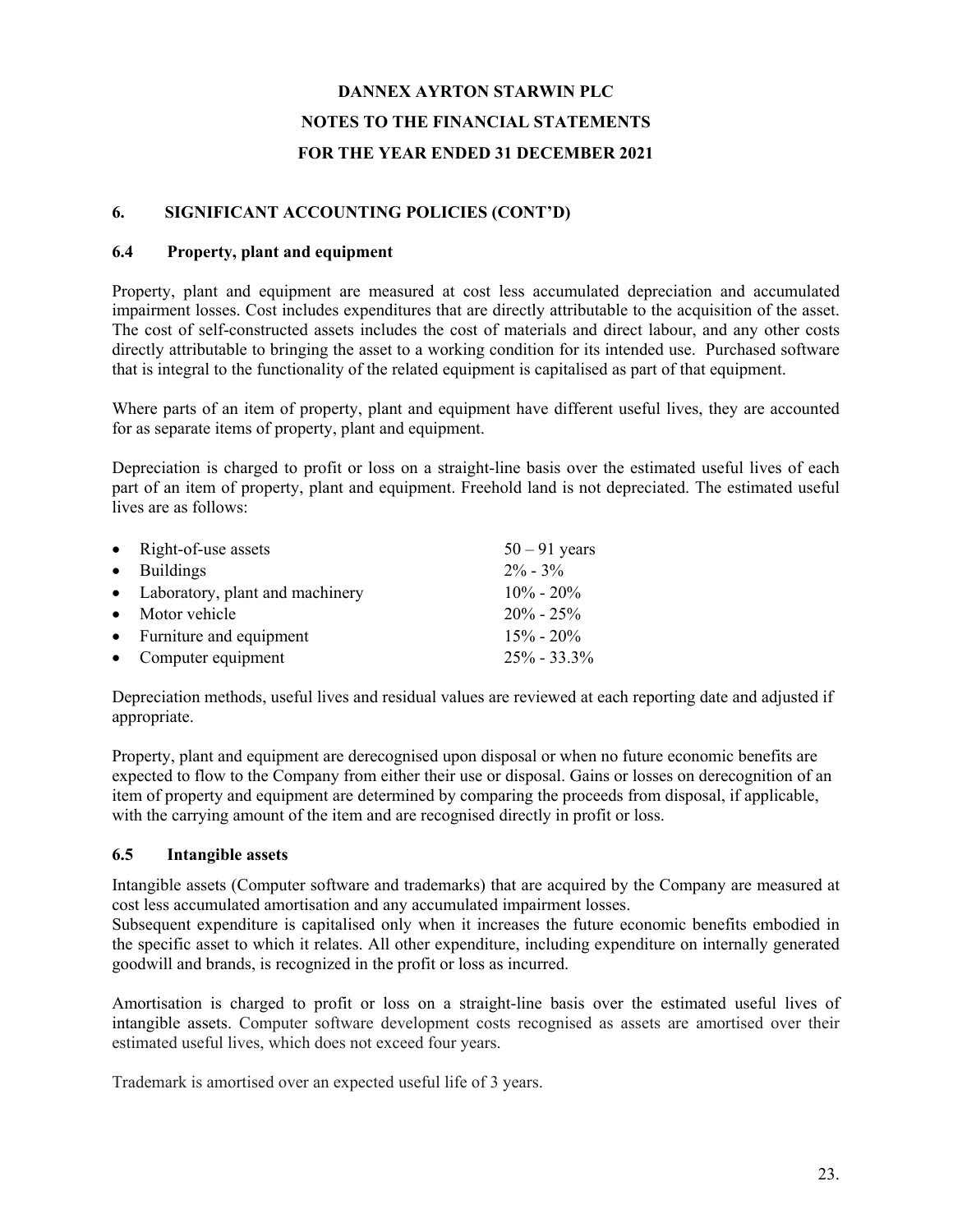### **6. SIGNIFICANT ACCOUNTING POLICIES (CONT'D)**

#### **6.6 Inventories**

Inventories are stated at the lower of cost or net realisable value. Net realisable value is the selling price less costs to sell. Cost is determined using the weighted average method and includes expenditure incurred in acquiring the inventories, production or conversion costs and other costs in bringing them to their existing location and condition. In the case of manufactured inventories and work in progress, cost includes an appropriate share of overheads based on normal operating capacity.

### **6.7 Leases**

At inception of a contract, the Company assesses whether a contract is, or contains, a lease. A contract is, or contains, a lease if the contract conveys the right to control the use of an identified asset for a period of time in exchange for consideration. To assess whether a contract conveys the right to control the use of an identified asset, the Company assesses whether:

- the contract involves the use of identified asset- this may be specified explicitly or implicitly and should be physically distinct or represent substantially all the capacity of a physically distinct asset. If the supplier has a substantive substitution right, then the asset is not identified;
- the Company has the right to obtain substantially all the economic benefits from the use of the asset throughout the period of use; and
- the Company has the right to direct the use of the asset. The company has the right when it has the decision-making rights that are most relevant to changing how and for what purpose the asset is used. In rare cases where the decision about how and for what purpose the asset is used is predetermined, the Company has the right to direct the use of the asset if either:
	- the Company has the right to operate the asset; or
	- the Company designed the asset in a way that predetermines how and for what purpose it will be used.

### *The Company as a Lessee*

At commencement or on modification of a contract that contains a lease component, the Company allocates the consideration in the contract to each lease component on the basis of their relative standalone prices.

The Company recognises a right-of-use asset and a lease liability at the commencement date. The rightof-use asset is initially measured at cost, which comprises the initial amount of the lease liability adjusted for any lease payments made at or before commencement date, plus any initial direct costs attributable to the lease contract and an estimate of costs to dismantle and remove the underlying asset or to restore the underlying asset or the site on which it is located, less any lease incentives received.

The right-of-use asset is subsequently depreciated using the straight-line method from the commencement date to the end of the lease term. In addition, the right-of-use asset is periodically reduced by impairment losses, if any, and adjusted for certain re-measurements of the lease liability.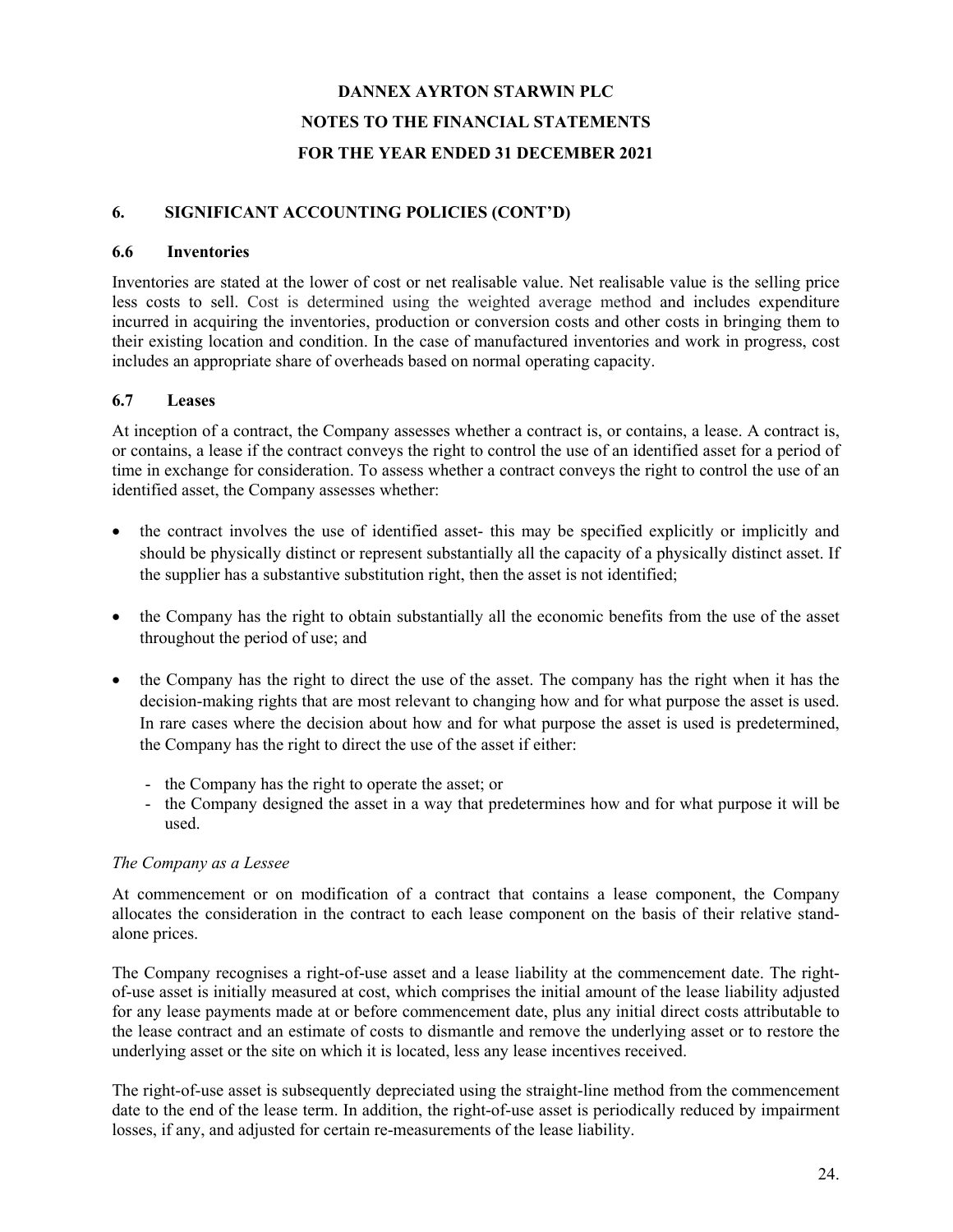## **6. SIGNIFICANT ACCOUNTING POLICIES (CONT'D)**

### **6.7 Leases - cont'd**

### *The Company as a Lessee*

The lease liability is initially measured at the present value of the lease payments that are not paid at the commencement date, discounted using the interest rate implicit in the lease or, if that rate cannot be readily determined, the Company's incremental borrowing rate. Generally, the Company uses its incremental borrowing rate as the discount rate.

The Company determines its incremental borrowing rate by obtaining interest rates from various external financing sources and makes certain adjustments to reflect the terms of the lease and type of the asset leased.

Lease payments included in the measurement of the lease liability comprise of:

- Fixed repayment, including in-substance fixed payments
- The effects of prepayments or rent-free periods
- Contractually-stipulated increases in rent payments
- Lease payments in an optional renewal period if the Company is reasonably certain to exercise an exercise option.

The lease liability is measured at amortised cost using the effective interest method. A re-measurement of the lease liability and right-of-use asset is required under the following circumstances:

- (a) A change in future lease payment amount due to a market rent review;
- (b) A change in fixed future lease payment amount due to rent being linked to an inflation index;
- (c) A change in expected lease term ( e.g. no longer expect to exercise extension option or now expect to exercise an early termination option).

When the lease liability is re-measured in this way, a corresponding adjustment is made to the current amount of the right-of-use asset or is recorded in profit or loss if the carrying amount of the right-of-use asset has been reduced to zero.

The Company presents right-of-use asset in property and equipment and lease liabilities in the statement of financial position.

### *Short term leases and leases of low-value assets*

The Company has elected not to recognise right-of-use assets and lease liabilities for leases of low-value assets and short-term leases of property that have a lease term of 12 months or less. The Company recognises the lease payments associated with these leases as an expense on a straight-line basis over the lease term.

### **6.8 Cash and cash equivalents**

Cash and cash equivalents as presented in the statement of financial position comprise cash on hand, bank balances and highly liquid investments with maturities of three months or less in money market instruments that are readily convertible to a known amount of cash and are subject to an insignificant risk of changes in value.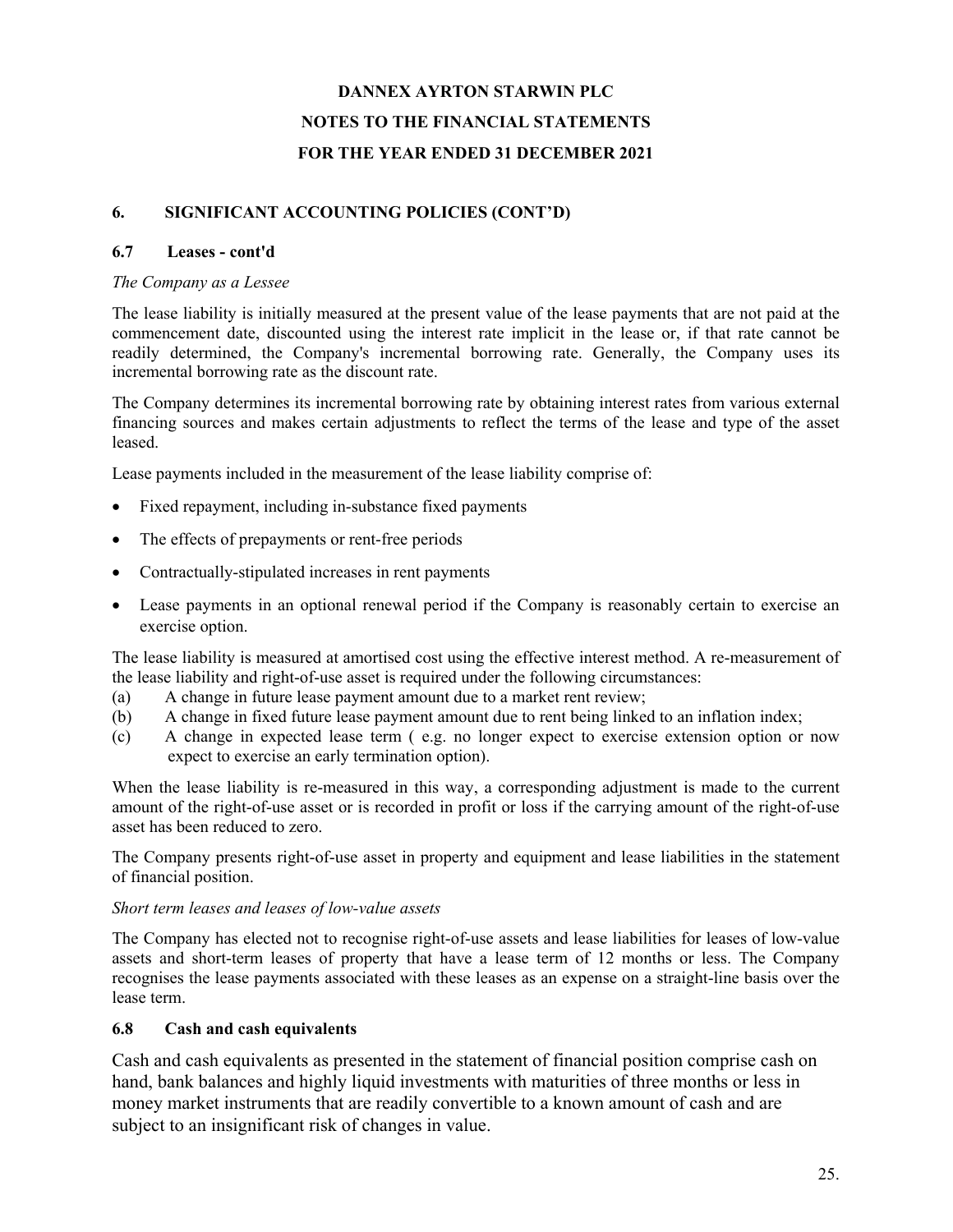### **6. SIGNIFICANT ACCOUNTING POLICIES (CONT'D)**

### **6.9 Financial instruments**

### *(i) Recognition and initial measurement*

Trade receivables and debt securities issued are initially recognised when they are originated. All other financial assets and financial liabilities are initially recognised when the Company becomes a party to the contractual provisions of the instrument.

A financial asset (unless it is a trade receivable without a significant financing component) or financial liability is initially measured at fair values plus, for an item not at FVTPL, transaction costs that are directly attributable to its acquisition or issue. A trade receivable without a significant financing component is initially measured at the transaction price.

### *(ii) Classification and subsequent measurement*

### *a. Financial assets*

Financial assets are not reclassified subsequent to their initial recognition unless the Company changes its business model for managing financial assets, in which case all affected financial assets are reclassified on the first day of the first reporting period following the change in the business model.

A financial asset is measured at amortised cost if it meets both of the following conditions and is not designated as at FVTPL:

- it is held within a business model whose objective is to hold assets to collect contractual cash flows; and
- its contractual terms give rise on specified dates to cash flows that are solely payments of principal and interest on the principal amount outstanding.

All financial assets not classified as measured at amortised cost or FVOCI are measured at FVTPL. On initial recognition, the Company may irrevocably designate a financial asset that otherwise meets the requirement to be measured at amortised cost or at FVOCI as at FVTPL if doing so eliminates or significantly reduces an accounting mismatch that would otherwise arise. On initial recognition of an equity investments that is not held for trading, the Company may irrevocably elect to present subsequent changes in the investment's fair value in OCI. This election is made on an investment-by investment basis.

### *(b) Financial assets - Business model assessment*

The Company makes an assessment of the objective of the business model in which a financial asset is held at a portfolio level because this best reflects the way the business is managed, and information is provided to management. The information considered includes:

- the stated policies and objectives for the portfolio and the operation of those policies in practice. These include whether management's strategy focuses on earning contractual interest income, maintaining a particular interest rate profile, matching the duration of the financial assets to the duration of any related liabilities or expected cash outflows or realising cash flows through the sale of the assets;
- how the performance of the portfolio is evaluated and reported to the Company's management;
- the risks that affect the performance of the business model (and the financial assets held within that business model) and how those risks are managed;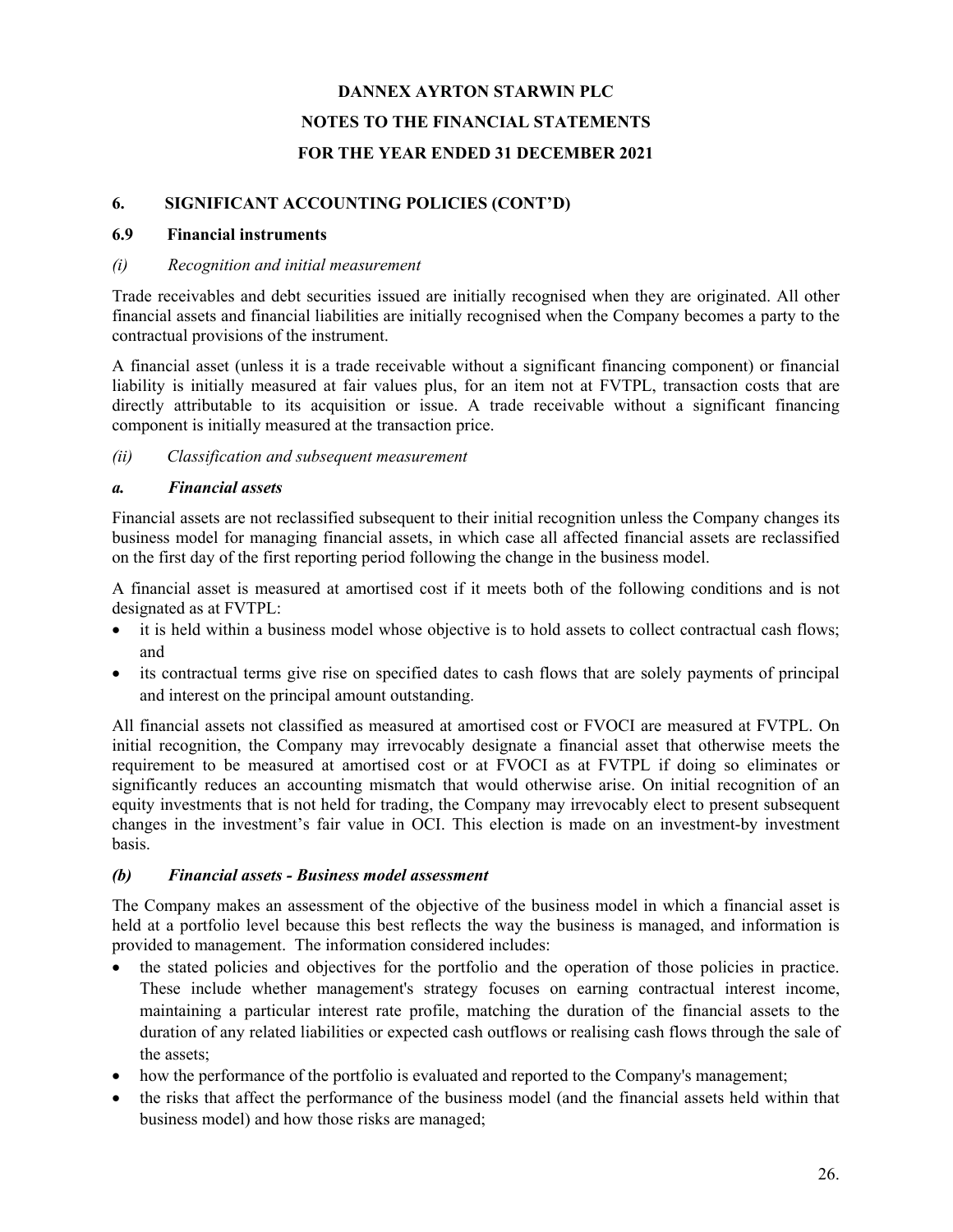### **6. SIGNIFICANT ACCOUNTING POLICIES (CONT'D)**

### **6.9 Financial instruments - cont'd**

- how managers of the business are compensated e.g. whether compensation is based on the fair value of the assets managed or the contractual cash flows collected; and
- the frequency, volume and timing of sales of financial assets in prior periods, the reasons for such sales and expectations about future sales activity.

Transfers of financial assets to third parties in transactions that do not qualify for derecognition are not considered sales for this purpose, consistent with the Company's continuing recognition of the assets.

Financial assets that are held for trading or are managed and whose performance is evaluated on a fair value basis are measured at FVTPL.

### *(c) Financial assets - assessment whether contractual cash flows are solely payments of principal and interest*

For the purposes of this assessment, 'principal' is defined as the fair value of the financial asset on initial recognition. 'Interest' is defined as consideration for the time value of money and for the credit risk associated with the principal amount outstanding during a particular period of time and for other basic lending risks and costs {e.g. liquidity risk and administrative costs), as well as a profit margin.

In assessing whether the contractual cash flows are solely payments of principal and interest, the Company considers the contractual terms of the instrument. This includes assessing whether the financial asset contains a contractual term that could change the timing or amount of contractual cash flows such that it would not meet this condition. In making this assessment, the Company considers:

- contingent events that would change the amount or timing of cash flows;
- terms that may adjust the contractual coupon rate, including variable-rate features;
- prepayment and extension features; and
- terms that limit the Company's claim to cash flows from specified assets (e.g. non-recourse features).

A prepayment feature is consistent with the sole payments of principal and interest criterion if the prepayment amount substantially represents unpaid amounts of principal and interest on the principal amount outstanding, which may include reasonable additional compensation for early termination of the contract.

Additionally, for a financial asset acquired at a discount or premium to its contractual par amount, a feature that permits or requires prepayment at an amount that substantially represents the contractual par amount plus accrued (but unpaid) contractual interest (which may also include reasonable additional compensation for early termination) is treated as consistent with this criterion if the fair value of the prepayment feature is insignificant at initial recognition.

### *1. Financial assets - Subsequent measurement and gains and losses*

### *Financial assets at amortised cost*

These assets are subsequently measured at amortised cost using the effective interest method. The amortised cost is reduced by impairment losses. Interest income, foreign exchange gains and losses and impairment are recognised in profit or loss. Any gain or loss on derecognition is recognised in profit or loss.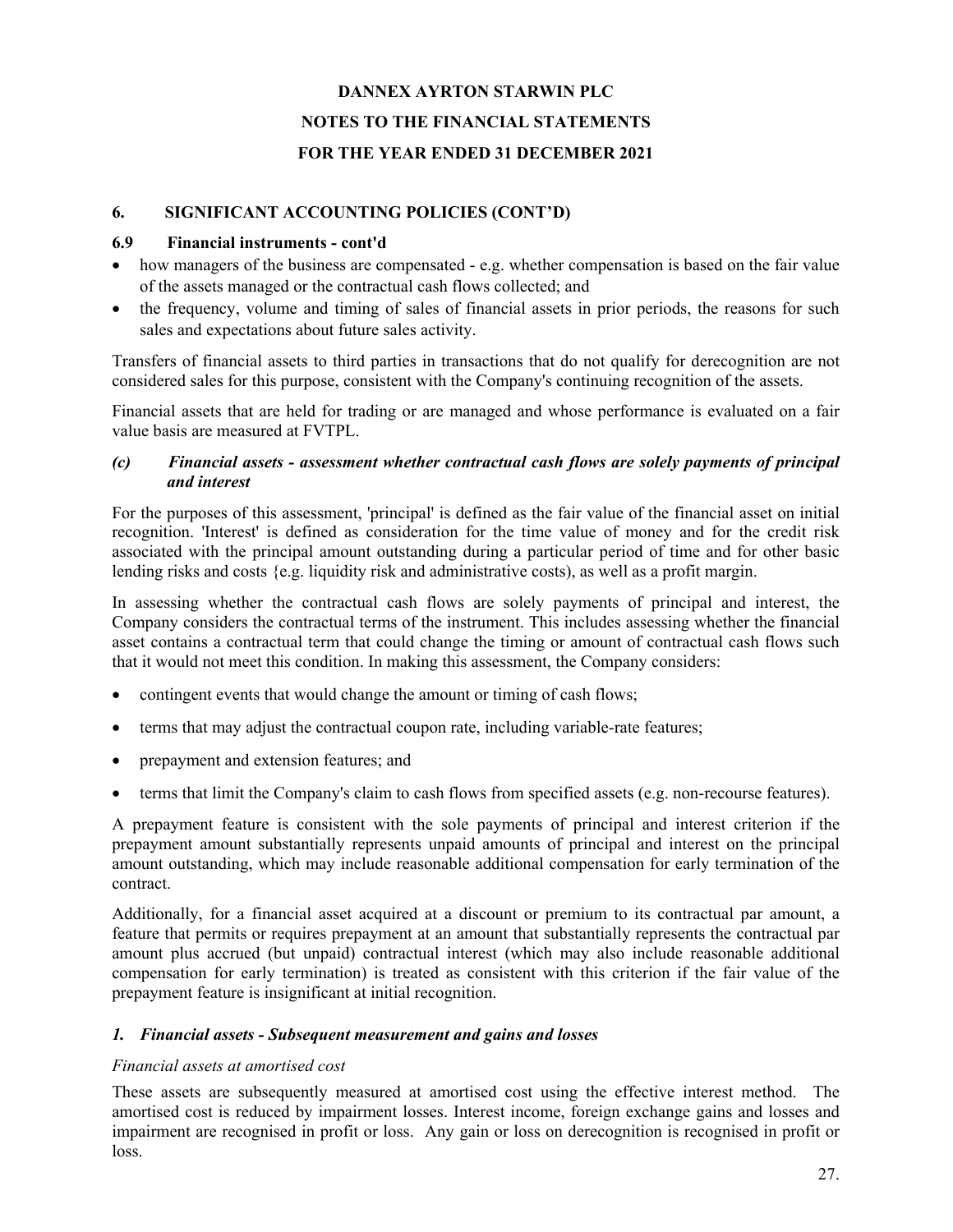## **6. SIGNIFICANT ACCOUNTING POLICIES (CONT'D)**

## **6.9 Financial instruments - cont'd**

## *Equity investments at FVOCI*

These assets are subsequently measured at fair value. Dividends are recognised as income in profit or loss unless the dividend clearly represents a recovery of part of the cost of the investment. Other net gains and losses are recognised in OCI and are never reclassified to profit or loss.

## *1. Financial liabilities - Classification, subsequent measurement and gains and losses*

Financial liabilities are classified as measured at amortised cost and are subsequently measured at amortised cost using the effective interest method. Interest expense and foreign exchange gains and losses are recognised in profit or loss. Any gain or loss on derecognition is also recognised in profit or loss.

Other financial liabilities comprise trade and other payables, related party payables and bank overdraft .

## *(iii) Derecognition*

## *a. Financial assets*

The Company derecognises a financial asset when the contractual rights to the cash flows from the financial asset expire, or it transfers the rights to receive the contractual cash flows in a transaction in which substantially all of the risks and rewards of ownership of the financial asset are transferred or in which the Company neither transfers nor retains substantially all of the risks and rewards of ownership and it does not retain control of the financial asset.

The Company enters into transactions whereby it transfers assets recognised in its statement of financial position but retains either all or substantially all the risks and rewards of the transferred assets. In these cases, transferred assets are not derecognised.

## *b. Financial liabilities*

The Company derecognises a financial liability when its contractual obligations are discharged or cancelled or expire. The Company also derecognises a financial liability when its terms are modified, and the cash flows of the modified liability are substantially different, in which case a new financial liability based on the modified terms is recognised at fair value.

On derecognition of a financial liability, the difference between the carrying amount extinguished and the consideration paid (including any non-cash assets transferred or liabilities assumed) is recognised in profit or loss.

## *(c) Impairment*

*(i) Non-derivative financial assets*

## *Financial instruments and contract assets*

The Company recognises loss allowances for Expected Credit Losses (ECLs) on financial assets measured at amortised cost.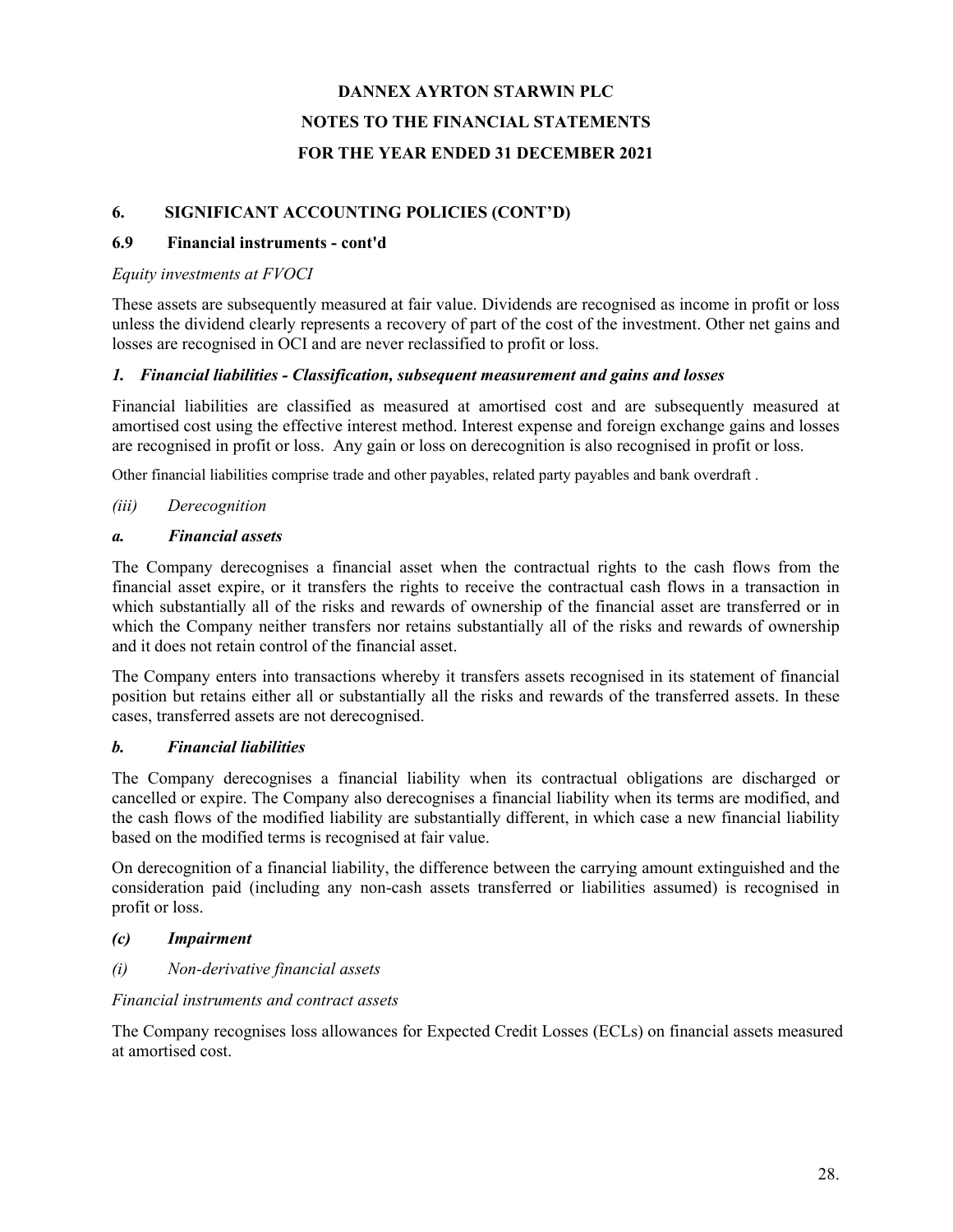### **6. SIGNIFICANT ACCOUNTING POLICIES (CONT'D)**

### **6.9 Financial instruments - cont'd**

The Company measures loss allowances at an amount equal to lifetime ECLs, except for bank balances for which credit risk (i.e. the risk of default occurring over the expected life of the financial instrument) has not increased significantly since initial recognition are measured at 12 month ECLs.

Loss allowances for trade receivables are always measured at an amount equal to lifetime ECLs.

When determining whether the credit risk of a financial asset has increased significantly since initial recognition and when estimating ECLs, the Company considers reasonable and supportable information that is relevant and available without undue cost or effort. This includes both quantitative and qualitative information and analysis, based on the Company's historical experience and informed credit assessment and including forward-looking information.

The Company assumes that the credit risk on a financial asset has increased significantly if it is more than 30 days past due.

The Company considers a financial asset to be in default when:

- the debtor is unlikely to pay its credit obligations to the Company in full due to bankruptcy
- there are adverse changes in the payment status of debtors
- the financial asset is more than 90 days past due (For trade receivables for open market customers, default is 183 days and above. For institutional customers 365 days and above)

The Company considers a debt security to have low credit risk when its credit rating is equivalent to the globally understood definition of "investment grade".

Lifetime ECLs are the ECLs that result from all possible default events over the expected life of a financial instrument.

12 month ECLs are the portion of ECLs that result from default events that are possible within the 12 months after the reporting date (or a shorter period if the expected life of the instrument is less than 12 months).

The maximum period considered when estimating ECLs is the maximum contractual period over which the Company is exposed to credit risk.

### **Measurement of ECLs**

ECLs are a probability-weighted estimate of credit losses. Credit losses are measured as the present value of all cash shortfalls (i.e. the difference between the cash flows due to the entity in accordance with the contract and the cash flows that the Company expects to receive).

ECLs are discounted at the effective interest rate of the financial asset.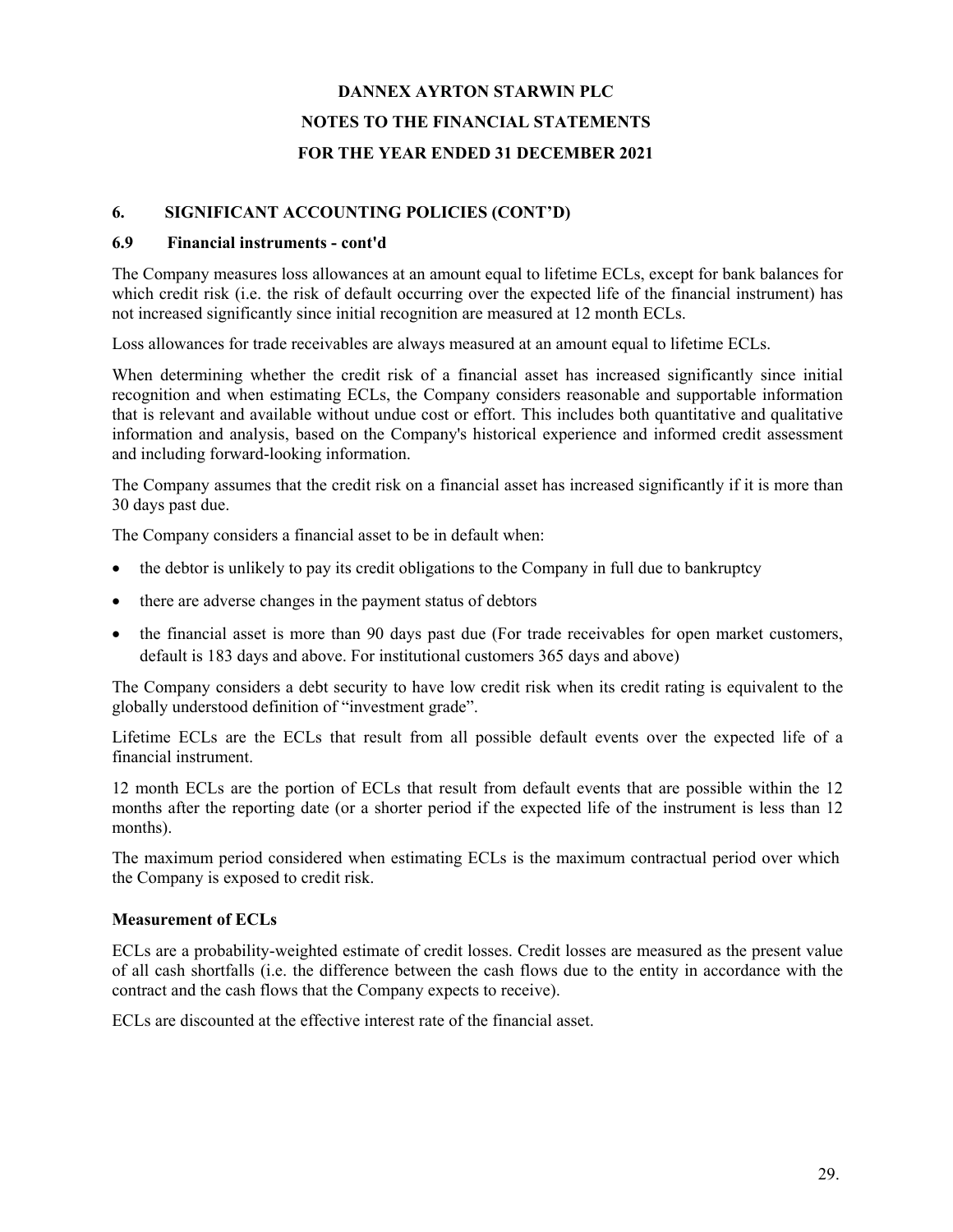## **6. SIGNIFICANT ACCOUNTING POLICIES (CONT'D)**

## **6.9 Financial instruments - cont'd**

## *Credit-impaired financial assets*

At each reporting date, the Company assesses whether financial assets carried at amortised cost are creditimpaired. A financial asset is 'credit-impaired' when one or more events that have a detrimental impact on the estimated future cash flows of the financial asset have occurred.

Evidence that a financial asset is credit-impaired includes the following observable data:

- significant financial difficulty of the borrower or issuer;
- a breach of contract such as a default or being more than 90 days past due
- the restructuring of a loan or advance by the Company on terms that the Company would not consider otherwise;
- it is probable that the borrower will enter bankruptcy or other financial reorganisation;

## *Presentation of allowance for ECL in the statement of financial position*

Loss allowances for financial assets measured at amortised cost are deducted from the gross carrying amount of the assets.

## *Write-off*

The gross carrying amount of a financial asset is written off when the Company has no reasonable expectations of recovering a financial asset in its entirety or a portion thereof. The Company individually makes an assessment with respect to the timing and amount of write-off based on whether there is a reasonable expectation of recovery. The Company expects no significant recovery from the amount written off. However, financial assets that are written off could still be subject to enforcement activities in order to comply with the Company's procedures for recovery of amounts due.

## *Offsetting*

Financial assets and financial liabilities are offset and the net amount presented in the statement of financial position when, and only when, the Company has a legally enforceable right to set off the amounts and it intends either to settle them on a net basis or to realise the asset and settle the liability simultaneously.

## **6.10 Finance income and cost**

Finance costs comprise interest expense on borrowings, bank charges and interest expense on lease liability recognised in profit or loss.

Borrowing costs that are directly attributable to the acquisition, construction or production of an asset that takes a substantial time to be prepared for use, are capitalised as part of the cost of that asset. Borrowing costs that are not directly attributable to the acquisition, construction or production of a qualifying assets are recognised in profit or loss using the effective interest method.

Finance income comprise interest income on funds invested or held in bank accounts, dividend income, and net foreign exchange gains.

The Company has presented interest expense on the lease liability separately from the depreciation charge for the right-of-use asset.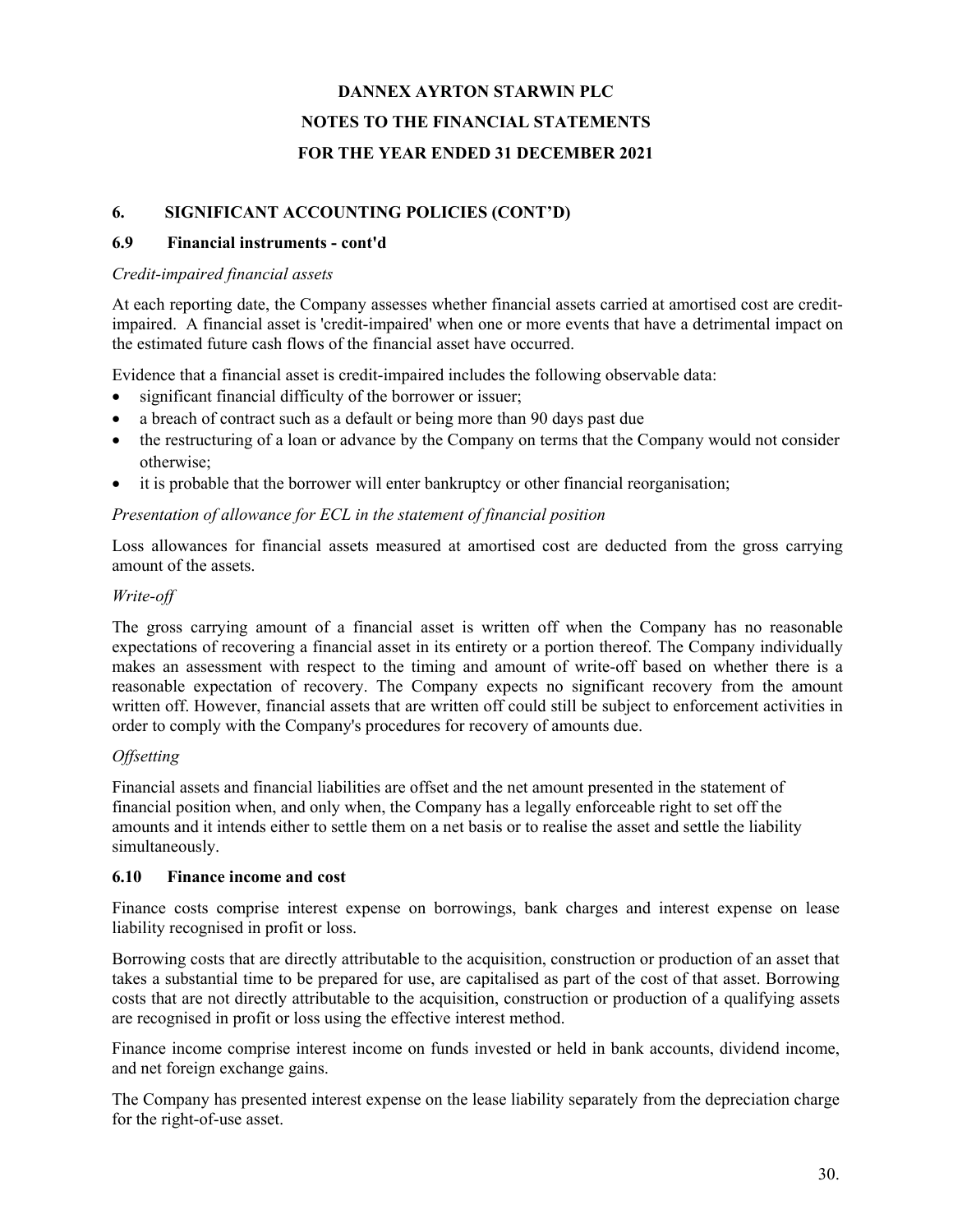### **6. SIGNIFICANT ACCOUNTING POLICIES (CONT'D)**

### **6.11 Income tax**

Income tax expense on profit or loss for the year comprises current and deferred tax. Tax is recognised in profit or loss except to the extent that it relates to items recognised directly in other comprehensive income or equity, in which case it is recognised in other comprehensive income or equity.

Current tax is the expected tax payable or receivable on taxable income or loss for the year, using tax rates enacted or substantively enacted at the reporting date and any adjustment to tax payable in respect of previous years. The amount of current tax payable or receivable is the best estimate of the tax amount expected to be paid or received that reflects uncertainty related to income taxes, if any. It is measured using tax rates enacted or substantively enacted at the reporting date. Current tax also includes any tax arising from dividends. Current tax assets and liabilities are offset only if certain criteria are met.

Deferred tax is recognised on temporary differences between the carrying amounts of assets and liabilities for financial reporting purposes and the amounts used for taxation purposes. The following temporary differences are not provided for: the initial recognition of goodwill; the initial recognition of assets or liabilities that affect neither accounting nor taxable profit other than in a business combination, and differences relating to investments in subsidiaries to the extent that they will probably not reverse in the foreseeable future. The amount of deferred tax is measured at tax rates that are expected to be applied to temporary differences when they reverse.

A deferred tax asset is recognised for unused tax loses, unused tax credits and deductible temporary differences only to the extent that it is probable that future taxable profits will be available against which the temporary difference can be utilised. Deferred tax assets are reviewed at each reporting date and are reduced to the extent that it is no longer probable that the related tax benefit will be realised.

Unrecognised deferred tax assets are reassessed at each reporting date and recognised to the extent that it has become probable that future taxable profits will be available against which they can be used.

Deferred tax is measured at the tax rates that are expected to be applied to temporary differences, differences when they reverse, using tax rates enacted or substantially enacted at the reporting date.

Deferred tax assets and liabilities are offset if there is a legally enforceable right to offset current tax liabilities and assets, and they relate to taxes levied by the same tax authority on the same taxable entity, or on different tax entities, but they intend to settle current tax liabilities and assets on a net basis or the tax assets and liabilities will be realised simultaneously.

### **6.12 Earnings per share**

The Company presents basic and diluted earnings per share (EPS) data for its ordinary shares. Basic EPS is calculated by dividing the profit or loss attributable to ordinary shareholders of the Company by the weighted average number of ordinary shares outstanding during the period. Diluted EPS is calculated by dividing the profit or loss attributable to ordinary shareholders of the Company by the weighted average number of ordinary shares outstanding after adjustment for the effects of all dilutive potential ordinary shares.

## **6.13 Operating profit**

Operating profit is the result generated from the continuing principal revenue-producing activities of the Company as well as other income and expenses related to operating activities. Operating profit excludes net finance costs and income taxes.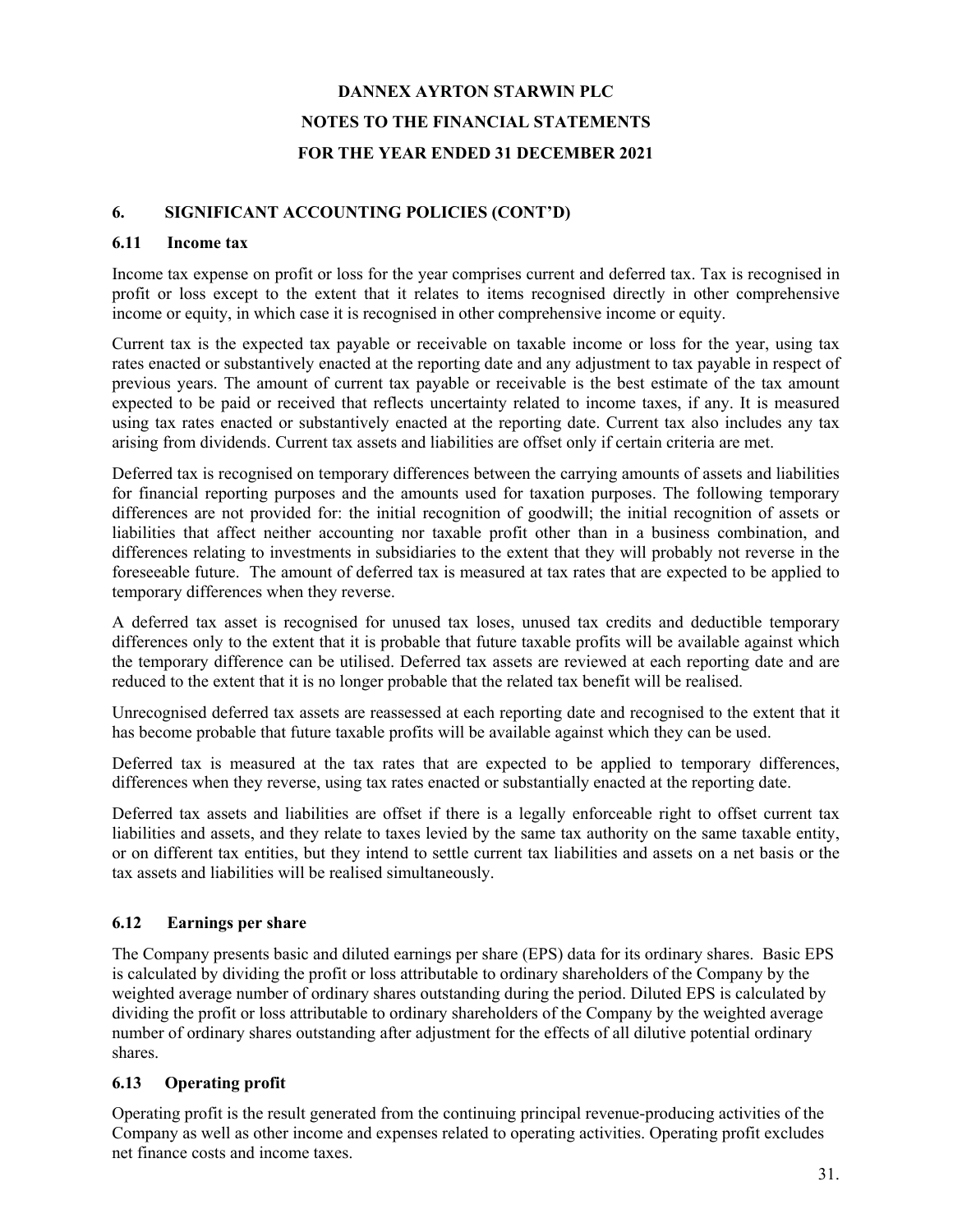### **6. SIGNIFICANT ACCOUNTING POLICIES (CONT'D)**

### **6.14 Segment reporting**

Operating segments reflect the Company's management structure and the way financial information is regularly reviewed by the Chief Executive Officer. Operating segments are reported in a manner consistent with internal reporting provided to the Chief Executive Officer (Chief Operating Decision-Maker (CODM)).

The Company operates as a single business unit that manufactures Syrups, Tablets, Creams, Suspension, Disinfectant, Lozenges, Powders, Capsules and Emulsion.

#### **6.15 New standard and interpretation issued not yet effective**

A number of new standards, amendments to standards and interpretations are effective for annual periods beginning on or after 1 January 2022 and have not been applied in preparing these financial statements. Those which may be relevant to the Company are set out below. The Company does not plan to adopt these standards early. These will be adopted in the period that they become mandatory unless otherwise indicated:

| <b>Standard/Interpretation</b>                          | <b>Effective date</b><br><b>Periods</b><br>beginning on<br>or after                 |                |
|---------------------------------------------------------|-------------------------------------------------------------------------------------|----------------|
| Amendments to IAS 37                                    | Onerous contracts – Cost of Fulfilling a Contract                                   | 1 January 2022 |
| <b>IFRS 1, IFRS 9, IFRS 16</b><br>and IAS 41 amendments | Annual Improvements to IFRS Standards (2018)<br>$-2020$                             | 1 January 2022 |
| IAS 16 amendment                                        | Property, Plant and Equipment: Proceeds before<br><b>Intended Use</b>               | 1 January 2022 |
| <b>IFRS 3 amendment</b>                                 | Reference to the Conceptual Framework                                               | 1 January 2022 |
| <b>IFRS 17</b>                                          | <b>Insurance Contracts</b>                                                          | 1 January 2023 |
| IFRS 17 amendments                                      | <b>Insurance Contracts</b>                                                          | 1 January 2023 |
| IFRS 17 amendment                                       | Initial Application of IFRS 17 and<br><b>IFRS 9-Comparative Information</b>         | 1 January 2023 |
| IAS 1 amendment                                         | Classification of liabilities as current or non-<br>current                         | 1 January 2023 |
| IAS 8 amendment                                         | Definition of Accounting Estimates                                                  | 1 January 2023 |
| IAS 1 and IFRS Practice<br>Statement 2 amendment        | Disclosure Initiative: Accounting Policies                                          | 1 January 2023 |
| <b>IFRS</b> 16 amendment                                | COVID-19-Related Rent Concessions beyond<br>30 June 2021                            | 1 April 2021   |
| IAS 12 amendment                                        | Deferred Tax Related to Assets and Liabilities<br>Arising from a Single Transaction | 1 January 2023 |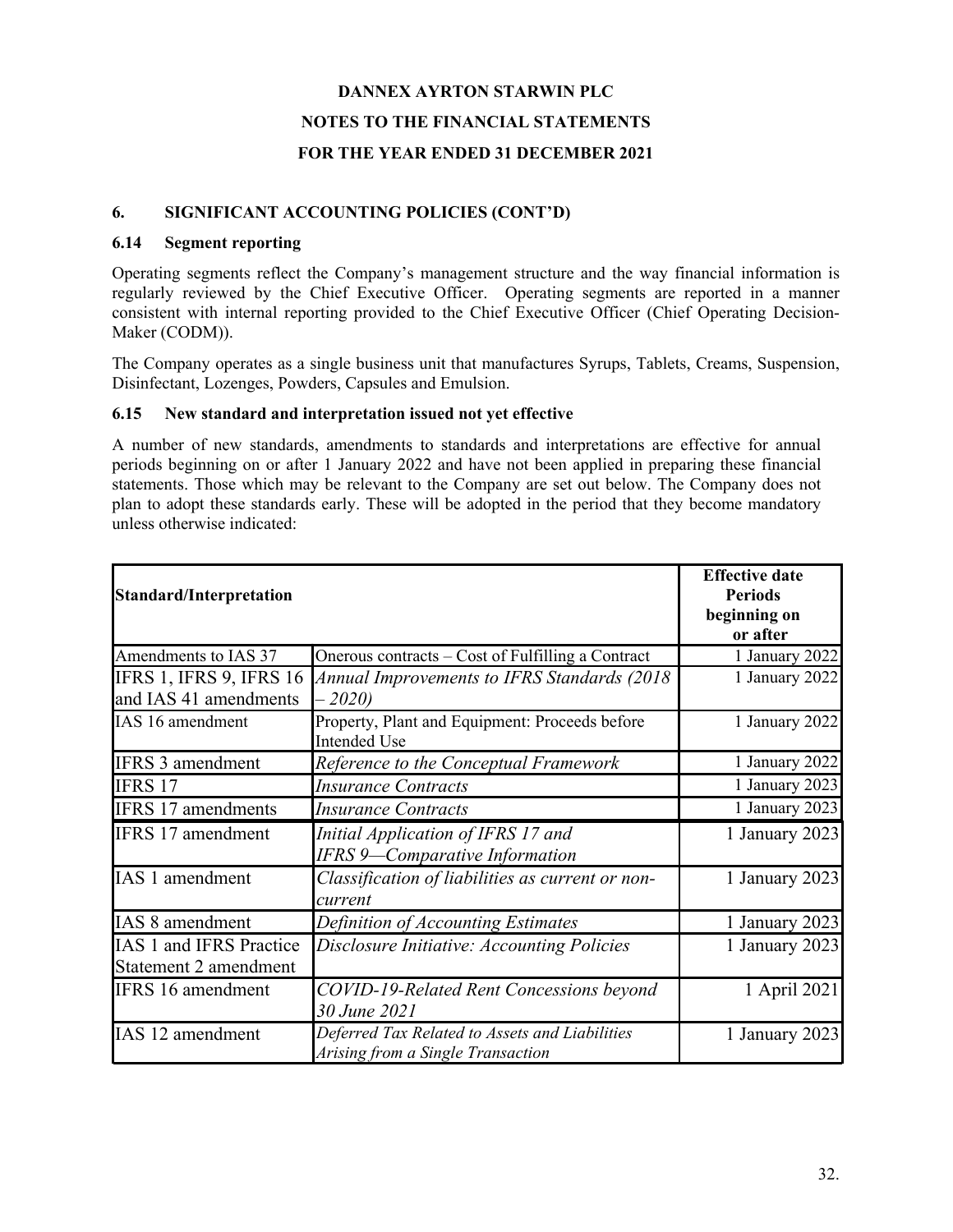### **6. SIGNIFICANT ACCOUNTING POLICIES (CONT'D)**

### **6.15 New standard and interpretation issued not yet effective - cont'd**

### *Onerous contracts – Cost of Fulfilling a Contract (Amendments to IAS 37)*

Amendments to IAS 37 Provisions, Contingent Liabilities and Contingent Assets, issued by the International Accounting Standards Board, clarify that the 'costs of fulfilling a contract' when assessing whether a contract is onerous comprise both:

- the incremental costs e.g. direct labour and materials; and
- an allocation of other direct costs e.g. an allocation of the depreciation charge for an item of property, plant and equipment used in fulfilling the contract.

The amendments apply for annual reporting periods beginning on or after 1 January 2022 to contracts existing at the date when the amendments are first applied. At the date of initial application, the cumulative effect of applying the amendments will be recognised as an opening balance adjustment to retained earnings or other component of equity, as appropriate. The comparatives will not be restated. Earlier application is permitted.

The Company is yet to assess the potential impact on the financial statements.

| <b>IFRS</b><br>Financial        | First-time The amendment permits a subsidiary (as a first-time adopter of IFRS that<br>Adoption of International applies IFRS later than its parent) that applies IFRS 1.D16(a) to measure<br>Reporting cumulative translation differences using the amounts reported by its parent,                                                                                                  |
|---------------------------------|---------------------------------------------------------------------------------------------------------------------------------------------------------------------------------------------------------------------------------------------------------------------------------------------------------------------------------------------------------------------------------------|
| <b>Standards</b>                | based on the parent's date of transition to IFRSs.                                                                                                                                                                                                                                                                                                                                    |
| <b>IFRS</b><br>9<br>Instruments | Financial The amendment clarifies that for the purpose of performing the "10 per cent<br>test" for derecognition of financial liabilities – in determining those fees paid<br>net of fees received, a borrower includes only fees paid or received between<br>the borrower and the lender, including fees paid or received by either the<br>borrower or lender on the other's behalf. |
| <b>IFRS 16 Leases</b>           | The amendment removes the illustration of payments from the lessor relating<br>to leasehold improvements. As currently drafted, this example is not clear as<br>to why such payments are not a lease incentive.                                                                                                                                                                       |
| IAS 41 Agriculture              | The amendment removes the requirement to exclude cash flows for taxation<br>when measuring fair value, thereby aligning the fair value measurement<br>requirements in IAS 41 with those in IFRS 13 Fair Value Measurement.                                                                                                                                                            |

#### *Annual Improvements to IFRS Standards 2018-2020*

The Company is yet to assess the potential impact on the financial statements.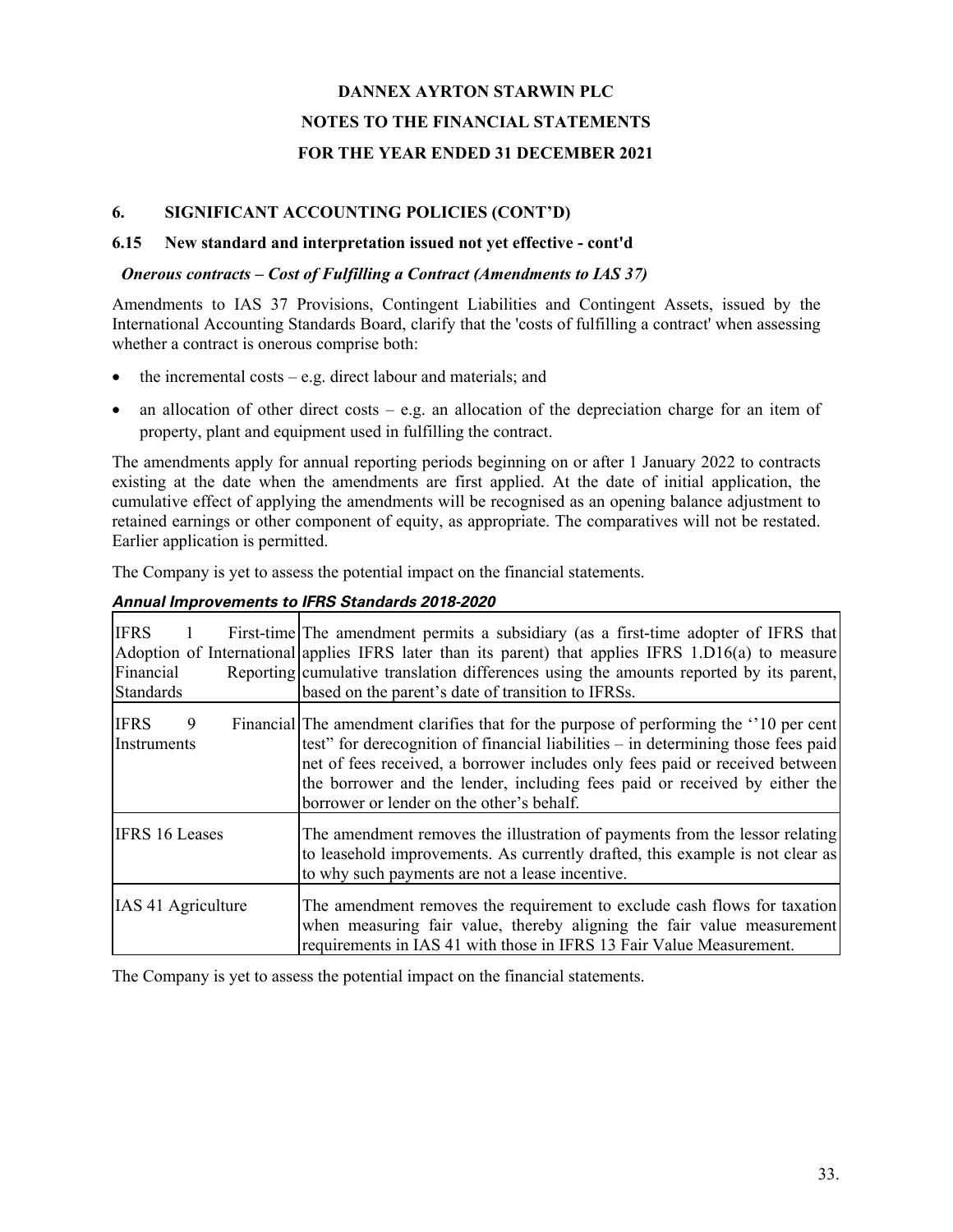### **6. SIGNIFICANT ACCOUNTING POLICIES (CONT'D)**

#### **6.15 New standard and interpretation issued not yet effective - cont'd**

### *Property, Plant and Equipment: Proceeds before Intended Use (Amendments to IAS 16)*

The amendment prohibits deducting from the cost of an item of property, plant and equipment any proceeds from selling items produced while bringing that asset to the location and condition necessary for it to be capable of operating in the manner intended by management. Instead, an entity recognises the proceeds from selling such items, and the cost of producing those items, in profit or loss.

Proceeds from selling items before the related item of property, plant and equipment is available for use should be recognised in profit or loss, together with the costs of producing those items. IAS 2 Inventories should be applied in identifying and measuring these production costs.

Companies will therefore need to distinguish between:

- costs associated with producing and selling items before the item of property, plant and equipment is available for use; and
- costs associated with making the item of property, plant and equipment available for its intended use.

Making this allocation of costs may require significant estimation and judgement.

The Company is yet to assess the potential impact on the financial statements.

The amendments apply for annual reporting periods beginning on or after 1 January 2022, with earlier application permitted. The amendments apply retrospectively, but only to items of property, plant and equipment made available for use on or after the beginning of the earliest period presented in the financial statements in which the company first applies the amendments.

### *Reference to the Conceptual Framework (Amendments to IFRS 3)*

The amendment has:

- updated IFRS 3 so that it refers to the 2018 Conceptual Framework instead of the 1989 Framework;
- added to IFRS 3 a requirement that, for transactions and other events within the scope of IAS 37 or IFRIC 21, an acquirer applies IAS 37 or IFRIC 21 (instead of the Conceptual Framework) to identify the liabilities it has assumed in a business combination and
- added to IFRS 3 an explicit statement that an acquirer does not recognise contingent assets acquired in a business combination.

The Company is yet to assess the potential impact on the financial statements.

The amendment is effective for annual periods beginning on or after 1 January 2022. Early application is permitted if an entity also applies all other updated references (published together with the updated Conceptual Framework) at the same time or earlier.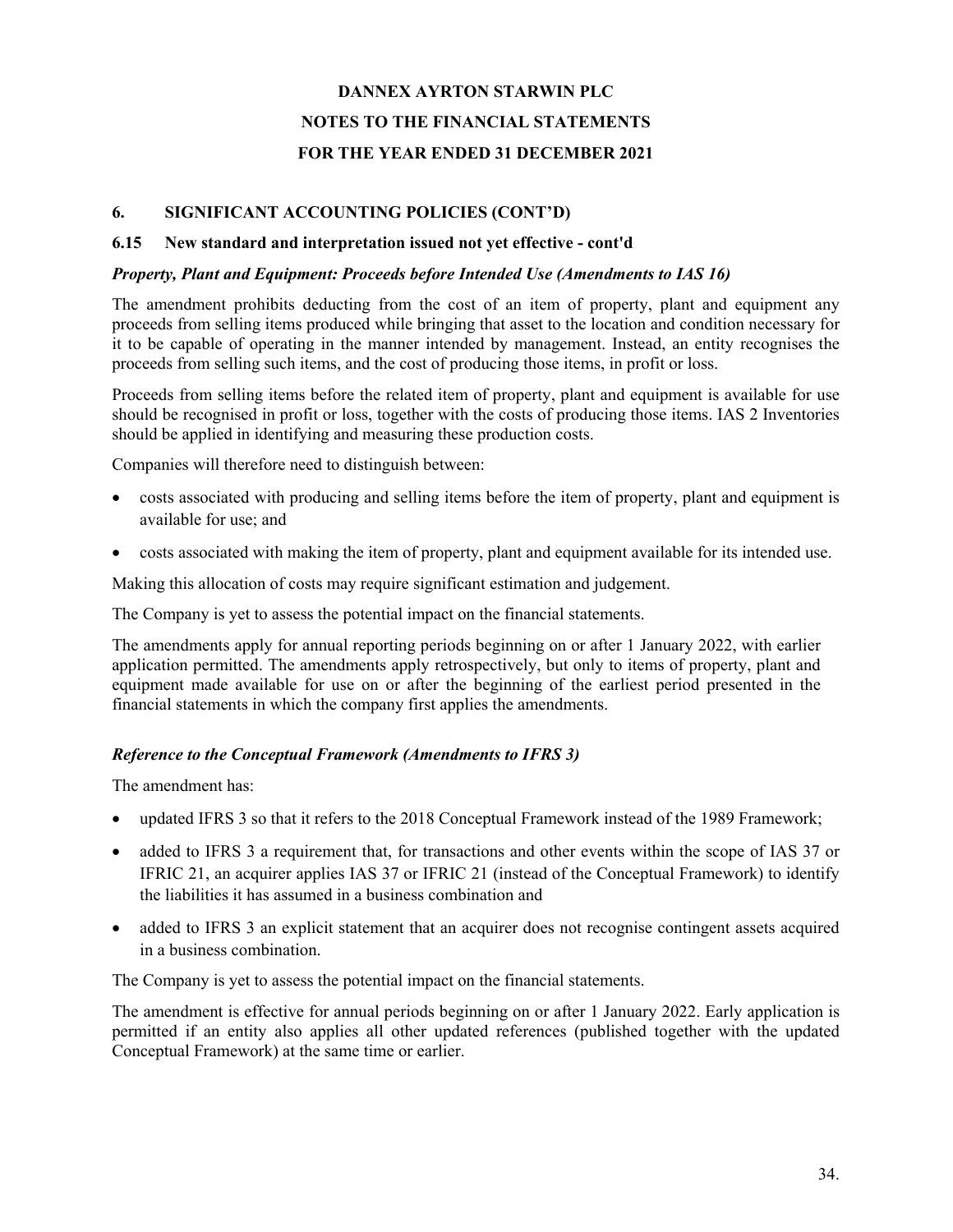### **6. SIGNIFICANT ACCOUNTING POLICIES (CONT'D)**

#### **6.15 New standard and interpretation issued not yet effective - cont'd**

#### **IFRS 17** *Insurance Contracts (and its related amendments)*

IFRS 17 supersedes IFRS 4 *Insurance Contracts* and aims to increase comparability and transparency about profitability. The new standard introduces a new comprehensive model ("general model") for the recognition and measurement of liabilities arising from insurance contracts. In addition, it includes a simplified approach and modifications to the general measurement model that can be applied in certain circumstances and to specific contracts, such as:

- Reinsurance contracts held;
- Direct participating contracts; and
- Investment contracts with discretionary participation features.

Under the new standard, investment components are excluded from insurance revenue and service expenses. Entities can also choose to present the effect of changes in discount rates and other financial risks in profit or loss or OCI.

The new standard includes various new disclosures and requires additional granularity in disclosures to assist users to assess the effects of insurance contracts on the entity's financial statements.

The *Initial Application of IFRS 17 and IFRS 9 – Comparative Information* amendment adds a new transition option to IFRS 17 (the 'classification overlay') to alleviate operational complexities and onetime accounting mismatches in comparative information between insurance contract liabilities and related financial assets on the initial application of IFRS 17. It allows presentation of comparative information about financial assets to be presented in a manner that is more consistent with IFRS 9 Financial Instruments.

The Company is not likely to impacted by this new standard.

The amendments are to be applied retrospectively from the effective date.

### *Definition of accounting estimates (Amendments to IAS 8)*

Distinguishing between accounting policies and accounting estimates is important because changes in accounting policies are generally applied retrospectively, while changes in accounting estimates are applied prospectively.

The changes to IAS 8 focus entirely on accounting estimates and clarify the following:

The definition of a change in accounting estimates is replaced with a definition of accounting estimates.

Under the new definition, accounting estimates are "monetary amounts in financial statements that are subject to measurement uncertainty".

Entities develop accounting estimates if accounting policies require items in financial statements to be measured in a way that involves measurement uncertainty.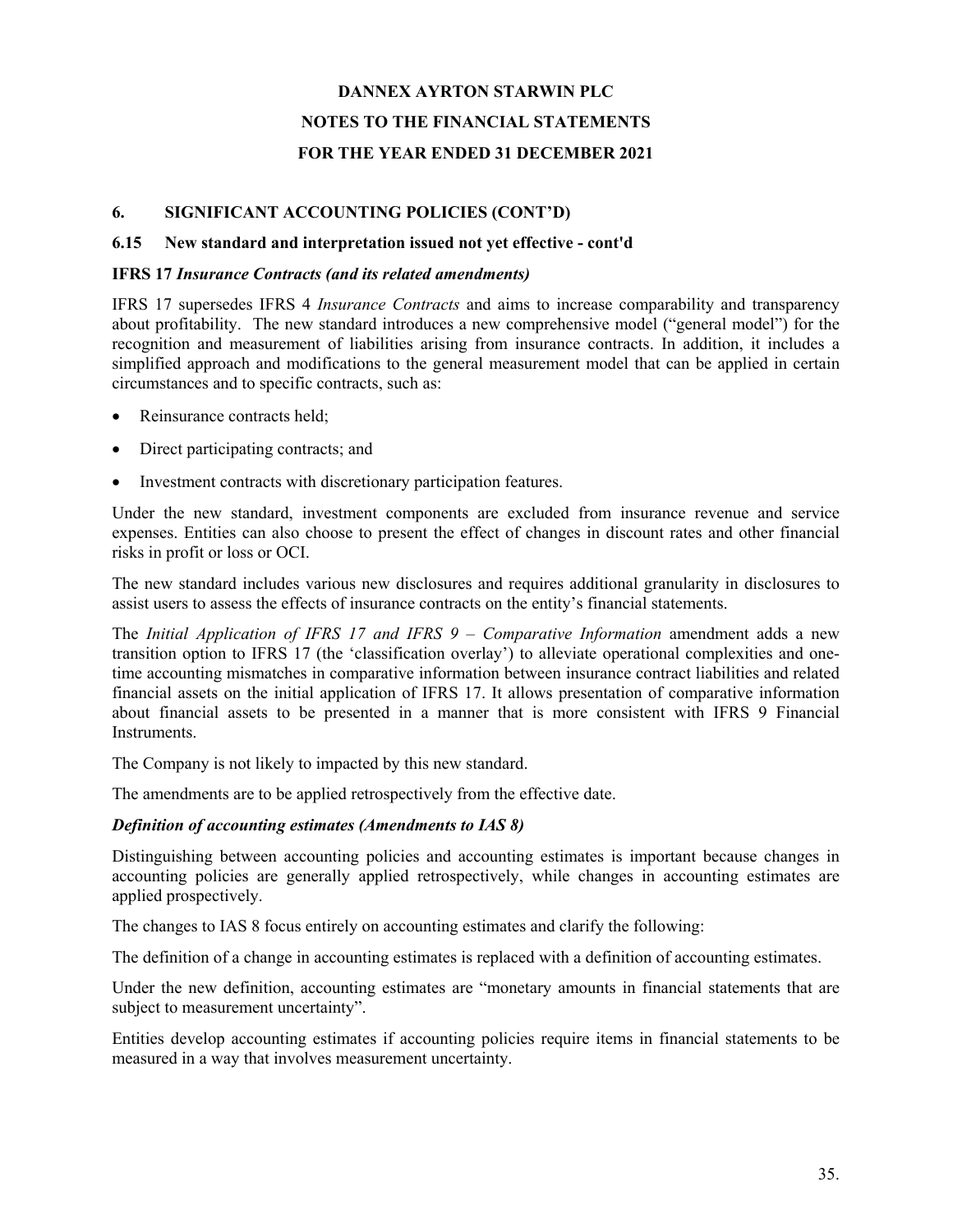### **6. SIGNIFICANT ACCOUNTING POLICIES (CONT'D)**

#### **6.15 New standard and interpretation issued not yet effective - cont'd**

The Board clarified that a change in accounting estimate that results from new information or new developments is not the correction of an error. In addition, the effects of a change in an input or a measurement technique used to develop an accounting estimate are changes in accounting estimates if they do not result from the correction of prior period errors.

A change in an accounting estimate may affect only the current period's profit or loss, or the profit or loss of both the current period and future periods. The effect of the change relating to the current period is recognised as income or expense in the current period. The effect, if any, on future periods is recognised as income or expense in those future periods.

The effects of changes in inputs and/or measurement techniques are changes in accounting estimates. The definition of accounting policies remains unchanged.

The Company is yet to assess the potential impact on the financial statements.

The amendments are effective for periods beginning on or after 1 January 2023, with earlier application permitted, and will apply prospectively to changes in accounting estimates and changes in accounting policies occurring on or after the beginning of the first annual reporting period in which the company applies the amendments.

### *Classification of liabilities as current or non-current (Amendments to IAS 1)*

Under existing IAS 1 requirements, companies classify a liability as current when they do not have an unconditional right to defer settlement of the liability for at least twelve months after the end of the reporting period. As part of its amendments, the Board has removed the requirement for a right to be unconditional and instead, now requires that a right to defer settlement must have substance and exist at the end of the reporting period.

There is limited guidance on how to determine whether a right has substance and the assessment may require management to exercise interpretive judgement.

### *Classification of liabilities as current or non-current (Amendments to IAS 1) cont'd*

The existing requirement to ignore management's intentions or expectations for settling a liability when determining its classification is unchanged.

The Company is yet to assess the potential impact on the financial statements.

The amendments are to be applied retrospectively from the effective date.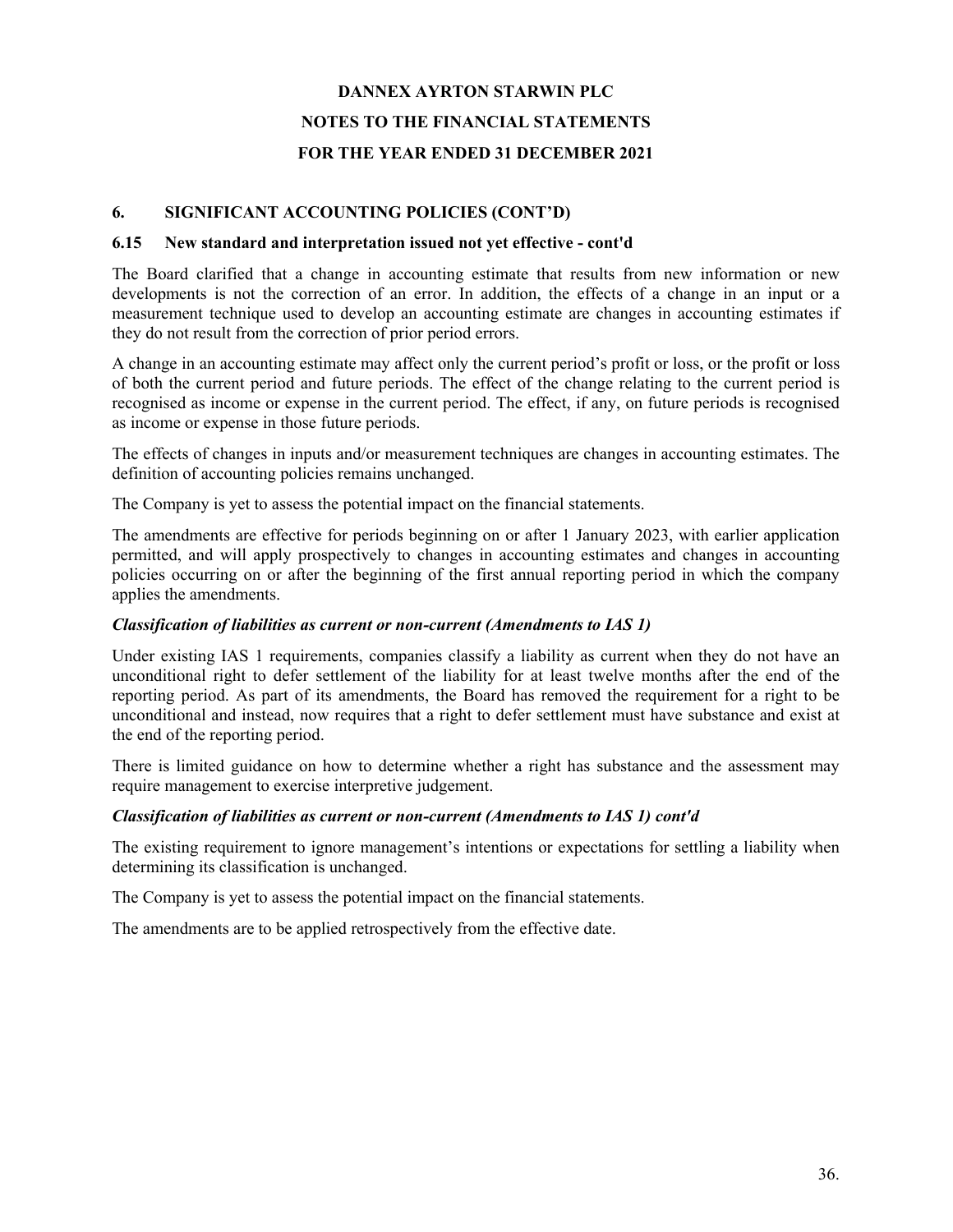### **6. SIGNIFICANT ACCOUNTING POLICIES (CONT'D)**

#### **6.15 New standard and interpretation issued not yet effective - cont'd**

#### *Definition of accounting estimates* **(Amendments to IAS 8)**

Distinguishing between accounting policies and accounting estimates is important because changes in accounting policies are generally applied retrospectively, while changes in accounting estimates are applied prospectively.

The changes to IAS 8 focus entirely on accounting estimates and clarify the following:

- The definition of a change in accounting estimates is replaced with a definition of accounting estimates.
- Under the new definition, accounting estimates are "monetary amounts in financial statements that are subject to measurement uncertainty".
- Entities develop accounting estimates if accounting policies require items in financial statements to be measured in a way that involves measurement uncertainty.
- The Board clarified that a change in accounting estimate that results from new information or new developments is not the correction of an error. In addition, the effects of a change in an input or a measurement technique used to develop an accounting estimate are changes in accounting estimates if they do not result from the correction of prior period errors.
- A change in an accounting estimate may affect only the current period's profit or loss, or the profit or loss of both the current period and future periods. The effect of the change relating to the current period is recognised as income or expense in the current period. The effect, if any, on future periods is recognised as income or expense in those future periods.

The effects of changes in inputs and/or measurement techniques are changes in accounting estimates. The definition of accounting policies remains unchanged.

The Company is yet to assess the potential impact on the financial statements.

The amendments are effective for periods beginning on or after 1 January 2023, with earlier application permitted, and will apply prospectively to changes in accounting estimates and changes in accounting policies occurring on or after the beginning of the first annual reporting period in which the company applies the amendments.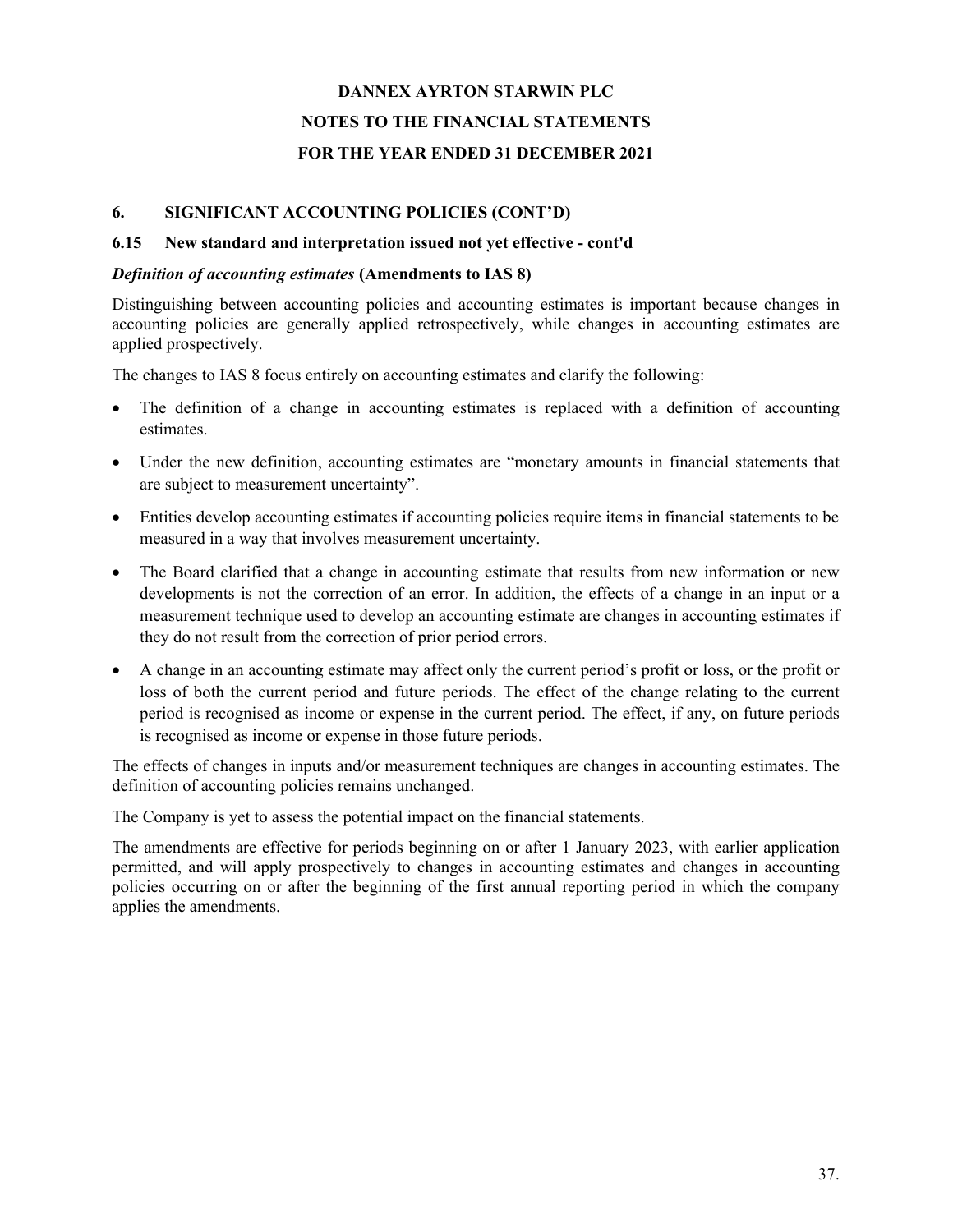### **6. SIGNIFICANT ACCOUNTING POLICIES (CONT'D)**

#### **6.15 New standard and interpretation issued not yet effective - cont'd**

### *Disclosure Initiative: Accounting Policies* **(Amendments to IAS 1 and IFRS Practice Statement 2)**

Making information in financial statements more relevant and less cluttered has been one of the key focus areas for the International Accounting Standards Board (the Board).

The Board has issued amendments to IAS 1 *Presentation of Financial Statements* and an update to IFRS Practice Statement 2 *Making Materiality Judgements* to help companies provide useful accounting policy disclosures. The key amendments to IAS 1 include:

- requiring companies to disclose their material accounting policies rather than their significant accounting policies;
- several paragraphs are added to explain how an entity can identify material accounting policy information and to give examples of when accounting policy information is likely to be material;
- clarifying that accounting policies related to immaterial transactions, other events or conditions are themselves immaterial and as such need not be disclosed;
- clarifying that not all accounting policies that relate to material transactions, other events or conditions are themselves material to a company's financial statements;
- accounting policy information may be material because of its nature, even if the related amounts are immaterial;
- accounting policy information is material if users of an entity's financial statements would need it to understand other material information in the financial statements; and
- the amendments clarify that if an entity discloses immaterial accounting policy information, such information shall not obscure material accounting policy information.

The Board also amended IFRS Practice Statement 2 to include guidance and two additional examples on the application of materiality to accounting policy disclosures. The amendments are consistent with the refined definition of material.

The Company is yet to assess the potential impact on the financial statements.

The amendments are effective from 1 January 2023 but may be applied earlier.

### *COVID-19-Related Rent Concessions beyond 30 June 2021 (Amendment to IFRS 16)*

In May 2020, the Board issued COVID-19-Related Rent Concessions (the 2020 amendments), which amended IFRS 16 Leases. The 2020 amendments introduced an optional practical expedient that simplifies how a lessee accounts for rent concessions that are a direct consequence of COVID-19. Under that practical expedient, a lessee is not required to assess whether eligible rent concessions are lease modifications, instead accounting for them in accordance with other applicable guidance.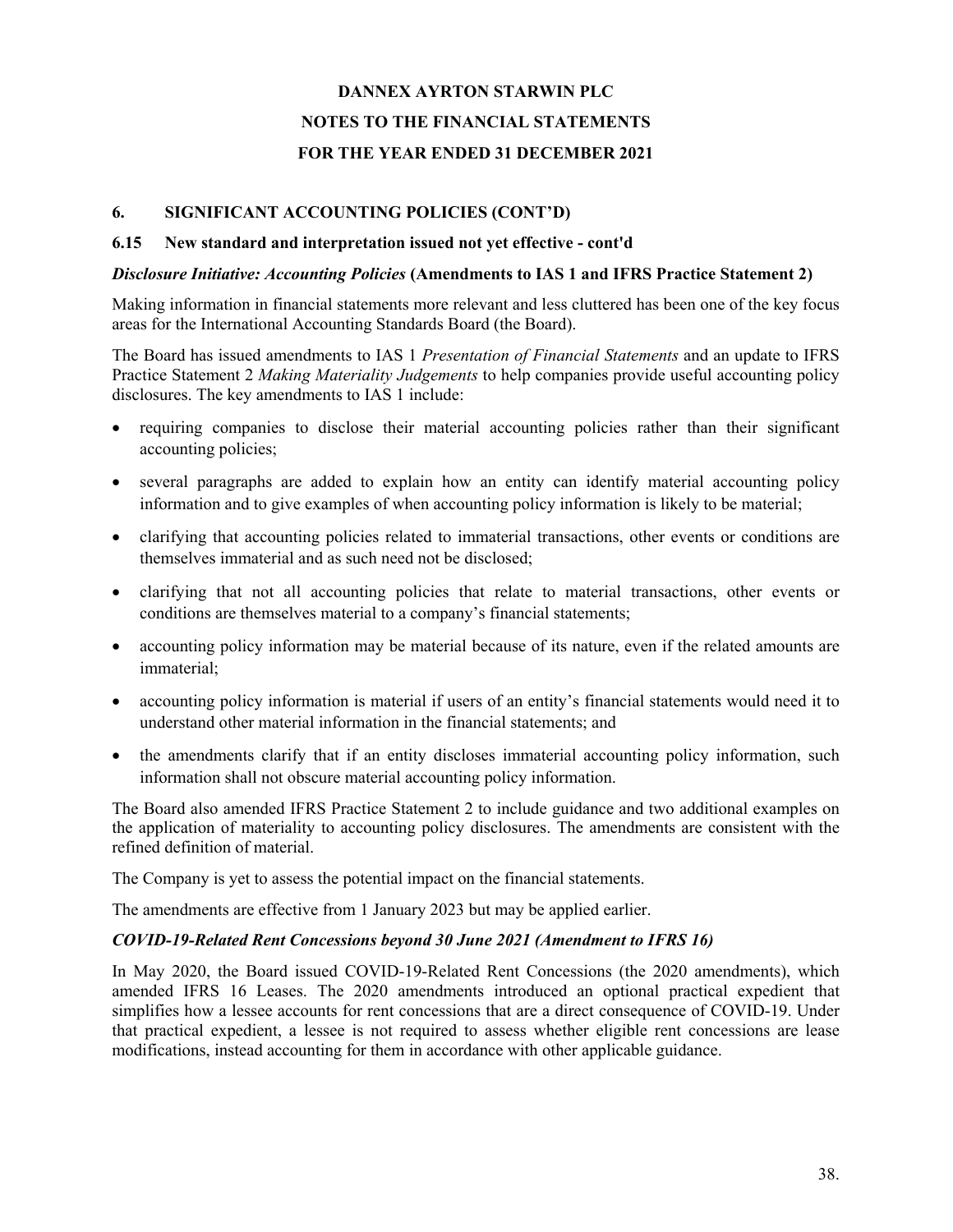### **6. SIGNIFICANT ACCOUNTING POLICIES (CONT'D)**

#### **6.15 New standard and interpretation issued not yet effective - cont'd**

#### *COVID-19-Related Rent Concessions beyond 30 June 2021 (Amendment to IFRS 16) cont'd*

The practical expedient introduced in the 2020 amendments only applies to rent concessions for which any reduction in lease payments affects solely payments originally due on or before 30 June 2021. The economic challenges presented by the COVID-19 pandemic have persisted longer than anticipated. As a result, lessors and lessees are negotiating rent concessions that extend beyond 30 June 2021. The Board has therefore extended the practical expedient by 12 months – i.e. permitting lessees to apply it to rent concessions for which any reduction in lease payments affects only payments originally due on or before 30 June 2022.

The Company is yet to assess the potential impact on the financial statements.

The 2021 amendments are effective for annual reporting periods beginning on or after 1 April 2021. Lessees are permitted to apply it early, including in financial statements not authorised for issue. The 2021 amendments are applied retrospectively with the cumulative effect of initially applying it being recognised in opening retained earnings.

### **Deferred Tax Related to Assets and Liabilities Arising from a Single Transaction (Amendment to IAS 12)**

The amendment clarifies that the initial recognition exemption does not apply to transactions that give rise to equal and offsetting temporary differences such as leases and decommissioning obligations. As a result, companies will need to recognise a deferred tax asset and a deferred tax liability for temporary differences arising on initial recognition of a lease and a decommissioning provision.

The Company is yet to assess the potential impact on the financial statements.

The amendments are effective from 1 January 2023 but may be applied earlier.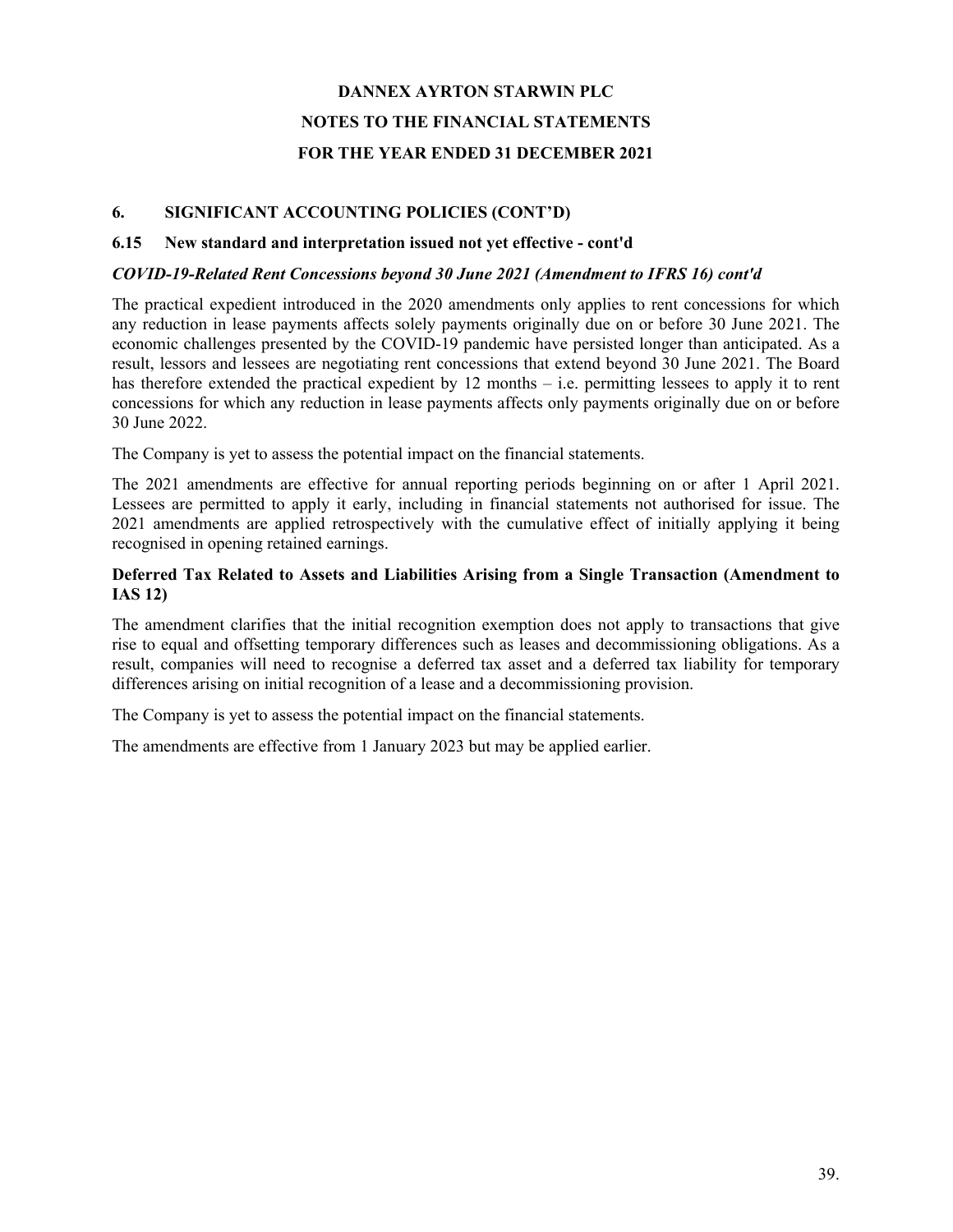### **7. REVENUE**

### (a) *Revenue stream*

The Company generates revenue primarily from the sale of pharmaceutical products

|                            |            | 13-month period           |
|----------------------------|------------|---------------------------|
|                            | 2021       | ended 31<br>December 2020 |
|                            | <b>GHS</b> | <b>GHS</b>                |
| Revenue from sale of goods | 74,530,831 | 65,918,268                |

### (b) *Disaggregation of revenue from contracts with customers*

Revenue from contracts with customers is disaggregated by primary customer profiles and timing of revenue recognition (which is at a point in time). **13-month period**

|                         |            | 13-month period |
|-------------------------|------------|-----------------|
|                         |            | ended 31        |
|                         | 2021       | December 2020   |
| <b>Type of customer</b> | <b>GHS</b> | <b>GHS</b>      |
| Open market             | 71,959,578 | 63,877,361      |
| Institutions            | 2,571,253  | 2,040,907       |
|                         | 74,530,831 | 65,918,268      |

## **8. COST OF SALES**

|                                               |              | 13-month period |
|-----------------------------------------------|--------------|-----------------|
|                                               |              | ended 31        |
|                                               | 2021         | December 2020   |
|                                               | <b>GHS</b>   | GHS             |
| Cost of raw material consumed                 | 25,026,819   | 24,072,098      |
| Depreciation of property, plant and equipment | 749,592      | 1,056,357       |
| Staff Cost Note 10(i)                         | 6,628,931    | 6,772,501       |
| Overheads                                     | 3,138,533    | 4,730,803       |
|                                               | 35, 543, 875 | 36,631,759      |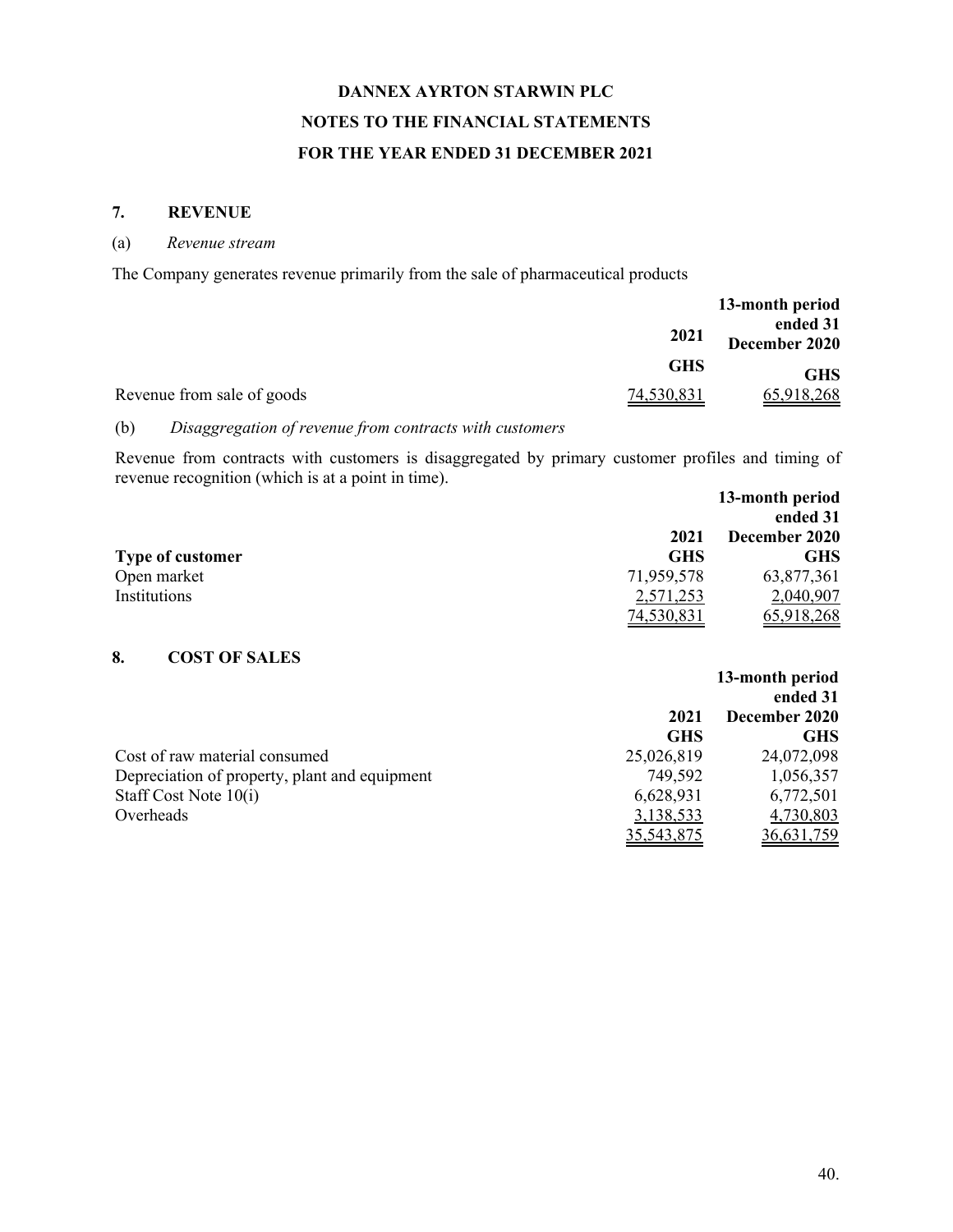### **DANNEX AYRTON STARWIN PLC**

# **NOTES TO THE FINANCIAL STATEMENTS**

# **FOR THE YEAR ENDED 31 DECEMBER 2021**

# **9. SELLING AND DISTRIBUTION EXPENSES**

|                                               |            | 13-month period<br>ended 31 |
|-----------------------------------------------|------------|-----------------------------|
|                                               | 2021       | December 2020               |
|                                               | <b>GHS</b> | <b>GHS</b>                  |
| Advertising and promotion                     | 1,183,166  | 459,967                     |
| Depreciation of property, plant and equipment | 19,975     | 96,530                      |
| Other selling and distribution expenses       | 1,417,656  | 1,062,112                   |
| Hotel Accommodation and allowances            | 1,014,814  | 1,147,688                   |
| Motor Vehicle Expenses                        | 2,345,549  | 1,730,641                   |
| Staff cost Note $10(i)$                       | 2,129,671  | 2,300,821                   |
| Rents, rate and insurance                     | 505,561    | 336,801                     |
| Repairs and maintenance                       | 878,058    | 909,248                     |
|                                               | 9,494,450  | 8,043,808                   |

### **10. GENERAL AND ADMINISTRATIVE EXPENSES**

|                                            |            | 13-month period<br>ended 31 |
|--------------------------------------------|------------|-----------------------------|
|                                            | 2021       | December 2020               |
|                                            | <b>GHS</b> | <b>GHS</b>                  |
| Auditor's remuneration                     | 275,000    | 180,000                     |
| Amortisation                               | 319,807    | 143,998                     |
| Covid 19 expenses                          | 102,230    | 688,371                     |
| Communication expenses                     | 596,547    | 649,618                     |
| Depreciation                               | 1,078,269  | 627,476                     |
| Directors' remuneration                    | 3,846,467  | 3,350,885                   |
| Donations                                  | 23,311     | 13,139                      |
| Exchange difference                        | 828,674    | 11,765                      |
| Legal and professional expenses            | 508,759    | 990,890                     |
| Other general $&$ admin expenses           | 683,417    | 969,161                     |
| Penalties and fines                        | 12,636     | 90,426                      |
| Repairs and maintenance                    | 1,329,726  | 1,395,960                   |
| Rents, rates and insurance                 | 690,209    | 695,307                     |
| Sanitation                                 | 337,054    | 346,702                     |
| Security                                   | 687,441    | 683,790                     |
| Subscriptions and renewals                 | 313,983    | 599,349                     |
| Staff costs Note 10(i)                     | 11,488,712 | 11,425,093                  |
| Travelling and transport                   | 317,267    | 433,823                     |
| Utilities                                  | 263,373    | 243,081                     |
| Write off of property, plant and equipment |            | 9,678                       |
|                                            | 23,702,882 | 23,548,512                  |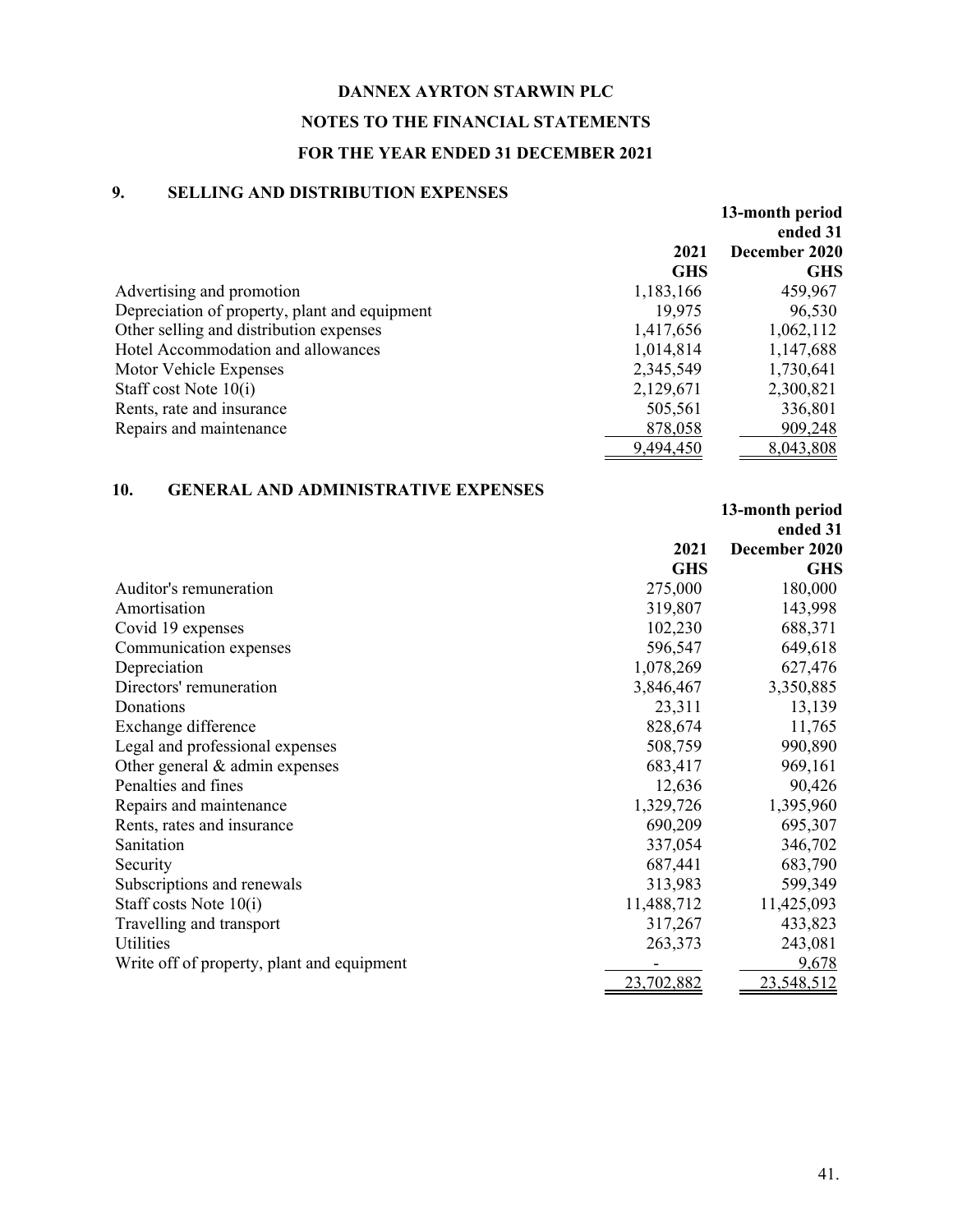### **10. GENERAL AND ADMINISTRATIVE EXPENSES - (CONT'D)**

(i) Staff costs under cost of sales, selling and distribution and general and administrative expenses: **2021 GHS 13-month period ended 31 December 2020 GHS** Cost of sales 6,628,931 6,772,501 Selling and distribution expenses 2,129,671 2,300,821 General and administrative expenses 11,488,712 11,425,093 20,247,314 20,498,415 This is made up of: Salaries and wages 18,404,243 17,686,926 **Retirement benefit costs:** Tier 3 pension contributions 720,910 704,469 Social Security contributions 1,410,857 1,438,351 **Defined benefits and other long term benefits:** - Defined benefits - Other long term benefits (See Note  $22(v)$ ) (288,696) 668,669 20,247,314 20,498,415 The average number of employees at the end of the period 666 633

## **11. OTHER OPERATING INCOME**

|                                                  |            | 13-month period |
|--------------------------------------------------|------------|-----------------|
|                                                  |            | ended 31        |
|                                                  | 2021       | December 2020   |
|                                                  | <b>GHS</b> | <b>GHS</b>      |
| Sundry income                                    | 516,310    | 336,243         |
| Profit on disposal of property, plant and equp't | 100,797    | 83,350          |
|                                                  | 617,107    | 419,593         |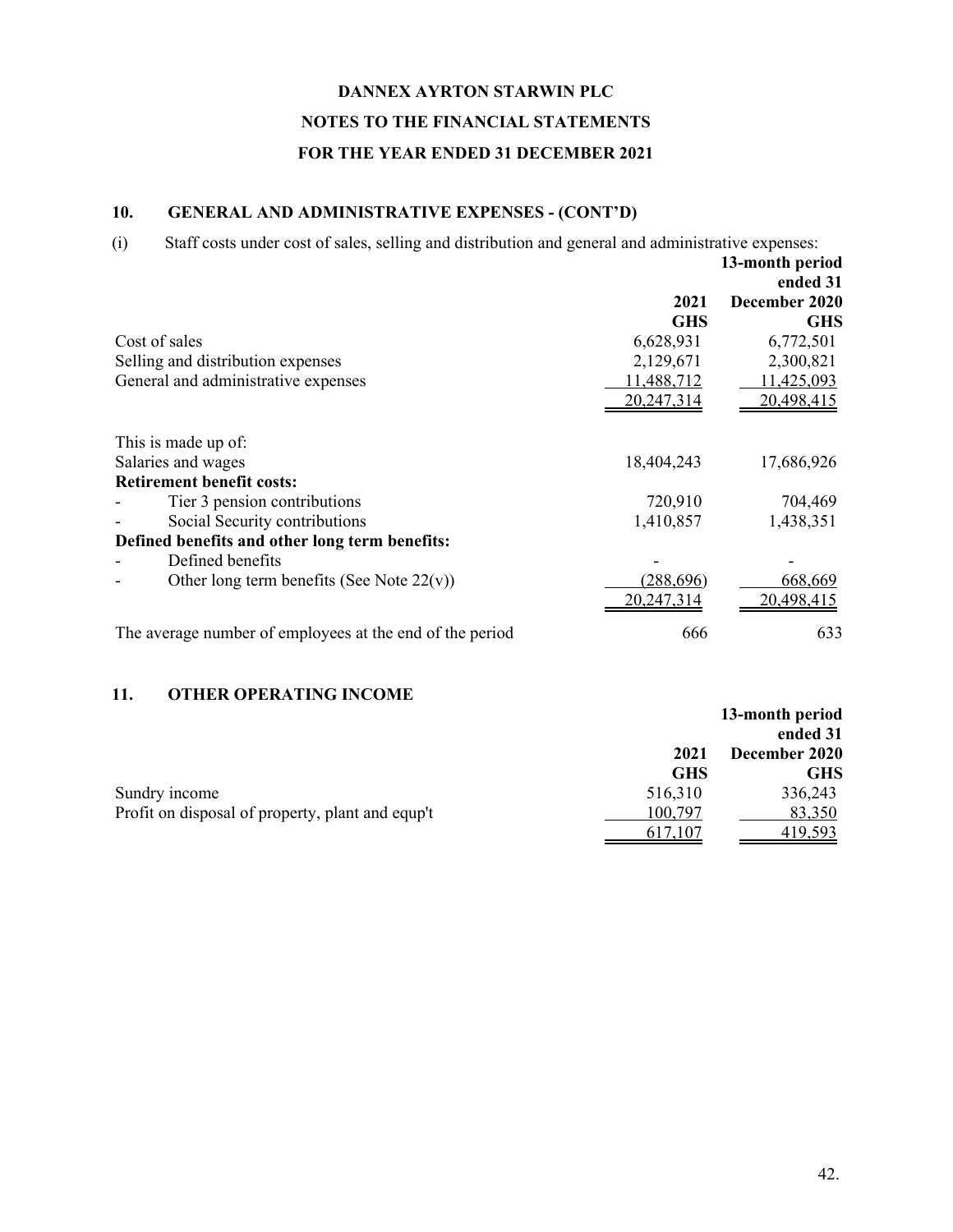### **12. FINANCE INCOME AND COSTS**

| 1 11 11 11 12 11 12 0 11 11 11 11 11 0 0 0 1 1 0 | 2021<br><b>GHS</b> | 13-month period<br>ended 31<br>December 2020<br><b>GHS</b> |
|--------------------------------------------------|--------------------|------------------------------------------------------------|
| <b>Finance income</b>                            |                    |                                                            |
| Interest on bank accounts                        |                    | 1,236                                                      |
| <b>Finance costs</b>                             |                    |                                                            |
| Interest on loans and borrowings                 | (2,779,556)        | (2,504,888)                                                |
| Interest expense on leases                       | (16,030)           | (14, 911)                                                  |
| Bank charges                                     | (615,313)          | (695, 232)                                                 |
|                                                  | (3,410,899)        | (3,215,031)                                                |
|                                                  | (3,410,899)        | (3,213,795)                                                |

Included in sundry income is bad debt recovered and proceeds from scraps.

## **13. EARNINGS PER SHARE**

The calculation of basic EPS has been based on the following profit attributable to ordinary shareholders and weighted average number of ordinary shares outstanding.

|                                                                  |            | 13-month period |
|------------------------------------------------------------------|------------|-----------------|
|                                                                  | 2021       | ended 31        |
|                                                                  | <b>GHS</b> | December 2020   |
|                                                                  |            | <b>GHS</b>      |
| Profit/(loss) attributable to equity holders                     | 4,881,672  | (5,158,244)     |
| Weighted average number of ordinary shares in issue Note $21(a)$ | 84,765,899 | 84,765,899      |
| Basic/Diluted earnings per share (GHS per share)                 | 0.0576     | (0.0609)        |

At the reporting date, the basic earnings per share was the same as diluted earnings per share as there were no outstanding shares on conversion which could increase the weighted average number of ordinary shares in issue.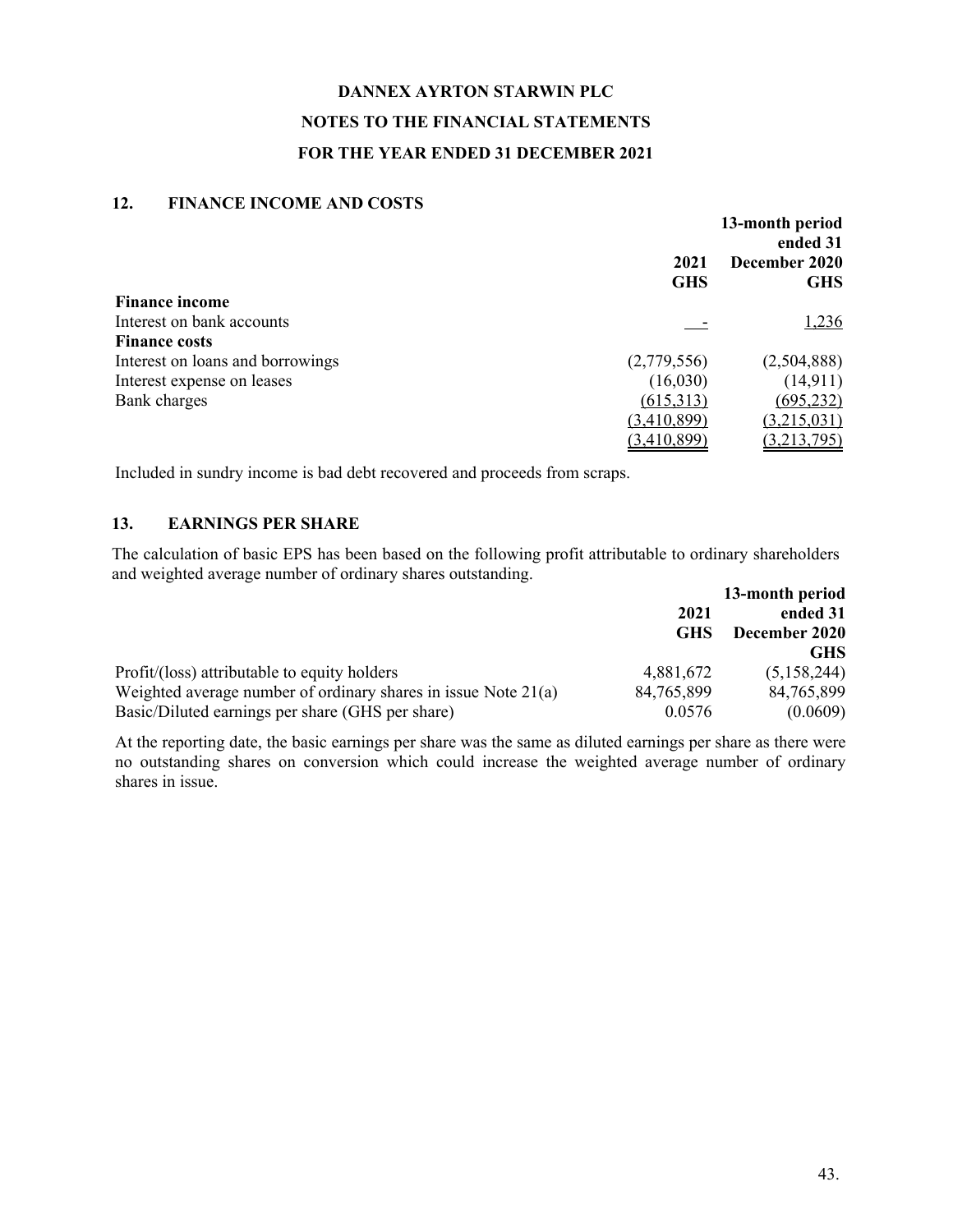### **DANNEX AYRTON STARWIN PLC**

### **NOTES TO THE FINANCIAL STATEMENTS**

#### **FOR THE YEAR ENDED 31 DECEMBER 2021**

### **14. PROPERTY, PLANT & EQUIPMENT**

| 2021<br>Cost                       | <b>Leasehold land</b><br>and Building,<br><b>Freehold land</b><br><b>GHS</b> | <b>Plant</b> and<br><b>Machinery</b><br><b>GHS</b> | <b>Furniture</b><br>and<br>Equipment<br><b>GHS</b> | <b>Motor</b><br><b>Vehicles</b><br><b>GHS</b> | Computer<br><b>GHS</b> | Under<br><b>Equipment Construction</b><br><b>GHS</b> | <b>Total</b><br><b>GHS</b> |
|------------------------------------|------------------------------------------------------------------------------|----------------------------------------------------|----------------------------------------------------|-----------------------------------------------|------------------------|------------------------------------------------------|----------------------------|
| At 1 January 2021                  | 17,763,664                                                                   | 7,347,873                                          | 3,113,736                                          | 4,542,798                                     | 1,534,501              | 3,053,874                                            | 37,356,446                 |
| <b>Additions</b>                   | 71,617                                                                       | 395,726                                            | 592,925                                            | 478,653                                       | 300,055                |                                                      | 1,838,976                  |
| Transfers<br>Disposals/write-off   |                                                                              | (18, 825)                                          | (300)                                              | (738, 432)                                    | (18,589)               |                                                      | (776, 146)                 |
| <b>Balance at 31 December 2021</b> | 17,835,281                                                                   | 7,724,774                                          | 3,706,361                                          | 4,283,019                                     | 1,815,967              | 3,053,874                                            | 38,419,276                 |
| <b>Accumulated Depreciation</b>    |                                                                              |                                                    |                                                    |                                               |                        |                                                      |                            |
| At 1 January 2021                  | 2,076,470                                                                    | 6,437,226                                          | 2,623,852                                          | 3,771,864                                     | 1,225,180              |                                                      | 16, 134, 592               |
| Charge for the year                | 566,703                                                                      | 446,994                                            | 228,088                                            | 376,590                                       | 229,460                |                                                      | 1,847,835                  |
| Release on disposals/write off     |                                                                              | (18, 825)                                          | (300)                                              | (738, 432)                                    | (16,628)               |                                                      | (774, 185)                 |
| <b>Balance at 31 December 2021</b> | 2,643,173                                                                    | 6,865,395                                          | 2,851,640                                          | 3,410,022                                     | 1,438,012              |                                                      | 17,208,242                 |
| <b>Carrying Amounts</b>            |                                                                              |                                                    |                                                    |                                               |                        |                                                      |                            |
| At 31 December 2021                | 15,192,108                                                                   | 859,379                                            | 854,721                                            | 872,997                                       | 377,955                | 3,053,874                                            | 21,211,034                 |

There was no indication of impairment of property, plant and equipment held by the Company at the reporting date and 31 December 2020. The Company's leasehold land and building, plant, equipment and machinery have been used as security for loan and overdraft facility held with EXIM Bank and GCB Bank Limited.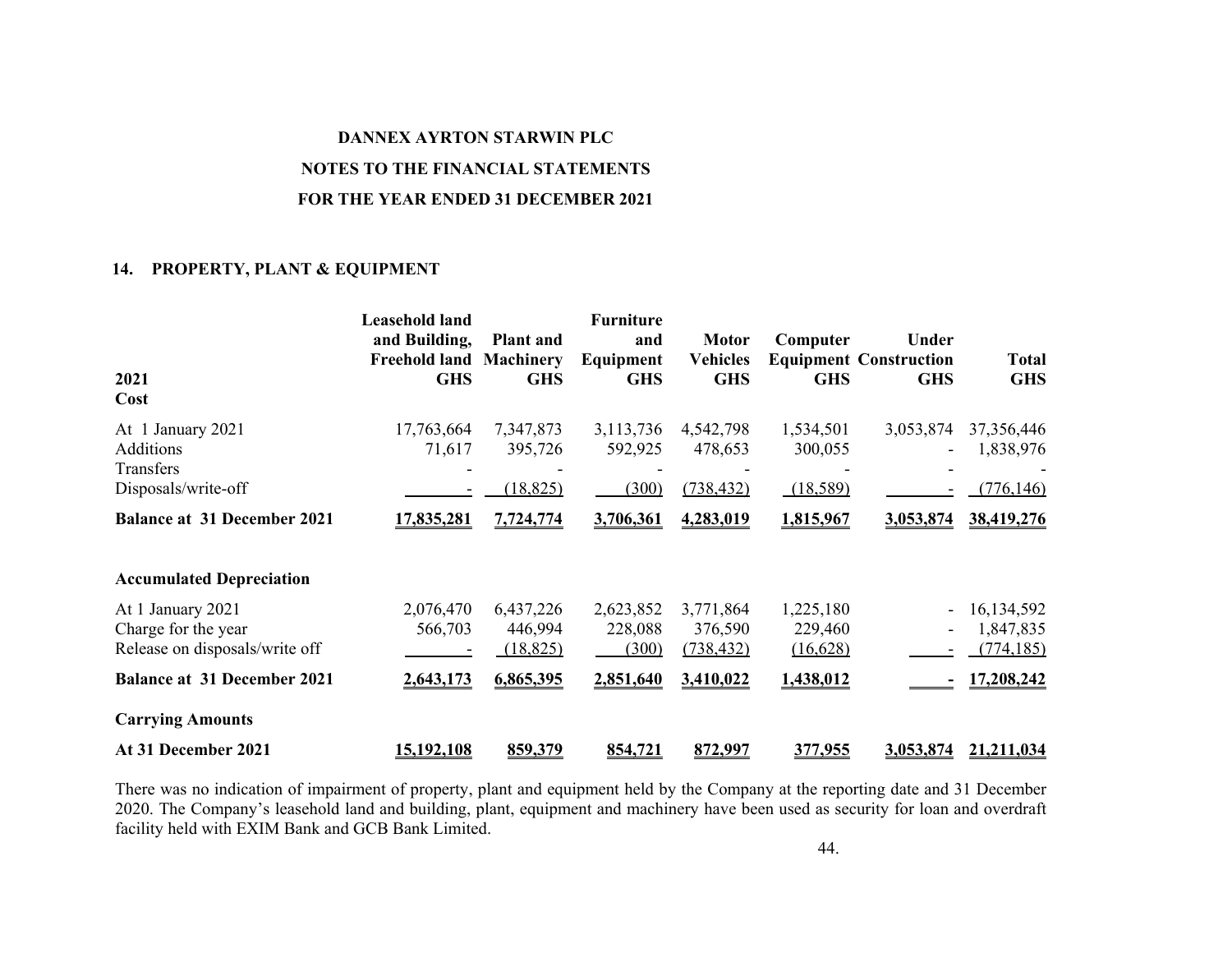## **14. PROPERTY, PLANT & EQUIPMENT- CONT'D**

| 2020<br>Cost                                                                            | <b>Leasehold land</b><br>and Building,<br><b>Freehold land</b><br><b>GHS</b> | <b>Plant</b> and<br><b>Machinery</b><br><b>GHS</b> | <b>Furniture</b><br>and<br>Equipment<br><b>GHS</b> | <b>Motor</b><br><b>Vehicles</b><br><b>GHS</b>    | Computer<br><b>GHS</b>           | Under<br><b>Equipment Construction</b><br><b>GHS</b> | <b>Total</b><br><b>GHS</b>                            |
|-----------------------------------------------------------------------------------------|------------------------------------------------------------------------------|----------------------------------------------------|----------------------------------------------------|--------------------------------------------------|----------------------------------|------------------------------------------------------|-------------------------------------------------------|
| Balance at 19 December 2019<br>Additions<br>Transfers<br>Disposals<br>Write-off         | 17,410,840<br>323,118<br>29,706                                              | 7,090,168<br>75,208<br>182,497                     | 2,901,052<br>212,684<br>۰                          | 4,810,345<br>392,320<br>(349, 408)<br>(310, 459) | 1,272,368<br>286,425<br>(24,292) | 1,652,199<br>1,613,878<br>(212,203)                  | 35,136,972<br>2,903,633<br>(349, 408)<br>(334, 751)   |
| <b>Balance at 31 December 2020</b><br><b>Accumulated Depreciation</b>                   | 17,763,664                                                                   | 7,347,873                                          | 3,113,736                                          | 4,542,798                                        | 1,534,501                        | 3,053,874                                            | 37,356,446                                            |
| Balance at 19 December 2019<br>Charge for the year<br>Write-off<br>Release on disposals | 1,508,513<br>567,957                                                         | 5,957,341<br>479,885                               | 2,452,193<br>171,659<br>$\overline{\phantom{a}}$   | 4,021,508<br>410,223<br>(310, 459)<br>(349, 408) | 1,089,155<br>150,639<br>(14,614) | $\overline{\phantom{a}}$                             | $-15,028,710$<br>1,780,363<br>(325,073)<br>(349, 408) |
| <b>Balance at 31 December 2020</b><br><b>Carrying Amounts</b><br>At 31 December 2020    | 2,076,470<br>15,687,194                                                      | 6,437,226<br>910,647                               | 2,623,852<br>489,884                               | 3,771,864<br>770,934                             | 1,225,180<br>309,321             | $\blacksquare$<br>3,053,874                          | 16,134,592<br>21, 221, 854                            |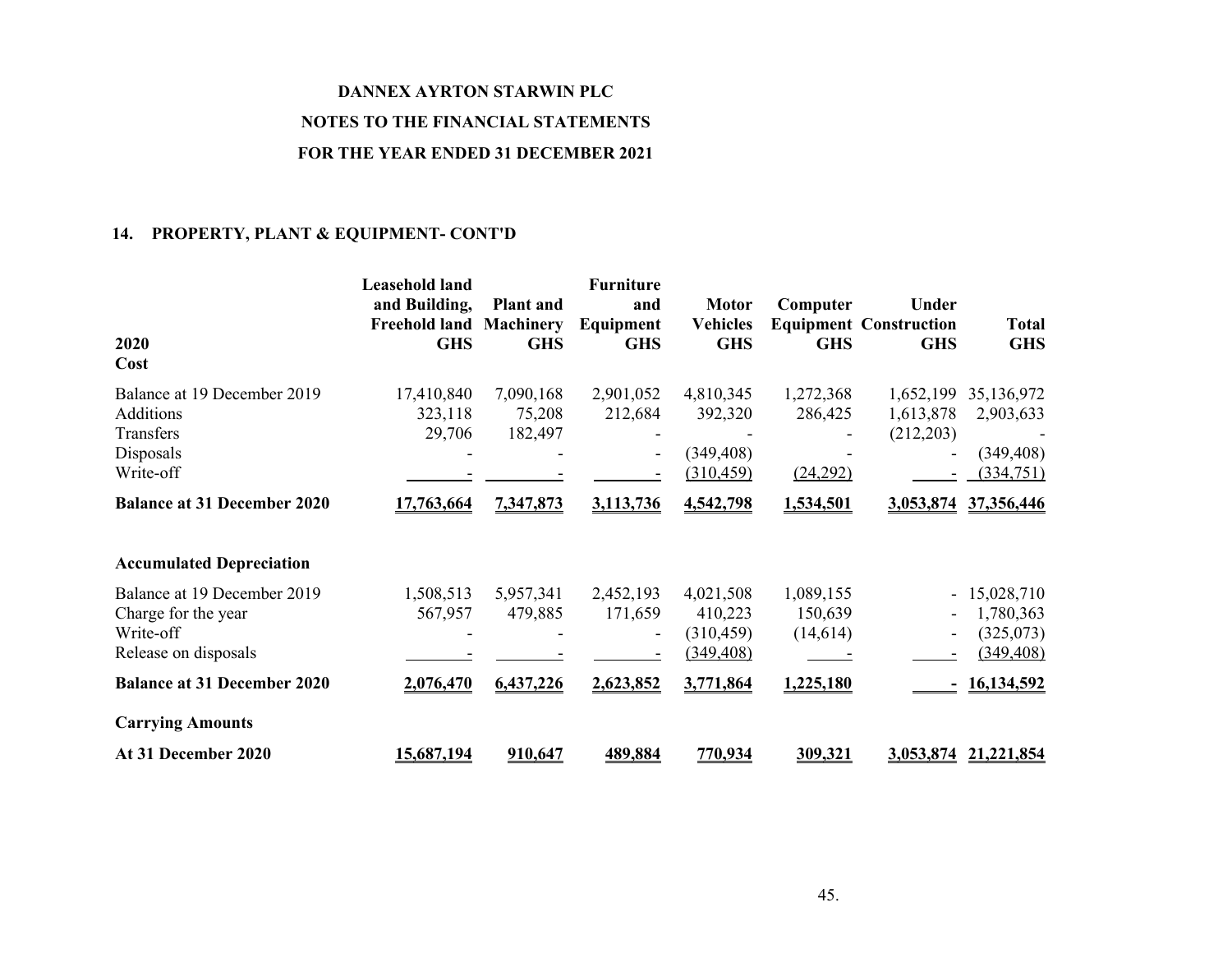### **14. PROPERTY, PLANT & EQUIPMENT- CONT'D**

#### **(a) Depreciation**

Depreciation has been charged in the financial statements as follows:

|                                                  |            | 13-month period                      |
|--------------------------------------------------|------------|--------------------------------------|
|                                                  |            | ended 31 December                    |
|                                                  | 2021       | 2020                                 |
|                                                  | <b>GHS</b> | <b>GHS</b>                           |
| Cost of sales                                    | 749,592    | 1,056,357                            |
| Selling and distribution expenses                | 19,975     | 96,530                               |
| General and administrative expenses              | 1,078,269  | 627,476                              |
|                                                  | 1,847,836  | 1,780,363                            |
| (b)<br>Disposal of property, plant and equipment |            | 13-month period<br>ended 31 December |
|                                                  | 2021       | 2020                                 |
|                                                  | <b>GHS</b> | <b>GHS</b>                           |
| Cost                                             | 776,146    | 349,408                              |
| Accumulated depreciation                         | (774, 185) | (349, 408)                           |
| Carrying amount                                  | 1,961      |                                      |
| Proceeds of sale                                 | (102, 940) | (83,350)                             |

Profit on disposal of property, plant and equipment (100,979) (83,350)

### **(c) Leases**

### *(i) Leases as a lessee*

The Company leases land and buildings. The land leases typically run for a period of 50 to 91 years and buildings for a period of 1 to 2 years. For lease of buildings that run for a period of 1 year, the Company has elected not to recognise right-of-use and lease liabilities for these leases because they are short-term leases. During the year, the Company entered into new building lease agreements for its territory warehouses.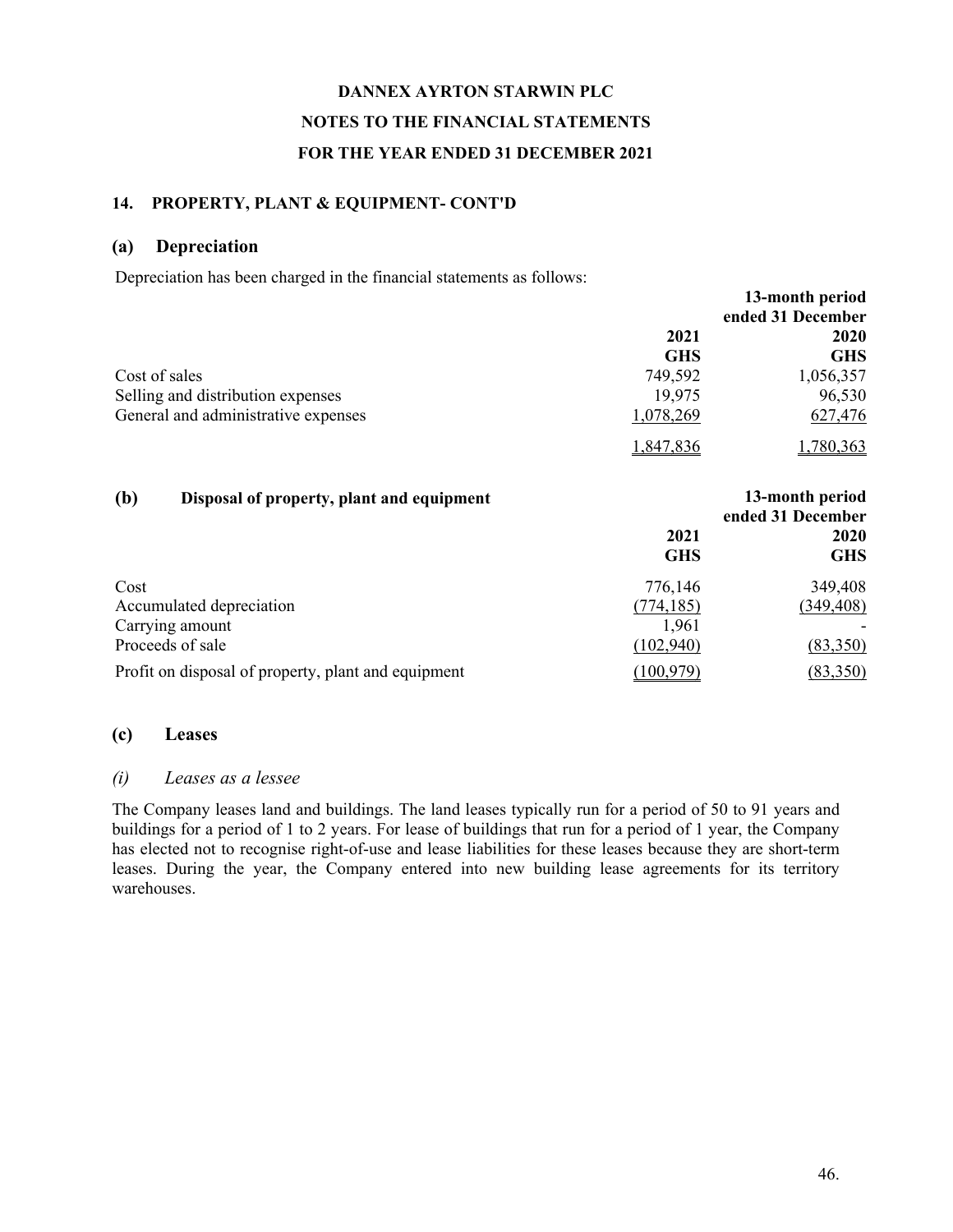# **14. PROPERTY, PLANT & EQUIPMENT- CONT'D**

# **(c) Leases (- cont'd)**

## *(ii) Right-of-use assets*

Right-of-use assets are presented as part of property, plant and equipment.

|                                 | Land             | <b>Building</b> | <b>Total</b>     |
|---------------------------------|------------------|-----------------|------------------|
| Cost                            | <b>GHS</b>       | <b>GHS</b>      | <b>GHS</b>       |
| Balance at 1 January 2021       | 10,023,105       | 295,518         | 10,318,623       |
| <b>Additions</b>                |                  | 46,596          | 46,596           |
| Balance at 31 December 2021     | 10,023,105       | 342,114         | 10,365,219       |
| Balance at 19 December 2019     | 10,023,105       | 214,587         | 10,237,692       |
| <b>Additions</b>                |                  | 80,931          | 80,931           |
| Balance at 31 December 2020     | 10,023,105       | 295,518         | 10,318,623       |
| <b>Accumulated depreciation</b> |                  |                 |                  |
| Balance at 1 January 2021       | 272,120          | 70,091          | 342,211          |
| Charge for the year/period      | 257,513          | 28,788          | 286,301          |
| Balance at 31 December 2021     | 529,633          | 98,879          | 628,512          |
| Balance at 19 December 2019     |                  |                 |                  |
| Charge for the year/period      | 272,120          | 70,091          | 342,211          |
| Balance at 31 December 2020     |                  | <u>70,091</u>   |                  |
| <b>Carrying amount</b>          |                  |                 |                  |
| At 31 December 2021             | <u>9,493,472</u> | <u>243,235</u>  | <u>9,736,707</u> |
| At 31 December 2020             | 9,750,985        | 225.42          | <u>9,976,412</u> |
|                                 |                  |                 |                  |

|                                                                   | 13-month period<br>ended 31 December |            |
|-------------------------------------------------------------------|--------------------------------------|------------|
|                                                                   | 2021                                 | 2020       |
| <i>(iii)</i> Amount recognised in the statement of profit or loss | <b>GHS</b>                           | <b>GHS</b> |
| Interest on lease liabilities                                     | 16,030                               | 14,911     |
| Expenses relating to short-term leases                            |                                      | 89,562     |
| $(iv)$ Amounts recognised in the statement of cash flows          |                                      |            |
| Total cash outflow for leases*                                    |                                      |            |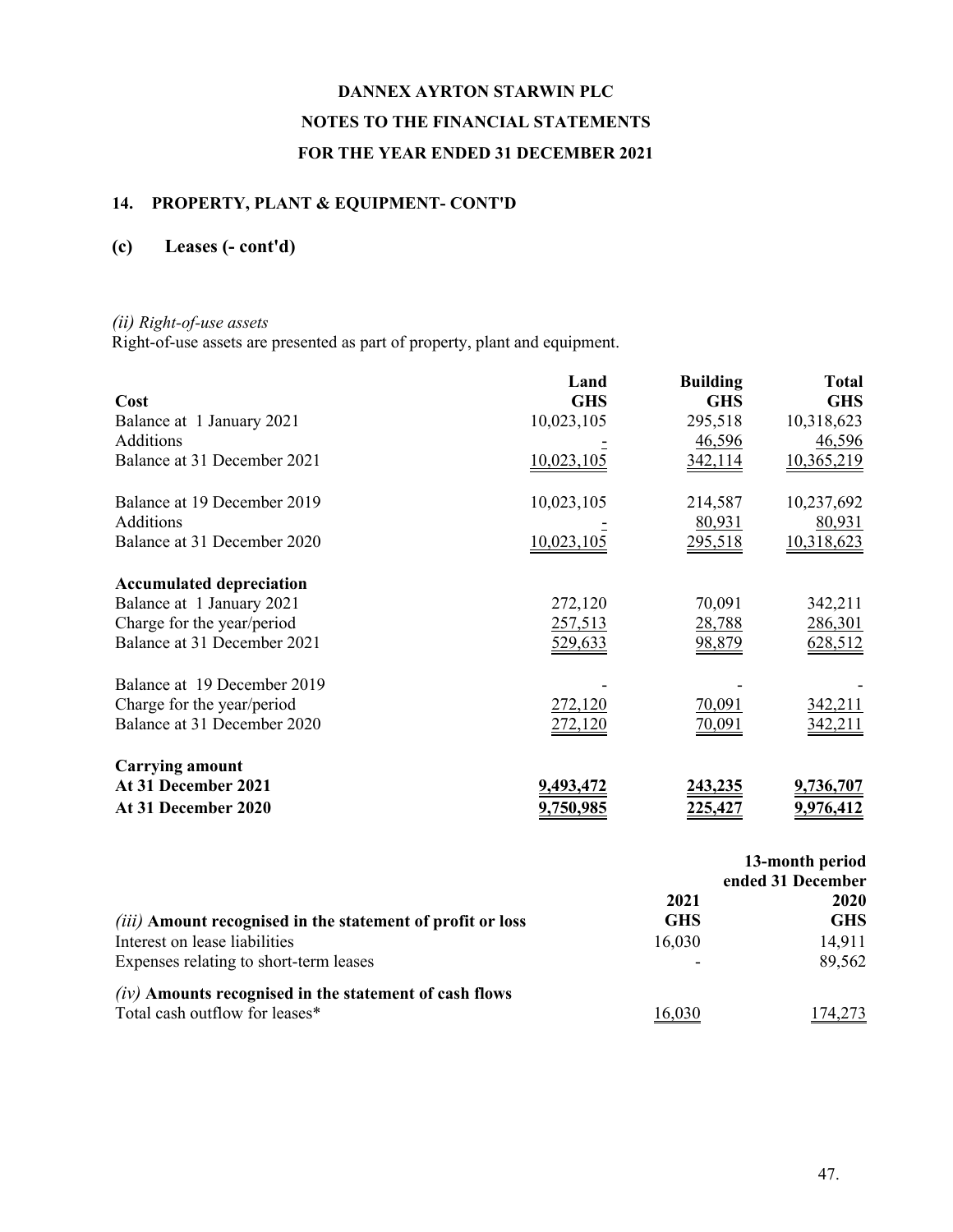### **(c) Leases (- cont'd)**

| $(v)$ Lease liabilities included in the statement of financial<br>position at 31 December | 2021<br><b>GHS</b> | 2020<br><b>GHS</b> |
|-------------------------------------------------------------------------------------------|--------------------|--------------------|
| Balance at beginning                                                                      | 149,177            | 174,274            |
| Interest on lease liabilities                                                             | 16,030             | 14,911             |
| Payments made                                                                             | (24,741)           | (40,008)           |
| Balance at 31 December                                                                    | 140,466            | <u>149,177</u>     |
| Less than one year                                                                        | 24,000             | 40,008             |
| More than one year                                                                        | 116,466            | 109,169            |
|                                                                                           | 140,466            | <u>149,177</u>     |

\**Short term lease and interest on lease payments are classified as operating activities* Extension options

Some leases of office premises contain extension options exercisable by the Company up to one year before the end of the non-cancellable contract period. Where practicable, the Company seeks to include extension options in new leases to provide operational flexibility. The extension options held are exercisable only by the Company and not by the lessors. The Company assesses at lease commencement due date whether it is reasonably certain to exercise the extension options. The Company reassesses whether it is reasonably certain to exercise the options if there is significant event or significant changes in circumstances within its control.

The Company has assessed that all contractual extension options will be exercised and have therefore included all potential future lease payments in the calculation of the lease liability.

#### **15. INTANGIBLE ASSETS**

|                                 | <b>Software</b> | <b>Trademark</b> | <b>Total</b>     |
|---------------------------------|-----------------|------------------|------------------|
| Cost                            | <b>GHS</b>      | <b>GHS</b>       | <b>GHS</b>       |
| Balance at 1 January 2021       | 800,578         | 304,677          | 1,105,255        |
| Additions                       | 125,024         |                  | 125,024          |
| Balance at 31 December 2021     | 925,602         | <u>304,677</u>   | <u>,230,279</u>  |
| Balance at 19 December 2019     | 714,178         | 304,677          | 1,018,855        |
| Additions                       | 86,400          |                  | 86,400           |
| Balance at 31 December 2020     | 800,578         | <u>304,671</u>   | ,105,255         |
| <b>Accumulated amortisation</b> |                 |                  |                  |
| Balance at 1 January 2021       | 405,349         | 304,677          | 710,026          |
| Charge for the year/period      | 319,807         |                  | 319,807          |
| Balance at 31 December 2021     | <u>725,156</u>  | 304,677          | <u>1,029,833</u> |
| Balance at 19 December 2019     | 261,440         | 304,588          | 566,028          |
| Charge for the year/period      | 143,909         | <u>89</u>        | 143,998          |
| Balance at 31 December 2020     | 405,349         | 304,677          | 710,026          |
| <b>Carrying amount</b>          |                 |                  |                  |
| At 31 December 2021             | 200,446         |                  | 200,446          |
| At 31 December 2020             |                 |                  | 395,229          |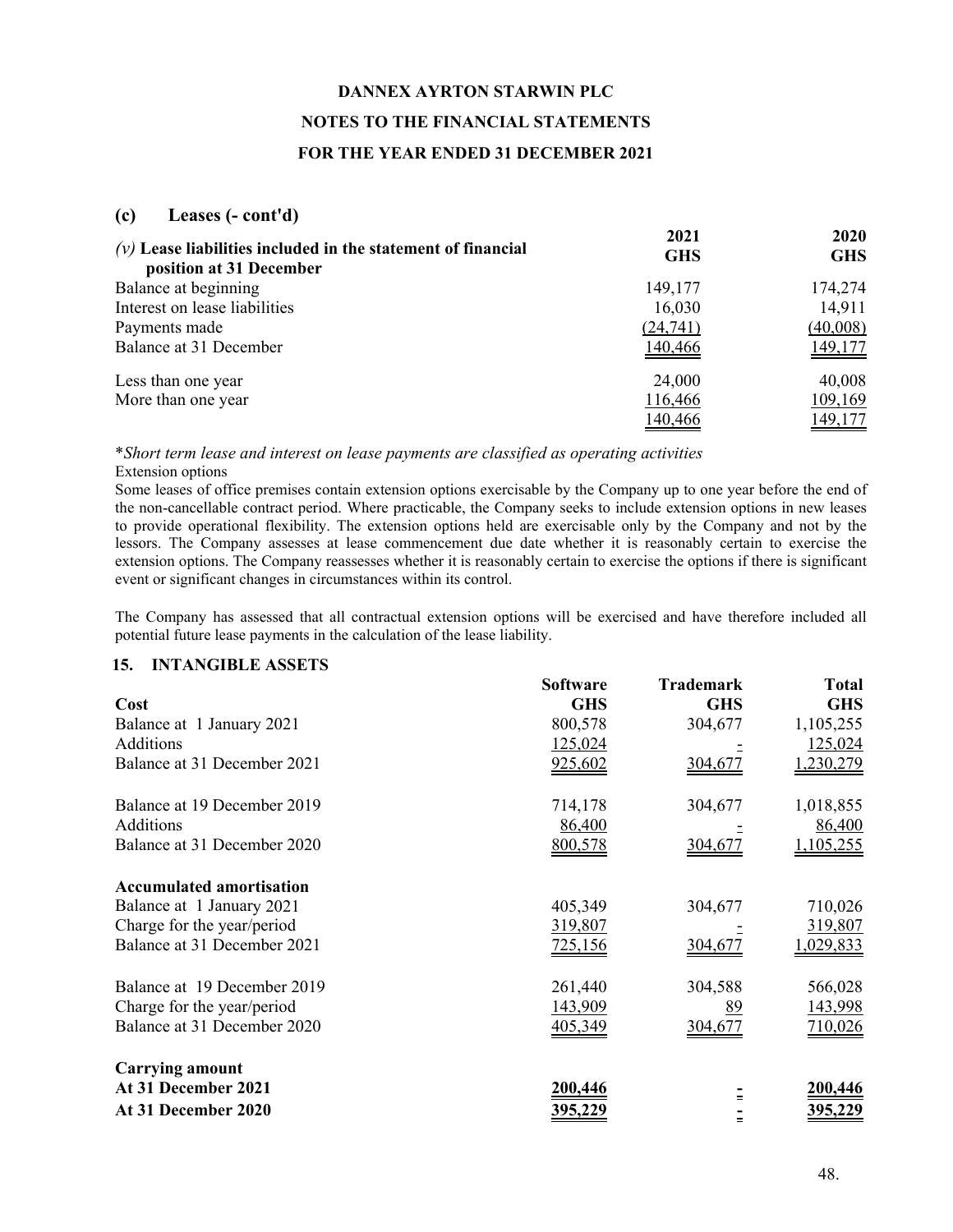#### **DANNEX AYRTON STARWIN PLC**

#### **NOTES TO THE FINANCIAL STATEMENTS**

### **FOR THE YEAR ENDED 31 DECEMBER 2021**

#### **16. EQUITY INVESTMENTS AT FVOCI**

|                          | 2021       | 2020      |
|--------------------------|------------|-----------|
|                          | <b>GHS</b> | GHS       |
| Balance at beginning     | 2,416,650  | 1,927,769 |
| Net change in fair value |            | 488,881   |
| Balance at 31 December   | 2,416,650  | 2,416,650 |

This relates to the value of 374,955 ordinary shares in Stanbic Bank Ghana Limited. These equity securities represent investments that the Company intends to hold for long term strategic purposes. There was no material changes in value based on valuation done on the investment,

An amount GHS 220,474 dividend income was received during the year.

### **17. INCOME TAXES**

| Amounts recognised in profit or loss<br>(a)<br>Current tax expense |                    | 13-month<br>period ended<br>31 December |
|--------------------------------------------------------------------|--------------------|-----------------------------------------|
|                                                                    | 2021<br><b>GHS</b> | 2020<br><b>GHS</b>                      |
| Current year income tax expense                                    | 289,273            |                                         |
| Deferred tax -                                                     | (2,037,268)        | 126,966                                 |
| Total income tax expense                                           | (1,747,995)        | 126,966                                 |

#### **(b) Current tax assets and liabilities**

|              | <b>Balance at</b><br>1 Jan | Charge for the | Payments/tax<br>year credits during the<br>year | <b>Balance at</b><br>31 Dec |
|--------------|----------------------------|----------------|-------------------------------------------------|-----------------------------|
| 2021         | <b>GHS</b>                 | <b>GHS</b>     | <b>GHS</b>                                      | <b>GHS</b>                  |
| Income tax   |                            |                |                                                 |                             |
| Up to $2020$ | 761,180                    | 289,273        | (1,681,350)                                     | (630, 897)                  |
| 2021         |                            |                | (187, 463)                                      | (187, 463)                  |
| <b>Total</b> | 761,180                    | 289,273        | (1,868,813)                                     | (818,360)                   |

Taxes paid comprise of utilisation of tax credits amounting to GHS 58,879 and payments amounting GHS 1,809,934.

Tax positions up to the 2020 year of assessment have been agreed with the tax authorities. The remaining tax position is subject to agreement with the tax authorities.

#### **(c) Reconciliation of effective tax rate**

|                                                             | 2021<br>$\frac{0}{0}$ | 2021<br><b>GHS</b> | 2020<br>$\frac{6}{9}$ | 2020<br><b>GHS</b> |
|-------------------------------------------------------------|-----------------------|--------------------|-----------------------|--------------------|
| Profit/(loss)before tax                                     |                       | 3,133,677          |                       | (5,031,278)        |
| Income tax using domestic tax rate                          | 25.00                 | 783,419            | 25.00                 | (1,257,820)        |
| Expenses not deductible for tax purposes                    | 29.67                 | 929,663            | (44.05)               | 2,216,113          |
| Recognition of previously unrecognised deductible temporary |                       |                    |                       |                    |
| differences                                                 | (81.21)               | (2, 544, 733)      |                       |                    |
| Tax exempt income                                           | (29.24)               | (916, 344)         | <u>16.52</u>          | (831,328)          |
| Tax expenses                                                | (55.78)               | (1.747.995)        | (2.53)                | 126.965            |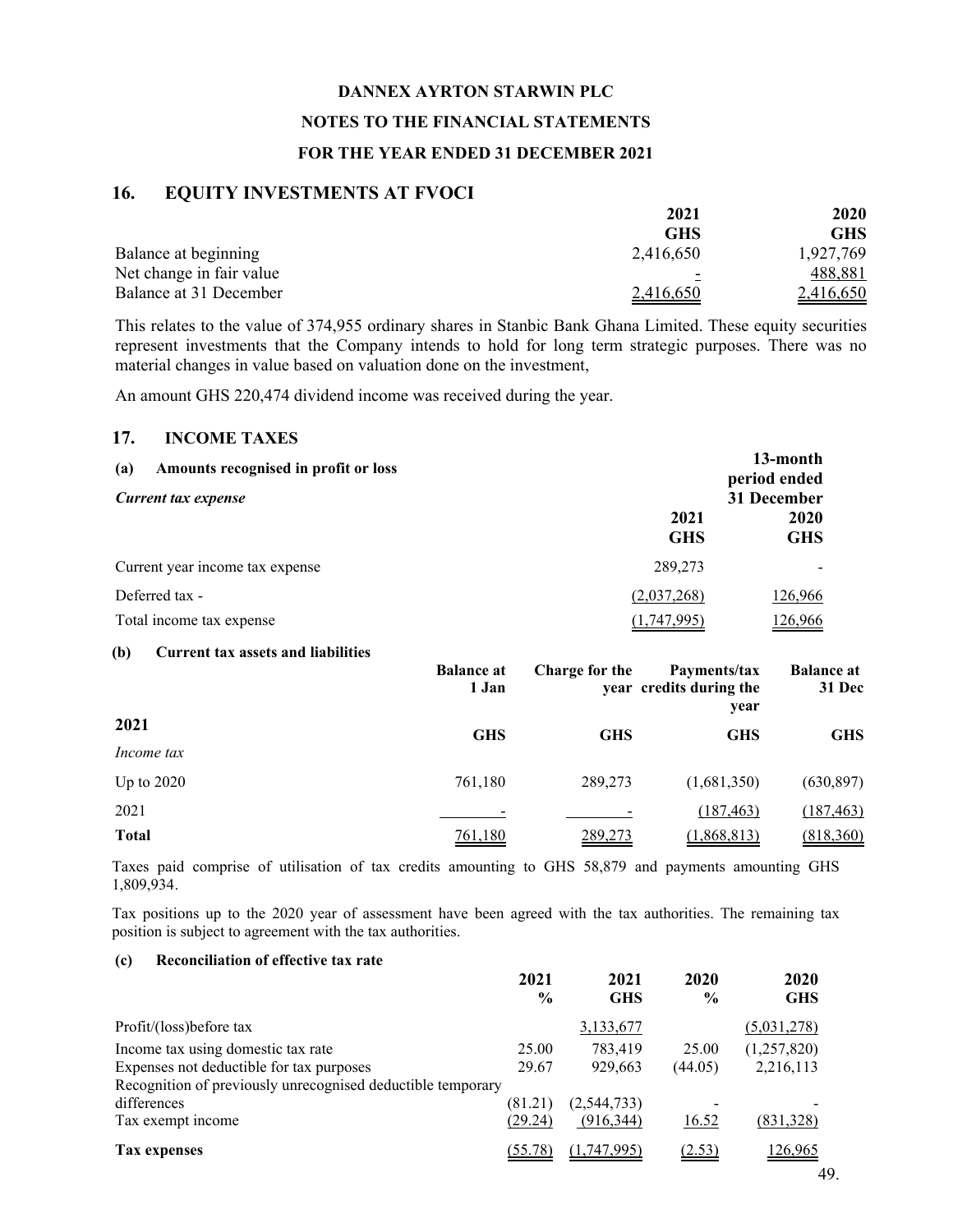## **17. INCOME TAXES - (CONT'D)**

### **(d) Recognised deferred tax assets and liabilities**

Deferred tax assets and liabilities are attributable to the following:

|                               | 2021                        |                                  |                            | 2020                        |                                  |                            |  |  |
|-------------------------------|-----------------------------|----------------------------------|----------------------------|-----------------------------|----------------------------------|----------------------------|--|--|
|                               | <b>Assets</b><br><b>GHS</b> | <b>Liabilities</b><br><b>GHS</b> | <b>Total</b><br><b>GHS</b> | <b>Assets</b><br><b>GHS</b> | <b>Liabilities</b><br><b>GHS</b> | <b>Total</b><br><b>GHS</b> |  |  |
| Property, plant and equipment |                             | $ (2,051,377)$ $(2,051,377)$     |                            |                             | $ (2,539,849)$ $(2,539,849)$     |                            |  |  |
| Employee benefit obligations  | 891,451                     | $\overline{\phantom{a}}$         | 891,451                    | 1,123,461                   |                                  | 1,123,461                  |  |  |
| Fair value gain               | -                           | (604, 163)                       | (604, 163)                 | $\overline{\phantom{a}}$    | (604, 163)                       | (604, 163)                 |  |  |
| Tax losses                    | 1,988,418                   | $\overline{\phantom{a}}$         | 1,988,418                  | 620,266                     | -                                | 620,266                    |  |  |
| Inventories                   |                             | $\overline{\phantom{a}}$         |                            | 2,632                       |                                  | 2,632                      |  |  |
| Finance costs                 | 550,921                     | $\overline{\phantom{a}}$         | 550,921                    |                             |                                  |                            |  |  |
| Trade receivables             | 446,553                     |                                  | 446,553                    |                             | 582,188                          | 582,188                    |  |  |
|                               | 3,877,343                   | (2,655,540)                      | 1,221,803                  | 1,746,359                   | (2, 561, 824)                    | (815, 465)                 |  |  |

# **(i) Movements in temporary differences during the year**

| For the year ended 31 December 2021 | <b>Balance</b> at<br>1 January<br><b>GHS</b> | Recogn'd in<br>profit or<br><u>loss</u><br><b>GHS</b> | Recogn'd<br>in other<br>compr'sive<br><b>GHS</b> | <b>Balance at</b><br>income 31 December<br><b>GHS</b> |
|-------------------------------------|----------------------------------------------|-------------------------------------------------------|--------------------------------------------------|-------------------------------------------------------|
| Property, plant and equipment       | 2,539,849                                    | (488, 472)                                            |                                                  | 2,051,377                                             |
| Employee benefit obligations        | (1,123,461)                                  | 232,010                                               |                                                  | (891, 451)                                            |
| Fair value gain                     | 604,163                                      |                                                       |                                                  | 604,163                                               |
| Tax losses                          | (620, 266)                                   | (1,368,152)                                           |                                                  | (1,988,418)                                           |
| Inventories                         | (2,632)                                      | 2,632                                                 |                                                  |                                                       |
| Finance costs                       |                                              | (550, 921)                                            |                                                  | (550, 921)                                            |
| Trade receivables                   | (582, 188)                                   | 135,635                                               |                                                  | (446, 553)                                            |
|                                     | 815,465                                      | (2,037,268)                                           |                                                  | (1,221,803)                                           |
| For the year ended 31 December 2020 |                                              |                                                       |                                                  |                                                       |
| Property, plant and equipment       | 252,165                                      | 2,287,684                                             |                                                  | 2,539,849                                             |
| Employee benefit obligations        | (151,261)                                    | (1,033,669)                                           | 61,469                                           | (1,123,461)                                           |
| Fair value gain                     | 436,380                                      |                                                       | 167,783                                          | 604,163                                               |
| Tax losses                          |                                              | (620, 266)                                            |                                                  | (620, 266)                                            |
| Inventories                         |                                              | (2,632)                                               |                                                  | (2,632)                                               |
| Trade receivables                   | (78, 037)                                    | (504, 151)                                            |                                                  | (582, 188)                                            |
|                                     | 459,247                                      | 126,966                                               | 229,252                                          | 815,465                                               |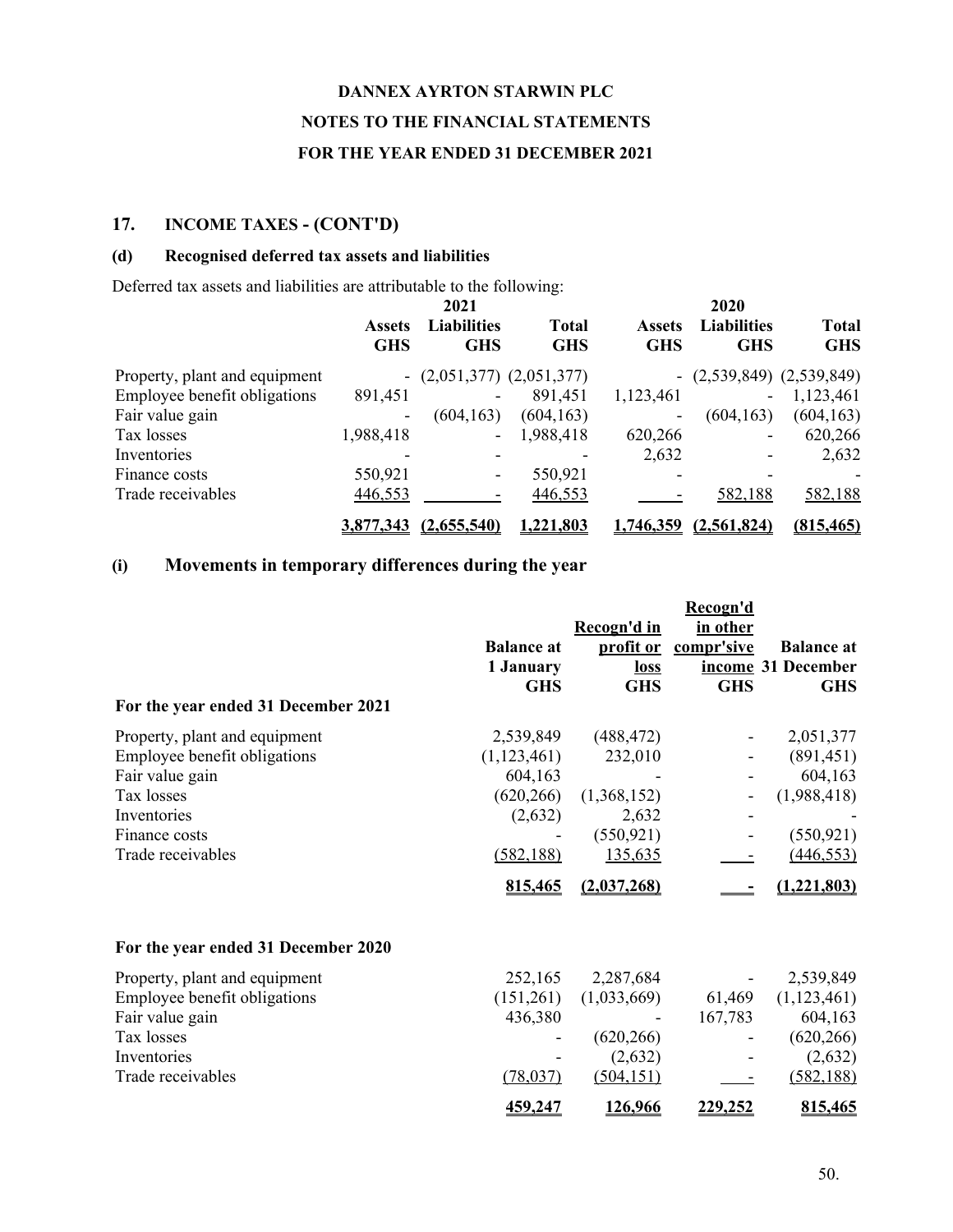# **17. INCOME TAXES - (CONT'D)**

### **(ii) Tax losses carried forward**

|                            |              | 2021       |              | 2020          |
|----------------------------|--------------|------------|--------------|---------------|
|                            | Gross amount | Tax effect | Gross amount | Tax effect    |
|                            | <b>GHS</b>   | <b>GHS</b> | <b>GHS</b>   | <b>GHS</b>    |
| Tax losses                 |              | -          | 2,840,200    | 710,050       |
| Tax losses carried forward |              |            | <b>GHS</b>   | <b>Expiry</b> |
| 2018                       |              |            | 1,139,859    | 2023          |
| 2019                       |              |            | 3,973,613    | 2024          |
| 2020                       |              |            | 2,840,200    | 2025          |

The company made a profit in the current year having made a loss in its first year of operations of the merged entities. Based on the entity's performance, management considered it probable that future taxable profits would be available against which the tax losses can be utilised.

| 18.<br><b>INVENTORIES</b><br>See accounting policy in Note | 2021<br><b>GHS</b> | 2020<br><b>GHS</b> |
|------------------------------------------------------------|--------------------|--------------------|
| Raw and packaging materials                                | 9,907,734          | 8,671,909          |
| Work-in-progress                                           | 638,347            | 175,834            |
| Consumable spares                                          | 1,675,805          | 1,595,052          |
| Finished goods                                             | 6,044,116          | 3,202,965          |
|                                                            | 18,266,002         | 13,645,760         |

The value of raw and packaging materials was determined after deducting provision for obsolescence of GHS 1,093,218 (2020: GHS 1,014,855).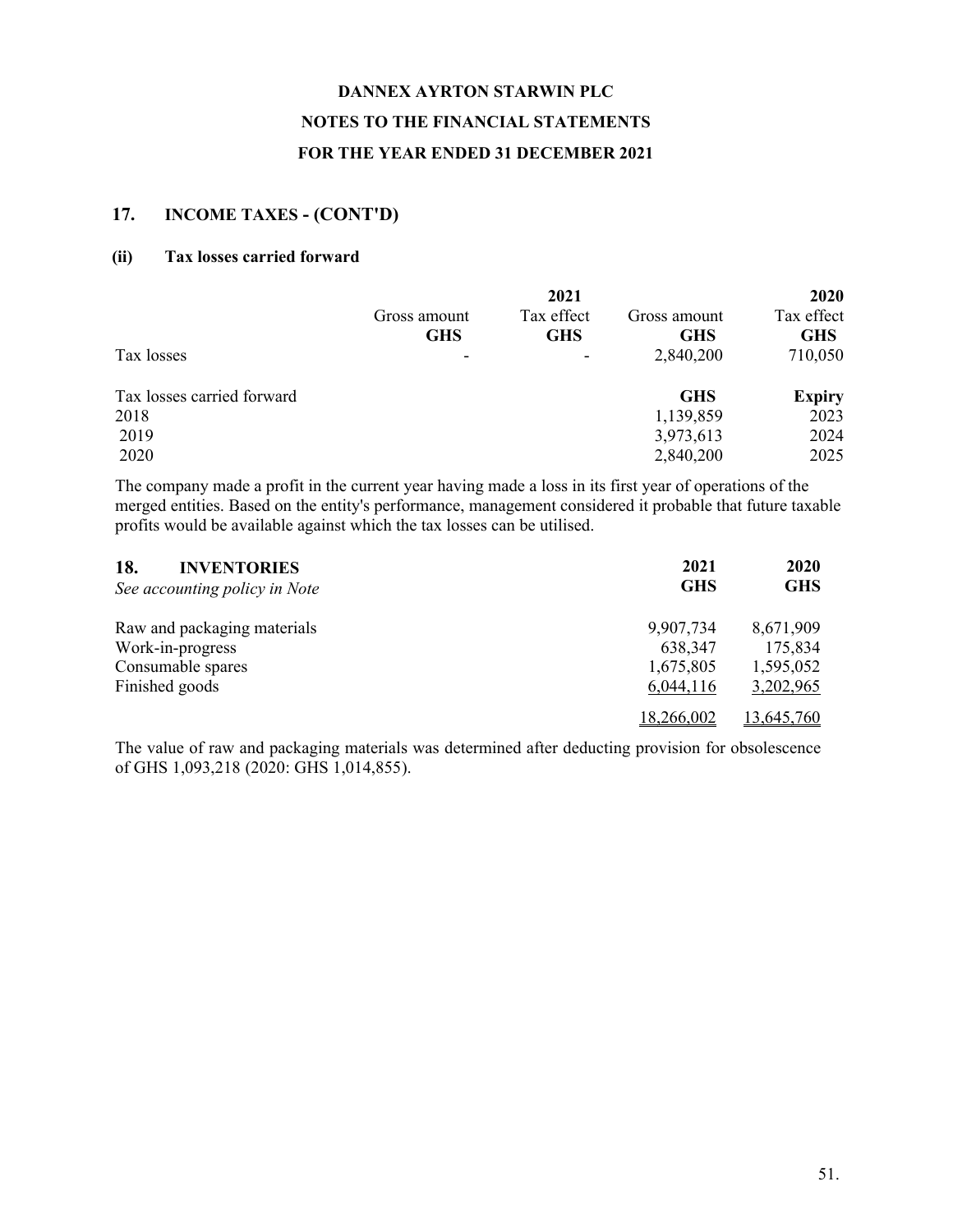| <b>TRADE AND OTHER RECEIVABLES</b><br>19. | 2021       | 2020        |
|-------------------------------------------|------------|-------------|
|                                           | <b>GHS</b> | <b>GHS</b>  |
| Trade receivables<br>14,782,153           |            | 12,978,051  |
| Impairment allowance<br>(1,787,290)       |            | (1,925,135) |
| Trade receivables, net<br>12,994,863      |            | 11,052,916  |
| Staff receivables<br>601,818              |            | 1,229,785   |
| Other receivables<br>238,303              |            | 886,022     |
| 1,685,523<br>Prepayments                  |            | 547,206     |
| 15,520,507                                |            | 13,715,929  |

The maximum amount due from employees of the Company during the year amounted to approximately GHS 601,818 (2020: GHS 1,229,785).

Included in the staff receivables is an amount of GHS 236,303 (2020: GHS 886,022 ) relating to advances to management staff.

### *Credit and market risks, and impairment losses*

Information about the Company's exposure to credit and market risks, and impairment losses for trade receivables is included in Note 27.

| CASH AND CASH EQUIVALENTS AND BANK<br><b>20.</b><br><b>OVERDRAFT</b> | 2021<br><b>GHS</b>   | 2020<br><b>GHS</b> |
|----------------------------------------------------------------------|----------------------|--------------------|
| Bank balances<br>Cash balances                                       | 1,142,237<br>114,499 | 598,659<br>38,684  |
| Cash and cash equivalents in the statement of financial position     | 1,256,736            | 637,343            |
| Bank overdrafts *                                                    | (9,802,018)          | (5,596,336)        |
| Cash and cash equivalents in the statement of cash flows             | (8, 545, 282)        | (4,958,993)        |

\*Included in bank overdrafts are credit facilities of GHS 12,000,000 (2020: GHS 12,000,000 at the rate of 10% (2020: 10%) obtained from GCB Bank Limited that are used to finance working capital and importation of raw materials. These facilities are payable on demand and expire 12 months from the date of disbursement.

At the reporting date, the Company recorded a bank ledger balance of GHS 1,142,237 (2020: GHS 598,660) in its statement of financial position as compared to the bank statements balance of GHS 941,942 (2020: GHS 579,953). The transactions making up the difference between the bank ledger balance and the bank statements balance amounting to GHS 200,295 (2020: GHS 18,707), which includes various reconciling items such as unpresented cheques, uncredited lodgements and unresolved debit and credit items on the bank statements.

Subsequent to the year end, reconciling items amounting to GHS 180,584 (2020: Nil) were resolved and reflected in the financial statement as appropriate.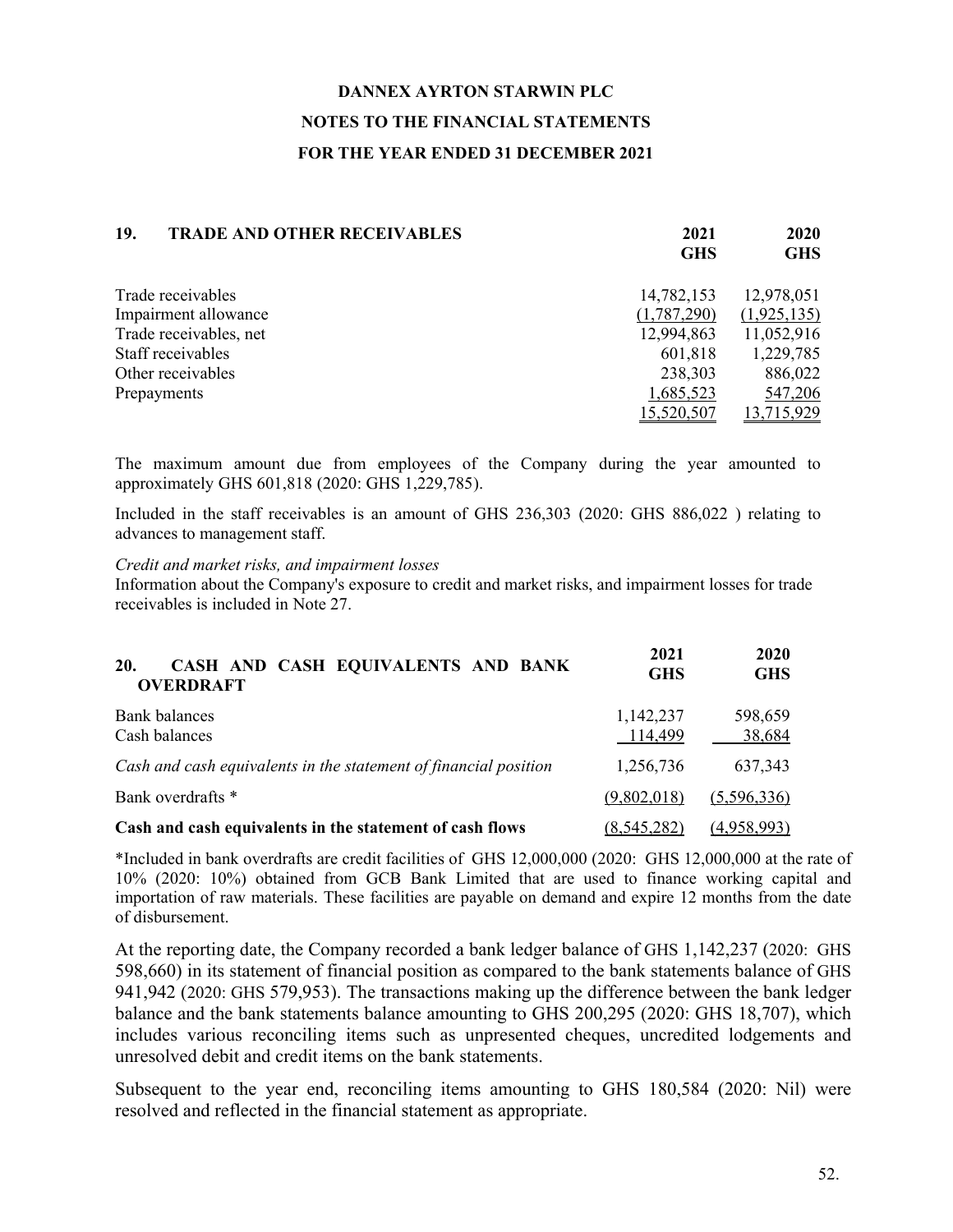### **21. STATED CAPITAL AND RESERVES**

| <b>Stated capital</b><br>(a)<br>See accounting policy in Note |                         | <b>No. of Shares</b> | <b>Proceeds</b>    |                    |
|---------------------------------------------------------------|-------------------------|----------------------|--------------------|--------------------|
| Authorized                                                    | 2021                    | 2020                 | 2021<br><b>GHS</b> | 2020<br><b>GHS</b> |
| Ordinary shares of no par value                               | 500,000,000 500,000,000 |                      |                    |                    |
| <b>Issued</b>                                                 |                         |                      |                    |                    |
| For cash                                                      | 84,765,899              | 84,765,899           | 33,058,701         | 33,058,701         |

There is no share in treasury and no call or instalment unpaid on any share. Additionally, there are no called- up shares.

Holders of these shares are entitled to dividends as declared from time to time and are entitled to one vote per share of general meetings of the Company.

Based on the share exchange ratio of 3.13 Ayrton Shares for 1 Dannex Ayrton Starwin Plc Share, 12.50 Starwin Shares for 1 Dannex Ayrton Starwin Plc Shares and 1 Dannex Shares for 1 Dannex Ayrton Starwin Plc Shares, the following shares were issued:

- To Starwin shareholders: a total of 5,959,808 Dannex Ayrton Starwin Plc shares
- To Ayrton shareholders: a total of 31,962,142 Dannex Ayrton Starwin Plc shares
- To Dannex Plc shareholders: a total of 46,843,949 Dannex Ayrton Starwin Plc shares

Therefore, the total number of issued shares of the merged entity was 84,765,899 shares. The entitlement list for all shareholders of the three (3) companies as at the book closure date was prepared by the financial advisor and sponsoring broker and verified by NTHC Registrars.

### **(b) Fair value reserve**

The fair value reserve includes the cumulative net change in the fair value of equity securities designated at FVOCI.

### **(c) Retained earnings**

From the inception of the Company, retained earnings comprises the net amount after the equity share exchange as part of the merger arrangement between Dannex Limited, Ayrton Drug Manufacturing Limited and Starwin Products Limited. Subsequently, it represents the accumulation of profit or losses and gain from the remeasurement of employee benefit obligations.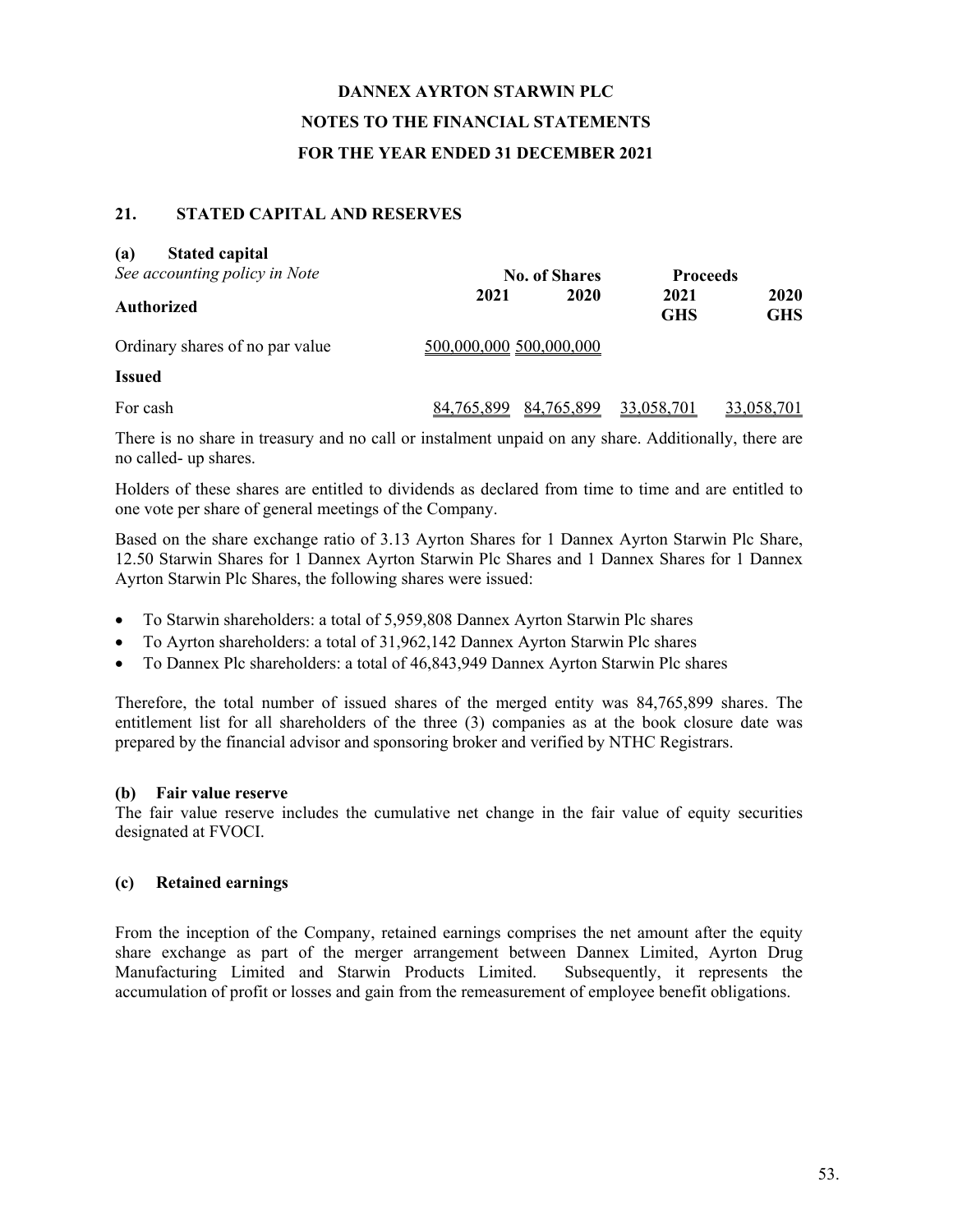## **22. EMPLOYEE BENEFITS OBLIGATION**

#### *Defined contribution plans*

### *(i) Social security*

Under a national pension scheme the company contributes 13% of employees' basic salary to the Social Security and National Insurance Trust (SSNIT) for employee pensions. The company's obligation is limited to the relevant contributions which have been recognised in the financial statements. The pension liabilities and obligations however rest with SSNIT. The expense recognised in the year is shown in Note 10(i).

### *(ii) Provident fund*

The Company has a provident fund scheme for staff under which the company contributes 6.5% of staff basic salary. The company's obligation under the plan is limited to the relevant contributions and these have been recognised in the financial statements. The expense recognised in the year is shown in Note 10(i).

### *(iii) Other long term benefits*

Long service award is an unfunded scheme to reward staff for their continuous and dedicated service to the Company. Staff who serve for ten years and above are awarded with cash donations. The plan is not funded. The awards vary depending on the number of years served by employees who meet the qualifying criteria.

### *(iv) End of Service*

It is a defined benefit scheme to provide employees with a lump sum on retirement, resignation or death

having served the Company for a minimum of ten (10) years. End of Service Benefit is not funded.

For the above schemes, a full and independent actuarial valuation was carried out at the end of the period using the Projected Unit Credit Method in accordance with IAS 19 revised.

|                                          | Long service<br>award<br><b>GHS</b> | End of<br>service**<br><b>GHS</b> | Net defined<br>liability<br><b>GHS</b> |
|------------------------------------------|-------------------------------------|-----------------------------------|----------------------------------------|
| Balance at 1 January 2021                | 1,722,820                           | 2,657,728                         | 4,380,548                              |
| Included in profit or loss               |                                     |                                   |                                        |
| Current service cost                     | 225,219                             |                                   | 225,219                                |
| Past service cost/(credit)               |                                     | (2,471,117)                       | (2,471,117)                            |
| Interest cost                            | 262,040                             |                                   | 262,040                                |
| Actuarial loss arising from financial    |                                     |                                   |                                        |
| assumptions                              | 194,874                             |                                   | 194,874                                |
| Actuarial loss/(gain) arising from other |                                     |                                   |                                        |
| sources                                  | 1,417,727                           | (186,611)                         | 1,231,116                              |
|                                          | 3,822,680                           |                                   | 3,822,680                              |
| Benefits paid                            | (256, 878)                          |                                   | (256, 878)                             |
| Balance at 31 December 2021              | 3,565,802                           |                                   | 3,565,802                              |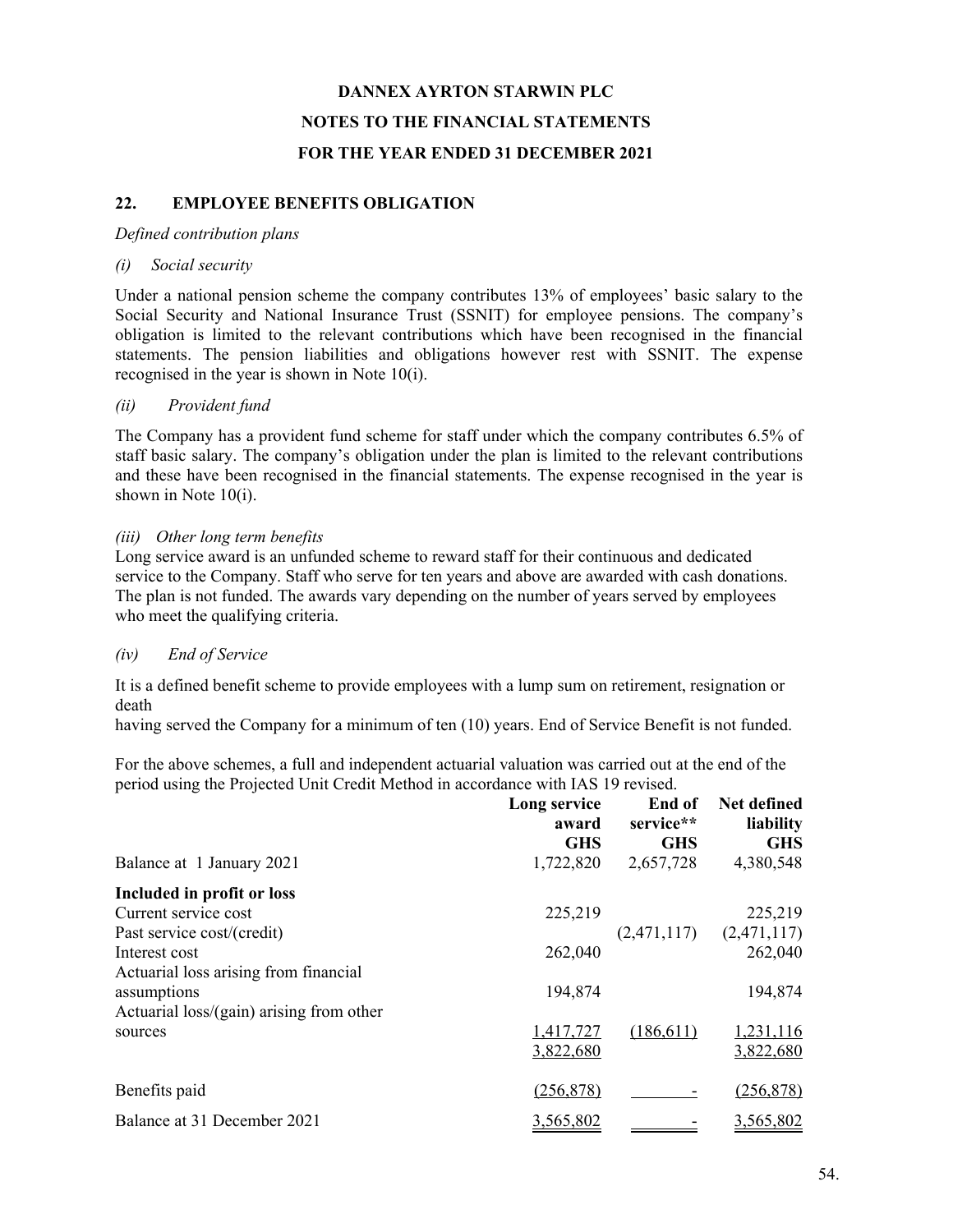# **22. EMPLOYEE BENEFITS OBLIGATION (CONT"D)**

| Balance at 19 December 2019               |            | 1,780,546 2,404,642 | 4,185,188  |
|-------------------------------------------|------------|---------------------|------------|
| Included in profit or loss                |            |                     |            |
| Current service cost                      | 236,117    | 168,245             | 404,362    |
| Interest cost                             | 235,414    | 330,714             | 566,128    |
| Actuarial loss arising from financial     |            |                     |            |
| assumptions                               | 7,797      |                     | 7,797      |
| Actuarial gain arising from other sources | (309, 618) |                     | (309,618)  |
|                                           | 169,710    | 498,959             | 668,669    |
| <b>Included in OCI - Remeasurement</b>    |            |                     |            |
| loss/(gain):                              |            |                     |            |
| Actuarial loss arising from financial     |            | 21,961              | 21,961     |
| assumptions                               |            |                     |            |
| Actuarial gain arising from other sources |            | (267, 834)          | (267, 834) |
|                                           |            | (245, 873)          | (245, 873) |
| Benefits paid                             | (227, 436) |                     | (227, 436) |
| Balance at 31 December 2020               | ,722,820   | 2,657,728           | 4,380,548  |

### *(v) Gains on settlement of defined benefit plans/past service credit*

\*\* Out of the liability of GHS 2,657,728 provided for end of service benefits in 2020, the Company paid an actual amount of GHS 186,611 on curtailment and settlement of the end of service benefits and resulting in a gain of GHS 2,471,117.

|                    | 2021       | 2020       |
|--------------------|------------|------------|
|                    | <b>GHS</b> | <b>GHS</b> |
| Less than one year | 622,655    |            |
| More than one year | 2.943.147  | 4,380,548  |
|                    | 3,565,802  | 4,380,548  |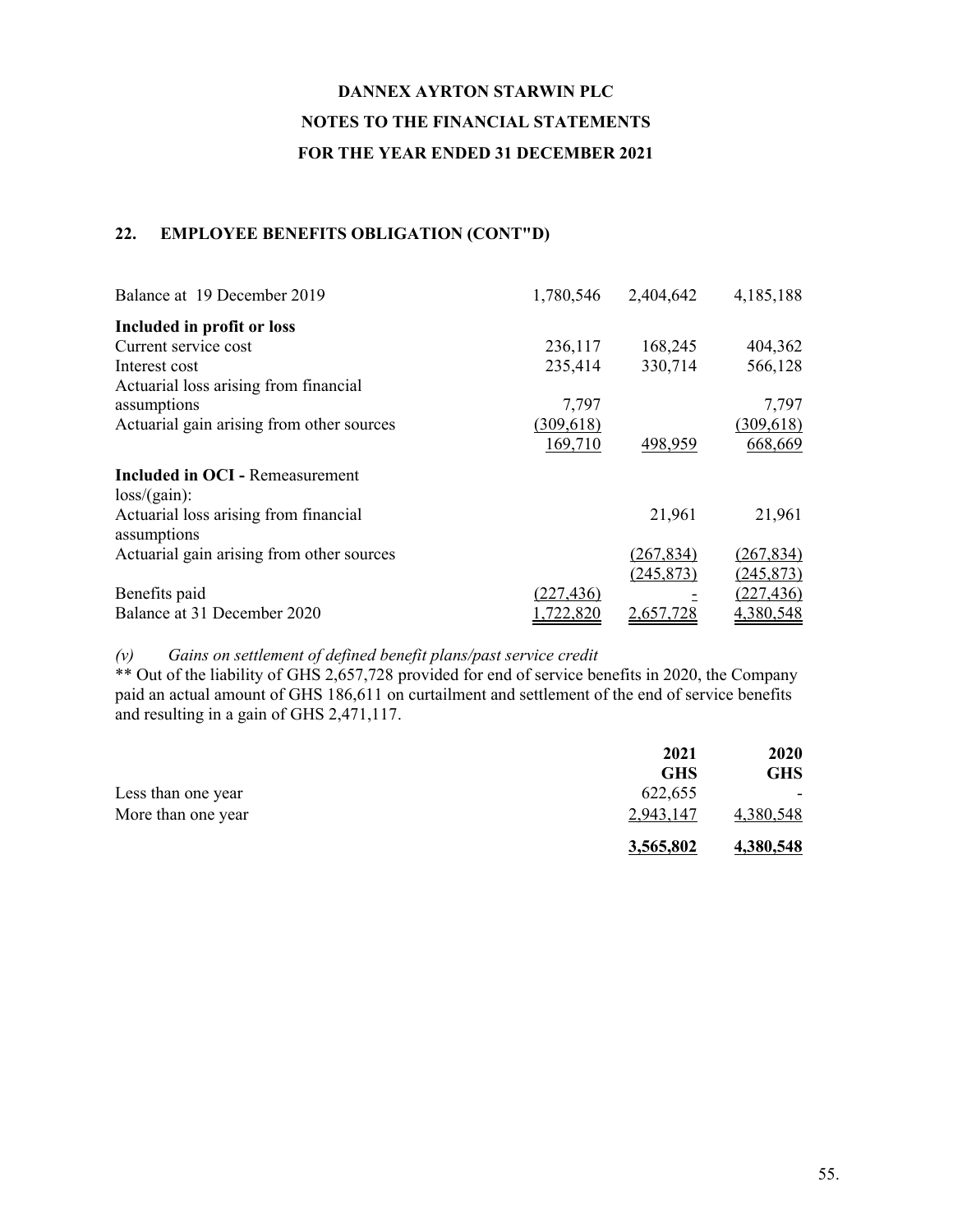### **22. EMPLOYEE BENEFITS OBLIGATION (CONT"D)**

The actuarial assumptions at the period-end were as follows:

|                                                               | 2021            | 2020            |
|---------------------------------------------------------------|-----------------|-----------------|
| Discount rate                                                 | 17.00%          | 16.00%          |
| General inflation                                             | 12.50%          | 10.50%          |
| Salary inflation                                              | 14.00%          | 12.00%.         |
| Withdrawal rates (See table below): - 2021<br>and 2020<br>Age | Males           | Femails         |
| Less than 30                                                  | $\frac{5\%}{2}$ | $\frac{5\%}{2}$ |
| Age 30 to 39                                                  | $4\%$           | $4\frac{6}{6}$  |
| Age 40 to 49                                                  | $3\%$           | $3\%$           |
| Age $50$ to $60$                                              | $2\frac{6}{6}$  | $2\%$           |
| Greater than 60                                               | $- \frac{0}{2}$ | $-\frac{0}{2}$  |

#### *Sensitivity analysis*

Reasonable changes at the reporting date to the relevant actuarial assumptions, holding other assumptions constant, would have affected the employee benefit obligations by the amounts shown below. Although the analysis does not take account of the full distribution of cash flow expected under the plan, it does provide an approximation of the sensitivity of the assumptions shown.

|                                | 2021                           | 2021       | 2021       | 2021                |
|--------------------------------|--------------------------------|------------|------------|---------------------|
|                                | <b>GHS</b>                     | <b>GHS</b> | <b>GHS</b> | <b>GHS</b>          |
|                                | Increase                       | Decrease   | Increase   | Decrease            |
|                                | <b>End of service benefits</b> |            |            | Long service awards |
| Discount rate $(1\%$ movement) |                                |            | 3,383,783  | 3,768,783           |
| Withdrawal rate (10% movement) |                                |            | 3,499,135  |                     |
| Salary rate (1% movement)      |                                |            | 3,773,636  | 3,376,636           |
| Mortality (1% movement)        |                                |            | 3,351,113  |                     |
|                                | 2020                           | 2020       | 2020       | 2020                |
|                                | <b>GHS</b>                     | <b>GHS</b> | <b>GHS</b> | <b>GHS</b>          |
|                                | Increase                       | Decrease   | Increase   | Decrease            |
|                                | <b>End of service benefits</b> |            |            | Long service awards |
| Discount rate (1% movement)    | 2,405,042                      | 2,950,294  | 1,629,008  | 1,826,976           |
| Withdrawal rate (10% movement) | 2,582,788                      |            | 1,689,077  |                     |
| Salary rate (1% movement)      | 2,960,015                      | 2,393,454  | 1,830,296  | 1,624,674           |
| Mortality (1% movement)        | 2,363,972                      |            | 1,613,439  |                     |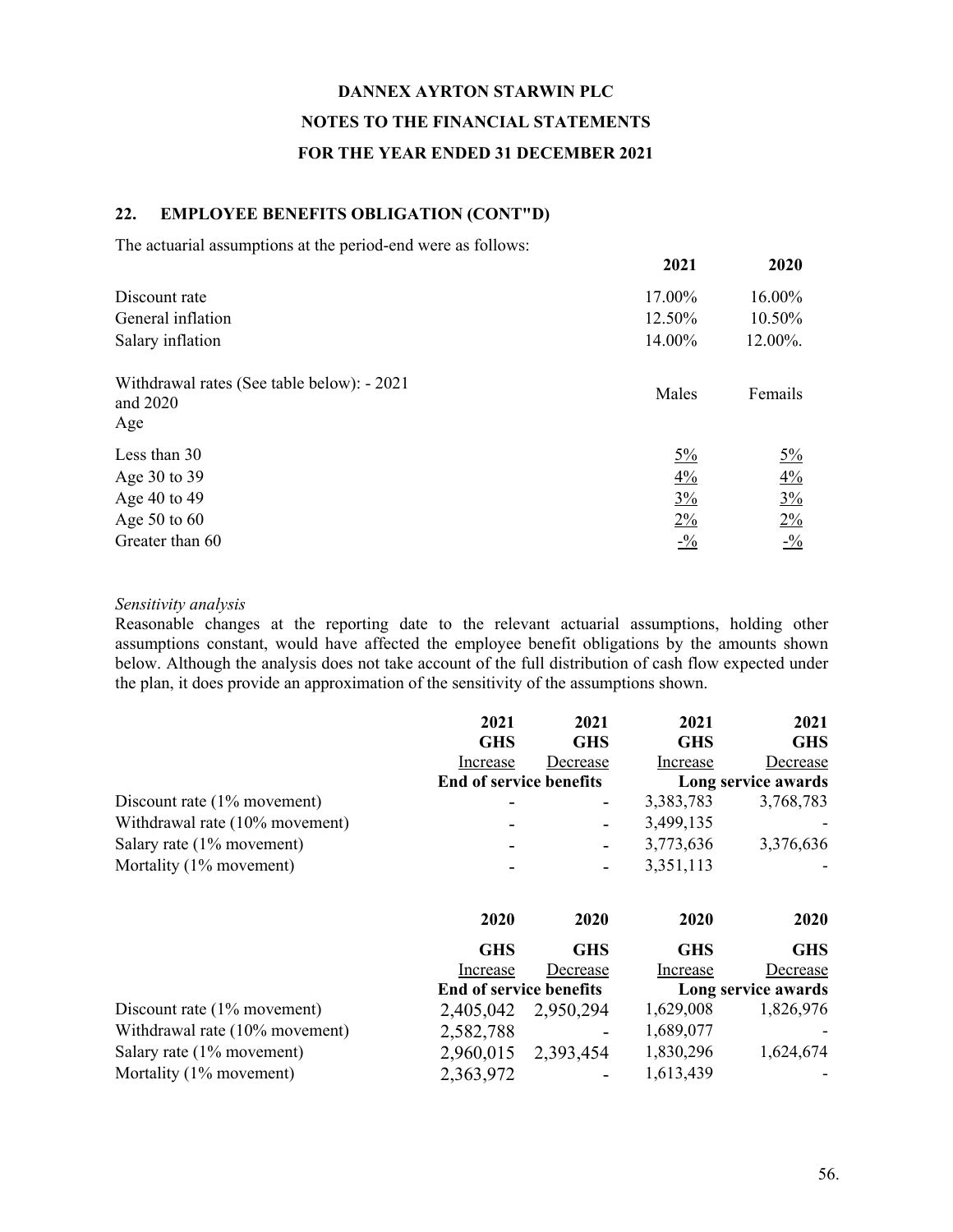### **23. LOANS AND BORROWINGS**

The Company has the following secured facilities with local banks at the reporting date:

|                                                    | 2021       | 2020       |
|----------------------------------------------------|------------|------------|
|                                                    | <b>GHS</b> | <b>GHS</b> |
| Ghana Exim Bank Loan (Restructured) (Note 1 below) | 9,186,903  | 7,048,516  |
| <b>GCB Bank PLC (Note 2 below)</b>                 | 12,650,390 | 11,716,566 |
| Total                                              | 21,837,293 | 18,765,082 |
| Current                                            | 8,634,104  | 4,108,892  |
| Non- Current                                       | 13,203,189 | 14,656,190 |

#### **Note 1**

This are GHS 11,250,000 and GHS 22,500,000 loan facilities obtained by the old entities from Ghana Exim Bank in April 2018 and November 2018. The purpose of the loan is to augment working capital and to refinance existing loans at nominal interest rate of 8%. This loan was restructured in April 2020 and matures in 2023 with a revised interest rate of 13.5%. The loan was secured by a mortgage over the Ayrton Drug commercial property.

#### **Note 2**

This is a GHS 24,467,174 (2020: GHS 20,689,397) loan facility obtained from GCB Bank PLC in July 2020 at nominal interest rate 10% and matures in 2025. The purpose of the loan is to refinance outstanding loans with GCB Bank PLC, Zenith Bank Ghana Limited and Ecobank Ghana PLC. The loan was secured by a mortgage over the processing plant, Starwin Commercial Property and Ayrton Drugs Property.

*Reconciliation of movements of liabilities to cash flows arising from financing activities*

| 31 December 2021<br>Ghana Exim Bank Loan | Opening<br><b>GHS</b> | <b>GHS</b>           | Capital<br>balance Additions repayments<br>sGHS | Interest<br>costs<br><b>GHS</b> | <b>Interest</b><br>paid<br><b>GHS</b> | 2021.<br><b>Closing</b><br><b>balance</b><br><b>GHS</b> |
|------------------------------------------|-----------------------|----------------------|-------------------------------------------------|---------------------------------|---------------------------------------|---------------------------------------------------------|
| (restructured)                           | 7.048.516             | 3,777,777            | (1,881,905)                                     | 574,962                         | (332, 447)                            | 9,186,903                                               |
| <b>GCB Bank PLC</b>                      | 11,716,566            | 1,552,549            | (1,247,850)                                     | ,223,798                        | (594, 673)                            | 12,650,390                                              |
|                                          | 18,765,082            | 5,330,326            | $(3,129,755)$ 1,798,760                         |                                 | (927, 120)                            | 21,837,293                                              |
| 31 December 2020                         |                       |                      |                                                 |                                 |                                       |                                                         |
| Ghana Exim Bank Loan                     |                       |                      |                                                 |                                 |                                       |                                                         |
| (restructured)                           | 8,466,224             |                      | $ (1,775,522)$                                  | 796,645                         | (438, 831)                            | 7,048,516                                               |
| Zenith EDAIF Loan                        | 1,664,312             |                      | $- (1,664,312)$                                 |                                 | 197,044 (197,044)                     |                                                         |
| Lease facility                           | 29,225                |                      | (29, 225)                                       | 3,520                           | (3,520)                               |                                                         |
| <b>GCB Bank PLC</b>                      |                       | 3,773,635 11,426,718 | $(3,773,635)$ 1,507,679 1,217,831)              |                                 |                                       | 11,716,566                                              |
|                                          | 13.933.396            | .426.718             | (7, 242, 694)                                   |                                 | 2,504,888 1,857,226)                  | 18,765,082                                              |

**2021**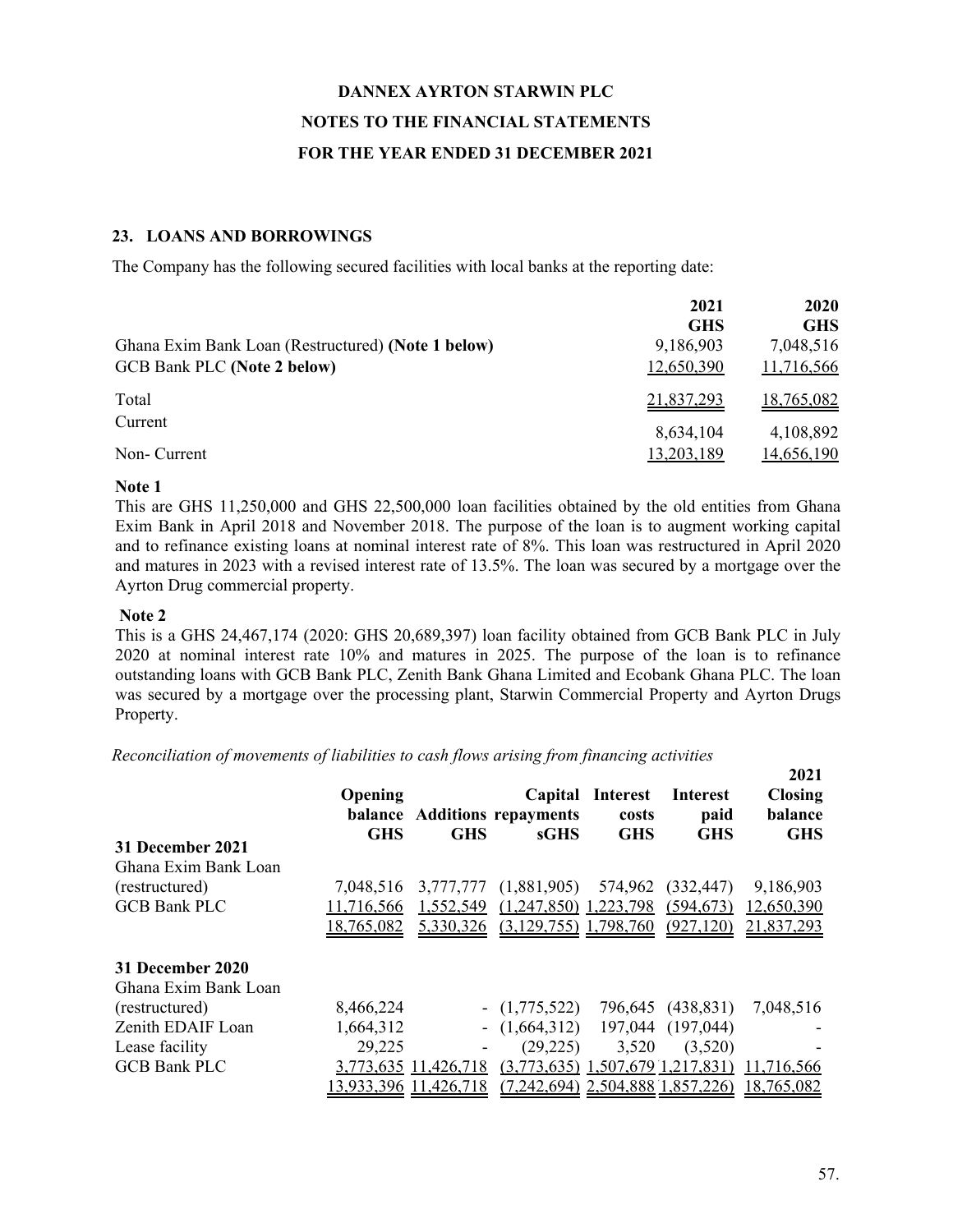| 24. TRADE AND OTHER PAYABLES<br>See accounting policy in Note | 2021<br><b>GHS</b> | 2020<br><b>GHS</b> |
|---------------------------------------------------------------|--------------------|--------------------|
| Trade payables                                                | 6,667,911          | 6,228,606          |
| Other payables                                                | 3,060,307          | 3,334,632          |
| Accrued expenses**                                            | 3,824,053          | 4,341,939          |
|                                                               | 13,552,271         | <u>13,905,177</u>  |

\*\* Included in balance is GHS 767,571 (2020: GHS 1,491,390) relating to accrued unpaid leave as at period end.

Information about the Company's exposure to currency and liquidity risks is included in Note 27.

#### **25. RELATED PARTY TRANSACTIONS**

Dannex Ayrton Starwin Plc is 60.04% owned by Equatorial Cross Acquisitions Limited (ECA), 17.14% owned by Social Security and National Insurance Trust (SSNIT). The remaining are owned by a number of individual shareholders. Shareholding information disclosed at Note 33.

In the course of the year, the following transactions took place with related parties.

| Amounts due from related parties<br>(i)                                                                                 |         | <b>2020</b> |
|-------------------------------------------------------------------------------------------------------------------------|---------|-------------|
| <b>Equatorial Cross Acquisitions</b><br>This balance is mainly made up of vehicles purchased for the<br>Board Chairman. |         | 263,753     |
| (ii) Amounts due to related parties<br><b>Equatorial Cross Acquisitions</b>                                             | 346,377 | 1,137,914   |

There are no terms to the related party transactions, and they are not secured.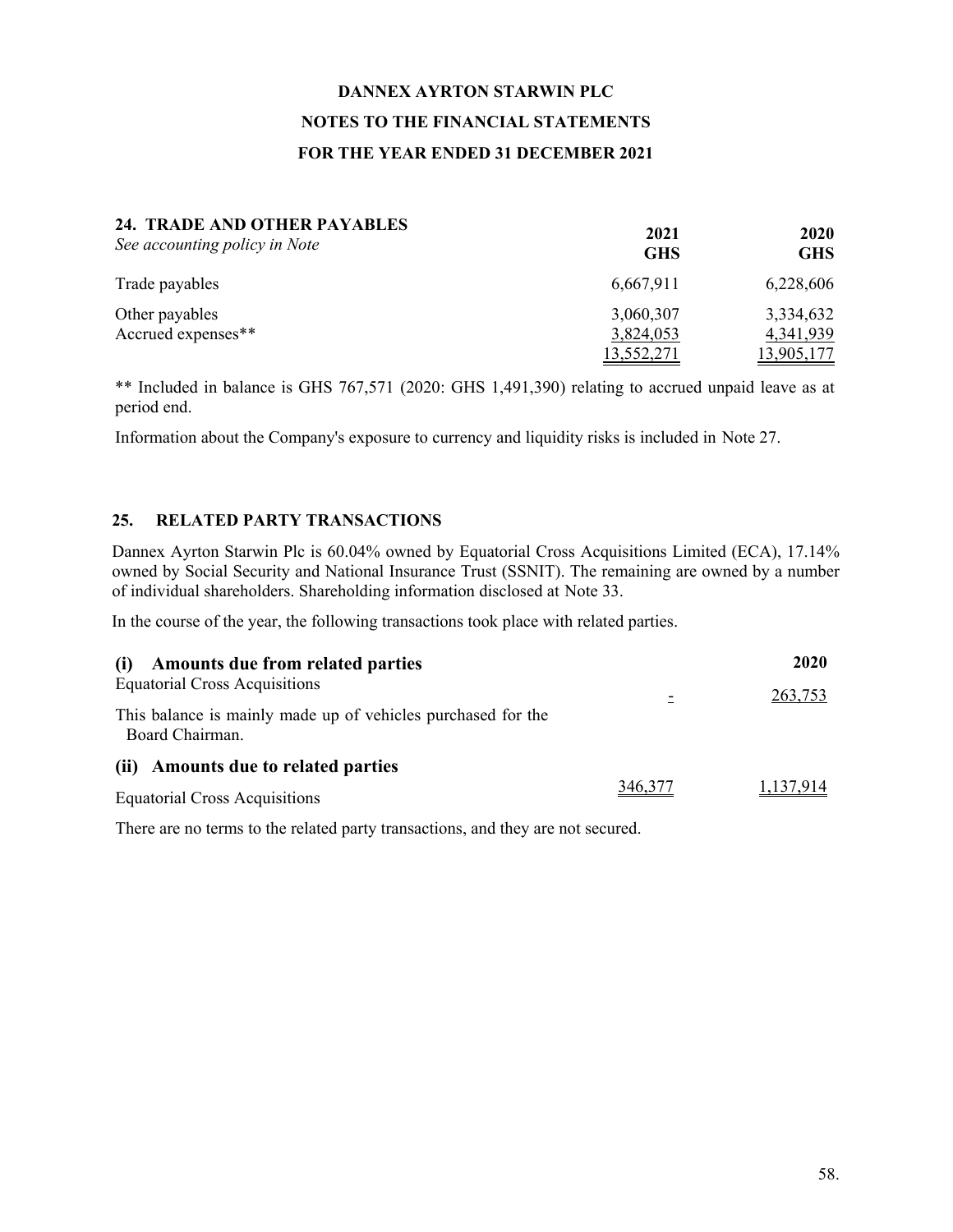## **25. RELATED PARTY TRANSACTIONS (CONT'D)**

### **(iii) Transactions with key management personnel**

Key management personnel are those persons having authority and responsibility for planning, directing and controlling the activities of the Company directly or indirectly including any Director (whether executive or otherwise) of the Company.

|                                                        |            | 13-month period   |
|--------------------------------------------------------|------------|-------------------|
| (a) Key management personnel compensation included the |            | ended 31 December |
| following:                                             | 2021       | 2020              |
| Short-term employee benefits                           | <b>GHS</b> | <b>GHS</b>        |
| <b>Executive Directors</b>                             | 3,611,781  | 3,188,421         |
| Non-Executive Directors                                | 234,686    | 139,000           |
| Other key management personnel                         | 1,730,635  | 1,577,451         |
|                                                        | 5,577,102  | 4,904,872         |
| Other Long-term employee benefits                      |            |                   |
| Executive Directors and key management staff           | 252,688    | 199,810           |
| Total employee benefit                                 | 5,829,790  | 5,104,682         |

*(b)* There is a personal guarantee by Nik Amarteifio, the Board Chairman of the Company as collateral for obtaining the GCB Bank PLC loan facility.

*(c)* The Company has an approved scheme with Ecobank Ghana for management, an amount of GHS 1,503,922 (2020: GHS 438,608) has been drawn down. Related expense paid is GHS 467,618.

### **(iv) Other related party transactions**

- 1. An amount of Nil (2020: GHS 483,163) was paid to Mr. Yaw Opare-Asamoah, a former Managing Director of Dannex Limited as outstanding payments owed.
- 2. Alex Bonney, a member of the Board, provides HR consultancy services for the Company, an amount of GHS 64,864 (2020: GHS 121,892) was paid to him during the period as consultancy fees.

### **(v) Directors' shareholding**

The Directors named below held the following number of shares in the company as at the reporting date and at 31 December 2020:

| <b>Name of Director</b>  |            | No. of shares % of issued capital |
|--------------------------|------------|-----------------------------------|
| Nik Amarteifio (ECA) $*$ | 50.891,061 | 60.0                              |
| Amarteokor Amarteifio    | 3.207.604  | <u>3.8</u>                        |
|                          | 54,098,665 | 63.8                              |

\*Shares held through Equatorial Cross Acquisitions.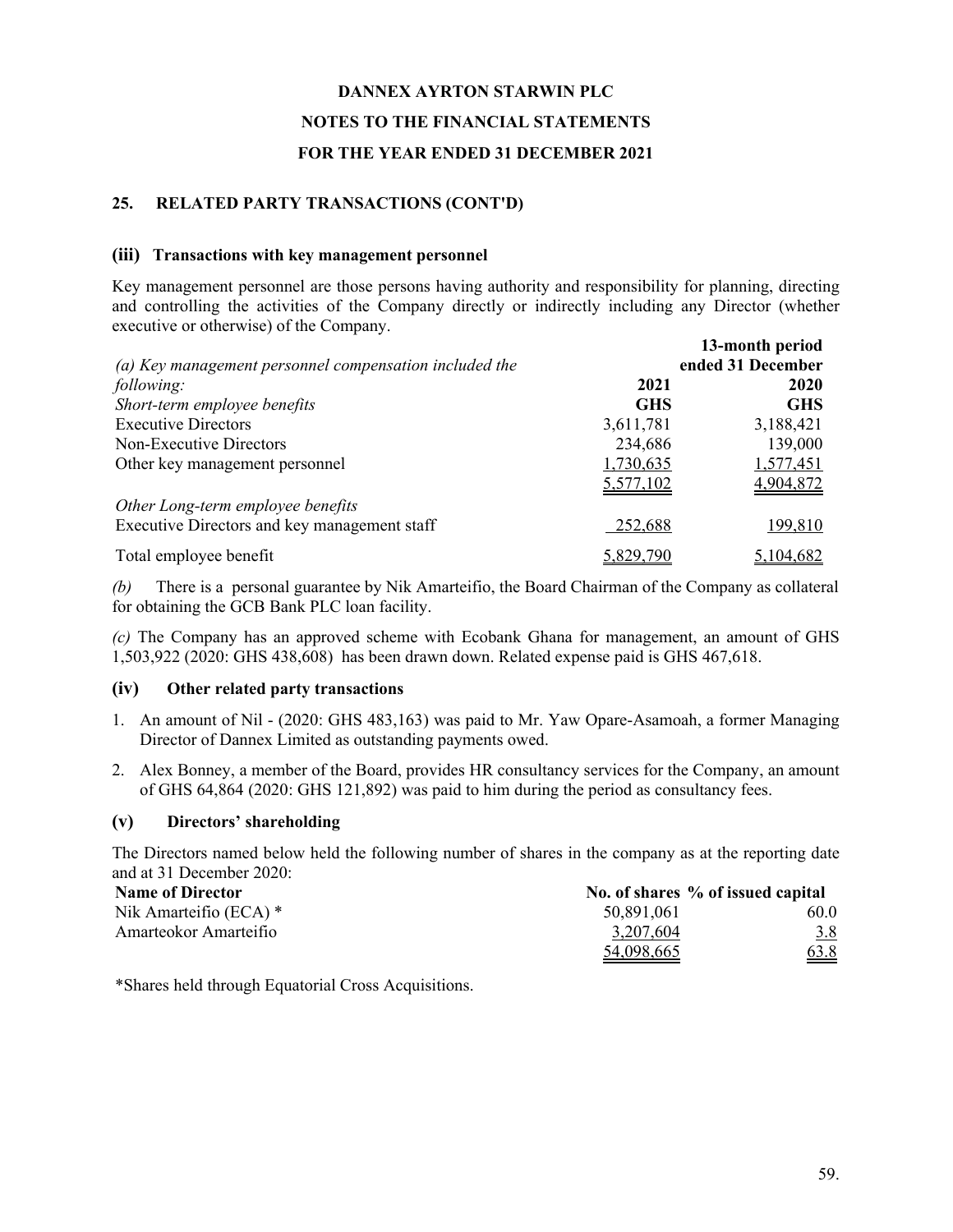#### **26. SEGMENT REPORTING**

Operating segments reflect the Company's management structure and the way financial information is regularly reviewed by the Chief Executive Officer. Operating segments are reported in a manner consistent with internal reporting provided to the Chief Executive Officer.

The Company operates as a single business unit that manufactures Syrups, Tablets, Creams, Suspension, Disinfectant, Lozenges, Powders, Capsules and Emulsion.

Revenue by Products

|                 |            | 13-month period   |
|-----------------|------------|-------------------|
|                 | 2021       | ended 31 December |
|                 | <b>GHS</b> | 2020              |
| Syrup           | 40,902,635 | 34,240,856        |
| Tablet          | 18,735,404 | 17,721,256        |
| Creams/ointment | 5,205,412  | 5,078,030         |
| Suspensions     | 3,050,310  | 3,157,813         |
| Disinfectants   | 4,836      | 13,960            |
| Powders         | 6,035,095  | 5,024,351         |
| Capsules        | 369,136    | 565,549           |
| Emulsion        | 228,003    | 116,453           |
|                 | 74,530,831 | 65,918,268        |

All sales are made in Ghana and no individual customer contributed 10% or more to revenue. Segment revenue is based on the geographical location of customers, whilst segment asset is based on the geographical location of the assets.

The Company's non-current assets amounting to GHS 27,705,473 (2020: GHS 25,780,092 ) are in Ghana.

### **Major Customer**

There was no revenue for transactions with a single external customer amounting to 10% of the Company's total revenue during the period.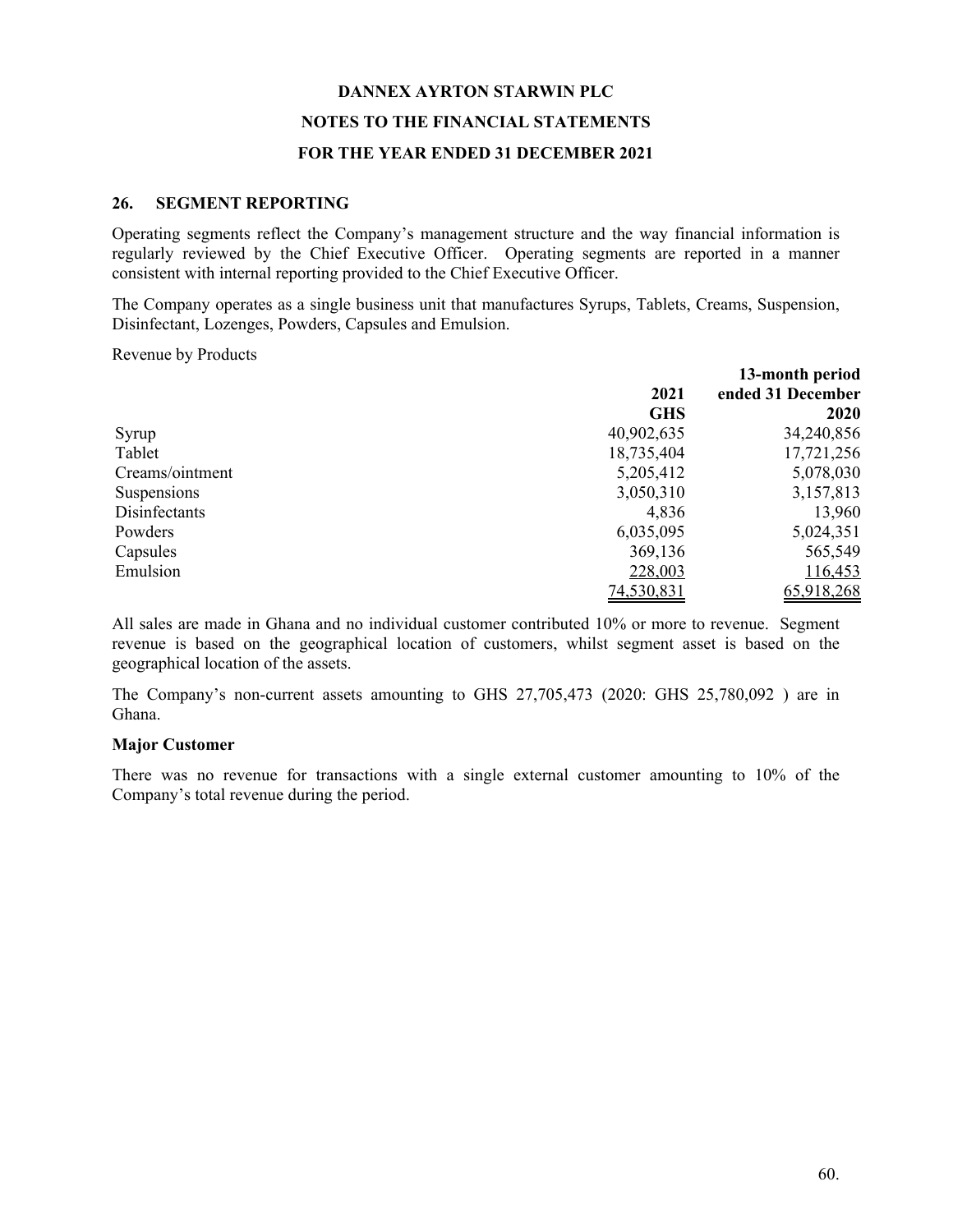### **27. FINANCIAL INSTRUMENTS – FAIR VALUES AND RISK MANAGEMENT**

#### **a. Accounting classifications and fair values**

The following table shows the carrying amounts and fair values of financial assets and financial liabilities, including their levels in the fair value hierarchy. It does not include fair value information for financial assets and financial liabilities not measured at fair value if the carrying amount is a reasonable approximation of fair value.

A number of the Company's accounting policies and disclosures require the measurement of fair values, for both financial and non-financial assets and liabilities. The Company regularly reviews significant unobservable inputs and valuation adjustments.

The Company recognised transfers between levels of the fair value hierarchy at the end of the reporting period during which the change has occurred.

#### **Carrying amount**

| 31 December 2020                                 | <b>Note</b> | <b>FVOCI</b><br><b>GHS</b> | <b>Financial assets at Other financial</b><br>amortised cost<br><b>GHS</b> | liabilities<br><b>GHS</b> | <b>Total</b><br><b>GHS</b> |
|--------------------------------------------------|-------------|----------------------------|----------------------------------------------------------------------------|---------------------------|----------------------------|
| Financial assets measured at fair value          |             |                            |                                                                            |                           |                            |
| Equity Investment at FVOCI                       | 16          | 2,416,650                  |                                                                            |                           | 2,416,650                  |
| Financial assets not measured at fair value      |             |                            |                                                                            |                           |                            |
| Trade and other receivables                      | 19          |                            | 14,782,153                                                                 |                           | 14,782,153                 |
| Due from related companies                       | 25          |                            | 263,753                                                                    |                           | 263,753                    |
| Cash and cash equivalents                        | 20          |                            | 598,659                                                                    |                           | 598,659                    |
| <b>Total assets</b>                              |             |                            | 15,644,565                                                                 |                           | 15,644,565                 |
| Financial liabilities not measured at fair value |             |                            |                                                                            |                           |                            |
| Bank overdraft                                   | 20          |                            |                                                                            | 5,596,336                 | 5,596,336                  |
| Loans and borrowings                             | 23          |                            |                                                                            |                           | 18,765,082 18,765,082      |
| Trade and other payables                         | 24          |                            |                                                                            |                           | 12,169,035 12,169,035      |
| Due to related party                             | 25          |                            |                                                                            | 1,137,914                 | 1,137,914                  |
| <b>Total liabilities</b>                         |             |                            |                                                                            | 37,668,367                | 37,668,367                 |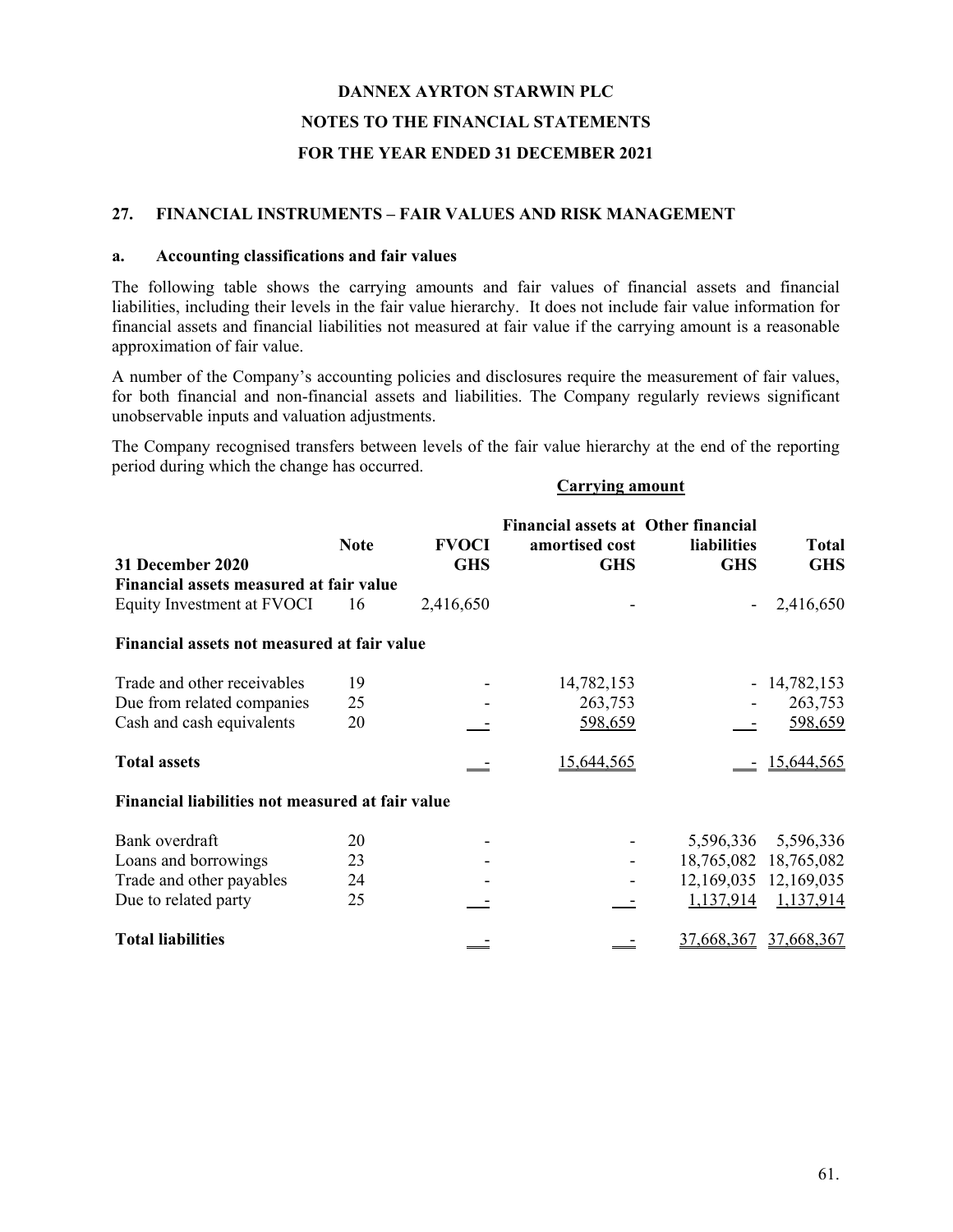# **27. FINANCIAL INSTRUMENTS – FAIR VALUES AND RISK MANAGEMENT - CONT'D**

| Accounting classifications and fair values - (cont'd)<br>a. |             |              |                                                              |                    |                           |
|-------------------------------------------------------------|-------------|--------------|--------------------------------------------------------------|--------------------|---------------------------|
|                                                             |             | <b>FVOCI</b> | <b>Financial assets at Other financial</b><br>amortised cost | <b>liabilities</b> | <b>Total</b>              |
| 31 December 2021                                            | <b>Note</b> | <b>GHS</b>   | <b>GHS</b>                                                   | <b>GHS</b>         | <b>GHS</b>                |
| Financial assets measured at fair value                     |             |              |                                                              |                    |                           |
| Equity Investment at FVOCI                                  | 16          | 2,416,650    |                                                              |                    | 2,416,650                 |
| Financial assets not measured at fair value                 |             |              |                                                              |                    |                           |
| Trade and other receivables                                 | 19          |              | 12,978,051                                                   |                    | $-12,978,051$             |
| Due from related companies                                  | 25          |              | 263,753                                                      |                    | 263,753                   |
| Cash and cash equivalents                                   | 20          |              | 1,142,237                                                    |                    | 1,142,237                 |
| <b>Total assets</b>                                         |             |              | 14,384,041                                                   |                    | 14,384,041                |
| Financial liabilities not measured at fair value            |             |              |                                                              |                    |                           |
| Bank overdraft                                              | 20          |              |                                                              | 9,802,018          | 9,802,018                 |
| Loans and borrowings                                        | 23          |              |                                                              |                    | 21,837,293 21,837,293     |
| Trade and other payables                                    | 24          |              |                                                              |                    | 12, 124, 545 12, 124, 545 |
| Due to related party                                        | 25          |              |                                                              | 346,377            | 346,377                   |
| <b>Total liabilities</b>                                    |             |              |                                                              | 44,110,233         | 44,110,233                |
| b.<br><b>Measurement of fair values</b>                     |             |              |                                                              |                    |                           |
| Fair value hierarchy<br>i.                                  |             |              |                                                              |                    |                           |
| 31 December 2020 and 31 December                            |             |              | Level 1                                                      | Level 2            | Level 3                   |
| 2021                                                        |             |              | <b>GHS</b>                                                   | <b>GHS</b>         | <b>GHS</b>                |
| Equity Investment at FVOCI                                  |             |              |                                                              | 2,416,650          |                           |

## **ii.** *Valuation techniques and significant unobservable inputs*

The following tables show the valuation techniques used in measuring financial instruments. **Financial instruments not measured at fair value**

| <b>Type</b>      | <b>Valuation technique</b>                                           |
|------------------|----------------------------------------------------------------------|
| Other financial  | The valuation model considers the present value of future cashflows, |
| liabilities      | discounted at the market rates of interest at the reporting date.    |
| Financial assets | This is determined by reference to their unquoted prices in          |
| measured at FV   | observable markets at the reporting date.                            |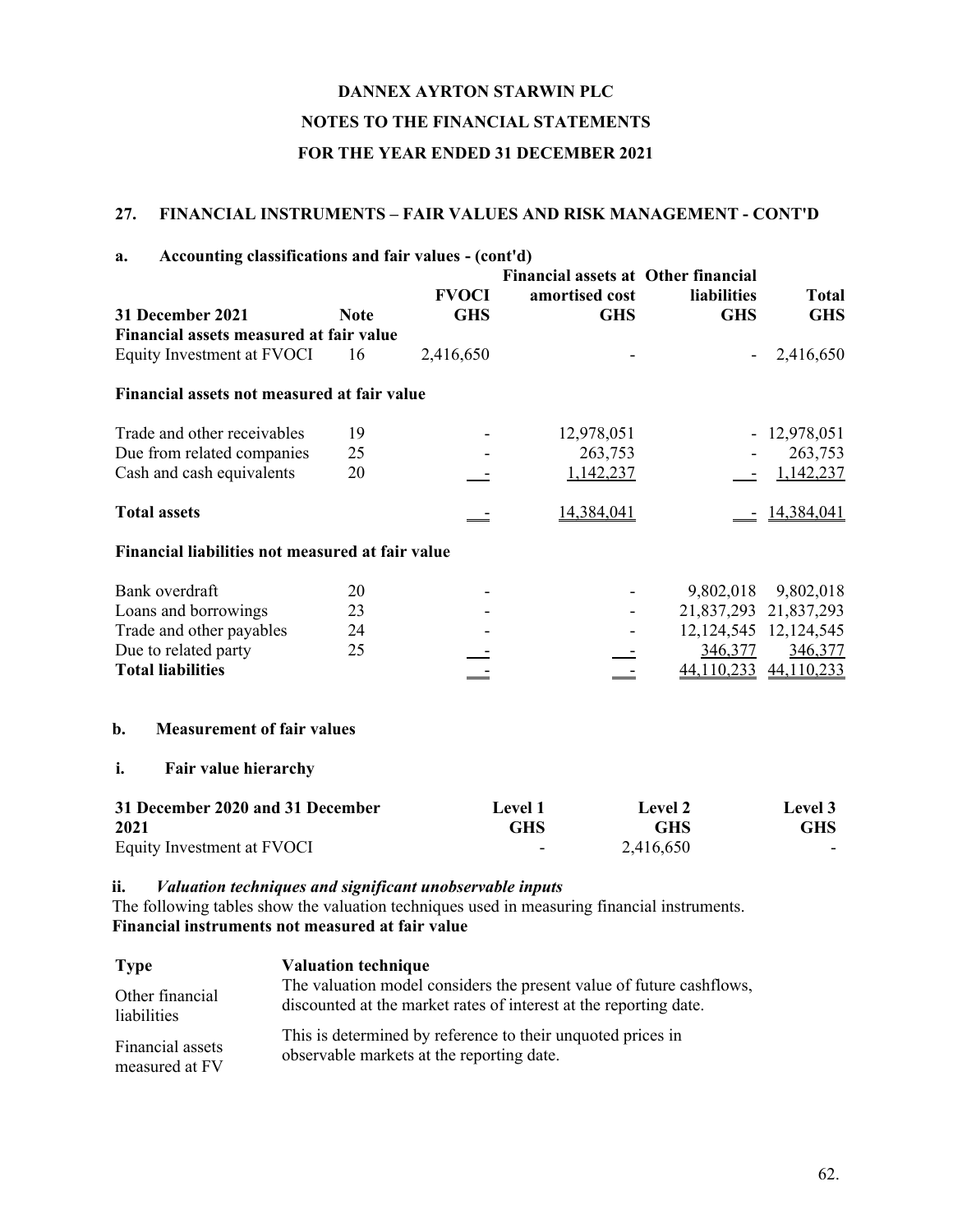### **27. FINANCIAL INSTRUMENTS – FAIR VALUES AND RISK MANAGEMENT - CONT'D c. Financial risk management**

This Company has exposure to the following risks arising from financial instruments:

|           |                                        | Page |
|-----------|----------------------------------------|------|
| $\bullet$ | <i>Credit risk</i> (See Note c.ii)     | 63   |
| $\bullet$ | <i>Liquidity risk</i> (See Note c.iii) | 65   |
| $\bullet$ | <i>Market risk</i> (See Note c.iv)     | 66   |

### **i. Risk management framework**

The Company has developed a comprehensive risk management process to facilitate control and monitoring of these risks. The Board of Directors has overall responsibility for the establishment and oversight of the Company's risk management framework. Management of financial risk is centralized at the Company's corporate group level, where financial risk is managed in accordance with the policies and procedures established at the Group level, in order to protect profit and cash flows.

### **ii. Credit risk**

Credit risk is the risk of financial loss to the Company if a customer or counterparty to a financial instrument fails to meet its contractual obligations, and arises principally from the Company's receivables from customers.

The carrying amount of financial assets represents the maximum credit exposure.

### *Trade and other receivables*

The Company's exposure to risk is influenced mainly by the individual characteristics of each customer, the industry and country in which the customers operate. In monitoring customer credit risk, customers are grouped according to their credit characteristics; including whether they are open market customers (wholesalers, retailers) or institutional customers.

The Company has credit control policies which cover procedures for accepting new customers, setting credit limits, dealing with overdue amounts and delinquent payers. Credit exposure on trade receivable is covered by customers issuing post-dated cheques to cover amount owed. The Company does not require collateral in respect of trade and other receivables.

The maximum exposure to credit risk for accounts receivable at the reporting date by type was:

|                             | 2021<br><b>GHS</b> | 2020<br><b>GHS</b> |
|-----------------------------|--------------------|--------------------|
| Trade and other receivables | 14,782,153         | 12,978,051         |
| Due from related companies  |                    | 263,753            |
| Staff receivables           | 601,818            | 1,229,785          |
| Other receivables           | 238,303            | 886,022            |
|                             | 15.622.274         | 15.357.611         |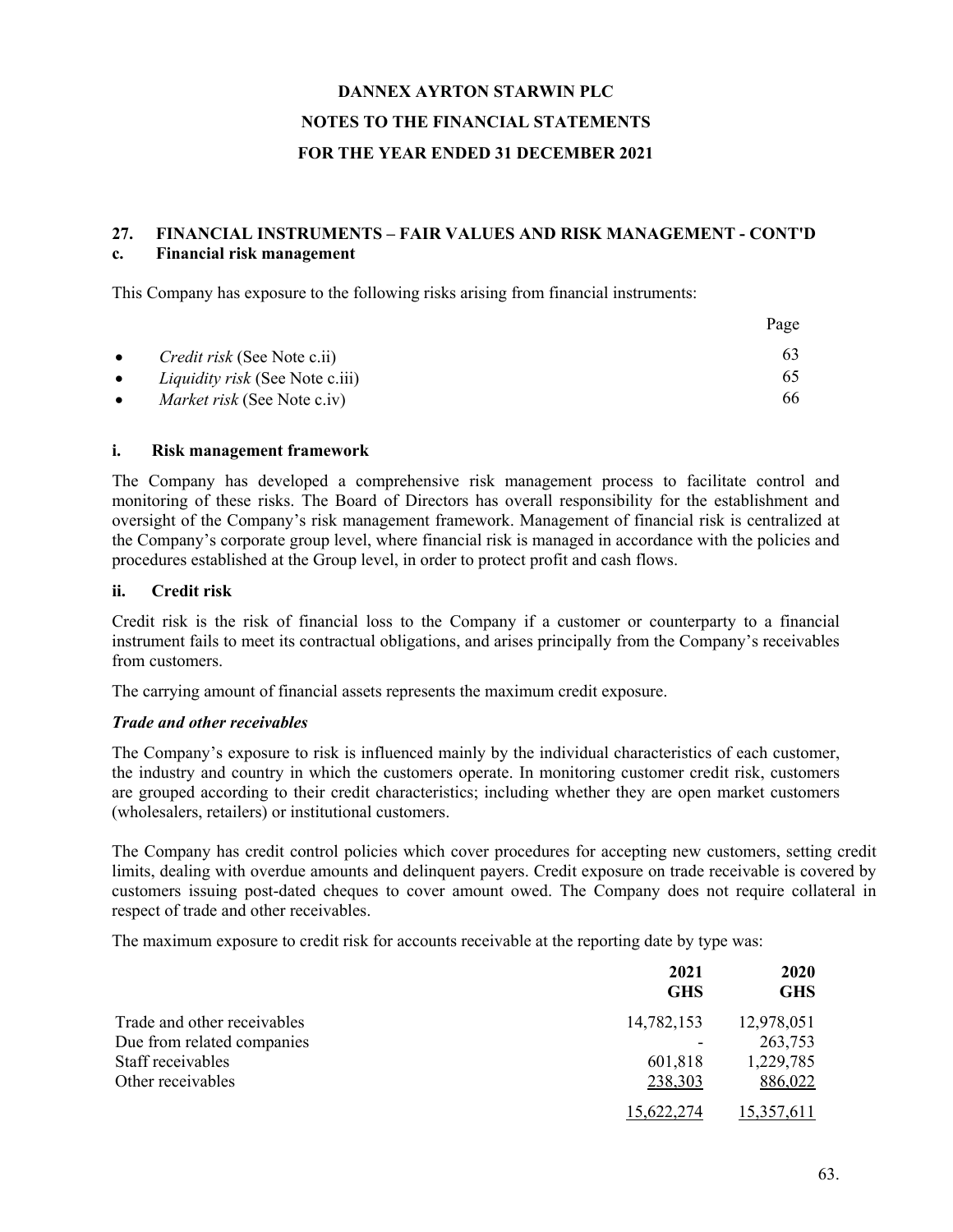### **27. FINANCIAL INSTRUMENTS – FAIR VALUES AND RISK MANAGEMENT - CONT'D**

#### **c. Financial risk management - (Cont'd)**

#### **ii. Credit risk - (Cont'd)**

## *Impairment*

The aging of accounts receivable at the reporting date was:

#### **Open market customers**

|                          | 2021      |            |                            |                | 2020                     |                |                            |                |
|--------------------------|-----------|------------|----------------------------|----------------|--------------------------|----------------|----------------------------|----------------|
|                          | Weighted  | Carrying   |                            |                | Credit Weighted Carrying |                |                            | Credit         |
|                          | loss rate |            | amount Impairment impaired |                | loss rate                |                | amount Impairment impaired |                |
|                          |           | GHS        | <b>GHS</b>                 |                |                          | <b>GHS</b>     | <b>GHS</b>                 |                |
| Current (not past due)   | 3.08      | 8,412,963  | (259, 119)                 | N <sub>0</sub> | 3.08                     | 6,927,979      | (251, 554)                 | N <sub>0</sub> |
| 1 - 60 days past due     | 5.53      | 2,883,239  | (159, 443)                 | N <sub>0</sub> |                          | 5.53 2,502,576 | (153,771)                  | N <sub>0</sub> |
| $61 - 120$ days past due | 10.51     | 940,370    | (98, 833)                  | N <sub>0</sub> | 10.96                    | 458,870        | (50,306)                   | N <sub>0</sub> |
| 121-182 days past due    | 22.00     | 189,005    | (41,581)                   | N <sub>0</sub> | 22.00                    | 111,656        | (23,596)                   | N <sub>0</sub> |
| More than 183 days due   | 63.76     | 739,201    | (471, 315)                 | Yes            | 58.29                    | 920,857        | (536,762)                  | Yes            |
|                          |           | 13,164,778 | (1,030,291)                |                |                          | 10,921,938     | (1,015,989)                |                |

# **Institutional customers - NHIA Accredited Institutions**

|                                | 2021      |            |                           |                | 2020                   |            |                            |                |
|--------------------------------|-----------|------------|---------------------------|----------------|------------------------|------------|----------------------------|----------------|
|                                | Weighted  |            | <b>Carrying Impairmen</b> |                | <b>Credit Weighted</b> | Carrying   |                            | <b>Credit</b>  |
|                                | loss rate | amount     |                           | t impaired     | loss rate              |            | amount Impairment impaired |                |
|                                |           | <b>GHS</b> | <b>GHS</b>                |                |                        | <b>GHS</b> | <b>GHS</b>                 |                |
| Current (not past due)         | 17.67     | 281,752    | (49, 786)                 | N <sub>0</sub> | 17.89                  | 274,499    | (49, 108)                  | N <sub>0</sub> |
| 1-60 days past due             | 21.03     | 129,970    | (27, 333)                 | N <sub>0</sub> | 21.43                  | 123,195    | (26, 401)                  | N <sub>0</sub> |
| 61-120 days past due           | 25.46     | 132,760    | (33, 801)                 | N <sub>0</sub> | 24.69                  | 104,257    | (25,741)                   | N <sub>0</sub> |
| 121-182 days past due          | 29.44     | 85,726     | (25, 238)                 | N <sub>0</sub> | 27.22                  | 125,074    | (34, 045)                  | N <sub>0</sub> |
| 183 - 243 days past due        | 38.37     | 86,949     | (33,362)                  | N <sub>0</sub> | 36.60                  | 81,869     | (29,964)                   | N <sub>0</sub> |
| 244 - 305 days past due        | 45.68     | 51,519     | (23, 534)                 | N <sub>0</sub> | 42.85                  | 25,174     | (10, 787)                  | N <sub>0</sub> |
| 244 - 305 days past due        | 64.88     | 34,467     | (22, 362)                 | N <sub>0</sub> | 60.85                  |            |                            | N <sub>0</sub> |
| More than 365 days due         | 100.00    | 529,536    | (529, 536)                | Yes            | 100.00                 | 705,946    | (705, 946)                 | Yes            |
|                                |           | 1,332,679  | (744, 952)                |                |                        | 1,440,014  | (881,992)                  |                |
| <b>Regional Medical Stores</b> |           |            |                           |                |                        |            |                            |                |
| Current (not past due)         | 4.40      | 284,695    | (12, 527)                 |                | 4.40                   | 616,099    | (27, 108)                  |                |
| <b>Total</b>                   |           | 14,782,152 | (1,787,770)               |                |                        | 12,978,051 | (1,925,089)                |                |

Impairment losses on financial assets recognised in profit or loss were as follows:

|                                          | 2021       | 2020       |
|------------------------------------------|------------|------------|
|                                          | <b>GHS</b> | <b>GHS</b> |
| Opening balance                          | 1,925,089  | 1,993,824  |
| Impairment reversal on trade receivables | (137, 845) | (284, 504) |
| Impairment expense on staff receivables  |            | 215,769    |
| Impairment reversal                      | (137, 845) | (68, 735)  |
| Closing balance                          | 1,787,244  | 1,925,089  |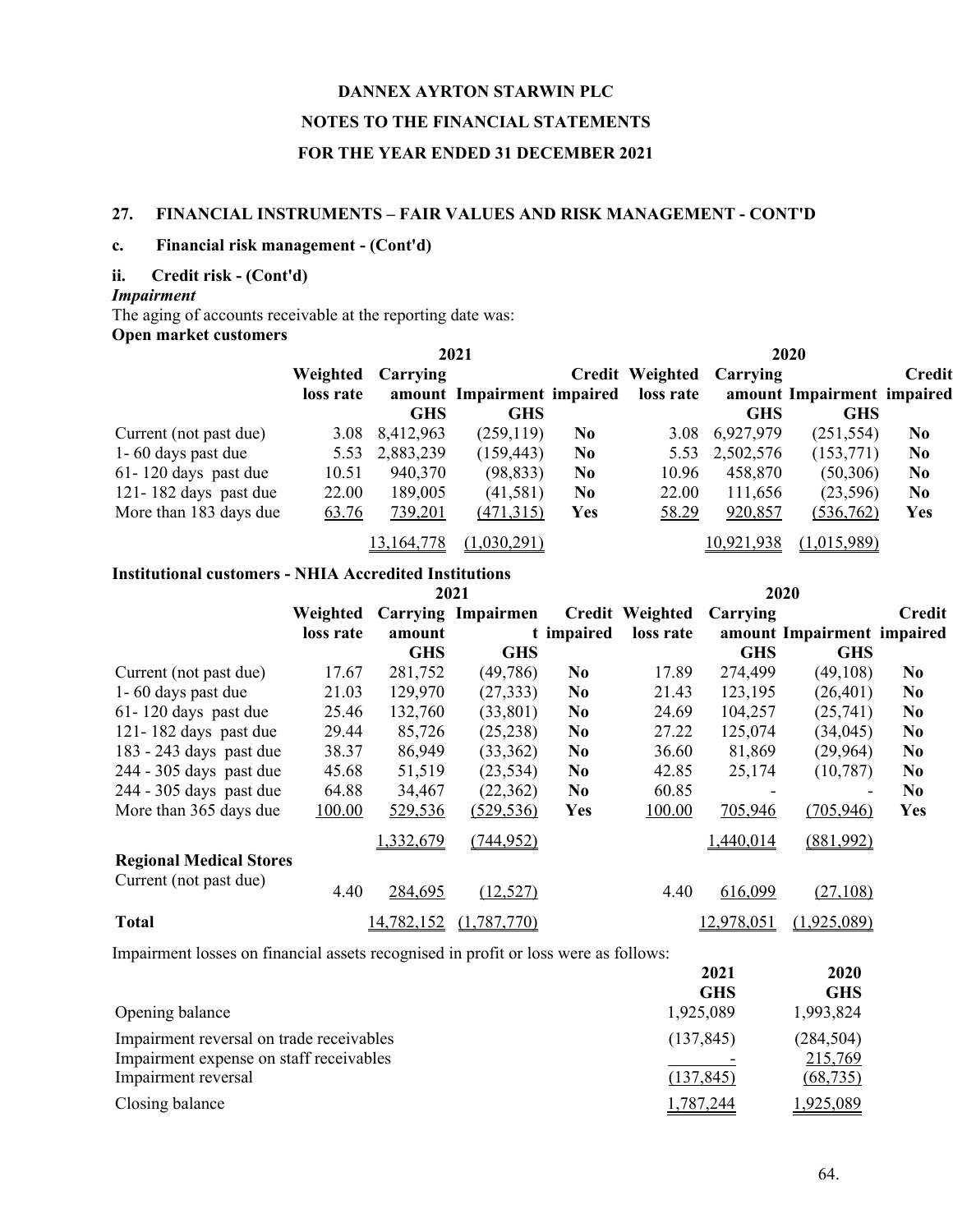### **27. FINANCIAL INSTRUMENTS – FAIR VALUES AND RISK MANAGEMENT - CONT'D**

### **c. Financial risk management - (Cont'd)**

### **ii. Credit risk - (Cont'd)**

### *Cash and cash equivalents*

The Company held cash and cash equivalents of GHS 1,256,736 (2020: GHS 637,343) at the reporting date. The cash and cash equivalents are held with reputable banks and other financial institutions regulated by the Bank of Ghana and available on demand or upon maturity for short-term investments.

### *Related party receivables*

The Company's exposure to credit risk in respect of the amounts due from related parties is minimised. The Company has transacted business with related parties over the years and there has been no defaults in payment of outstanding debts. No impairment has been recognised with respect to amounts due from related parties in the current period.

### **iii. Liquidity risk**

Liquidity risk is the risk that the Company either does not have sufficient financial resources available to meet all its obligations and commitments as they fall due, or can access them only at excessive cost. The Company's approach to managing liquidity is to ensure that it will maintain adequate liquidity to meet its liabilities when due**.**

The following are the contractual maturities of financial liabilities, including estimated interest payments and excluding the impact of netting agreements.

|                                                                                                                 |                                                               |                                                               | <b>Contractual cash flows</b>                   |            |                                    |  |  |
|-----------------------------------------------------------------------------------------------------------------|---------------------------------------------------------------|---------------------------------------------------------------|-------------------------------------------------|------------|------------------------------------|--|--|
| 31 December 2021                                                                                                | Carrying<br>Amount<br><b>GHS</b>                              | <b>GHS</b>                                                    | Total 6 mths or less 6 - 12 mths<br><b>GHS</b>  | <b>GHS</b> | More than 12<br>mths<br><b>GHS</b> |  |  |
| <b>Non-derivative financial liabilities</b>                                                                     |                                                               |                                                               |                                                 |            |                                    |  |  |
| Trade and other payables<br>Due to related party<br>Lease liabilities<br>Bank overdraft<br>Loans and borrowings | 12,124,545<br>346,377<br>140,466<br>9,802,018<br>21,837,293   | 12, 124, 545<br>346,377<br>140,466<br>21,837,293              | 12,124,545<br>346,377<br>140,466<br>4,417,317   | 4,423,315  | 12,996,661                         |  |  |
| Balance at 31 December 2021<br>31 December 2020                                                                 | 44,250,699                                                    | 34,448,681                                                    | 17,028,705                                      | 4,423,315  | 12,996,661                         |  |  |
| <b>Non-derivative financial liabilities</b>                                                                     |                                                               |                                                               |                                                 |            |                                    |  |  |
| Trade and other payables<br>Due to related party<br>Lease liabilities<br>Bank overdraft<br>Loans and borrowings | 12,169,035<br>1,137,914<br>149,177<br>5,596,336<br>18,765,082 | 12,169,035<br>1,137,914<br>149,177<br>5,596,336<br>19,358,221 | 12,169,035<br>1,137,914<br>149,177<br>5,596,336 | 4,108,892  | 15,249,329                         |  |  |
| Balance at 31 December 2020                                                                                     | 37,817,544                                                    | 38,410,683                                                    | 19,052,462                                      | 4,108,892  | 15,249,329                         |  |  |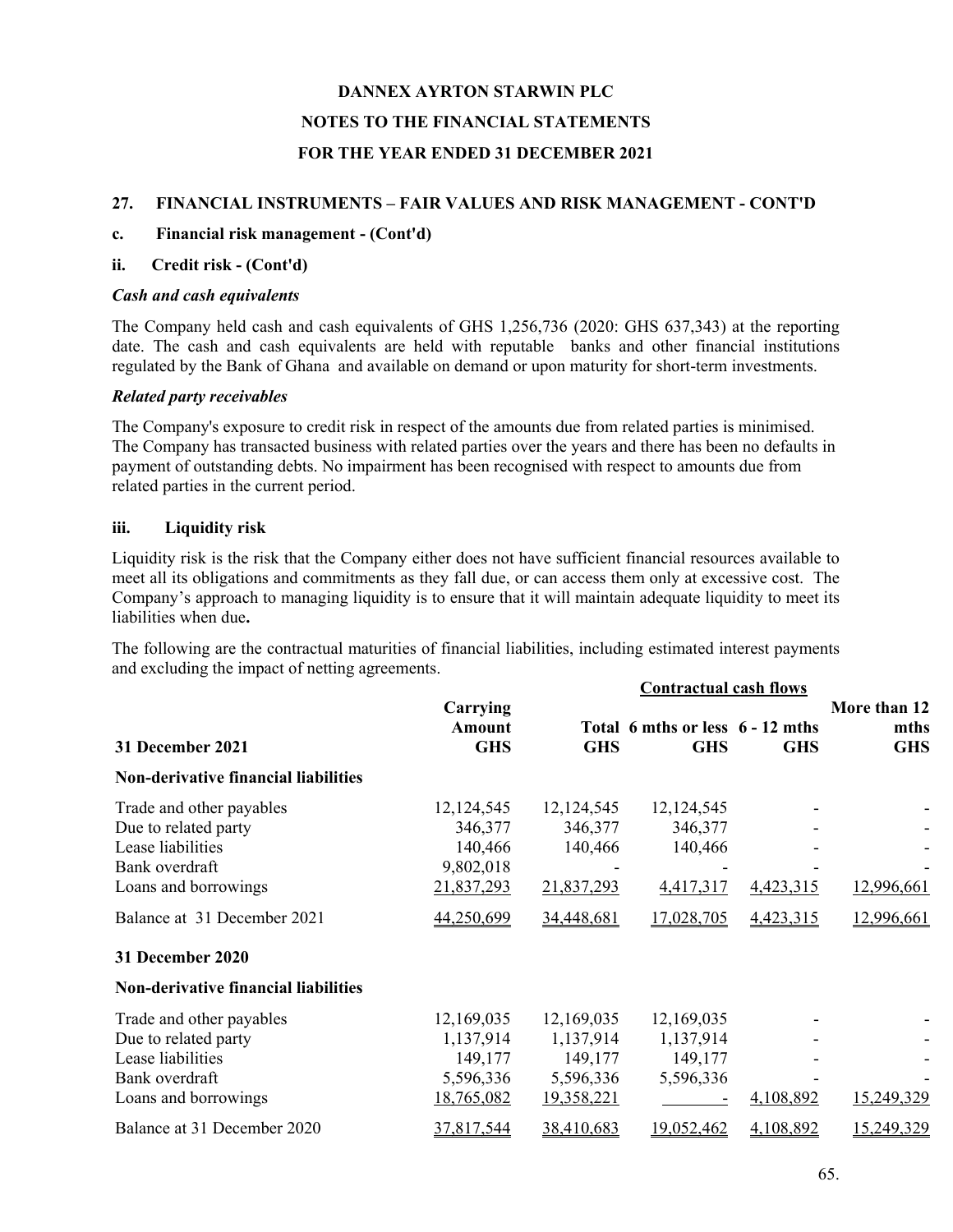### **27. FINANCIAL INSTRUMENTS – FAIR VALUES AND RISK MANAGEMENT - CONT'D**

### **c. Financial risk management - (Cont'd)**

#### **iv. Market risk**

Market risk is the risk that changes in market prices, such as foreign exchange rates, interest rates and equity prices will affect the Company's income or the value of its holdings of financial instruments. The objective of market risk management is to manage and control market risk exposures within acceptable parameters, while optimising the return.

### *Foreign currency risk*

The Company is exposed to currency risk on purchases and borrowings that are denominated in currencies other than the functional currency. The currencies in which these transactions primarily are denominated are US dollars (USD), Great British Pound (GBP) and Euro (EUR).

|                                          | 31 December 2021 |            |                       | 31 December 2020 |            |         |  |
|------------------------------------------|------------------|------------|-----------------------|------------------|------------|---------|--|
| <b>Balances shown in GHS equivalents</b> | EUR              | USD        | <b>GBP</b>            | EUR              | USD        | GBP     |  |
| Cash and cash equivalents                | 270              | 6.190      | ۰                     | 270              | 1.823      |         |  |
| Trade and other payables                 | (1.054)          | (813,710)  | $(7,226)$ $(114,785)$ |                  | (514, 833) | (6,043) |  |
| Net statement of financial position      |                  |            |                       |                  |            |         |  |
| exposure                                 | (784)            | (807, 520) | $(7,226)$ (114,515)   |                  | (513,010)  | (6,043) |  |

The following significant exchange rates are applied during the year:

|                  | <b>Average Rate</b><br>13-month period<br>ended 31 December |        | <b>Reporting Date</b> |        |
|------------------|-------------------------------------------------------------|--------|-----------------------|--------|
|                  | 2021                                                        | 2020   | 2021                  | 2020   |
| GBP 1            | 8.3029                                                      | 7.4711 | 8.6643                | 8.1104 |
| EUR <sub>1</sub> | 7.1314                                                      | 6.6370 | 7.2614                | 7.2994 |
| USD <sub>1</sub> | 5.9973                                                      | 5.7965 | 6.4000                | 5.9200 |

### **Sensitivity analysis**

A 10% weakening of the cedi against the following currencies at 31 December 2020 would have decreased equity and profit or loss by the amounts shown below. This analysis assumes that all other variables, in particular interest rates, remain constant. The analysis is performed on the same basis for 13 month period ended 31 December 2020.

#### *Effect in GHS dollars*

|            | <b>Effect on profit or</b> |             |  |
|------------|----------------------------|-------------|--|
|            |                            | loss/equity |  |
|            | 2021                       | 2020        |  |
|            | <b>GHS</b>                 | <b>GHS</b>  |  |
| <b>GBP</b> | (6,261)                    | (4,901)     |  |
| <b>EUR</b> | (569)                      | (11, 452)   |  |
| <b>USD</b> | (516, 813)                 | (303, 702)  |  |
|            | (523, 643)                 | (320, 055)  |  |

A 10% strengthening of the cedi against the above currencies would have exact opposite effect on equity and profit or loss by the same amount shown above.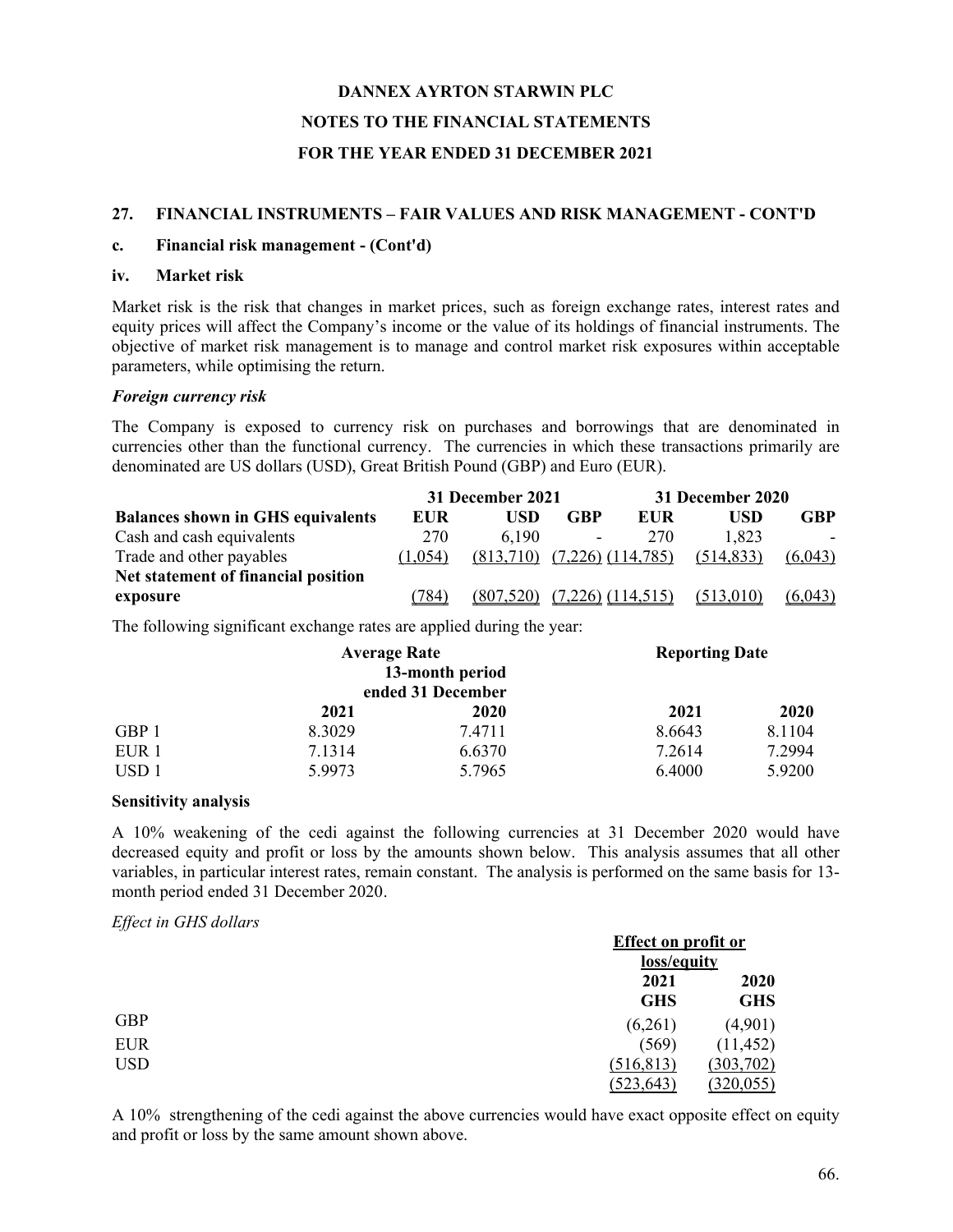### **27. FINANCIAL INSTRUMENTS – FAIR VALUES AND RISK MANAGEMENT - (CONT'D)**

### **c. Financial risk management (Cont'd)**

### **iv Market risk (Cont'd)**

The Company's exposure to exchange rate risk is in respect of amount due to foreign suppliers for imports of various international transactions. The Company manages foreign exchange risk by estimating forward looking rates in its Annual Planning process based on projected depreciation of the Cedi against the major trading currencies. The system is set up with trigger points for review of the rates to aid in the management of the risk.

### *Equity price risk*

#### *Sensitivity analysis*

For investments classified as fair value through other comprehensive income, a 3% increase in the equity prices at the reporting date would have increased equity by the amounts shown below. An equal change in the opposite direction would also decrease equity by the amounts shown below.

|        |            | <b>Effect on profit or</b> |  |
|--------|------------|----------------------------|--|
|        |            | loss/equity                |  |
|        | 2021       | 2020                       |  |
|        | <b>GHS</b> | GHS                        |  |
| Equity | 72,500     | 72,500                     |  |

### *Interest rate risk*

At the reporting date the interest rate profile of the company's interest-bearing financial instruments was:

|                               | <b>Carrying amounts</b>       |                    |  |
|-------------------------------|-------------------------------|--------------------|--|
| <b>Fixed rate instruments</b> | 2021<br><b>GHS</b>            | 2020<br><b>GHS</b> |  |
| Bank overdraft                | 9,802,018                     | 5,596,336          |  |
| Loans and borrowings          | $(21,837,293)$ $(18,765,082)$ |                    |  |
|                               | 12,035,275                    | 13,168,746         |  |

The Company does not account for any fixed-rate financial assets or financial liabilities, at FVTPL. Therefore, a change in interest rates at the reporting date would not affect profit or loss.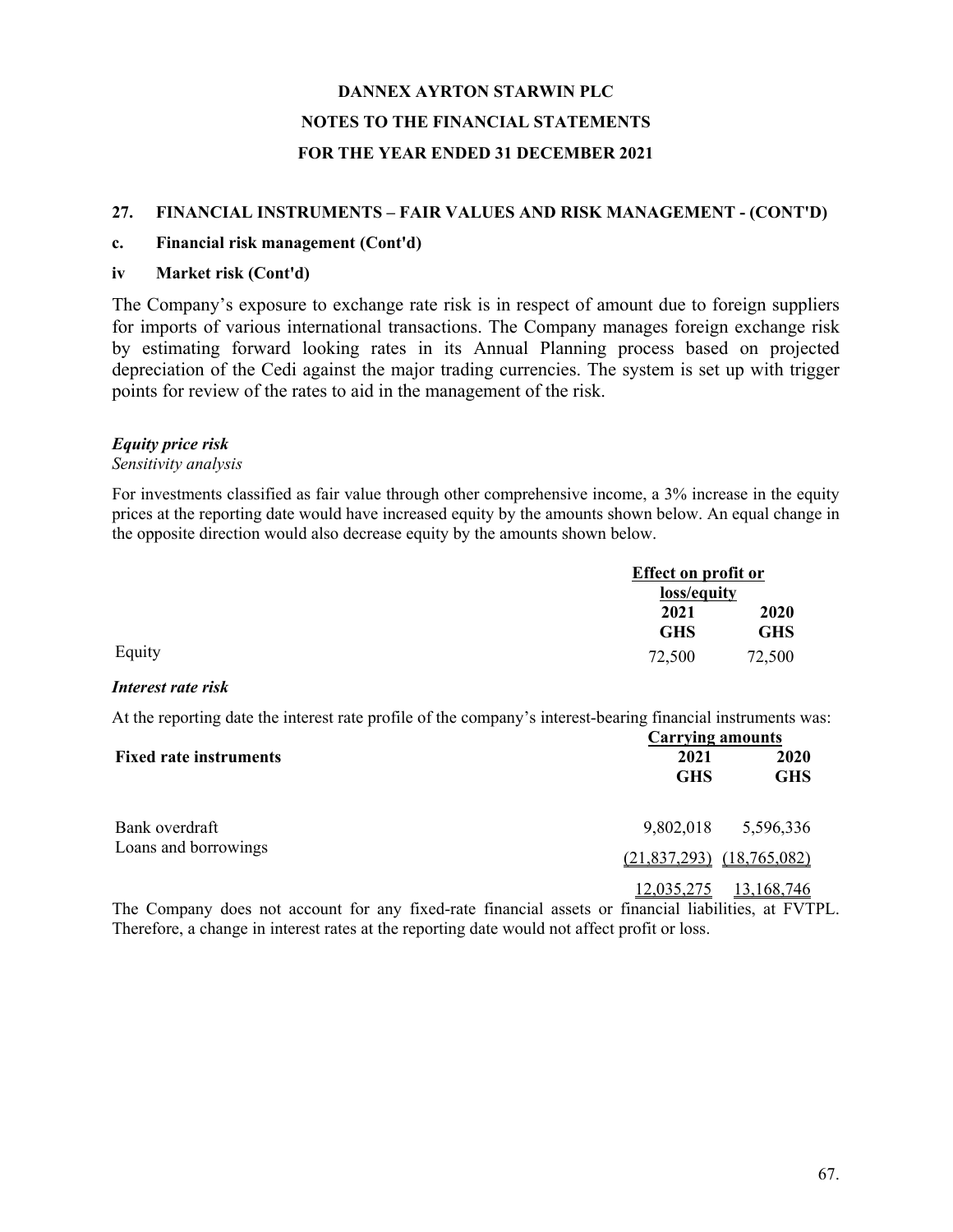## **27. FINANCIAL INSTRUMENTS – FAIR VALUES AND RISK MANAGEMENT - (CONT'D)**

**c. Financial risk management (Cont'd)**

## **iv Market risk (Cont'd)**

## *Sensitivity analysis*

A change of 100 basis points in interest rate at the reporting date would have an increased/(decreased) profit or loss by the amounts shown below. This analysis assumes that all other variables in particular foreign currency rates remain constant.

|                             | 2021                     |                                 | 13-month period ended 31<br>December 2020 |                   |
|-----------------------------|--------------------------|---------------------------------|-------------------------------------------|-------------------|
|                             | <b>100BP</b><br>Increase | <b>100BP</b><br><b>Decrease</b> | <b>100BP</b><br>Increase                  | 100BP<br>Decrease |
| Cash flow sensitivity (GHS) | (120, 353)               | 120,353                         | (131, 687)                                | 131,687           |

The analysis is performed on the same basis for 2020:

# **28. CAPITAL COMMITMENTS**

The Company had no commitments for capital expenditure at the reporting date and at 31 December 2020.

# **29. CONTINGENT LIABILITIES**

A labour suit filed by two plaintiffs contesting their summary dismissal and termination of appointment respectively by the Defendant ("Starwin"- now DAS Plc). The case of the plaintiffs is that their dismissal and termination of appointment by DAS Plc was wrongful. They are therefore praying the Court to award damages and cost against DAS Plc in respect of same. Apart from damages and cost, the second plaintiff is also praying the Court to order DAS Plc to pay the sum of GHS 14,805.95 being allowances due him for serving as acting Managing Director, the sum of GHS 5,833.97 being one month salary in lieu of notice and the monetary value of 100 litres of fuel (approximately GH¢430.00) which ought to have been supplied to him by DAS Plc but was not.

All pretrial proceedings have been completed and trial is yet to commence.

In the event that the court delivers Judgment in favour of the Plaintiffs, the Company may be ordered by the Court to pay an approximately two years' salary to each of the Plaintiffs as damages; implying that the second Plaintiff may be awarded a total of the sums of money aforementioned and a maximum of two years' salary.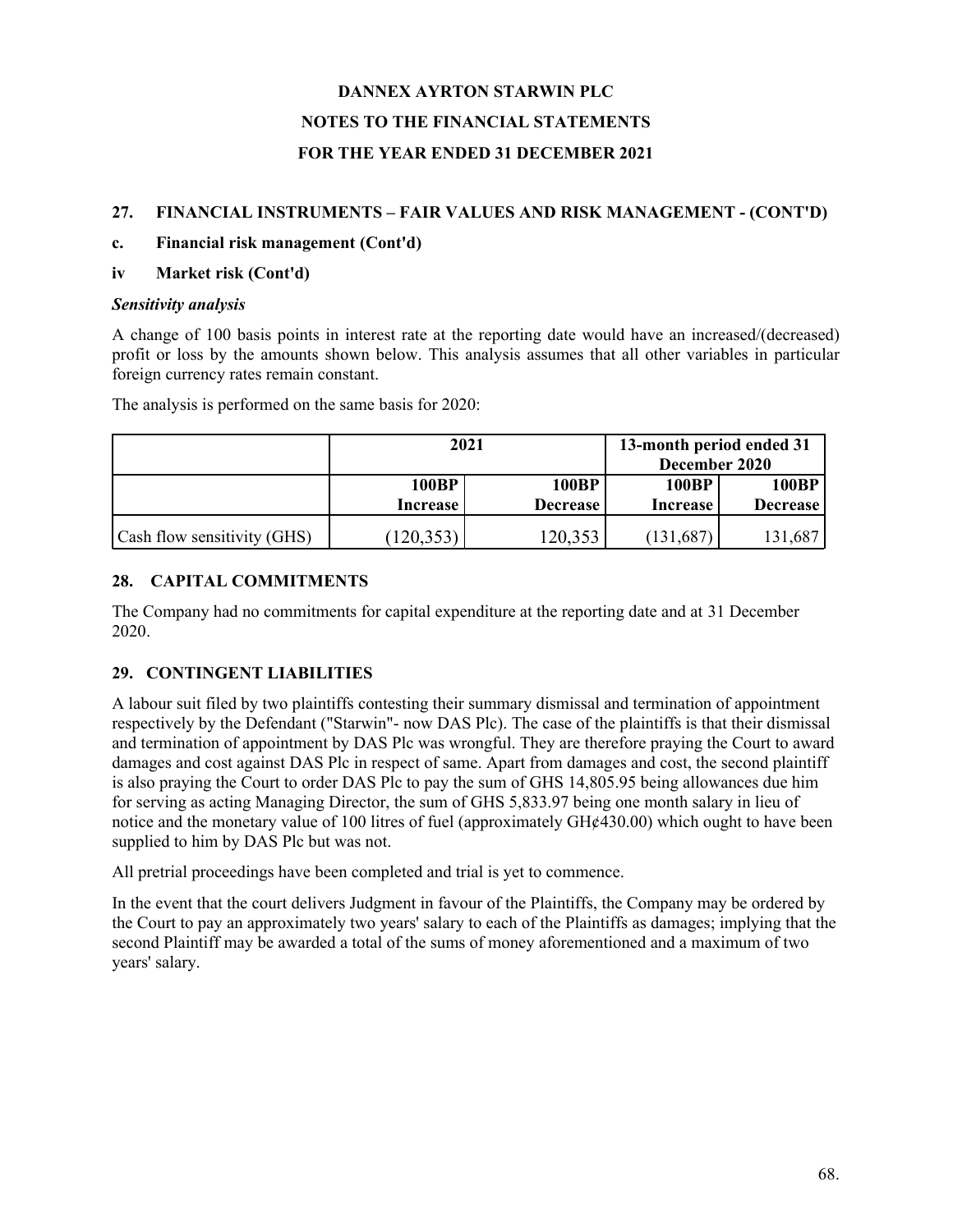### **30. SUBSEQUENT EVENTS**

Events subsequent to the reporting date are reflected in the financial statements only to the extent that they relate directly to the financial statements and the effect is material. There were no events after 31 December 2021 that require disclosure in the financial statements.

### **31**. **COMPARATIVE INFORMATION**

The prior year financial statements was prepared for a 13 month period to 31 December.

## **32. CAPITAL MANAGEMENT**

The Company's policy is to develop a strong capital base so as to maintain investor, creditor and market confidence and to sustain future development of the business.

The Company monitors capital using a ratio of adjusted net debt to equity ratio. For this purpose, adjusted net debt is defined as total liabilities less cash and cash equivalents. Adjusted equity comprises all components of equity as shown in the statement of financial position.

Management reviews its capital management approach on an ongoing basis and believes this approach given the size of the Company is reasonable.

The adjusted net debt to equity ratio for the Company at 31 December is as follows:

|                                                   | 2021<br><b>GHS</b>        | 2020<br><b>GHS</b>         |
|---------------------------------------------------|---------------------------|----------------------------|
| Total liabilities<br>Cash and bank balances       | 51,899,767<br>(1,256,736) | 47, 257, 238<br>(637, 343) |
| Net                                               | 50,643,031                | 46,619,895                 |
| Total equity                                      | 11,667,311                | 6,785,639                  |
| Gearing<br>33.<br><b>SHAREHOLDING INFORMATION</b> | 4.34                      | 6.87                       |

### **(i) Number of Shares in issue**

Earnings and dividend per share are based on 84,765,899 weighted average number of ordinary shares in issue during the period.

### **(ii) Number of Shareholders**

The Company had 84,765,899 ordinary shares at the reporting date and at 31 December 2020 distributed as follows:

| Holding        | <b>No. of Holders</b> | <b>Total Holding</b> | % Holding      |
|----------------|-----------------------|----------------------|----------------|
| $1 - 1000$     | 7.713                 | 1,897,609            | 2.24           |
| 1001-5000      | 660                   | 1,339,515            | 1.58           |
| 5001-10000     | 64                    | 463.948              | 0.55           |
| 10001 and over | <u>84</u>             | 81,064,827           | <u>95.63</u>   |
|                | 8,521                 | 84,765,899           | <u> 100.00</u> |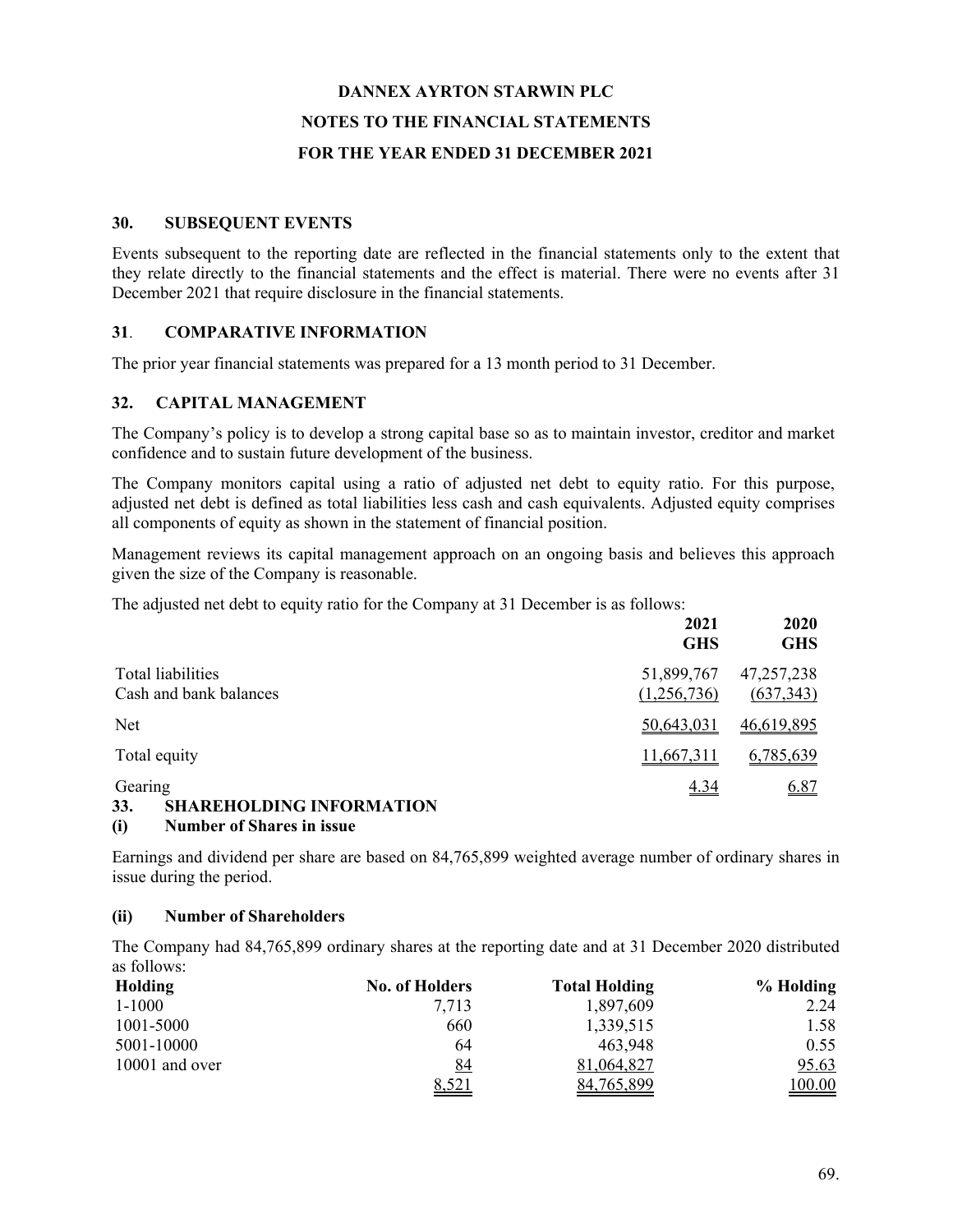### **(iii) List of twenty shareholders as at the reporting date and 31 December 2020**

| <b>Shareholders</b>                                 | No. of shares | % of issued |
|-----------------------------------------------------|---------------|-------------|
|                                                     |               | capital     |
| Equatorial Cross Acquisitions (ECA)                 | 50,891,061    | 60.04       |
| Social Security and National Insurance Trust        | 14,525,554    | 17.14       |
| Yaw Opare-Asamoah                                   | 6,546,035     | 7.72        |
| Amarteokor Amarteifio                               | 3,207,604     | 3.78        |
| Mirfield Properties                                 | 1,621,318     | 1.91        |
| Jacob Amekor Blukoo-Allotey                         | 394,485       | 0.47        |
| Worldwide Securities Limited                        | 233,362       | 0.28        |
| <b>Starwin Products Limited</b>                     | 202,490       | 0.24        |
| E.H. Booehene Foundation                            | 198,041       | 0.23        |
| International Central Gospel Church – Christ Temple | 166,400       | 0.20        |
| Teachers Fund                                       | 142,852       | 0.17        |
| Sylvia Stella Amissah                               | 113,298       | 0.13        |
| Comfort Asiedu                                      | 106,811       | 0.13        |
| Godfried Ampofo                                     | 106,811       | 0.13        |
| Albert Gyang Boohene                                | 100,385       | 0.12        |
| <b>Estate of Bernard Forson</b>                     | 98,043        | 0.12        |
| Estate of P.I.A Quaye                               | 87,672        | 0.10        |
| Worldwide Securities Ltd Trust A/C                  | 87,636        | 0.10        |
| <b>Starwin Trust Fund</b>                           | 86,782        | 0.10        |
| Estate of Patrick Okai                              | 77,386        | 0.09        |
| <b>Reported Totals</b>                              | 78,994,026    | 93.20       |
| Not reported                                        | 5,771,874     | <u>6.81</u> |
| <b>Reported Totals</b>                              | 84,765,900    | 93.20       |

### **(iv) Directors' shareholding**

The Directors named below held the following number of shares in the Company as at the reporting date and at 31 December 2020:

|                                      |               | % of issued  |
|--------------------------------------|---------------|--------------|
| <b>Name of Director</b>              | No. of shares | capital      |
| Equatorial Cross Acquisitions (ECA)* | 50,891,061    | 60.04        |
| Amarteokor Amarteifio                | 3,207,604     | 3.78         |
|                                      | 54,098,665    | <u>63.82</u> |

\*Shares held through Equatorial Cross Acquisitions.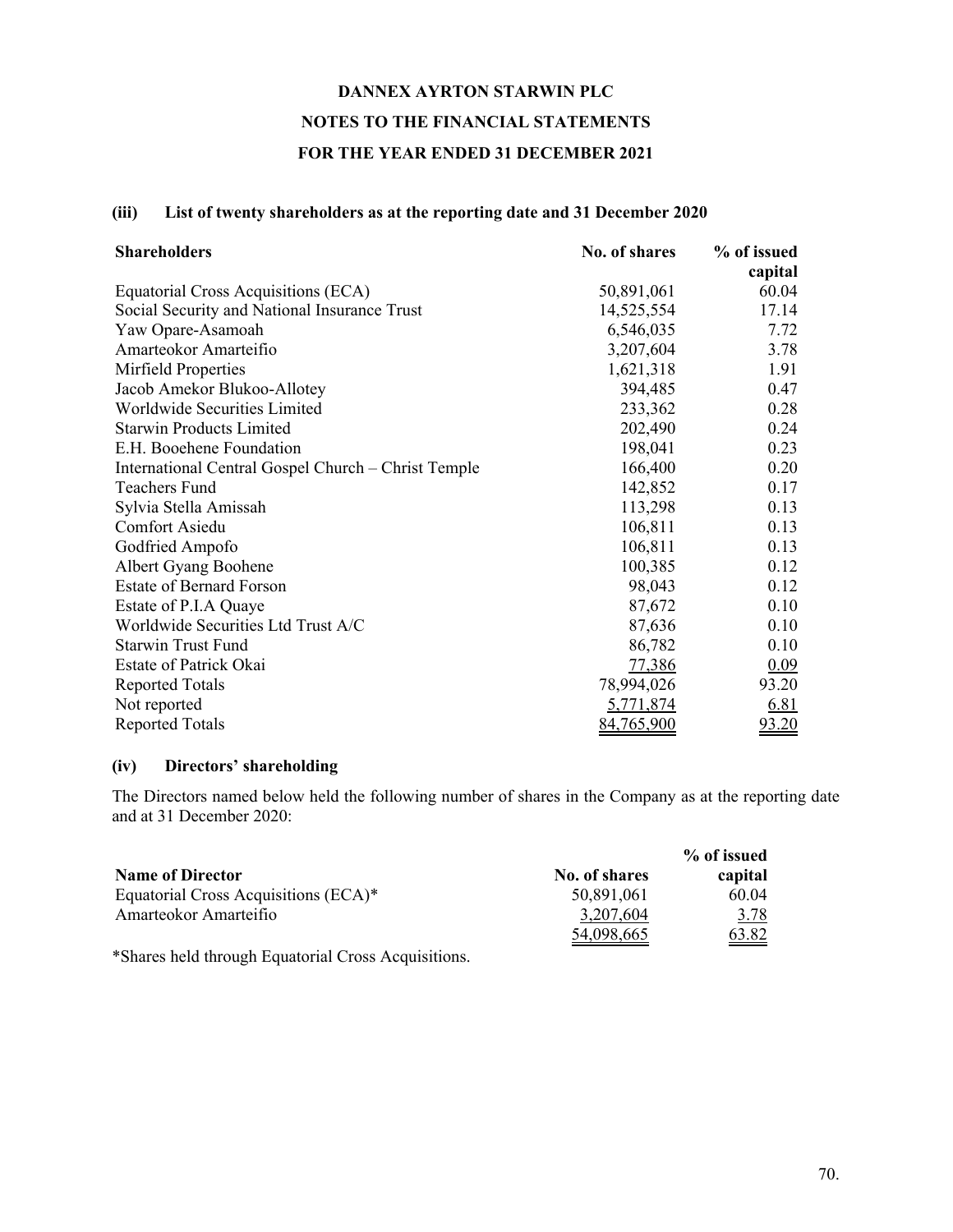### **DANNEX AYRTON STARWIN PLC**

### **31 DECEMBER 2021**

### **Appendix 1**

## **EXTRACT OF DANNEX AYRTON STARWIN PLC CODE OF ETHICS**

### **1. Purpose**

To ensure staff have detailed understanding of company's minimum standards of operation and the expectations of customers and stakeholders at all times.

### **2. Standards of Practice**

### **2.1 Bribery and Corruption**

- Any payments or gifts other than business expenses which intends to induce or influence someone or public official in the performance of his legitimate duty is prohibited by the company.
- Guidance should be sought from CEO and CHRO in contrary to this directive.

### **2.2 Records Keeping**

Detailed records of all gifts received must be logged unto the NAV or be kept in in written form by authorized employees and the HR Department notified. Records dealings should be prepared with strict accuracy.

### **2.3 Treatment of Customers**

All employees are entreated to know the obligations of the business towards customers and to understand and meet their expectations. Open and clear communication is to vital to this.

## **2.4 Suppliers**

Suppliers are to be treated fairly in accordance with agreed terms of trade.

### **2.5 Competition**

 DAS will compete fairly with competitors and their parties. Employees should be confidential and not divulge or share trade secrets with its competitors.

### **3. Corporate Governance**

DAS complies with legal and regulatory requirements to protect shareholder interest and the business.

### **3.1 Compliance with Law**

All managers are to be aware of laws and regulations affecting their area of operations and ensure to take legal advice where appropriate.

### **3.2 Accounting Standards and Records**

All accounts documentation must be in conformity with regulatory requirements.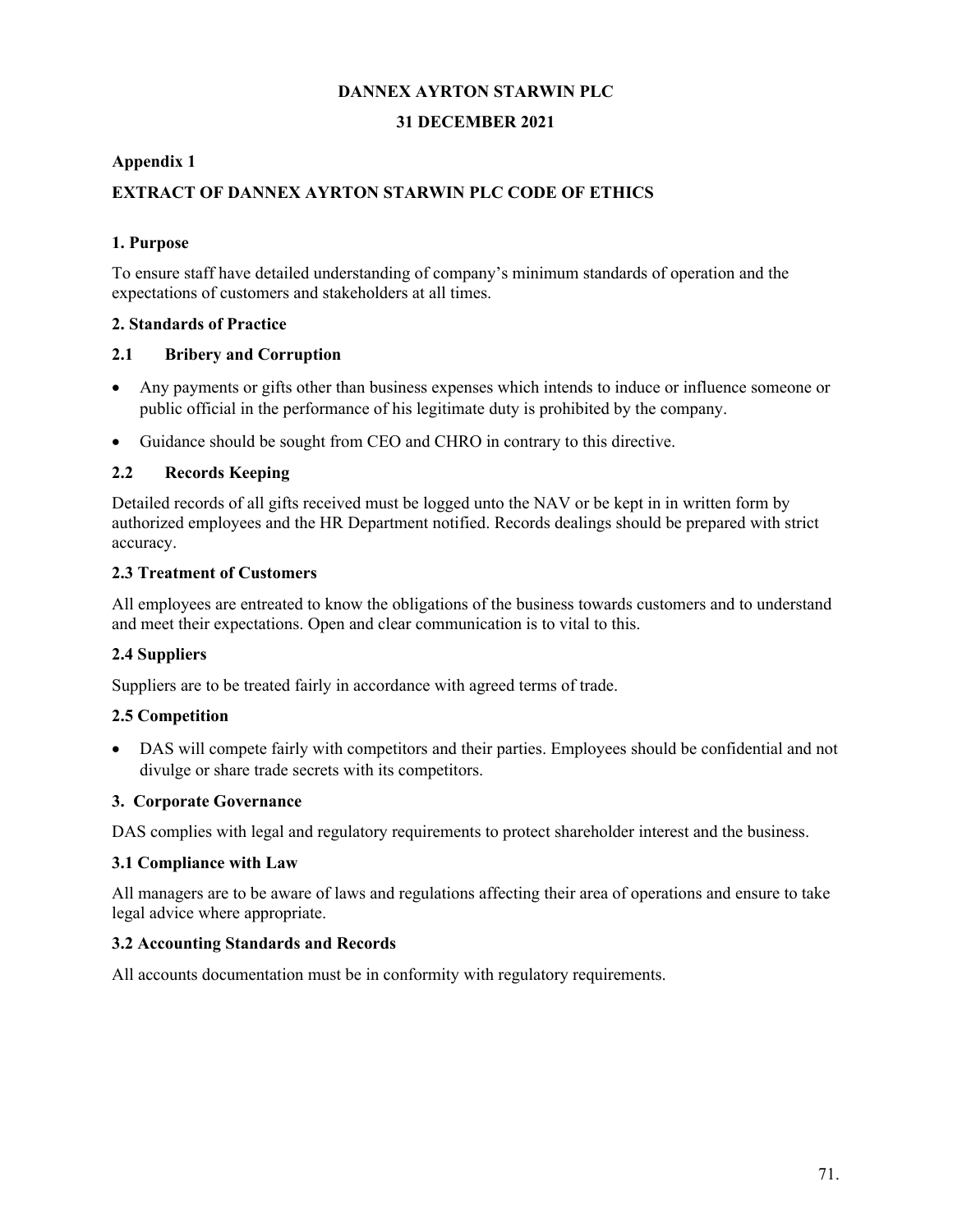## **DANNEX AYRTON STARWIN PLC**

#### **31 DECEMBER 2021**

### **Appendix 1 - (cont'd)**

### **3.3 External Reporting**

- All statements or reports to regulators, govt. agencies or stakeholders should always be correct timely and not misleading.
- Only authorized persons are permitted to represent DAS on all external matters.

## **3.4 Policies Procedures**

Management are to ensure to the compliance and management of risks policy and procedures by staff and as well manage risk associated with these policies.

### **4. Our Commitment to our employees**

DAS is committed to achieve a work environment in which team spirit, goals and values, fairness dignity and respect are maintained by all employees.

## **4.1 Labour Act**

DAS will always act in compliance with the Labour Act 65.

## **4.2 Harassment**

 All unwanted behavior will be not be countenanced under any circumstances. CHRO should be notified of such behavior.

## **4.3 Equal Opportunity**

 All employees will be given equal opportunities for advancement based on their performance ability and aptitude.

# **4.4 Health and Safety**

 DAS provides the highest priority on Health and Safety of all employees. Methods of operations will constantly be reviewed to protect workers. Leaders should be role models in ensuring high standards of Health and Safety.

### **4.5 Pre employment screening and selection**

 DAS will apply rigorous pre-employment screening and selection to protect interest of employees and customers.